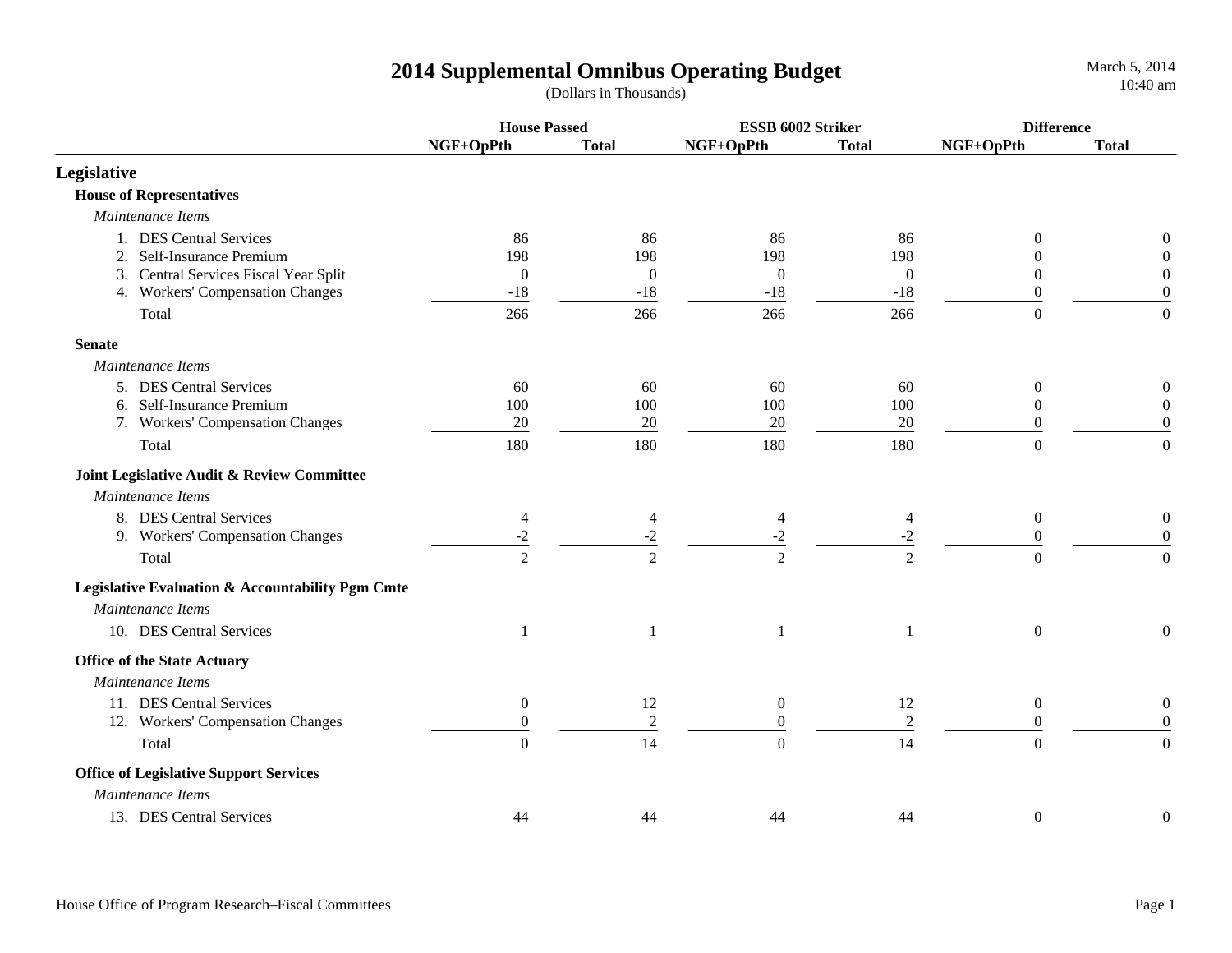|                      |                                            | <b>House Passed</b> |                  | ESSB 6002 Striker |                | <b>Difference</b> |                  |
|----------------------|--------------------------------------------|---------------------|------------------|-------------------|----------------|-------------------|------------------|
|                      |                                            | NGF+OpPth           | <b>Total</b>     | NGF+OpPth         | <b>Total</b>   | NGF+OpPth         | <b>Total</b>     |
|                      | 14. Self-Insurance Premium                 | $\overline{2}$      | $\overline{2}$   | $\overline{2}$    | $\mathfrak{2}$ | $\overline{0}$    | $\boldsymbol{0}$ |
|                      | Total                                      | 46                  | 46               | 46                | 46             | $\boldsymbol{0}$  | $\boldsymbol{0}$ |
|                      | <b>Joint Legislative Systems Committee</b> |                     |                  |                   |                |                   |                  |
|                      | Maintenance Items                          |                     |                  |                   |                |                   |                  |
|                      | 15. DES Central Services                   | 12                  | 12               | 12                | 12             | $\boldsymbol{0}$  | $\boldsymbol{0}$ |
|                      | 16. Self-Insurance Premium                 | 230                 | 230              | 230               | 230            | $\overline{0}$    | $\overline{0}$   |
|                      | 17. Workers' Compensation Changes          | $\sqrt{2}$          | $\boldsymbol{2}$ | $\overline{2}$    | $\sqrt{2}$     | $\overline{0}$    | $\boldsymbol{0}$ |
|                      | Total                                      | 244                 | 244              | 244               | 244            | $\overline{0}$    | $\overline{0}$   |
|                      | <b>Statute Law Committee</b>               |                     |                  |                   |                |                   |                  |
|                      | Maintenance Items                          |                     |                  |                   |                |                   |                  |
|                      | 18. DES Central Services                   | 14                  | 17               | 14                | 17             | $\mathbf{0}$      | $\mathbf{0}$     |
|                      | 19. Workers' Compensation Changes          | $\overline{2}$      | $\sqrt{2}$       | $\sqrt{2}$        | $\mathbf{2}$   | $\overline{0}$    | $\boldsymbol{0}$ |
|                      | Total                                      | 16                  | 19               | 16                | 19             | $\overline{0}$    | $\overline{0}$   |
|                      | <b>Total Legislative</b>                   | 755                 | $772\,$          | 755               | 772            | $\bf{0}$          | $\boldsymbol{0}$ |
| <b>Judicial</b>      |                                            |                     |                  |                   |                |                   |                  |
| <b>Supreme Court</b> |                                            |                     |                  |                   |                |                   |                  |
|                      | Maintenance Items                          |                     |                  |                   |                |                   |                  |
|                      | 20. DES Central Services                   | 13                  | 13               | 13                | 13             | $\overline{0}$    | $\boldsymbol{0}$ |
| 21.                  | Self-Insurance Premium                     | 30                  | 30               | 30                | 30             | $\overline{0}$    | $\boldsymbol{0}$ |
| 22.                  | <b>Technical Adjustment</b>                | 18                  | 18               | 18                | 18             | $\overline{0}$    | $\boldsymbol{0}$ |
| 23.                  | Justices' Salary Increase                  | 108                 | 108              | 108               | 108            | $\overline{0}$    | $\boldsymbol{0}$ |
|                      | 24. Leave Buyout                           | 58                  | 58               | 58                | 58             | $\theta$          | $\boldsymbol{0}$ |
| Policy Items         |                                            |                     |                  |                   |                |                   |                  |
|                      | 25. Additional Salary Step                 | 44                  | 44               | 44                | 44             | $\boldsymbol{0}$  | $\boldsymbol{0}$ |
|                      | Total                                      | 271                 | 271              | 271               | 271            | $\overline{0}$    | $\mathbf{0}$     |
|                      | <b>State Law Library</b>                   |                     |                  |                   |                |                   |                  |
|                      | Maintenance Items                          |                     |                  |                   |                |                   |                  |
|                      | 26. DES Central Services                   | $\overline{4}$      | 4                | 4                 | 4              | $\boldsymbol{0}$  | $\boldsymbol{0}$ |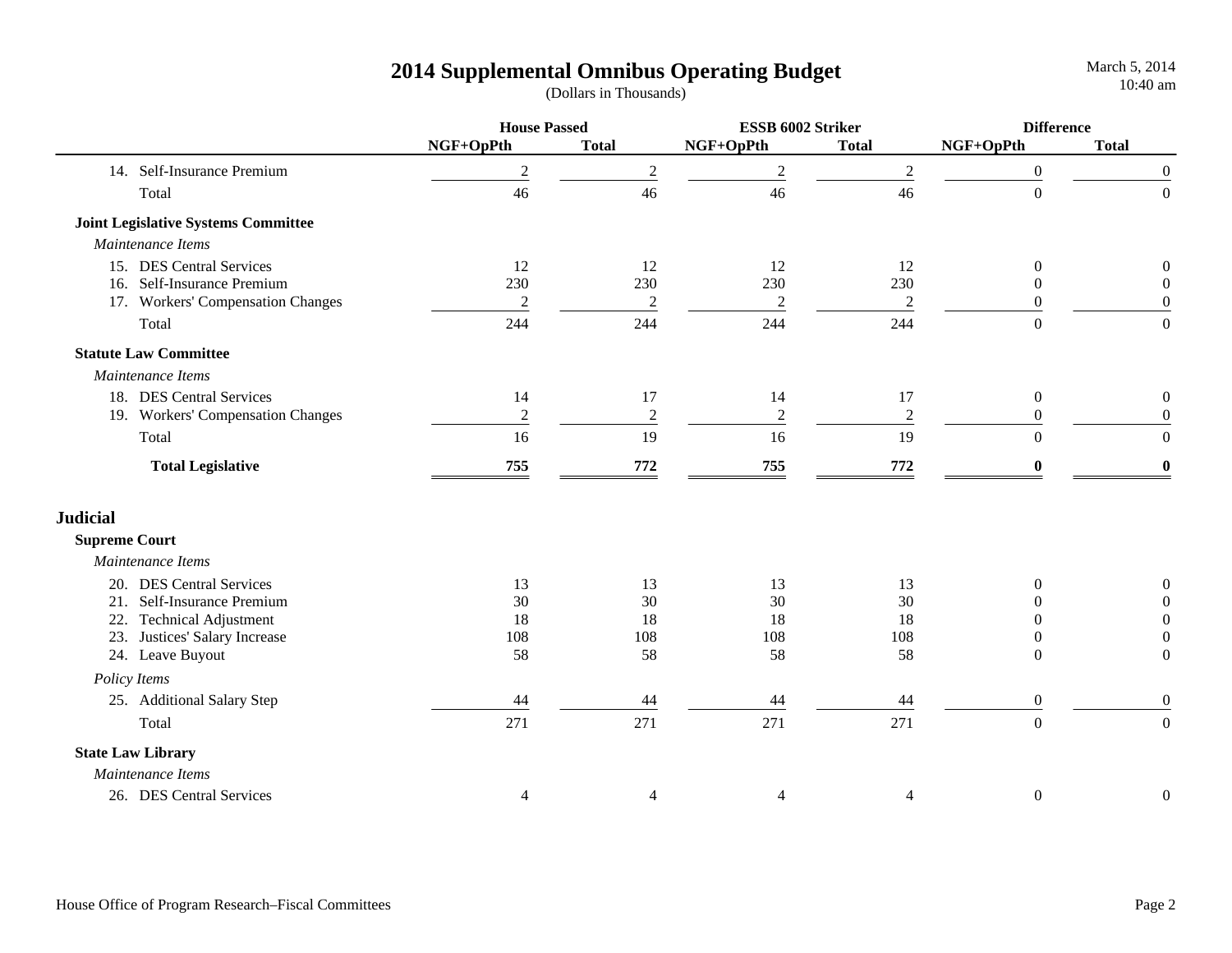|     |                                            | <b>House Passed</b> |                  | ESSB 6002 Striker |                  | <b>Difference</b> |                  |
|-----|--------------------------------------------|---------------------|------------------|-------------------|------------------|-------------------|------------------|
|     |                                            | NGF+OpPth           | <b>Total</b>     | NGF+OpPth         | <b>Total</b>     | NGF+OpPth         | <b>Total</b>     |
|     | 27. Employment Security                    | 1                   | 1                | 1                 |                  | $\boldsymbol{0}$  | $\mathbf{0}$     |
|     | Policy Items                               |                     |                  |                   |                  |                   |                  |
|     | 28. Additional Salary Step                 |                     | $\overline{4}$   | $\overline{4}$    |                  | $\boldsymbol{0}$  | $\boldsymbol{0}$ |
|     | Total                                      | 9                   | 9                | 9                 | 9                | $\overline{0}$    | $\overline{0}$   |
|     | <b>Court of Appeals</b>                    |                     |                  |                   |                  |                   |                  |
|     | Maintenance Items                          |                     |                  |                   |                  |                   |                  |
|     | 29. DES Central Services                   | 41                  | 41               | 41                | 41               | $\theta$          | $\boldsymbol{0}$ |
|     | 30. Self-Insurance Premium                 |                     | 4                | 4                 | 4                |                   | $\theta$         |
|     | 31. Employment Security                    | 30                  | 30               | 30                | 30               | 0                 | $\boldsymbol{0}$ |
|     | 32. Attorney General                       | 14                  | 14               | 14                | 14               | $\Omega$          | $\boldsymbol{0}$ |
|     | 33. Workers' Compensation Changes          | 14                  | 14               | 14                | 14               | $\theta$          | $\boldsymbol{0}$ |
|     | 34. COA Judges' Salary Increases           | 252                 | 252              | 252               | 252              | $\theta$          | $\boldsymbol{0}$ |
|     | Policy Items                               |                     |                  |                   |                  |                   |                  |
|     | 35. Division 1 Lease Costs                 | 114                 | 114              | 114               | 114              | $\boldsymbol{0}$  | $\boldsymbol{0}$ |
|     | Total                                      | 469                 | 469              | 469               | 469              | $\overline{0}$    | $\overline{0}$   |
|     | <b>Commission on Judicial Conduct</b>      |                     |                  |                   |                  |                   |                  |
|     | Maintenance Items                          |                     |                  |                   |                  |                   |                  |
|     | 36. DES Central Services                   | 13                  | 13               | 13                | 13               | $\boldsymbol{0}$  | $\overline{0}$   |
|     | 37. Central Services Fiscal Year Split     | $\boldsymbol{0}$    | $\boldsymbol{0}$ | $\boldsymbol{0}$  | $\boldsymbol{0}$ | $\boldsymbol{0}$  | $\theta$         |
|     | 38. Workers' Compensation Changes          | $\mathfrak 2$       | $\sqrt{2}$       | $\boldsymbol{2}$  | $\overline{c}$   | $\theta$          | $\boldsymbol{0}$ |
|     | Total                                      | 15                  | 15               | 15                | 15               | $\theta$          | $\overline{0}$   |
|     | <b>Administrative Office of the Courts</b> |                     |                  |                   |                  |                   |                  |
|     | Maintenance Items                          |                     |                  |                   |                  |                   |                  |
|     | 39. DES Central Services                   | 121                 | 121              | 121               | 121              | $\theta$          |                  |
|     | 40. Self-Insurance Premium                 | $-16$               | $-16$            | $-16$             | $-16$            | 0                 |                  |
| 41. | <b>Technical Correction</b>                | 216                 | 90               | 216               | 90               | $\Omega$          | $\theta$         |
| 42. | <b>Employment Security</b>                 | 29                  | 29               | 29                | 29               | 0                 | $\theta$         |
| 43. | <b>Attorney General</b>                    | 157                 | 157              | 157               | 157              | 0                 | $\Omega$         |
| 44. | Central Services Fiscal Year Split         | $\boldsymbol{0}$    | $\boldsymbol{0}$ | $\boldsymbol{0}$  | $\boldsymbol{0}$ | 0                 | $\Omega$         |
|     | 45. Workers' Compensation Changes          | 28                  | 28               | 28                | 28               | 0                 | $\overline{0}$   |
|     | 46. Superior Court Judges' Salaries        | 1,114               | 1,114            | 1,114             | 1,114            | $\theta$          | $\theta$         |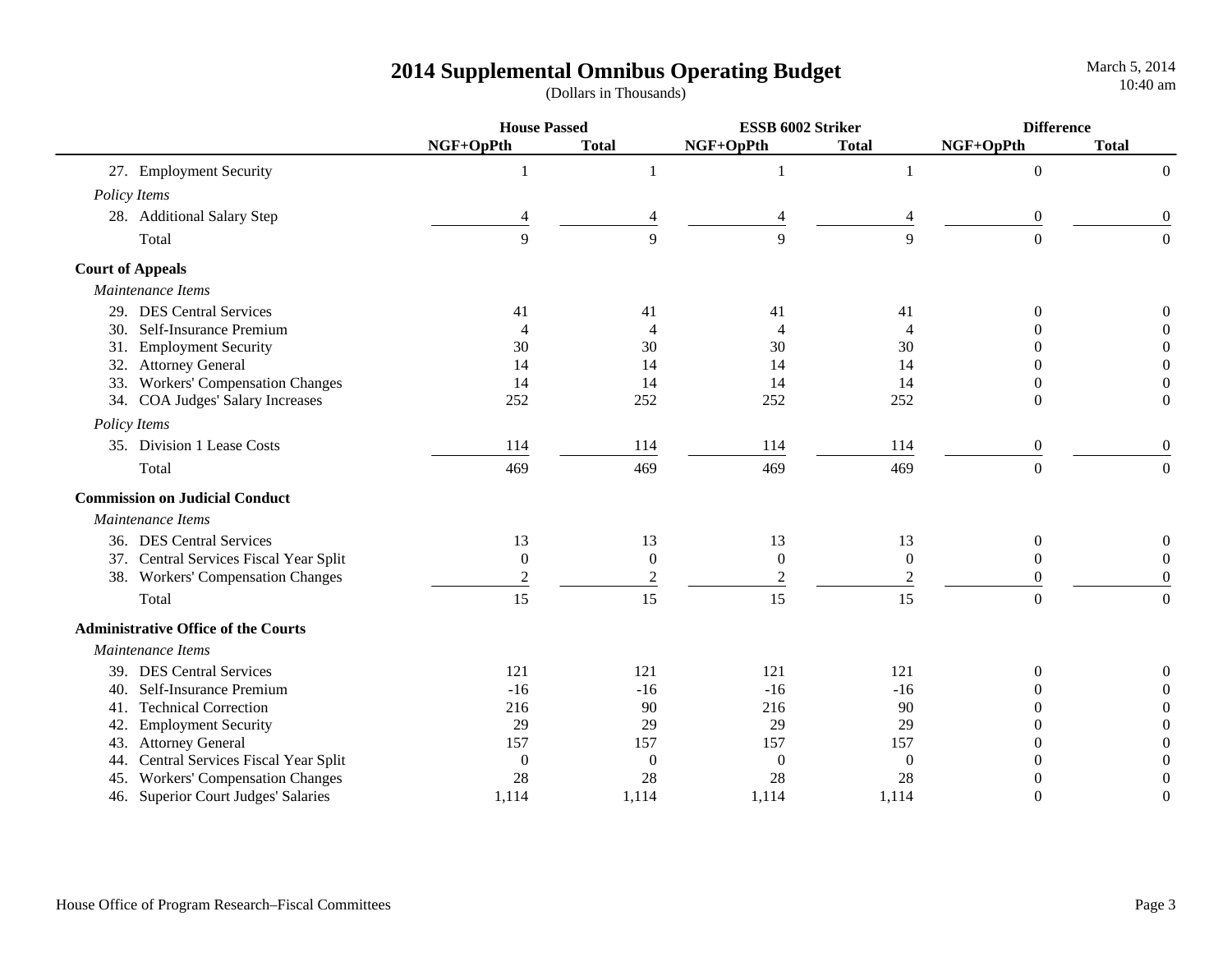|                                          | <b>House Passed</b> |                | ESSB 6002 Striker |                | <b>Difference</b> |                  |
|------------------------------------------|---------------------|----------------|-------------------|----------------|-------------------|------------------|
|                                          | NGF+OpPth           | <b>Total</b>   | NGF+OpPth         | <b>Total</b>   | NGF+OpPth         | <b>Total</b>     |
| Policy Items                             |                     |                |                   |                |                   |                  |
| 47. Superior Court CMS                   | $\theta$            | 5,306          | $\overline{0}$    | 5,306          | $\Omega$          | $\theta$         |
| 48. Enterprise Content CMS               | $\Omega$            | 1,093          | $\theta$          | 1,093          |                   | $\theta$         |
| 49. IT Security Enhancements             | $\theta$            | 750            | $\overline{0}$    | 750            | 0                 | $\boldsymbol{0}$ |
| Superior Ct Judge Benton/Franklin<br>50. | $-108$              | $-108$         | $-108$            | $-108$         | $\theta$          | $\boldsymbol{0}$ |
| 51. Superior Court Judge Whatcom County  | $-108$              | $-108$         | $-108$            | $-108$         | $\theta$          | $\boldsymbol{0}$ |
| Total                                    | 1,433               | 8,456          | 1,433             | 8,456          | $\overline{0}$    | $\overline{0}$   |
| <b>Office of Public Defense</b>          |                     |                |                   |                |                   |                  |
| Maintenance Items                        |                     |                |                   |                |                   |                  |
| 52. DES Central Services                 | $-1$                | $-1$           | -1                | $-1$           | $\boldsymbol{0}$  | $\overline{0}$   |
| 53. Self-Insurance Premium               | $\overline{2}$      | $\mathfrak 2$  | $\sqrt{2}$        | $\overline{c}$ | $\Omega$          | $\boldsymbol{0}$ |
| 54. Workers' Compensation Changes        | 4                   | $\overline{4}$ | $\overline{4}$    | $\overline{4}$ | $\Omega$          | $\overline{0}$   |
| Policy Items                             |                     |                |                   |                |                   |                  |
| 55. Federal Grant Authority              | $\boldsymbol{0}$    | 152            | $\boldsymbol{0}$  | 152            | $\overline{0}$    | $\boldsymbol{0}$ |
| 56. Appellate Indigent Funding-Death Pe  | 250                 | 250            | 250               | 250            | $\theta$          | $\overline{0}$   |
| Total                                    | 255                 | 407            | 255               | 407            | $\Omega$          | $\Omega$         |
| <b>Office of Civil Legal Aid</b>         |                     |                |                   |                |                   |                  |
| Maintenance Items                        |                     |                |                   |                |                   |                  |
| 57. DES Central Services                 | $-1$                | $-1$           | $-1$              | $-1$           | $\overline{0}$    | $\Omega$         |
| Policy Items                             |                     |                |                   |                |                   |                  |
| 58. Temporary Vendor Rate Increase       | 280                 | 280            | 280               | 280            | $\mathbf{0}$      | $\overline{0}$   |
| Total                                    | 279                 | 279            | 279               | 279            | $\overline{0}$    | $\overline{0}$   |
| <b>Total Judicial</b>                    | 2,731               | 9,906          | 2,731             | 9,906          |                   | $\mathbf{0}$     |
| <b>Governmental Operations</b>           |                     |                |                   |                |                   |                  |
| <b>Office of the Governor</b>            |                     |                |                   |                |                   |                  |
| Maintenance Items                        |                     |                |                   |                |                   |                  |
| 59. DES Central Services                 | 12                  | 12             | 12                | 12             | $\theta$          | $\boldsymbol{0}$ |
| 60. Self-Insurance Premium               | $8\,$               | $\,8\,$        | $\,8\,$           | $\,8\,$        | $\Omega$          | $\boldsymbol{0}$ |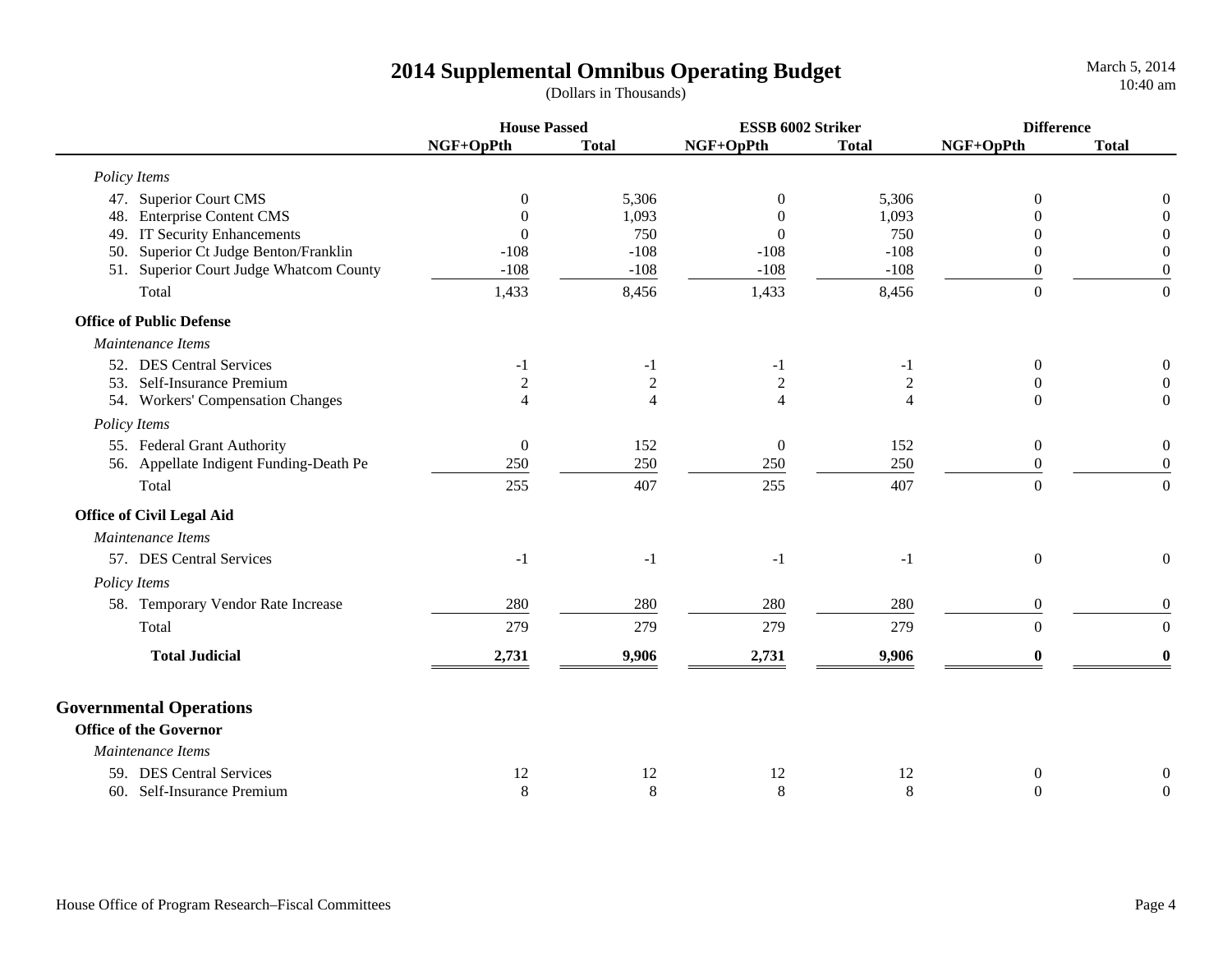|                                          | <b>House Passed</b> |                  | ESSB 6002 Striker       |                | <b>Difference</b> |                  |
|------------------------------------------|---------------------|------------------|-------------------------|----------------|-------------------|------------------|
|                                          | NGF+OpPth           | <b>Total</b>     | NGF+OpPth               | <b>Total</b>   | NGF+OpPth         | <b>Total</b>     |
| 61. Central Services Fiscal Year Split   | 7                   | 7                | $\overline{7}$          | $\tau$         | $\boldsymbol{0}$  | $\mathbf{0}$     |
| 62. Workers' Compensation Changes        | $\overline{4}$      | $\overline{4}$   | $\overline{\mathbf{4}}$ | 4              | $\theta$          | $\boldsymbol{0}$ |
| Policy Items                             |                     |                  |                         |                |                   |                  |
| 63. Interpreter Training Program         | 35                  | 35               | 35                      | 35             | $\boldsymbol{0}$  | $\boldsymbol{0}$ |
| 64. Special Education Ombuds             | 50                  | 50               | 50                      | 50             | $\theta$          | $\boldsymbol{0}$ |
| Total                                    | 116                 | 116              | 116                     | 116            | $\theta$          | $\overline{0}$   |
| <b>Office of the Lieutenant Governor</b> |                     |                  |                         |                |                   |                  |
| Maintenance Items                        |                     |                  |                         |                |                   |                  |
| 65. DES Central Services                 | 7                   | $\tau$           | $\tau$                  | $\tau$         | $\boldsymbol{0}$  | $\theta$         |
| <b>Public Disclosure Commission</b>      |                     |                  |                         |                |                   |                  |
| Maintenance Items                        |                     |                  |                         |                |                   |                  |
| 66. DES Central Services                 | 14                  | 14               | 14                      | 14             | $\Omega$          | 0                |
| 67. Self-Insurance Premium               | 56                  | 56               | 56                      | 56             |                   |                  |
| 68. IT Software Maintenance              | 9                   | 9                | 9                       | 9              | $\Omega$          |                  |
| 69. Central Services Fiscal Year Split   | $\Omega$            | $\theta$         | $\Omega$                | $\Omega$       | $\theta$          | $\Omega$         |
| Policy Items                             |                     |                  |                         |                |                   |                  |
| 70. Electronic Filing                    | 100                 | 100              | 100                     | 100            | $\boldsymbol{0}$  | $\theta$         |
| Total                                    | 179                 | 179              | 179                     | 179            | $\overline{0}$    | $\Omega$         |
| Office of the Secretary of State         |                     |                  |                         |                |                   |                  |
| Maintenance Items                        |                     |                  |                         |                |                   |                  |
| 71. Restore State Share--Election Costs  | 466                 | 466              | 466                     | 466            | $\Omega$          | 0                |
| 72. Increase Grant Authority             | $\Omega$            | 51               | $\Omega$                | 51             | 0                 | $\Omega$         |
| 73. DES Central Services                 | 18                  | 43               | 18                      | 43             | 0                 | $\Omega$         |
| 74. Central Services Fiscal Year Split   | $\overline{0}$      | $\boldsymbol{0}$ | $\boldsymbol{0}$        | $\overline{0}$ | 0                 |                  |
| 75. Workers' Compensation Changes        | $-11$               | $-22$            | $-11$                   | $-22$          | $\theta$          | $\Omega$         |
| Policy Items                             |                     |                  |                         |                |                   |                  |
| 76. State Records Center Stockpickers    | $\Omega$            | 162              | $\theta$                | 162            | $\Omega$          | $\boldsymbol{0}$ |
| 77. Archives Vehicle Replacement         | $\overline{0}$      | 38               | $\theta$                | 38             | $\theta$          | $\overline{0}$   |
| 78. Signature Gathering                  | 44                  | 44               | 44                      | 44             | $\Omega$          | $\theta$         |
| 79. Address Confidentiality Program      | 47                  | 47               | 47                      | 47             | 0                 | $\theta$         |
| Total                                    | 564                 | 829              | 564                     | 829            | $\theta$          | $\boldsymbol{0}$ |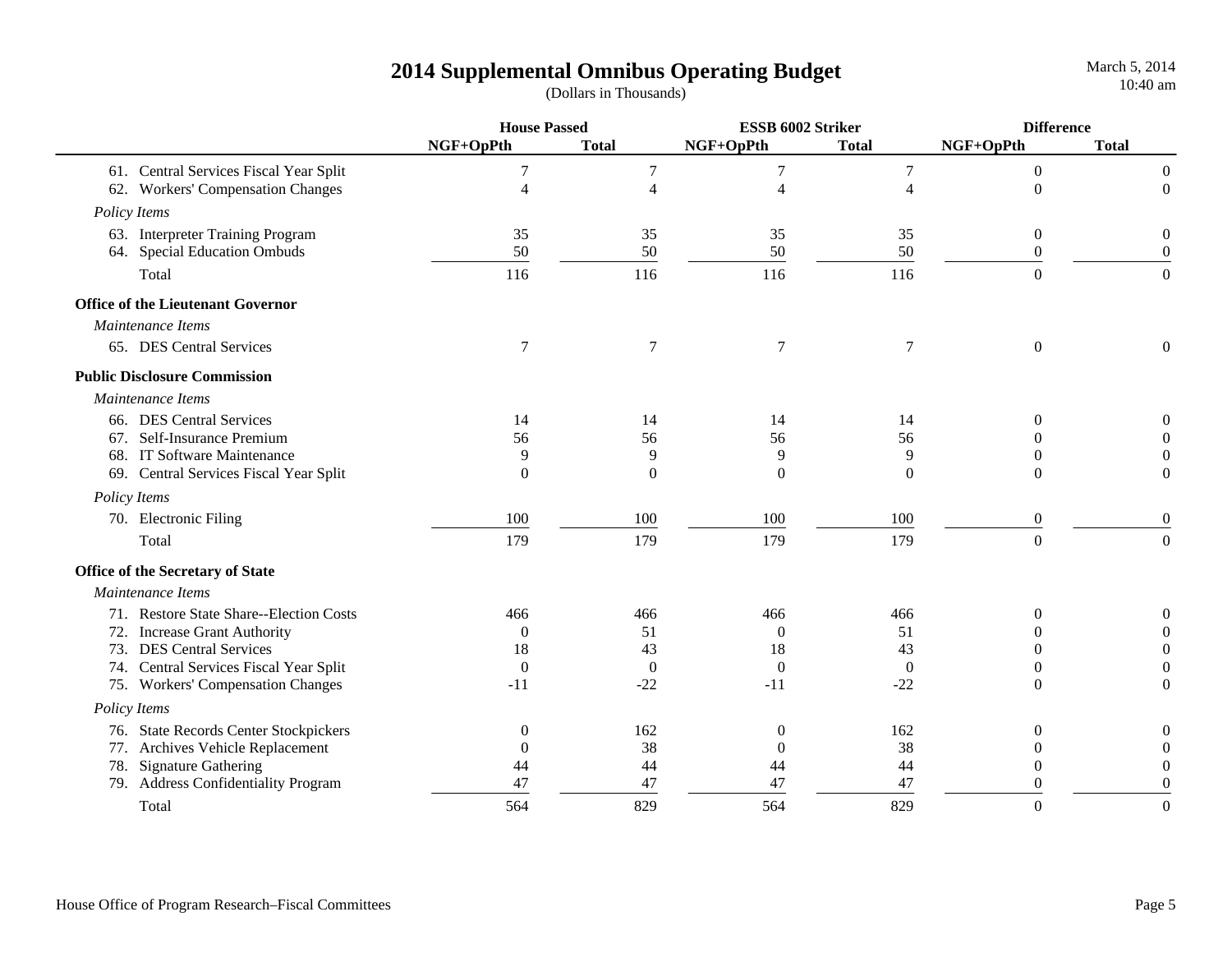|                                                     | <b>House Passed</b> |                  | ESSB 6002 Striker |                  | <b>Difference</b> |              |
|-----------------------------------------------------|---------------------|------------------|-------------------|------------------|-------------------|--------------|
|                                                     | NGF+OpPth           | <b>Total</b>     | NGF+OpPth         | <b>Total</b>     | NGF+OpPth         | <b>Total</b> |
| <b>Governor's Office of Indian Affairs</b>          |                     |                  |                   |                  |                   |              |
| Maintenance Items                                   |                     |                  |                   |                  |                   |              |
| 80. DES Central Services                            | 3                   | 3                | 3                 | 3                | $\overline{0}$    |              |
| 81. Central Services Fiscal Year Split              | $\mathbf{0}$        | $\boldsymbol{0}$ | $\boldsymbol{0}$  | $\overline{0}$   | $\Omega$          |              |
| Total                                               | $\overline{3}$      | $\overline{3}$   | $\overline{3}$    | $\overline{3}$   | $\Omega$          |              |
| <b>Comm on Asian-Pacific-American Affairs</b>       |                     |                  |                   |                  |                   |              |
| Maintenance Items                                   |                     |                  |                   |                  |                   |              |
| 82. DES Central Services                            | 3                   | 3                | 3                 | 3                | $\overline{0}$    |              |
| 83. Central Services Fiscal Year Split              | $\overline{0}$      | $\boldsymbol{0}$ | $\boldsymbol{0}$  | $\boldsymbol{0}$ | 0                 |              |
| Total                                               | 3                   | 3                | $\mathfrak{Z}$    | 3                | $\Omega$          |              |
| <b>Office of the State Treasurer</b>                |                     |                  |                   |                  |                   |              |
| Maintenance Items                                   |                     |                  |                   |                  |                   |              |
| 84. DES Central Services                            | 0                   | 17               | $\mathbf{0}$      | 17               | $\theta$          |              |
| 85. Central Services Fiscal Year Split              | $\Omega$            | $\overline{0}$   | 0                 | $\theta$         | 0                 |              |
| 86. Workers' Compensation Changes                   | 0                   |                  | $\overline{0}$    | 4                | 0                 |              |
| Total                                               | $\Omega$            | 21               | $\Omega$          | 21               | $\Omega$          |              |
| <b>Office of the State Auditor</b>                  |                     |                  |                   |                  |                   |              |
| Maintenance Items                                   |                     |                  |                   |                  |                   |              |
| 87. DES Central Services                            |                     | 72               |                   | 72               | 0                 |              |
| 88. Self-Insurance Premium                          | $\Omega$            | $-28$            | $\Omega$          | $-28$            |                   |              |
| <b>Technical Fund Correction</b><br>89.             | 56                  | $\theta$         | 56                | $\Omega$         | $\theta$          |              |
| 90. Central Services Fiscal Year Split              | $\Omega$            | $\Omega$         | $\Omega$          | $\Omega$         | 0                 |              |
| 91. Workers' Compensation Changes                   | $\Omega$            | 8                | $\Omega$          | 8                | 0                 |              |
| Total                                               | 57                  | 52               | 57                | 52               | $\overline{0}$    |              |
| <b>Commission on Salaries for Elected Officials</b> |                     |                  |                   |                  |                   |              |
| Maintenance Items                                   |                     |                  |                   |                  |                   |              |
| 92. DES Central Services                            |                     | 1                | 1                 | 1                | $\overline{0}$    |              |
| 93. Central Services Fiscal Year Split              | $\Omega$            | $\Omega$         | $\theta$          | $\Omega$         | 0                 |              |
| Total                                               |                     |                  |                   |                  | $\Omega$          |              |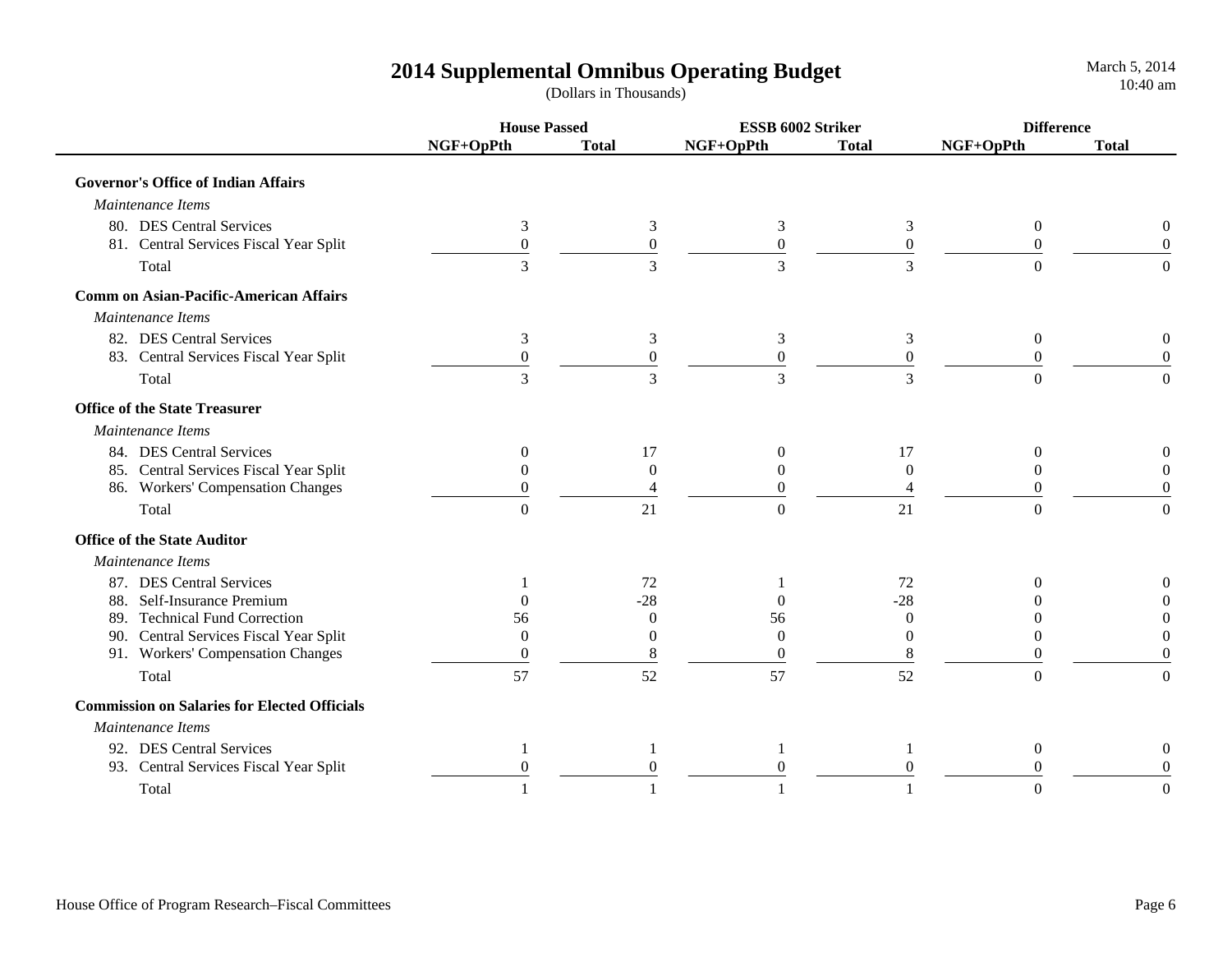**House Passed ESSB 6002 Striker DifferenceNGF+OpPth Total NGF+OpPth Total NGF+OpPth Total Office of the Attorney General**  *Maintenance Items*94. Administrative Hearings **0** 37 0 37 0 0 0 0 95. DES Central Services **0** 219 0 219 0 0 0 0 96. Self-Insurance Premium 0 -194 0 -194 0 097. Skokomish v. Goldmark Litigation 0 75 0 75 0 0 98. League of Women Voters v. WA 0 83 0 83 0 0 99. USDOL v. DSHS Litigation and the control of the control of the control of the control of the control of the control of the control of the control of the control of the control of the control of the control of the contr 100. Antitrust Funding Correction 000000 101. CTS Reduction Technical Adjustment 0 106 0 106 0 0 102. Tobacco Master Settlement 1,126 1,126 1,126 1,126 0 0 103. Central Services Fiscal Year Split  $\begin{array}{ccc} 0 & 0 & 0 & 0 \end{array}$ 104. Workers' Compensation Changes 0 36 0 36 0 0  *Policy Items* 105. Anti-Trust Litigation Increase 0 528 0 528 0 0 106. Increased Legal Svcs to Specif Agys 0 5,075 0 5,075 0 0 107. Moore v. HCA Litigation 0 2,414 0 2,414 0 0 108. WA Servicemember Civil Relief Act 69 69 69 69 0 0109. Labor and Industries Appeal Bonds 0 259 0 259 0 0 110. Public Works Payroll Records 0 141 0 141 0 0 111. Medical Marijuana 0 120 0 120 0 0 Total 1,195 10,144 1,195 10,144 0 0 0  **Caseload Forecast Council** *Maintenance Items*112. DES Central Services 15 15 15 15 0 0 $\boldsymbol{0}$ 113. Self-Insurance Premium -78 -78 -78 -78 0 0114. Central Services Fiscal Year Split  $\begin{pmatrix} 0 & 0 & 0 \\ 0 & 0 & 0 \\ 0 & 0 & 0 \end{pmatrix}$  ( Total  $-63$  -63 -63 -63 -63 -63 0 0 0  **Department of Financial Institutions**  *Maintenance Items*115. Audit Services and the control of the control of the control of the control of the control of the control o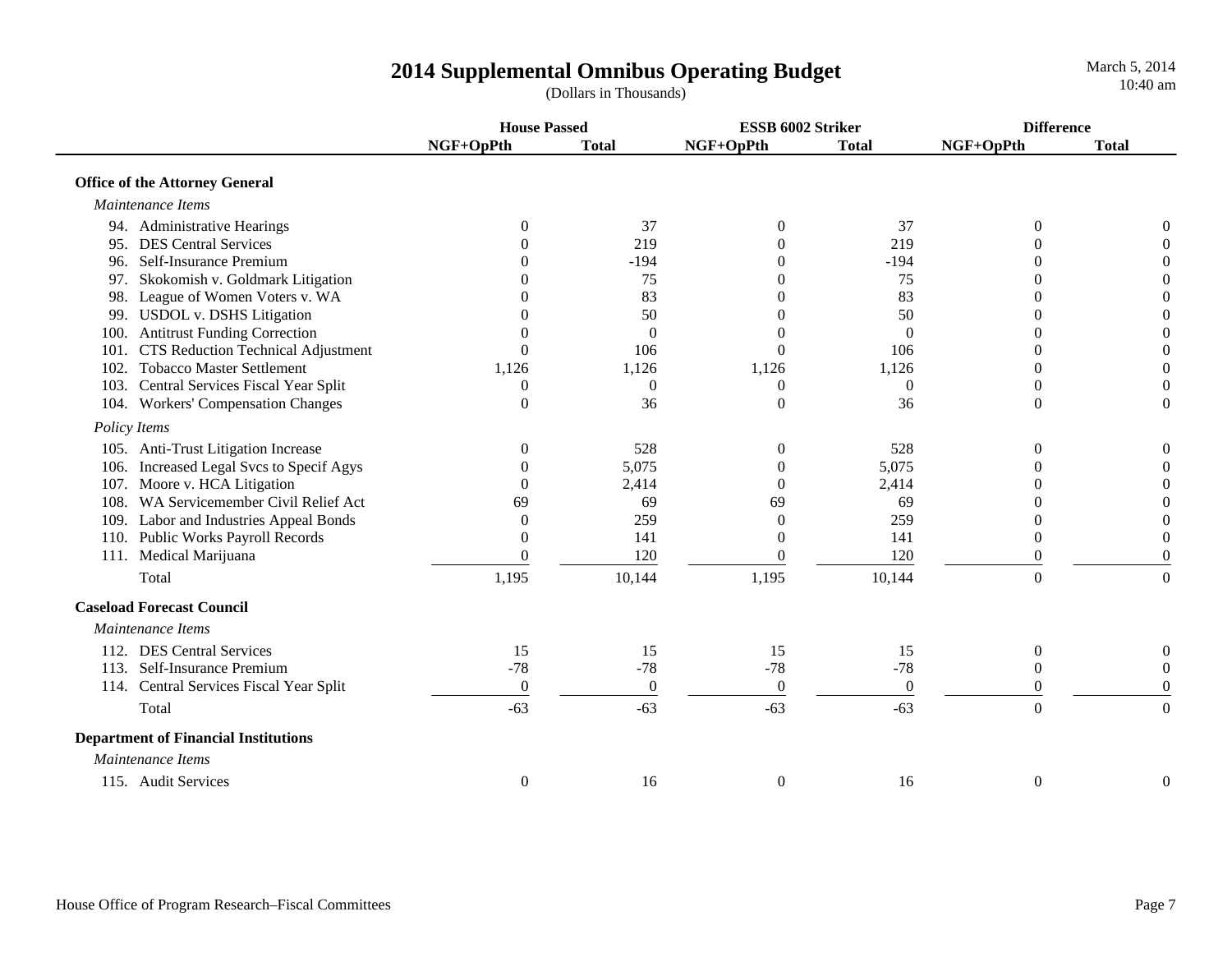|                                                | <b>House Passed</b> |                  | ESSB 6002 Striker |                  | <b>Difference</b> |                  |
|------------------------------------------------|---------------------|------------------|-------------------|------------------|-------------------|------------------|
|                                                | NGF+OpPth           | <b>Total</b>     | NGF+OpPth         | <b>Total</b>     | NGF+OpPth         | <b>Total</b>     |
| 116. Attorney General Legal Services           | $\Omega$            | -1               | $\overline{0}$    | 1                | $\Omega$          | $\theta$         |
| 117. Administrative Hearings                   | 0                   | 211              | $\overline{0}$    | 211              | 0                 | $\overline{0}$   |
| 118. DES Central Services                      |                     | 35               | $\Omega$          | 35               | 0                 | $\Omega$         |
| 119. Central Services Fiscal Year Split        | 0                   | $\boldsymbol{0}$ | $\boldsymbol{0}$  | $\boldsymbol{0}$ | 0                 | $\overline{0}$   |
| 120. Workers' Compensation Changes             | 0                   | 22               | $\boldsymbol{0}$  | 22               | $\overline{0}$    | $\overline{0}$   |
| Total                                          | $\Omega$            | 285              | $\Omega$          | 285              | $\Omega$          | $\theta$         |
| <b>Department of Commerce</b>                  |                     |                  |                   |                  |                   |                  |
| Maintenance Items                              |                     |                  |                   |                  |                   |                  |
| 121. Pacific Tower Lease                       | 1,444               | 1,444            | 1,444             | 1,444            | $\theta$          | 0                |
| 122. DES Central Services                      | $-77$               | $-241$           | $-77$             | $-241$           | 0                 | $\overline{0}$   |
| 123. Self-Insurance Premium                    | -6                  | $-16$            | -6                | $-16$            | $\Omega$          | $\overline{0}$   |
| 124. Federal Energy Grants                     | $\theta$            | 1,914            | $\boldsymbol{0}$  | 1,914            | 0                 | $\boldsymbol{0}$ |
| 125. Adjusting Expenditures to Revenue         | $\Omega$            | $-2,047$         | $\theta$          | $-2,047$         | 0                 | $\boldsymbol{0}$ |
| 126. Financial Fraud & ID Theft Crimes         | $\Omega$            | 197              | $\theta$          | 197              | $\theta$          | $\boldsymbol{0}$ |
| 127. Central Services Fiscal Year Split        | $\theta$            | $\overline{0}$   | $\theta$          | $\theta$         | $\Omega$          | $\theta$         |
| 128. Workers' Compensation Changes             | -4                  | $-8$             | $-4$              | $-8$             | $\overline{0}$    | $\boldsymbol{0}$ |
| Policy Items                                   |                     |                  |                   |                  |                   |                  |
| 129. Innovation Contract #                     | $\overline{0}$      | 1,939            | $\overline{0}$    | 1,939            | $\theta$          | $\boldsymbol{0}$ |
| 130. Agricuture Safety Grant                   | 250                 | 250              | 250               | 250              | 0                 | $\boldsymbol{0}$ |
| 131. Homeless Certifications                   | $\Omega$            | 26               | $\boldsymbol{0}$  | 26               | 0                 | $\theta$         |
| 132. Public Works Payroll Records              | $\theta$            | 325              | $\overline{0}$    | 325              | $\theta$          | $\boldsymbol{0}$ |
| 133. New Americans Program                     | 200                 | 200              | 200               | 200              | $\Omega$          | $\theta$         |
| 134. Meth Remediation                          | $\boldsymbol{0}$    | 466              | $\boldsymbol{0}$  | 466              | $\overline{0}$    | $\boldsymbol{0}$ |
| Total                                          | 1,807               | 4,449            | 1,807             | 4,449            | $\Omega$          | $\overline{0}$   |
| <b>Economic &amp; Revenue Forecast Council</b> |                     |                  |                   |                  |                   |                  |
| Maintenance Items                              |                     |                  |                   |                  |                   |                  |
| 135. DES Central Services                      | 8                   | $8\,$            | $8\,$             | $8\,$            | $\boldsymbol{0}$  | 0                |
| 136. Central Services Fiscal Year Split        | $\theta$            | $\boldsymbol{0}$ | $\boldsymbol{0}$  | $\boldsymbol{0}$ | $\theta$          | $\overline{0}$   |
| 137. Workers' Compensation Changes             | $\overline{2}$      | $\mathfrak{2}$   | $\mathfrak{2}$    | $\overline{2}$   | $\overline{0}$    | $\boldsymbol{0}$ |
| Total                                          | 10                  | 10               | 10                | 10               | $\overline{0}$    | $\Omega$         |
| <b>Office of Financial Management</b>          |                     |                  |                   |                  |                   |                  |
| Maintenance Items                              |                     |                  |                   |                  |                   |                  |
| 138. Health Care Pricing Cycle 3 Grant         | $\theta$            | 3,000            | $\boldsymbol{0}$  | 3,000            | $\boldsymbol{0}$  | $\overline{0}$   |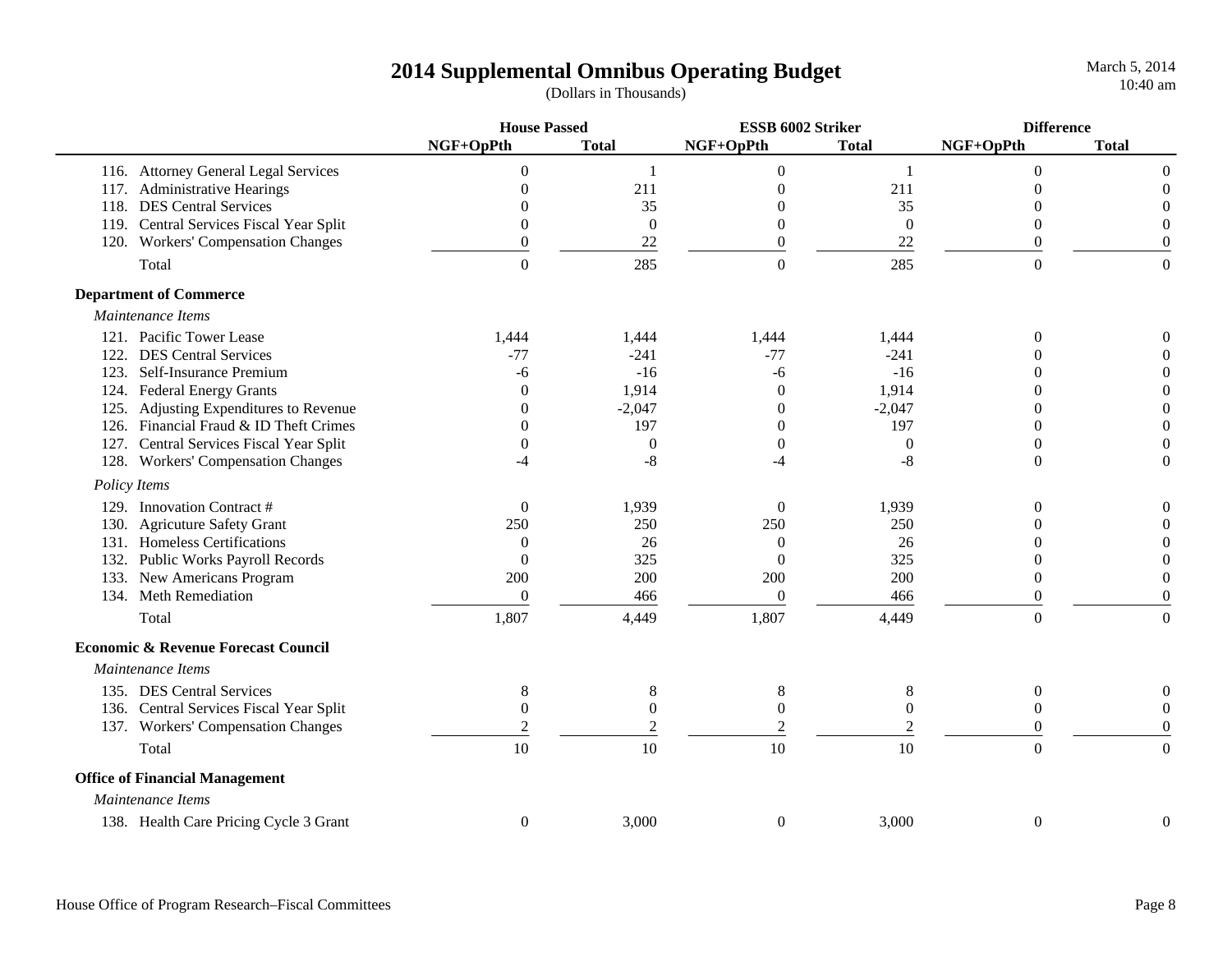|                   |                                          | <b>House Passed</b> |                  | ESSB 6002 Striker |                | <b>Difference</b> |                  |
|-------------------|------------------------------------------|---------------------|------------------|-------------------|----------------|-------------------|------------------|
|                   |                                          | NGF+OpPth           | <b>Total</b>     | NGF+OpPth         | <b>Total</b>   | NGF+OpPth         | <b>Total</b>     |
|                   | 139. Audit Services                      | 30                  | 30               | 30                | 30             | $\boldsymbol{0}$  | $\boldsymbol{0}$ |
| 140.              | <b>DES Central Services</b>              | $-52$               | $-52$            | $-52$             | $-52$          | $\Omega$          | $\boldsymbol{0}$ |
| 141.              | Self-Insurance Premium                   | $\overline{4}$      | $\overline{4}$   | 4                 | $\overline{4}$ |                   | $\boldsymbol{0}$ |
| 142.              | Central Services Fiscal Year Split       | $\Omega$            | $\theta$         | $\theta$          | 0              | 0                 | $\boldsymbol{0}$ |
| 143.              | <b>Geospatial Portal Fund Correction</b> | $\overline{0}$      | $\Omega$         | $\overline{0}$    | $\Omega$       |                   | $\boldsymbol{0}$ |
|                   | 144. Workers' Compensation Changes       | $-2$                | $-16$            | $-2$              | $-16$          | 0                 | $\boldsymbol{0}$ |
|                   | 145. Charter Schools Commission Transfer | $-916$              | $-916$           | $-916$            | $-916$         | $\Omega$          | $\theta$         |
| Policy Items      |                                          |                     |                  |                   |                |                   |                  |
|                   | 146. Education Research Data Center      | $\boldsymbol{0}$    | 316              | $\theta$          | 316            | $\theta$          | $\boldsymbol{0}$ |
| 147.              | Statewide Jail Study                     | 300                 | 300              | 300               | 300            | 0                 | $\mathbf{0}$     |
| 148.              | <b>State Agency Permitting</b>           | $\theta$            | 37               | $\Omega$          | 37             | Ω                 | $\boldsymbol{0}$ |
| 149.              | Higher Education Transparency            | 121                 | 121              | 121               | 121            |                   | $\boldsymbol{0}$ |
| 150.              | <b>Student Success Report</b>            | 262                 | 262              | 262               | 262            | 0                 | $\boldsymbol{0}$ |
| 151.              | <b>Master Address Services</b>           | $\boldsymbol{0}$    | 189              | $\theta$          | 189            | $\overline{0}$    | $\boldsymbol{0}$ |
| 152.              | <b>Public Records</b>                    | $\boldsymbol{0}$    | $\boldsymbol{0}$ | 200               | 200            | $-200$            | $-200$           |
| 153.              | <b>DOC Staffing Ratios</b>               | 300                 | 300              | $\theta$          | $\overline{0}$ | 300               | 300              |
|                   | 154. Interpreter Services                | $\boldsymbol{0}$    | 154              | $\boldsymbol{0}$  | 154            | $\boldsymbol{0}$  | $\boldsymbol{0}$ |
| Total             |                                          | 47                  | 3,729            | $-53$             | 3,629          | 100               | 100              |
|                   | <b>Office of Administrative Hearings</b> |                     |                  |                   |                |                   |                  |
| Maintenance Items |                                          |                     |                  |                   |                |                   |                  |
|                   | 155. Audit Services                      | $\theta$            | 16               | $\theta$          | 16             | $\Omega$          | $\boldsymbol{0}$ |
| 156.              | <b>DES Central Services</b>              | O                   | 174              | $\Omega$          | 174            | 0                 | $\mathbf{0}$     |
|                   | 157. Self-Insurance Premium              | O                   | 50               | $\Omega$          | 50             | 0                 | $\boldsymbol{0}$ |
|                   | 158. Central Services Fiscal Year Split  | $\Omega$            | $\theta$         | $\Omega$          | $\overline{0}$ | 0                 | $\theta$         |
|                   | 159. Workers' Compensation Changes       | $\theta$            | 40               | $\theta$          | 40             | $\Omega$          | $\theta$         |
| Policy Items      |                                          |                     |                  |                   |                |                   |                  |
|                   | 160. OMWBE Support                       | $\boldsymbol{0}$    | 67               | $\overline{0}$    | 67             | $\boldsymbol{0}$  | $\boldsymbol{0}$ |
|                   | 161. Labor and Industries Appeal Bonds   | $\overline{0}$      | 93               | $\overline{0}$    | 93             | $\Omega$          | $\theta$         |
| Total             |                                          | $\overline{0}$      | 440              | $\boldsymbol{0}$  | 440            | $\overline{0}$    | $\theta$         |
|                   | <b>State Lottery Commission</b>          |                     |                  |                   |                |                   |                  |
| Maintenance Items |                                          |                     |                  |                   |                |                   |                  |
|                   | 162. Audit Services                      | $\boldsymbol{0}$    | 12               | $\boldsymbol{0}$  | 12             | $\boldsymbol{0}$  | $\boldsymbol{0}$ |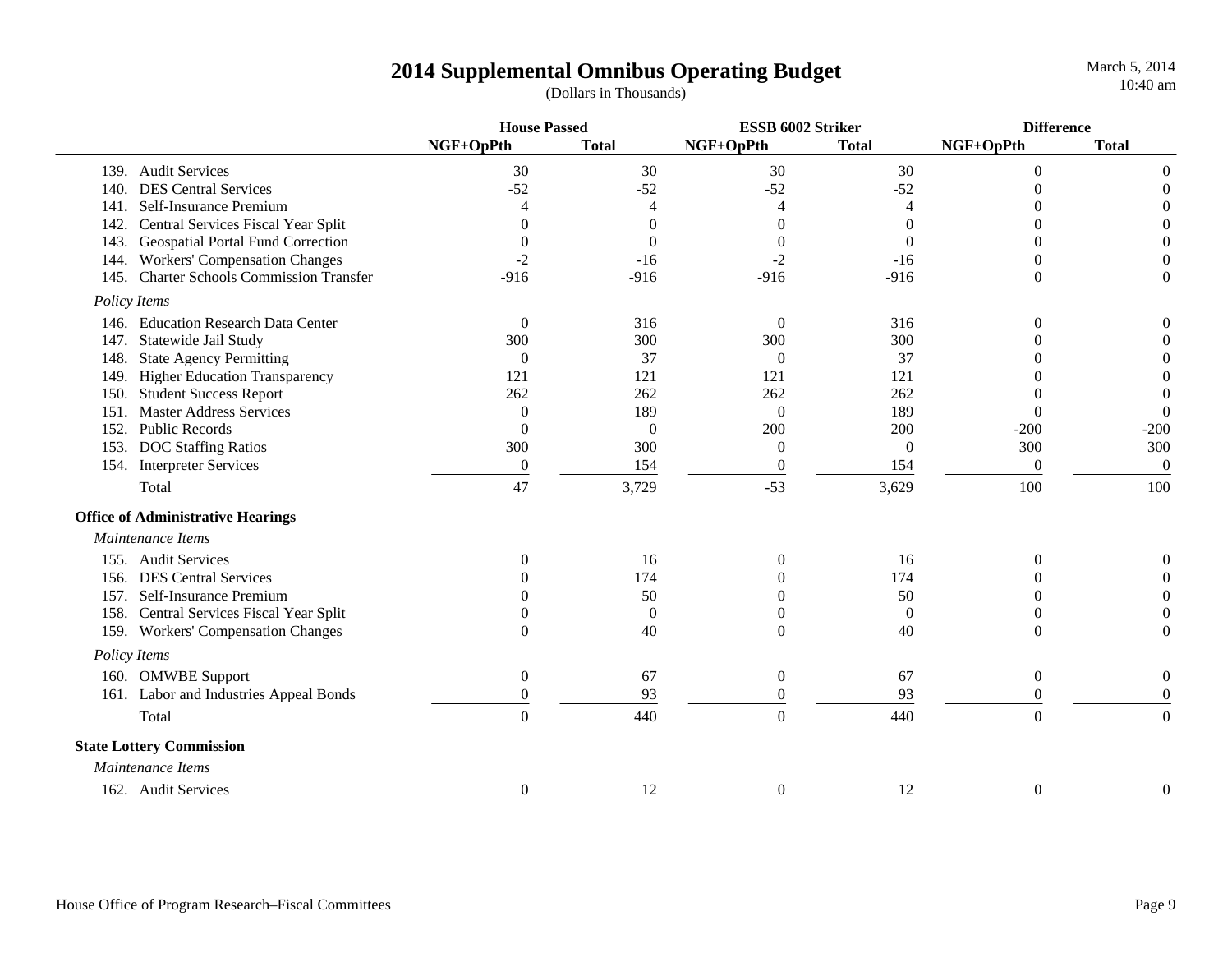|                                                        | <b>House Passed</b> |                  | ESSB 6002 Striker |                  | <b>Difference</b> |                  |
|--------------------------------------------------------|---------------------|------------------|-------------------|------------------|-------------------|------------------|
|                                                        | NGF+OpPth           | <b>Total</b>     | NGF+OpPth         | <b>Total</b>     | NGF+OpPth         | <b>Total</b>     |
| 163. Administrative Hearings                           | $\theta$            | $\overline{4}$   | $\boldsymbol{0}$  | $\overline{4}$   | $\theta$          | $\theta$         |
| 164. DES Central Services                              |                     | 44               |                   | 44               |                   |                  |
| 165. Self-Insurance Premium                            |                     | 14               |                   | 14               |                   |                  |
| 166. Central Services Fiscal Year Split                |                     | $\overline{0}$   | 0                 | $\theta$         | $\Omega$          |                  |
| 167. Workers' Compensation Changes                     | $\overline{0}$      | 12               | $\overline{0}$    | 12               | $\boldsymbol{0}$  | $\Omega$         |
| Total                                                  | $\Omega$            | 86               | $\boldsymbol{0}$  | 86               | $\overline{0}$    | $\mathbf{0}$     |
| <b>Washington State Gambling Commission</b>            |                     |                  |                   |                  |                   |                  |
| Maintenance Items                                      |                     |                  |                   |                  |                   |                  |
| 168. Administrative Hearings                           | $\Omega$            | 93               | $\Omega$          | 93               |                   |                  |
| 169. DES Central Services                              |                     | 28               |                   | 28               |                   |                  |
| 170. Self-Insurance Premium                            |                     | 26               |                   | 26               |                   |                  |
| 171. Central Services Fiscal Year Split                |                     | $\Omega$         | $\Omega$          | $\Omega$         | $\Omega$          |                  |
| 172. Workers' Compensation Changes                     |                     | 16               | ∩                 | 16               | $\Omega$          | $\Omega$         |
| Total                                                  | $\overline{0}$      | 163              | $\overline{0}$    | 163              | $\overline{0}$    | $\overline{0}$   |
| <b>Washington State Commission on Hispanic Affairs</b> |                     |                  |                   |                  |                   |                  |
| Maintenance Items                                      |                     |                  |                   |                  |                   |                  |
| 173. DES Central Services                              | 5                   | 5                | 5                 | 5                | $\theta$          | $\boldsymbol{0}$ |
| 174. Central Services Fiscal Year Split                | $\boldsymbol{0}$    | $\boldsymbol{0}$ | $\boldsymbol{0}$  | $\boldsymbol{0}$ | $\boldsymbol{0}$  | $\overline{0}$   |
| Total                                                  | 5                   | 5                | 5                 | 5                | $\Omega$          | $\Omega$         |
| <b>WA State Comm on African-American Affairs</b>       |                     |                  |                   |                  |                   |                  |
| Maintenance Items                                      |                     |                  |                   |                  |                   |                  |
| 175. Audit Services                                    | 16                  | 16               | 16                | 16               | $\Omega$          | 0                |
| 176. DES Central Services                              | 3                   | 3                | 3                 | 3                | $\theta$          | $\Omega$         |
| 177. Central Services Fiscal Year Split                | $\Omega$            | $\Omega$         | $\Omega$          | $\Omega$         | $\Omega$          | $\Omega$         |
| Total                                                  | 19                  | 19               | 19                | 19               | $\boldsymbol{0}$  | $\mathbf{0}$     |
| <b>Department of Retirement Systems</b>                |                     |                  |                   |                  |                   |                  |
| Maintenance Items                                      |                     |                  |                   |                  |                   |                  |
| 178. DES Central Services                              |                     | 54               | $\Omega$          | 54               | $\Omega$          |                  |
| 179. Self-Insurance Premium                            |                     | 6                |                   | 6                |                   |                  |
| 180. Central Services Fiscal Year Split                |                     | $\Omega$         | $\theta$          | $\theta$         | $\Omega$          | $\Omega$         |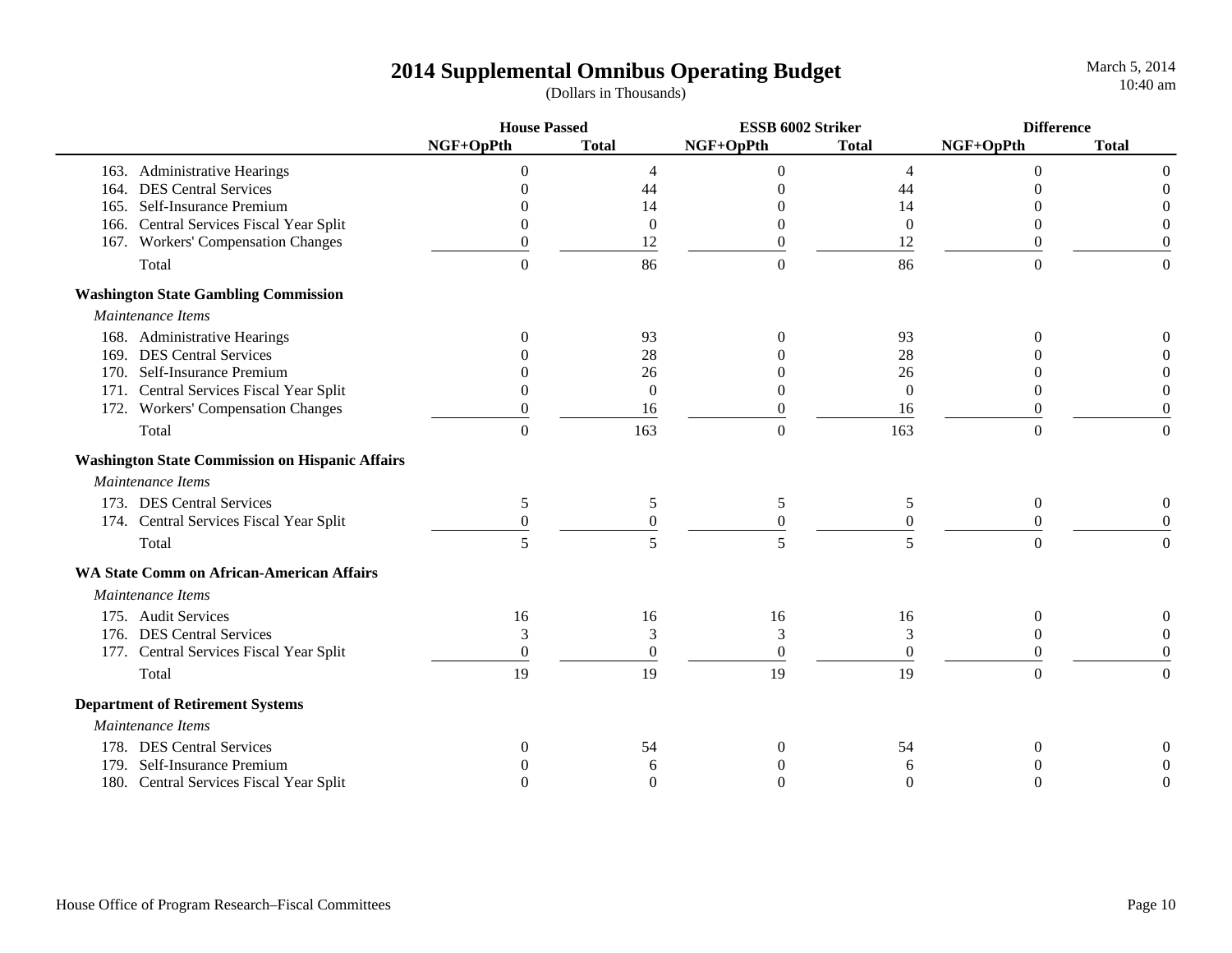|              |                                         | <b>House Passed</b> |                  | ESSB 6002 Striker |                | <b>Difference</b> |                  |
|--------------|-----------------------------------------|---------------------|------------------|-------------------|----------------|-------------------|------------------|
|              |                                         | NGF+OpPth           | <b>Total</b>     | NGF+OpPth         | <b>Total</b>   | NGF+OpPth         | <b>Total</b>     |
|              | 181. Workers' Compensation Changes      | $\boldsymbol{0}$    | 34               | $\boldsymbol{0}$  | 34             | $\boldsymbol{0}$  | $\overline{0}$   |
| Policy Items |                                         |                     |                  |                   |                |                   |                  |
|              | 182. Employer Contribution Rates        | $\mathbf{0}$        | 71               | $\overline{0}$    | 71             | $\boldsymbol{0}$  | $\boldsymbol{0}$ |
|              | 183. Private Sector Retirement Savings  | 250                 | 250              | 250               | 250            | $\boldsymbol{0}$  | $\boldsymbol{0}$ |
|              | 184. Save Toward Retirement Plan        | 344                 | 344              | 344               | 344            | $\boldsymbol{0}$  | $\boldsymbol{0}$ |
|              | Total                                   | 594                 | 759              | 594               | 759            | $\Omega$          | $\boldsymbol{0}$ |
|              | <b>State Investment Board</b>           |                     |                  |                   |                |                   |                  |
|              | Maintenance Items                       |                     |                  |                   |                |                   |                  |
|              | 185. DES Central Services               | $\Omega$            | $-34$            | $\theta$          | $-34$          | $\theta$          | 0                |
|              | 186. Tech Adjust--Small Agency Services | $\Omega$            | 56               |                   | 56             | $\Omega$          | $\Omega$         |
|              | 187. Central Services Fiscal Year Split | $\Omega$            | $\overline{0}$   | $\overline{0}$    | $\Omega$       | $\Omega$          | $\Omega$         |
|              | 188. Workers' Compensation Changes      | $\theta$            | $\boldsymbol{2}$ | $\theta$          | $\overline{2}$ | $\theta$          | $\overline{0}$   |
|              | Total                                   | $\overline{0}$      | 24               | $\boldsymbol{0}$  | 24             | $\overline{0}$    | $\boldsymbol{0}$ |
|              | <b>Innovate Washington</b>              |                     |                  |                   |                |                   |                  |
|              | Maintenance Items                       |                     |                  |                   |                |                   |                  |
|              | 189. DES Central Services               | $\theta$            | $-22$            | $\overline{0}$    | $-22$          | $\theta$          | 0                |
|              | 190. Self-Insurance Premium             | $\Omega$            | $\overline{2}$   | $\Omega$          | $\mathfrak{2}$ | $\Omega$          | $\theta$         |
|              | 191. Workers' Compensation Changes      | $\theta$            | 26               | $\Omega$          | 26             | $\Omega$          | $\overline{0}$   |
| Policy Items |                                         |                     |                  |                   |                |                   |                  |
|              | 192. Innovation Contract #              | $\boldsymbol{0}$    | $-3,384$         | $\boldsymbol{0}$  | $-3,384$       | $\boldsymbol{0}$  | $\boldsymbol{0}$ |
|              | Total                                   | $\boldsymbol{0}$    | $-3,378$         | $\boldsymbol{0}$  | $-3,378$       | $\boldsymbol{0}$  | $\overline{0}$   |
|              | <b>Department of Revenue</b>            |                     |                  |                   |                |                   |                  |
|              | Maintenance Items                       |                     |                  |                   |                |                   |                  |
|              | 193. Attorney General Legal Services    | $\mathfrak{Z}$      | 3                | 3                 | 3              | $\theta$          | 0                |
|              | 194. DES Central Services               | 301                 | 340              | 301               | 340            | 0                 | $\Omega$         |
|              | 195. Self-Insurance Premium             | 66                  | 74               | 66                | 74             | 0                 | $\boldsymbol{0}$ |
|              | 196. Central Services Fiscal Year Split | $-1$                | $-1$             | $-1$              | $-1$           | $\overline{0}$    | $\boldsymbol{0}$ |
|              | 197. Workers' Compensation Changes      | $-14$               | $-14$            | $-14$             | $-14$          | $\Omega$          | $\mathbf{0}$     |
| Policy Items |                                         |                     |                  |                   |                |                   |                  |
|              | 198. Property Tax Relief Programs       | 158                 | 158              | 158               | 158            | $\boldsymbol{0}$  | $\boldsymbol{0}$ |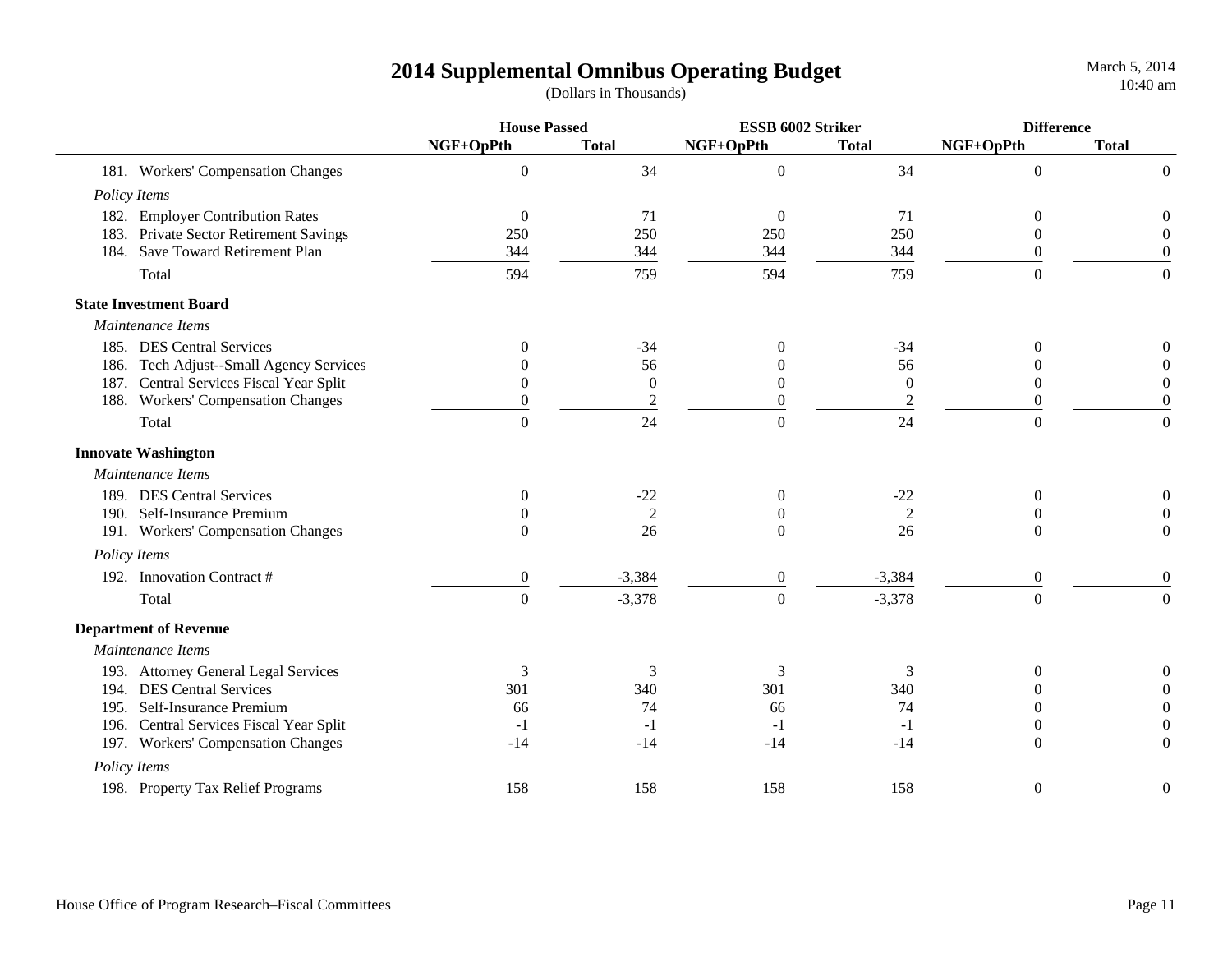|                                                   | <b>House Passed</b> |                  | ESSB 6002 Striker |                  | <b>Difference</b> |                  |
|---------------------------------------------------|---------------------|------------------|-------------------|------------------|-------------------|------------------|
|                                                   | NGF+OpPth           | <b>Total</b>     | NGF+OpPth         | <b>Total</b>     | NGF+OpPth         | <b>Total</b>     |
| 199. State Tax Preferences                        | 292                 | 292              | 292               | 292              | $\overline{0}$    | $\Omega$         |
| 200. Unpaid Wage Collection                       | 340                 | 340              | 340               | 340              | $\overline{0}$    | $\boldsymbol{0}$ |
| 201. Implementation Funding                       | 53                  | 53               | 53                | 53               | $\theta$          | $\overline{0}$   |
| Total                                             | 1,198               | 1,245            | 1,198             | 1,245            | $\overline{0}$    | $\theta$         |
| <b>Board of Tax Appeals</b>                       |                     |                  |                   |                  |                   |                  |
| Maintenance Items                                 |                     |                  |                   |                  |                   |                  |
| 202. DES Central Services                         | 9                   | 9                | $\overline{9}$    | 9                | $\boldsymbol{0}$  | $\boldsymbol{0}$ |
| 203. Central Services Fiscal Year Split           | $\boldsymbol{0}$    | $\boldsymbol{0}$ | $\boldsymbol{0}$  | $\boldsymbol{0}$ | $\boldsymbol{0}$  | $\boldsymbol{0}$ |
| Total                                             | 9                   | 9                | 9                 | 9                | $\theta$          | $\boldsymbol{0}$ |
| Office of Minority & Women's Business Enterprises |                     |                  |                   |                  |                   |                  |
| Maintenance Items                                 |                     |                  |                   |                  |                   |                  |
| 204. Remove Interagency Agreements                | 0                   | $-700$           | $\Omega$          | $-700$           | $\theta$          | $\Omega$         |
| 205. Audit Services                               |                     | 8                |                   | 8                | $\Omega$          | $\overline{0}$   |
| 206. Administrative Hearings                      |                     | 17               | 0                 | 17               | ∩                 | $\overline{0}$   |
| 207. DES Central Services                         |                     | 44               |                   | 44               | ∩                 | $\Omega$         |
| 208. Self-Insurance Premium                       |                     | 48               | 0                 | 48               | $\Omega$          | $\Omega$         |
| 209. Central Services Fiscal Year Split           |                     | $\boldsymbol{0}$ | $\boldsymbol{0}$  | $\boldsymbol{0}$ | $\boldsymbol{0}$  | $\overline{0}$   |
| 210. Workers' Compensation Changes                | $\overline{0}$      | 6                | $\boldsymbol{0}$  | 6                | $\overline{0}$    | $\boldsymbol{0}$ |
| Total                                             | $\Omega$            | $-577$           | $\boldsymbol{0}$  | $-577$           | $\overline{0}$    | $\boldsymbol{0}$ |
| <b>Office of Insurance Commissioner</b>           |                     |                  |                   |                  |                   |                  |
| Maintenance Items                                 |                     |                  |                   |                  |                   |                  |
| 211. Administrative Hearings                      | 0                   | 14               | $\mathbf{0}$      | 14               | $\Omega$          | $\boldsymbol{0}$ |
| 212. DES Central Services                         |                     | 74               | $\theta$          | 74               | $\Omega$          | $\theta$         |
| 213. Self-Insurance Premium                       |                     | 30               | $\Omega$          | 30               | $\Omega$          | 0                |
| 214. Central Services Fiscal Year Split           |                     | $\theta$         | 0                 | $\overline{0}$   | $\Omega$          | 0                |
| 215. Workers' Compensation Changes                | $\Omega$            | 12               | $\Omega$          | 12               | $\Omega$          | $\theta$         |
| Policy Items                                      |                     |                  |                   |                  |                   |                  |
| 216. Financial Solvency                           | $\boldsymbol{0}$    | 498              | $\boldsymbol{0}$  | 498              | $\boldsymbol{0}$  | $\overline{0}$   |
| Total                                             | $\Omega$            | 628              | $\overline{0}$    | 628              | $\overline{0}$    | $\overline{0}$   |
| <b>Consolidated Technology Services</b>           |                     |                  |                   |                  |                   |                  |
| Maintenance Items                                 |                     |                  |                   |                  |                   |                  |
| 217. Audit Services                               | $\overline{0}$      | 5                | $\boldsymbol{0}$  | 5                | $\boldsymbol{0}$  | $\boldsymbol{0}$ |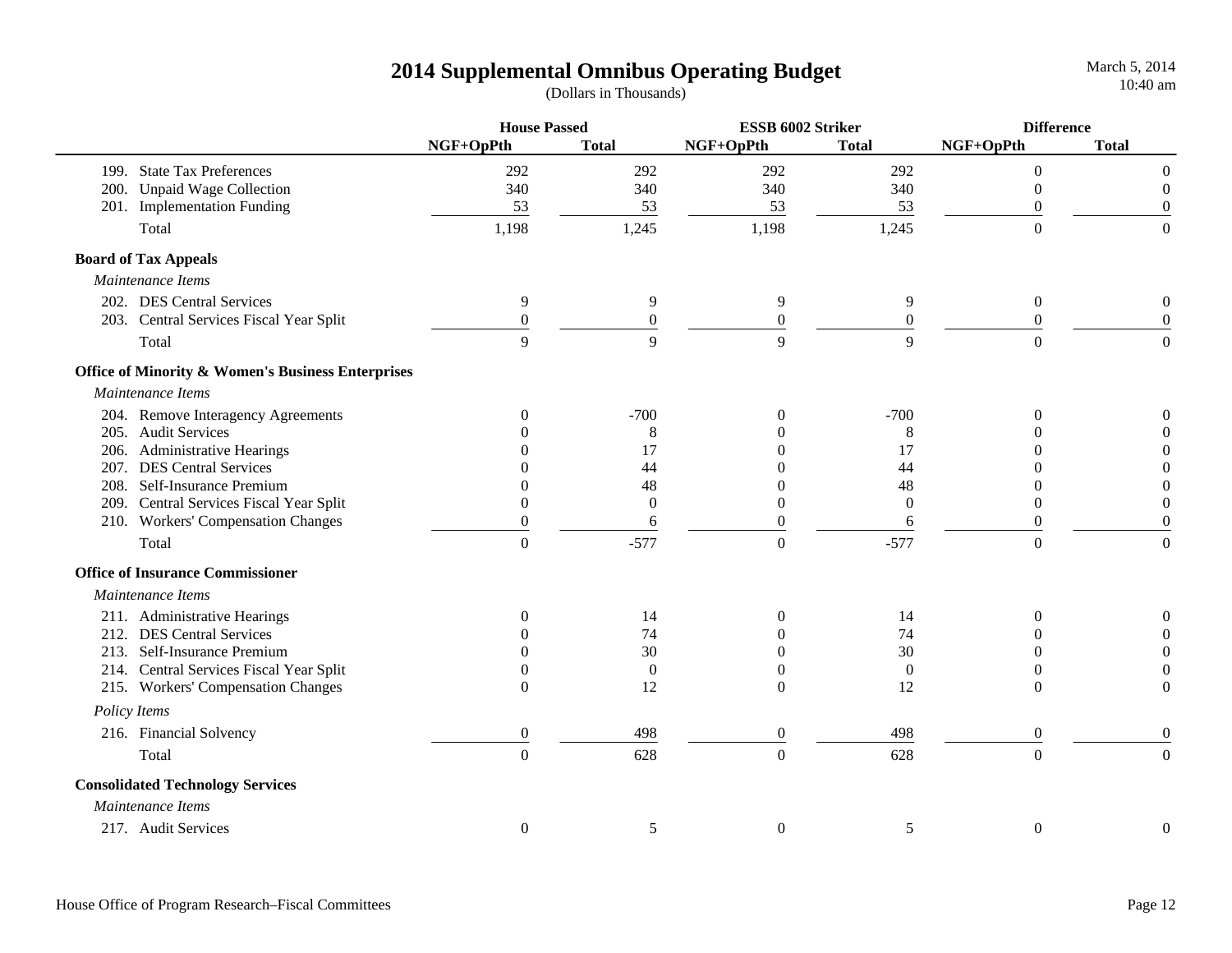March 5, 2014 10:40 am

|      |                                           | <b>House Passed</b> |                  | ESSB 6002 Striker |                | <b>Difference</b> |                  |
|------|-------------------------------------------|---------------------|------------------|-------------------|----------------|-------------------|------------------|
|      |                                           | NGF+OpPth           | <b>Total</b>     | NGF+OpPth         | <b>Total</b>   | NGF+OpPth         | <b>Total</b>     |
|      | 218. DES Central Services                 | $\Omega$            | 83               | $\Omega$          | 83             | $\Omega$          |                  |
| 219. | Self-Insurance Premium                    | $\Omega$            | $\overline{c}$   |                   | $\overline{c}$ |                   |                  |
|      | 220. Central Services Fiscal Year Split   | $\Omega$            | $-2$             |                   | $-2$           | 0                 |                  |
|      | 221. Workers' Compensation Changes        | $\Omega$            | 110              | $\Omega$          | 110            | $\Omega$          |                  |
|      | Total                                     | $\Omega$            | 198              | $\boldsymbol{0}$  | 198            | $\theta$          | $\mathbf{0}$     |
|      | <b>State Board of Accountancy</b>         |                     |                  |                   |                |                   |                  |
|      | Maintenance Items                         |                     |                  |                   |                |                   |                  |
|      | 222. DES Central Services                 | $\overline{0}$      | 8                | $\Omega$          | 8              | $\Omega$          |                  |
|      | 223. Self-Insurance Premium               | $\Omega$            | $-2$             | $\theta$          | $-2$           | $\Omega$          | $\theta$         |
|      | 224. Central Services Fiscal Year Split   | $\theta$            | $\boldsymbol{0}$ | $\boldsymbol{0}$  | $\overline{0}$ | 0                 | $\overline{0}$   |
|      | Total                                     | $\Omega$            | 6                | $\Omega$          | 6              | $\Omega$          | $\Omega$         |
|      | <b>Department of Enterprise Services</b>  |                     |                  |                   |                |                   |                  |
|      | Maintenance Items                         |                     |                  |                   |                |                   |                  |
|      | 225. Technical Correction                 | $\Omega$            | $\Omega$         | 0                 | $\Omega$       | $\Omega$          | $\boldsymbol{0}$ |
|      | 226. DES Central Services                 |                     | 398              |                   | 398            |                   | $\Omega$         |
|      | 227. Self-Insurance Premium               |                     | 120              |                   | 120            |                   | $\theta$         |
|      | 228. Central Services Fiscal Year Split   | $\Omega$            | 17               | $\Omega$          | 17             |                   | $\Omega$         |
|      | 229. Workers' Compensation Changes        | 8                   | 642              | 8                 | 642            | $\Omega$          | $\overline{0}$   |
|      | Policy Items                              |                     |                  |                   |                |                   |                  |
|      | 230. Time, Leave, and Attendance          | $\mathbf{0}$        | $-951$           | $\theta$          | $-951$         | $\theta$          | 0                |
|      | 231. McNeil Is Boundary Survey/Appraisal  | $\Omega$            | 75               | $\Omega$          | 75             | $\Omega$          | $\overline{0}$   |
|      | 232. Commercial Insurance                 | $\theta$            | 2,278            | $\theta$          | 2,278          | 0                 | $\theta$         |
|      | Total                                     | 16                  | 2,579            | 16                | 2,579          | $\theta$          | $\boldsymbol{0}$ |
|      | <b>Washington Horse Racing Commission</b> |                     |                  |                   |                |                   |                  |
|      | Maintenance Items                         |                     |                  |                   |                |                   |                  |
|      | 233. Audit Services                       | $\Omega$            | 16               |                   | 16             |                   |                  |
|      | 234. DES Central Services                 |                     | 33               |                   | 33             |                   |                  |
|      | 235. Self-Insurance Premium               |                     | $-126$           |                   | $-126$         |                   |                  |
|      | 236. Central Services Fiscal Year Split   | $\Omega$            | $\Omega$         |                   | $\Omega$       |                   | $\Omega$         |
|      | Total                                     | $\Omega$            | $-77$            | ∩                 | $-77$          | ∩                 | $\Omega$         |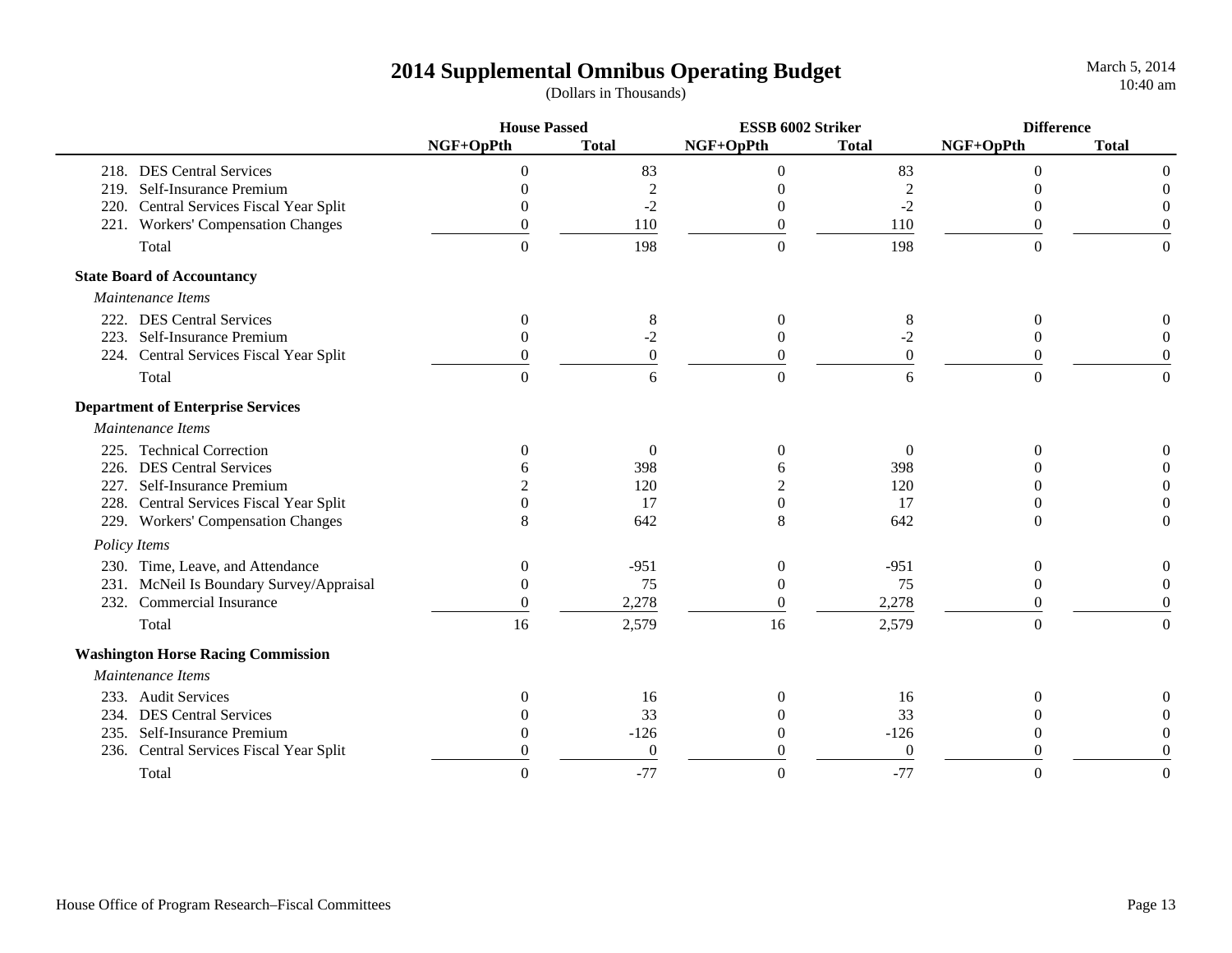**House Passed ESSB 6002 Striker DifferenceNGF+OpPth Total NGF+OpPth Total NGF+OpPth Total Washington State Liquor Control Board**  *Maintenance Items*237. Attorney General Legal Services  $\begin{array}{ccccccc} 0 & 1 & 0 & 1 & 0 & 0 \end{array}$ 238. Administrative Hearings  $0 \qquad -237 \qquad 0 \qquad -237$  0  $-237 \qquad 0 \qquad 0$ 239. DES Central Services 0 -688 0 -688 0 0240. Self-Insurance Premium 0 0 214 0 214 0 0 0 0 241. Central Services Fiscal Year Split  $\begin{array}{ccccccc} 0 & 7 & 0 & 7 & 0 & 0 \end{array}$ 242. Workers' Compensation Changes 0 -5,998 0 -5,998 0 0  *Policy Items* 243. I-502 Implementation 000000 244. Medical Marijuana 0 376 0 376 0 0 245. Marijuana License Software 0 210 0 210 0 0 246. Marijuana Traceability System 0 782 0 782 0 0 247. Marijuana Tax System 0 378 0 378 0 0 248. Additional Staffing and the control of the control of the control of the control of the control of the control of the control of the control of the control of the control of the control of the control of the control o Total 0 -1,469 0 -1,469 0 0  **Utilities and Transportation Commission**  *Maintenance Items*249. Audit Services and the contract of the contract of the contract of the contract of the contract of the contract of the contract of the contract of the contract of the contract of the contract of the contract of the co 250. Attorney General Legal Services and the control of the control of the control of the control of the control of the control of the control of the control of the control of the control of the control of the control of t 251. DES Central Services and the contract of the contract of the contract of the contract of the contract of the contract of the contract of the contract of the contract of the contract of the contract of the contract of 252. Central Services Fiscal Year Split  $\begin{array}{cccc} 0 & 0 & 0 & 0 & 0 \\ 253. & Workers' \end{array}$  O and  $\begin{array}{cccc} 0 & 0 & 0 & 0 \\ 0 & 8 & 0 & 0 \\ 0 & 0 & 0 & 0 \end{array}$ 253. Workers' Compensation Changes 080800 Total and the contract of  $\begin{array}{ccc} 0 & 58 & 0 & 58 \end{array}$  ,  $\begin{array}{ccc} 58 & 0 & 0 \end{array}$  **Board for Volunteer Firefighters**  *Maintenance Items*254. Audit Services and the contract of the contract of the contract of the contract of the contract of the contract of the contract of the contract of the contract of the contract of the contract of the contract of the co 255. DES Central Services  $0$  -91 0 -91 0 0 0 256. Central Services Fiscal Year Split 000000 257. Workers' Compensation Changes 0 -2 0 -2 0 0 Total and the contract of  $\begin{array}{ccc} 0 & -77 & 0 & -77 \end{array}$  . Total  $\begin{array}{ccc} 0 & 0 & 0 \end{array}$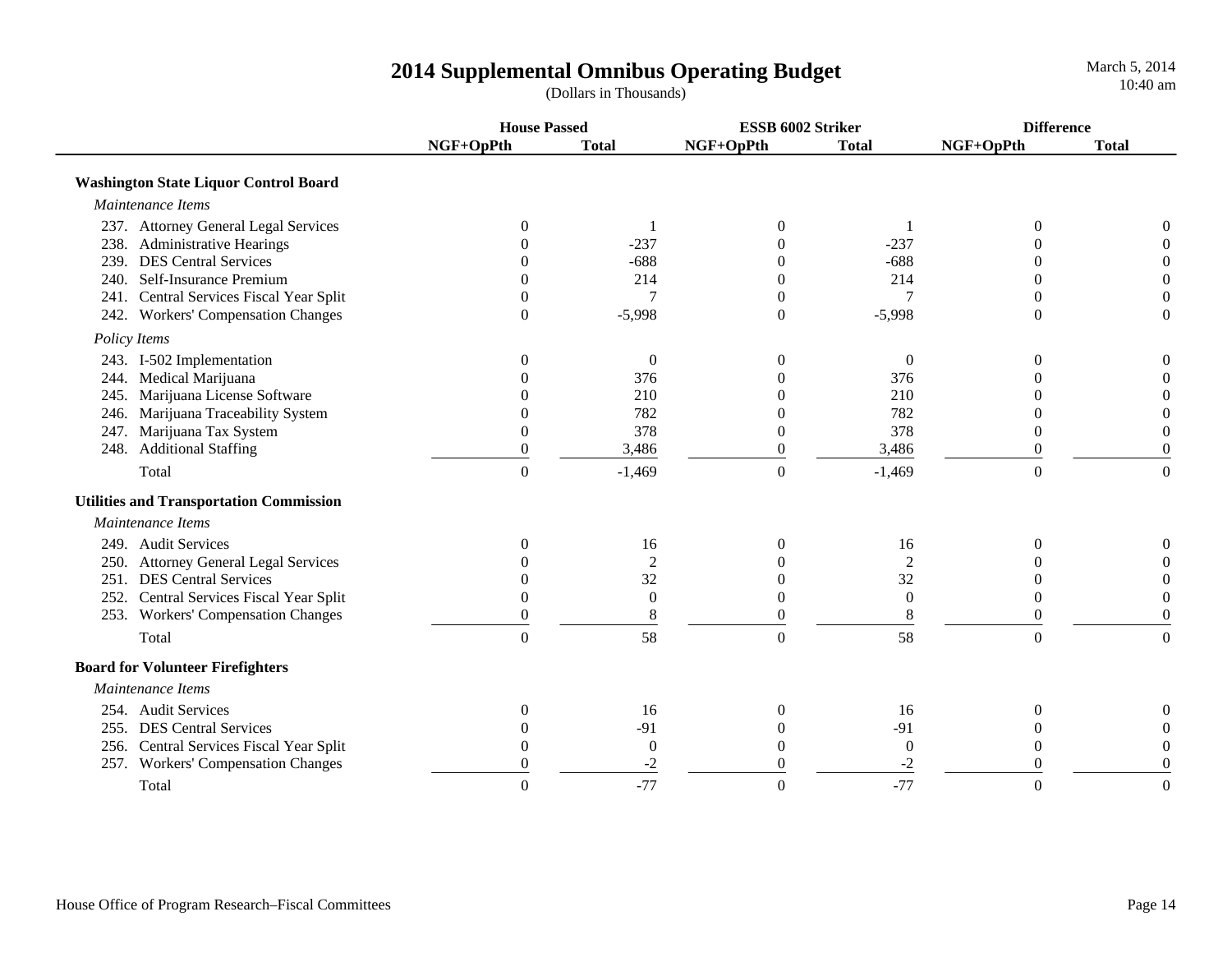**House Passed ESSB 6002 Striker DifferenceNGF+OpPth Total NGF+OpPth Total NGF+OpPth Total Military Department**  *Maintenance Items* 258. Disaster Response Funding  $\begin{pmatrix} 0 & 22.133 & 0 & 22.133 \end{pmatrix}$  0 0 0 259. EOC Generator Maintenance 30 30 30 30 0 0260. DES Central Services 0 -117 0 -117 0 0261. Operating Costs/Exist Capital Proj 102 180 102 180 0 0 262. Self-Insurance Premium -324 -324 -324 -324 0 0263. Central Services Fiscal Year Split  $\begin{pmatrix} 0 & 0 & 0 \\ 0 & 0 & 0 \\ 0 & 0 & 0 \end{pmatrix}$  ( 264. Workers' Compensation Changes 130 130 130 130 0 0  *Policy Items* 265. Oil Transportation Safety 37 37 37 37 37 0 0  $\rm Total$  0 0 0 0 0 0  $\rm 22,069$   $\rm 22,069$   $\rm 22,069$  0 0 0  **Public Employment Relations Commission**  *Maintenance Items*266. DES Central Services 37 60 37 60 0 0267. Self-Insurance Premium 20 32 20 32 0 0 0 268. Central Services Fiscal Year Split  $\begin{array}{ccccccccc}\n0 & 0 & 0 & 0 & 0 & 0 \\
269. & Workers' Comparison \end{array}$ 269. Workers' Compensation Changes  $\frac{2}{2}$   $\frac{2}{2}$   $\frac{2}{2}$   $\frac{2}{2}$   $\frac{2}{2}$   $\frac{0}{2}$  0  $\text{Total}$  6.0  $\text{Total}$  59  $\text{Total}$  59  $\text{Total}$  59  $\text{Total}$   $\text{Total}$   $\text{Total}$   $\text{Total}$  **LEOFF 2 Retirement Board** *Maintenance Items* 270. DES Central Services and the contract of the contract of the contract of the contract of the contract of the contract of the contract of the contract of the contract of the contract of the contract of the contract of 271. Self-Insurance Premiumm 0 2 0 2 0 0 0 272. Workers' Compensation Changes  $\begin{array}{ccc} 0 & 2 & 0 \\ 0 & 2 & 0 \end{array}$  (0 Total and the contract of  $\begin{array}{ccc} 0 & 16 & 0 & 16 \end{array}$  , and the contract of  $\begin{array}{ccc} 0 & 0 & 0 \end{array}$  **Department of Archaeology & Historic Preservation**  *Maintenance Items*273. Administrative Hearings  $\begin{array}{ccccccccc}\n & 2 & 2 & 2 & 2 & 2 & 0 & 0\n\end{array}$ 274. DES Central Services 24 24 24 24 0 0

275. Central Services Fiscal Year Split 000000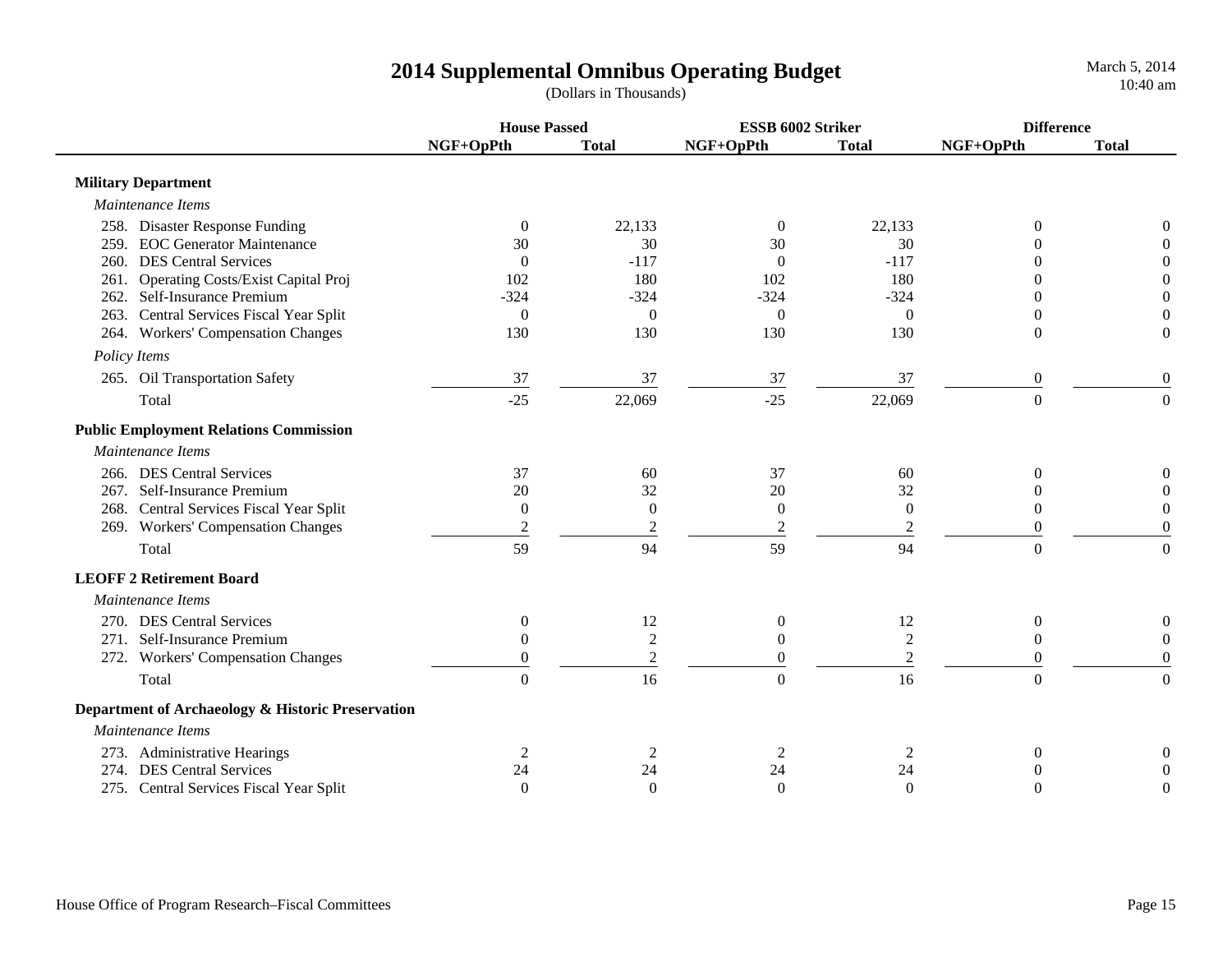|             |                                         | <b>House Passed</b> |                  | ESSB 6002 Striker |              | <b>Difference</b> |                  |
|-------------|-----------------------------------------|---------------------|------------------|-------------------|--------------|-------------------|------------------|
|             |                                         | NGF+OpPth           | <b>Total</b>     | NGF+OpPth         | <b>Total</b> | NGF+OpPth         | <b>Total</b>     |
|             | 276. Workers' Compensation Changes      | $\overline{c}$      | $\overline{2}$   | $\overline{2}$    | 2            | $\mathbf{0}$      | $\boldsymbol{0}$ |
|             | Policy Items                            |                     |                  |                   |              |                   |                  |
|             | 277. Relocation and New Lease Costs     | 160                 | 160              | 160               | 160          | $\overline{0}$    | $\boldsymbol{0}$ |
|             | 278. Assistant State Phy Anthropologist | $\overline{0}$      | 109              | $\boldsymbol{0}$  | 109          | $\boldsymbol{0}$  | $\boldsymbol{0}$ |
|             | Total                                   | 188                 | 297              | 188               | 297          | $\Omega$          | $\Omega$         |
|             | <b>Total Governmental Operations</b>    | 5,989               | 42,882           | 5,889             | 42,782       | 100               | 100              |
| <b>DSHS</b> |                                         |                     |                  |                   |              |                   |                  |
|             | <b>Children and Family Services</b>     |                     |                  |                   |              |                   |                  |
|             | Maintenance Items                       |                     |                  |                   |              |                   |                  |
|             | 279. Mandatory Caseload Adjustments     | $-905$              | $-1,392$         | $-905$            | $-1,392$     | $\Omega$          | 0                |
|             | 280. FMAP Match Adjustment              | $-35$               | $\Omega$         | $-35$             | $\theta$     | $\Omega$          | $\Omega$         |
| 281.        | One-Time Relocation                     | 75                  | 98               | 75                | 98           | $\Omega$          | $\Omega$         |
|             | 282. Workers' Compensation Changes      | 1,140               | 1,528            | 1,140             | 1,528        | $\Omega$          | $\Omega$         |
|             | 283. Transfers                          | $-192$              | $-300$           | $-192$            | $-300$       | $\theta$          | $\Omega$         |
|             | Policy Items                            |                     |                  |                   |              |                   |                  |
|             | 284. Adoption Process                   | 100                 | 160              | 100               | 160          | $\overline{0}$    | $\boldsymbol{0}$ |
|             | 285. Early Start Act                    | 446                 | 511              | $\boldsymbol{0}$  | $\Omega$     | 446               | 511              |
|             | 286. Adoption Incentive Grant           | $-18$               | $\boldsymbol{0}$ | $-18$             | $\theta$     | $\mathbf{0}$      | $\theta$         |
|             | 287. Family Assessment Rspnse Shortfall | $\overline{0}$      | $\Omega$         | $\boldsymbol{0}$  | $\Omega$     | $\theta$          | $\theta$         |
| 288.        | <b>Extended Foster Care</b>             | 83                  | 106              | 83                | 106          | $\Omega$          | $\theta$         |
| 289.        | Family Home Chld Care Rate Increase     | 381                 | 436              | 381               | 436          | $\theta$          | $\theta$         |
| 290.        | Center Child Care Rate Increase         | 934                 | 1,069            | 934               | 1,069        | $\theta$          | $\theta$         |
|             | 291. Parents with Disabilities          | 15                  | 15               | 15                | 15           | $\theta$          | $\theta$         |
|             | 292. Open Source Parenting Program      | 150                 | 150              | 150               | 150          | $\theta$          | $\overline{0}$   |
|             | Total                                   | 2,174               | 2,381            | 1,728             | 1,870        | 446               | 511              |
|             | <b>Juvenile Rehabilitation</b>          |                     |                  |                   |              |                   |                  |
|             | Maintenance Items                       |                     |                  |                   |              |                   |                  |
|             | 293. Mandatory Workload Adjustments     | $-1,951$            | $-1,951$         | $-1,951$          | $-1,951$     | $\boldsymbol{0}$  | 0                |
|             | 294. Workers' Compensation Changes      | 522                 | 522              | 522               | 522          | 0                 | $\Omega$         |
|             | 295. Transfers                          | $-74$               | $-74$            | $-74$             | $-74$        | $\theta$          | $\overline{0}$   |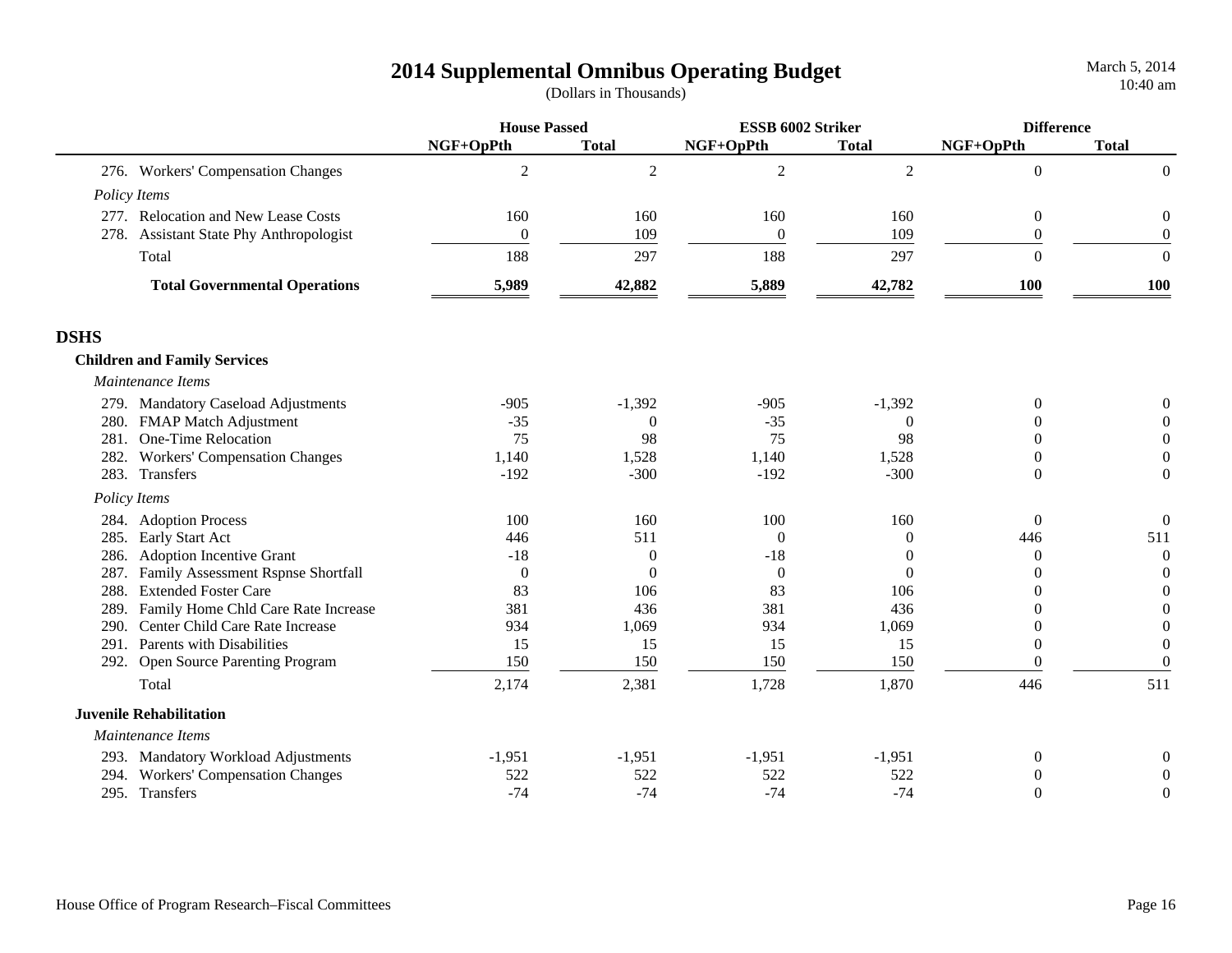|                      |                                          | <b>House Passed</b> |                | ESSB 6002 Striker |              |                  | <b>Difference</b> |  |
|----------------------|------------------------------------------|---------------------|----------------|-------------------|--------------|------------------|-------------------|--|
|                      |                                          | NGF+OpPth           | <b>Total</b>   | NGF+OpPth         | <b>Total</b> | NGF+OpPth        | <b>Total</b>      |  |
|                      | Policy Items                             |                     |                |                   |              |                  |                   |  |
|                      | 296. At-Risk Youth Intervention          | 500                 | 500            | 500               | 500          | $\overline{0}$   | $\overline{0}$    |  |
| 297.                 | PREA Compliance                          | 75                  | 75             | 75                | 75           | $\theta$         | $\mathbf{0}$      |  |
| 298.                 | <b>Increased Motor Pool Costs</b>        | 477                 | 477            | 477               | 477          | $\overline{0}$   | $\boldsymbol{0}$  |  |
| 299.                 | Juvenile Firearms Offenders              | 100                 | 100            | 100               | 100          | $\overline{0}$   | $\mathbf{0}$      |  |
|                      | Total                                    | $-351$              | $-351$         | $-351$            | $-351$       | $\overline{0}$   | $\overline{0}$    |  |
| <b>Mental Health</b> |                                          |                     |                |                   |              |                  |                   |  |
|                      | Maintenance Items                        |                     |                |                   |              |                  |                   |  |
|                      | 300. Medicaid Expansion Adjustment       | 10,852              | 139,468        | 10,852            | 139,468      | $\overline{0}$   | $\overline{0}$    |  |
|                      | 301. Presumptive SSI Federal Match       | $-4,538$            | $-28,868$      | $-4,538$          | $-28,868$    | $\Omega$         | $\mathbf{0}$      |  |
| 302.                 | <b>Mandatory Caseload Adjustments</b>    | $-6,160$            | $-12,320$      | $-6,160$          | $-12,320$    | $\theta$         | $\mathbf{0}$      |  |
| 303.                 | <b>FMAP Match Adjustment</b>             | $-7$                | $\theta$       | $-7$              | $\Omega$     | $\Omega$         | $\boldsymbol{0}$  |  |
| 304.                 | <b>RSN Rate Rebase</b>                   | $-1,259$            | $-2,518$       | $-1,259$          | $-2,518$     | $\theta$         | $\boldsymbol{0}$  |  |
| 305.                 | <b>Electronic Medical Records</b>        | 4,126               | 4,126          | 4,126             | 4,126        | $\overline{0}$   | $\boldsymbol{0}$  |  |
|                      | 306. DSH Funding                         | $-5,975$            | $\overline{0}$ | $-5,975$          | 0            | $\overline{0}$   | $\boldsymbol{0}$  |  |
|                      | 307. Hospital Revenue Adjustment         | 253                 | $\Omega$       | 253               | $\theta$     | $\theta$         | $\boldsymbol{0}$  |  |
| 308.                 | <b>Mental Health Support Services</b>    | 3,307               | 3,307          | 3,307             | 3,307        | $\Omega$         | $\boldsymbol{0}$  |  |
| 309.                 | Newly-Eligible Match Threshold           | 1,146               | $-2,064$       | 1,146             | $-2,064$     | $\Omega$         | $\boldsymbol{0}$  |  |
| 310.                 | <b>Workers' Compensation Changes</b>     | 1,468               | 1,644          | 1,468             | 1,644        | $\overline{0}$   | $\boldsymbol{0}$  |  |
|                      | 311. Transfers                           | $-155$              | $-155$         | $-155$            | $-155$       | $\boldsymbol{0}$ | $\boldsymbol{0}$  |  |
|                      | Policy Items                             |                     |                |                   |              |                  |                   |  |
|                      | 312. Electronic Medical Records          | 1,466               | 1,466          | 1,466             | 1,466        | $\theta$         | $\overline{0}$    |  |
|                      | 313. Children's Mental Health Settlement | 8,241               | 15,462         | 8,241             | 15,462       | $\Omega$         | $\overline{0}$    |  |
| 314.                 | Mental Health Security Enhancements      | 830                 | $-850$         | 830               | $-850$       | $\theta$         | $\boldsymbol{0}$  |  |
|                      | 315. State Hospital Overtime             | 2,600               | 2,600          | 2,600             | 2,600        | $\theta$         | $\boldsymbol{0}$  |  |
|                      | 316. Behavioral Health Redesign          | 1,803               | 2,774          | 1,803             | 2,774        | $\overline{0}$   | $\boldsymbol{0}$  |  |
|                      | 317. Mental Health Enhancements          | 10,351              | 14,940         | 10,351            | 14,940       | $\boldsymbol{0}$ | $\boldsymbol{0}$  |  |
|                      | 318. Transitional Non-Medicaid Support   | 1,500               | 1,500          | 1,500             | 1,500        | $\overline{0}$   | $\boldsymbol{0}$  |  |
|                      | 319. ESH - Computer Leases funding       | 103                 | 103            | 103               | 103          | $\overline{0}$   | $\boldsymbol{0}$  |  |
|                      | Total                                    | 29,952              | 140,615        | 29,952            | 140,615      | $\overline{0}$   | $\mathbf{0}$      |  |
|                      | <b>Developmental Disabilities</b>        |                     |                |                   |              |                  |                   |  |
|                      | Maintenance Items                        |                     |                |                   |              |                  |                   |  |
|                      | 320. Forecast Cost/Utilization           | $-8,810$            | $-21,598$      | $-8,810$          | $-21,598$    | $\boldsymbol{0}$ | $\overline{0}$    |  |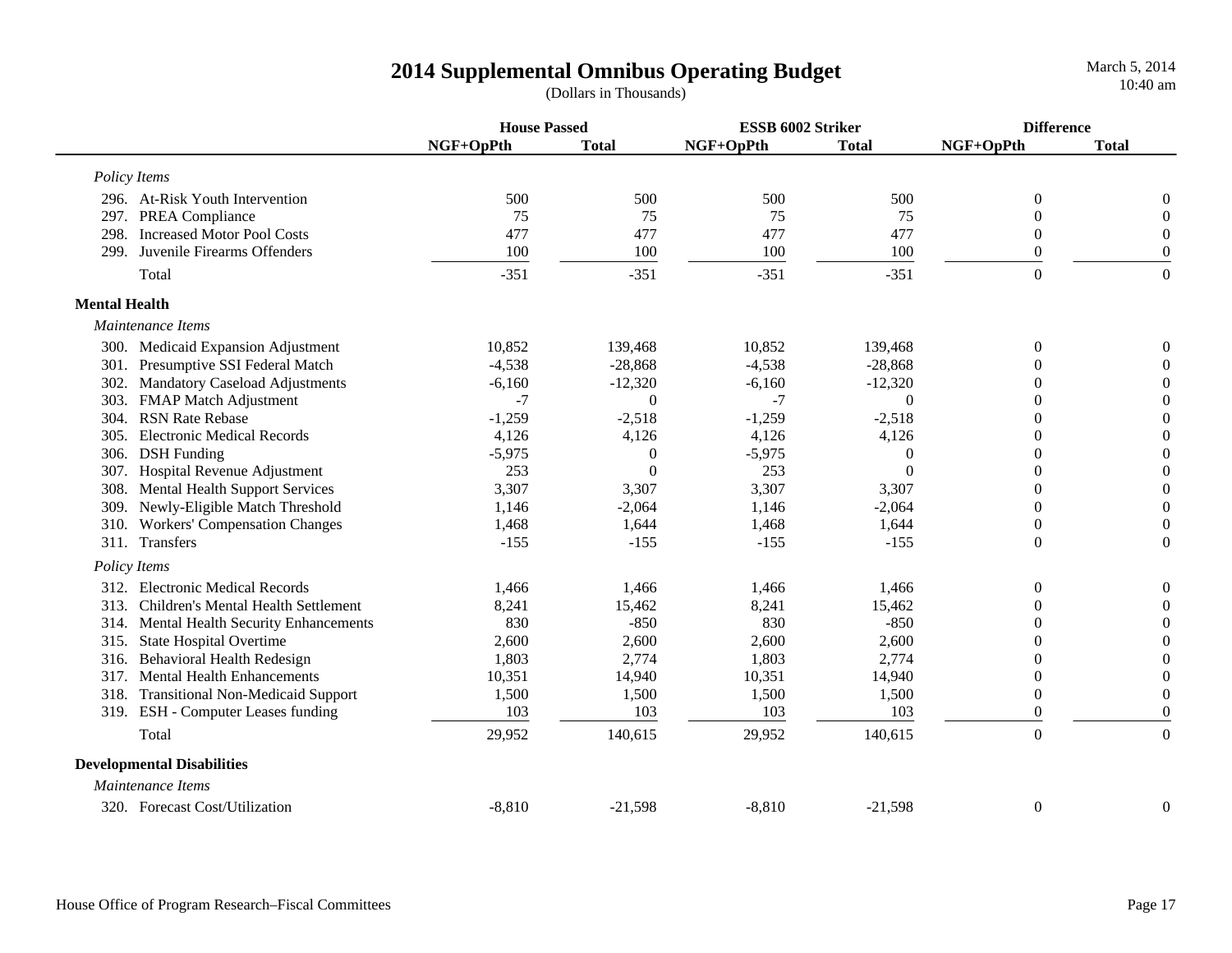|      |                                            | <b>House Passed</b> |              | ESSB 6002 Striker |              | <b>Difference</b> |              |
|------|--------------------------------------------|---------------------|--------------|-------------------|--------------|-------------------|--------------|
|      |                                            | NGF+OpPth           | <b>Total</b> | NGF+OpPth         | <b>Total</b> | NGF+OpPth         | <b>Total</b> |
|      | 321. Medicaid Expansion Adjustment         | $-136$              | $-164$       | $-136$            | $-164$       | $\overline{0}$    | $\Omega$     |
| 322. | Financial Worker Federal Match             | 116                 | $\Omega$     | 116               | 0            | $\theta$          | $\Omega$     |
| 323. | <b>Mandatory Caseload Adjustments</b>      | 10,335              | 20,662       | 10,335            | 20,662       | $\Omega$          | $\Omega$     |
| 324. | Mandatory Workload Adjustments             | 616                 | 1,027        | 616               | 1,027        | $\Omega$          | $\Omega$     |
| 325. | <b>FMAP Match Adjustment</b>               | $-131$              | $\Omega$     | $-131$            | 0            | $\Omega$          | $\Omega$     |
| 326. | <b>Utilization of Residential Services</b> | 14,530              | 27,905       | 14,530            | 27,905       | 0                 | $\Omega$     |
| 327. | Presumptive SSI Federal Match              | 85                  | $\Omega$     | 85                | 0            | $\Omega$          | $\Omega$     |
| 328. | <b>Technical Corrections</b>               | 166                 | 1,956        | 166               | 1,956        | $\Omega$          | $\Omega$     |
| 329. | <b>Workers' Compensation Changes</b>       | 842                 | 1,660        | 842               | 1,660        | $\Omega$          | $\Omega$     |
| 330. | Transfers                                  | 318                 | 791          | 318               | 791          | $\overline{0}$    | $\theta$     |
| 331. | <b>Incontinence Supplies Transfer</b>      | 744                 | 1,488        | 744               | 1,488        | $\theta$          | $\theta$     |
|      | Policy Items                               |                     |              |                   |              |                   |              |
|      | 332. RHC Medicaid Compliance               | 5,000               | 10,000       | 5,000             | 10,000       | $\Omega$          |              |
| 333. | Program Underexpenditure                   | $-1,500$            | $-2,600$     | $-1,500$          | $-2,600$     | $\Omega$          |              |
| 334. | <b>Community Residential Rates</b>         | 3,000               | 5,900        | 3,000             | 5,900        | $\Omega$          | $\Omega$     |
| 335. | Provider Compensation System               | $-774$              | $-3,169$     | $-774$            | $-3,169$     | $\Omega$          | $\Omega$     |
| 336. | In Home Arbitration Rebargaining           | 113                 | 227          | 113               | 227          | $\theta$          |              |
| 337. | Provider Safety Equipment                  | 91                  | 91           | 91                | 91           | $\Omega$          | $\Omega$     |
|      | 338. Forecast Utilization Adjustment       | $-113$              | $-227$       | $-113$            | $-227$       | $\overline{0}$    | $\Omega$     |
| 339. | Supported Living Investigations            | $\theta$            | 483          | $\boldsymbol{0}$  | 483          | $\theta$          | $\Omega$     |
|      | Total                                      | 24,492              | 44,432       | 24,492            | 44,432       | $\Omega$          | $\theta$     |
|      | <b>Long-Term Care</b>                      |                     |              |                   |              |                   |              |
|      | Maintenance Items                          |                     |              |                   |              |                   |              |
|      | 340. Forecast Cost/Utilization             | $-17,200$           | $-58,866$    | $-17,200$         | $-58,866$    | $\Omega$          | $\Omega$     |
| 341. | Financial Worker Federal Match             | 892                 | $\Omega$     | 892               | 0            | $\Omega$          | $\theta$     |
| 342. | <b>Mandatory Caseload Adjustments</b>      | $-10,001$           | $-19,654$    | $-10,001$         | $-19,654$    | $\Omega$          | $\Omega$     |
| 343. | Mandatory Workload Adjustments             | 1,519               | 2,425        | 1,519             | 2,425        | $\Omega$          | $\Omega$     |
| 344. | <b>FMAP Match Adjustment</b>               | $-373$              | $\theta$     | $-373$            | 0            | $\Omega$          | $\Omega$     |
| 345. | Presumptive SSI Federal Match              | 2,915               | $\theta$     | 2,915             | 0            | 0                 |              |
| 346. | Newly-Eligible Match Threshold             | 62                  | 62           | 62                | 62           | $\Omega$          |              |
| 347. | One-Time Relocation                        | 61                  | 100          | 61                | 100          | 0                 |              |
| 348. | <b>Technical Corrections</b>               | 1,083               | 2,166        | 1,083             | 2,166        | $\Omega$          |              |
| 349. | <b>Workers' Compensation Changes</b>       | 480                 | 796          | 480               | 796          | $\Omega$          | $\Omega$     |
| 350. | Transfers                                  | 4,932               | 4,849        | 4,932             | 4,849        | $\Omega$          | $\Omega$     |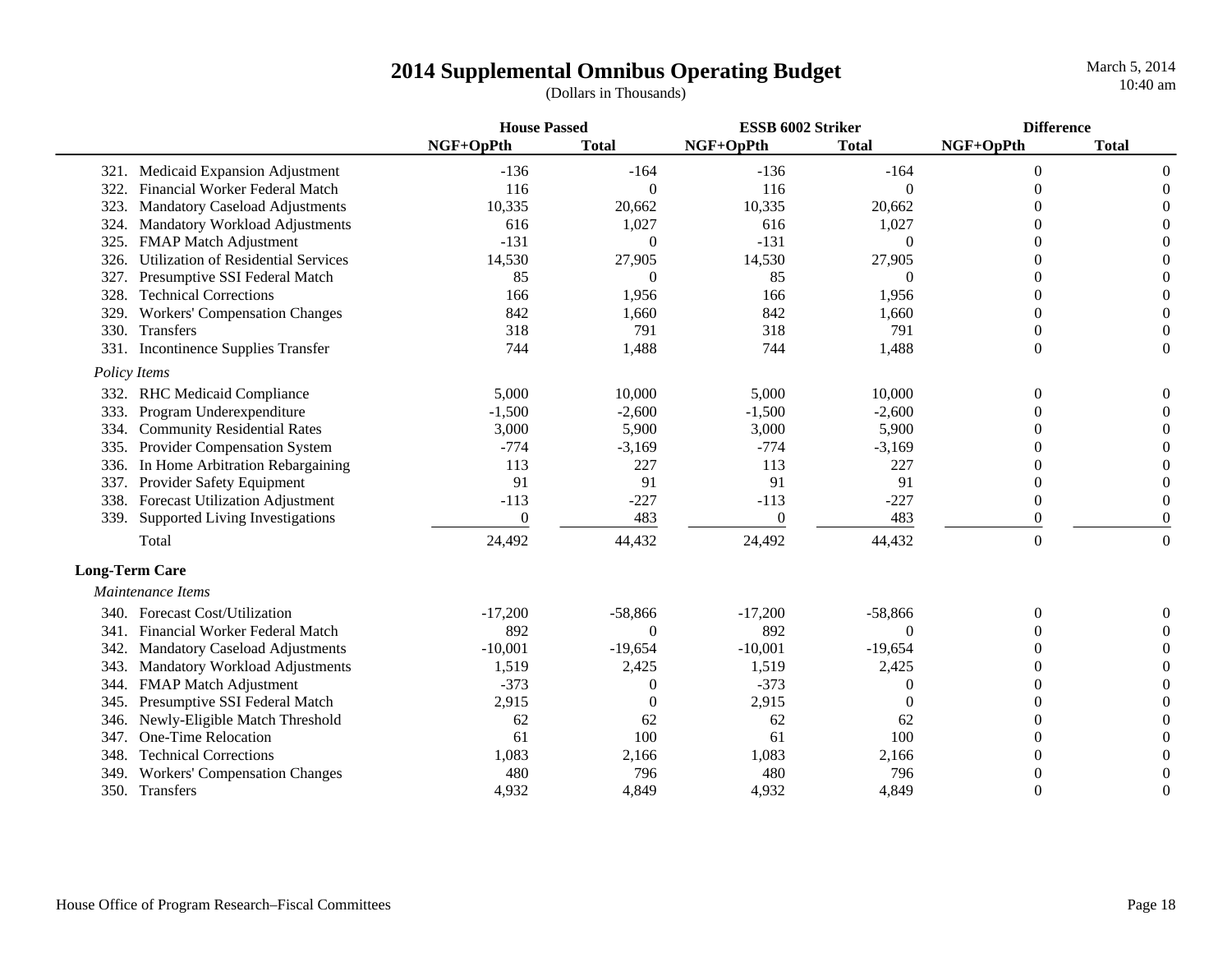|              |                                          | <b>House Passed</b> |              | ESSB 6002 Striker |                | <b>Difference</b> |                  |  |
|--------------|------------------------------------------|---------------------|--------------|-------------------|----------------|-------------------|------------------|--|
|              |                                          | NGF+OpPth           | <b>Total</b> | NGF+OpPth         | <b>Total</b>   | NGF+OpPth         | <b>Total</b>     |  |
| Policy Items |                                          |                     |              |                   |                |                   |                  |  |
|              | 351. Provider Compensation System        | $-2,447$            | $-10,022$    | $-2,447$          | $-10,022$      | 0                 | $\overline{0}$   |  |
|              | 352. In Home Arbitration Rebargaining    | $-216$              | $-431$       | $-216$            | $-431$         | 0                 | $\theta$         |  |
| 353.         | <b>Residential Enforcement Standards</b> | 15                  | 30           | 15                | 30             | $\Omega$          | $\overline{0}$   |  |
| 354.         | Provider Safety Equipment                | 3                   | 3            | 3                 | 3              | $\Omega$          | $\theta$         |  |
| 355.         | <b>Forecast Utilization Adjustment</b>   | 216                 | 431          | 216               | 431            | $\theta$          | $\boldsymbol{0}$ |  |
| 356.         | ProviderOne Staffing                     | 69                  | 137          | 69                | 137            | $\theta$          | $\overline{0}$   |  |
| 357.         | <b>Community First Choice Option</b>     | 296                 | 592          | 296               | 592            | 0                 | $\theta$         |  |
| 358.         | <b>Retirement Actuarial Study</b>        | 500                 | 500          | 500               | 500            | 0                 | $\boldsymbol{0}$ |  |
| 359.         | <b>Nursing Home Assessment</b>           | $\Omega$            | 45,381       | $\Omega$          | 45,381         | 0                 | $\boldsymbol{0}$ |  |
| 360.         | Health Path Washington                   | 269                 | 3,656        | 269               | 3,656          | 0                 | $\boldsymbol{0}$ |  |
| 361.         | Vulnerable Adults Incident Tracking      | $\overline{0}$      | 5,388        | $\theta$          | 5,388          | $\overline{0}$    | $\boldsymbol{0}$ |  |
|              | 362. Supported Living Investigations     | $\overline{0}$      | 473          | $\overline{0}$    | 473            | $\boldsymbol{0}$  | $\boldsymbol{0}$ |  |
|              | Total                                    | $-16,925$           | $-21,984$    | $-16,925$         | $-21,984$      | $\Omega$          | $\mathbf{0}$     |  |
|              | <b>Economic Services Administration</b>  |                     |              |                   |                |                   |                  |  |
|              | Maintenance Items                        |                     |              |                   |                |                   |                  |  |
|              | 363. Mandatory Caseload Adjustments      | $-4,778$            | $-3,256$     | $-4,778$          | $-3,256$       | $\boldsymbol{0}$  | $\mathbf{0}$     |  |
|              | 364. Federal Funds - Increased Authority | $\Omega$            | 1,100        | $\Omega$          | 1,100          | 0                 | $\Omega$         |  |
|              | 365. Incapacity Exams                    | 6,228               | $\Omega$     | 6,228             | $\Omega$       | 0                 | $\theta$         |  |
| 366.         | TANF/WCCC Caseload Adjustment            | $-62,787$           | $-62,787$    | $-62,787$         | $-62,787$      | $\theta$          | $\boldsymbol{0}$ |  |
| 367.         | One-Time Relocation                      | 216                 | 316          | 216               | 316            | $\theta$          | $\boldsymbol{0}$ |  |
| 368.         | <b>Technical Corrections</b>             | 1,150               | 1,150        | 1,150             | 1,150          | $\theta$          | $\boldsymbol{0}$ |  |
| 369.         | <b>Workers' Compensation Changes</b>     | 1,098               | 2,142        | 1,098             | 2,142          | $\boldsymbol{0}$  | $\boldsymbol{0}$ |  |
| 370.         | Transfers                                | $-1,388$            | $-2,300$     | $-1,388$          | $-2,300$       | $\boldsymbol{0}$  | $\boldsymbol{0}$ |  |
| Policy Items |                                          |                     |              |                   |                |                   |                  |  |
|              | 371. WIN 211                             | 65                  | 65           | 65                | 65             | $\boldsymbol{0}$  | $\boldsymbol{0}$ |  |
| 372.         | Call Center Staffing                     | 521                 | 1,423        | 521               | 1,423          | $\Omega$          | $\overline{0}$   |  |
|              | 373. Early Start Act                     | 4,996               | 4,996        | $\theta$          | $\theta$       | 4,996             | 4,996            |  |
| 374.         | Family Home Chld Care Rate Increase      | 7,358               | 7,358        | 7,358             | 7,358          | 0                 | $\overline{0}$   |  |
| 375.         | Center Child Care Rate Increase          | 9,273               | 9,273        | 9,273             | 9,273          | $\Omega$          | $\overline{0}$   |  |
| 376.         | Medicaid Cost Allocation Changes         | $\overline{0}$      | $\theta$     | $\overline{0}$    | $\overline{0}$ | $\Omega$          | $\mathbf{0}$     |  |
| 377.         | <b>ACA Client Eligibility System</b>     | 1,418               | 16,681       | 1,418             | 16,681         | $\theta$          | $\boldsymbol{0}$ |  |
| 378.         | IT Disaster Recovery                     | 1,461               | 3,340        | 1,461             | 3,340          | $\Omega$          | $\overline{0}$   |  |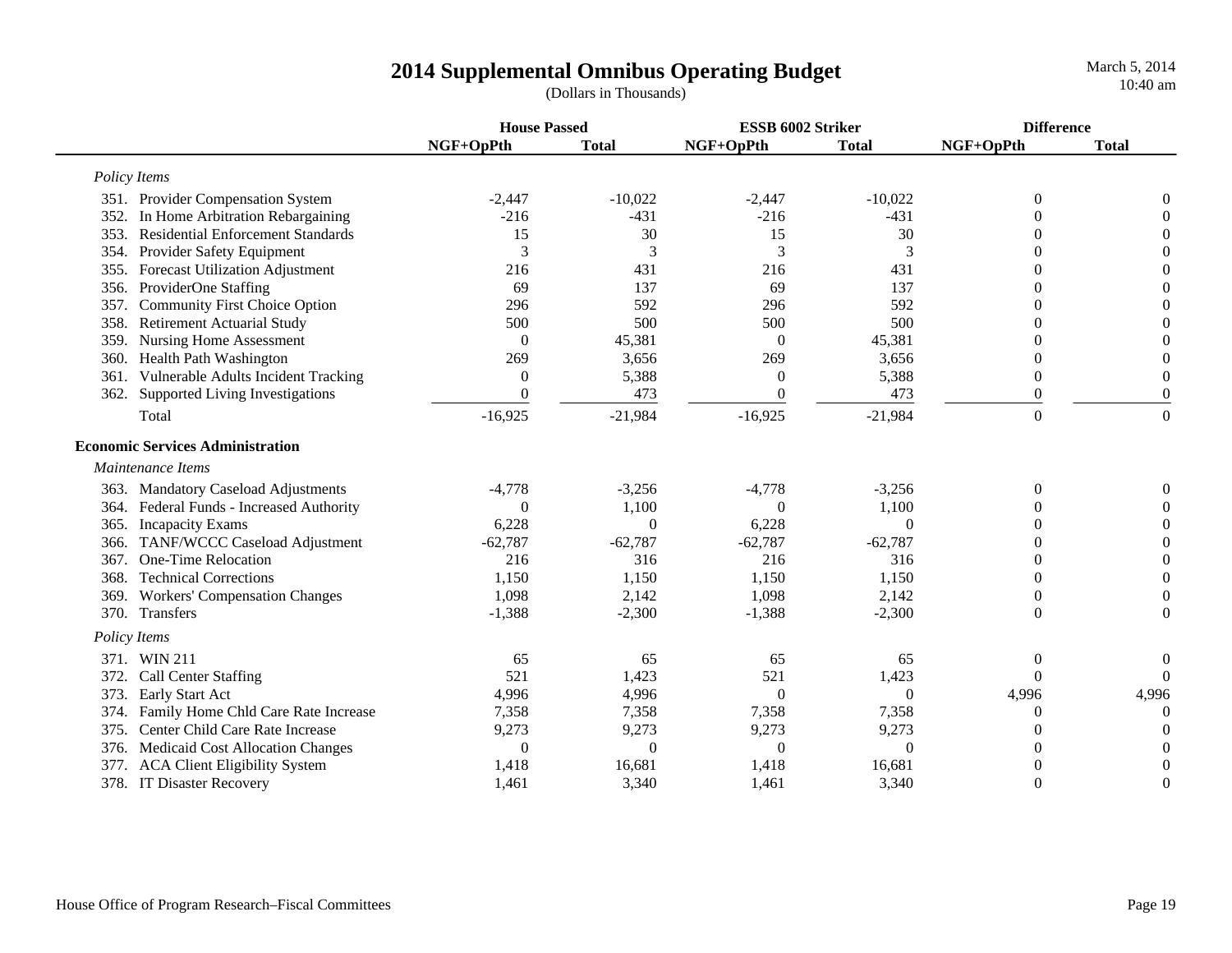|                                  |                                               | <b>House Passed</b> |              | ESSB 6002 Striker |              | <b>Difference</b> |                  |
|----------------------------------|-----------------------------------------------|---------------------|--------------|-------------------|--------------|-------------------|------------------|
|                                  |                                               | NGF+OpPth           | <b>Total</b> | NGF+OpPth         | <b>Total</b> | NGF+OpPth         | <b>Total</b>     |
|                                  | 379. WorkFirst Program Changes                | 2,275               | 17,023       | 2,275             | 17,023       | $\boldsymbol{0}$  | $\boldsymbol{0}$ |
| Total                            |                                               | $-32,894$           | $-3,476$     | $-37,890$         | $-8,472$     | 4,996             | 4,996            |
|                                  | <b>Alcohol and Substance Abuse</b>            |                     |              |                   |              |                   |                  |
| Maintenance Items                |                                               |                     |              |                   |              |                   |                  |
|                                  | 380. Medicaid Expansion Adjustment            | 45                  | 716          | 45                | 716          | $\Omega$          | 0                |
|                                  | 381. Presumptive SSI Federal Match            | 1,732               | $\Omega$     | 1,732             | $\Omega$     | 0                 | $\theta$         |
|                                  | 382. FMAP Match Adjustment                    | $-15$               | $\Omega$     | $-15$             | $\Omega$     | 0                 | $\overline{0}$   |
| 383.                             | <b>Technical Corrections</b>                  | 283                 | $\theta$     | 283               | $\Omega$     | 0                 | $\boldsymbol{0}$ |
|                                  | 384. Local Funds - Increased Authority        | $\mathbf{0}$        | 2,762        | $\boldsymbol{0}$  | 2,762        | 0                 | $\boldsymbol{0}$ |
|                                  | 385. Workers' Compensation Changes            | 48                  | 54           | 48                | 54           | $\theta$          | $\boldsymbol{0}$ |
| 386. Transfers                   |                                               | $-10$               | $-16$        | $-10$             | $-16$        | $\overline{0}$    | $\boldsymbol{0}$ |
| Policy Items                     |                                               |                     |              |                   |              |                   |                  |
|                                  | 387. Federal Funds - Increased Authority      | $\overline{0}$      | 2,870        | $\boldsymbol{0}$  | 2,870        | $\boldsymbol{0}$  | $\boldsymbol{0}$ |
| Total                            |                                               | 2,083               | 6,386        | 2,083             | 6,386        | $\boldsymbol{0}$  | $\overline{0}$   |
| <b>Vocational Rehabilitation</b> |                                               |                     |              |                   |              |                   |                  |
| Maintenance Items                |                                               |                     |              |                   |              |                   |                  |
|                                  | 388. One-Time Relocation                      | 22                  | 22           | 22                | 22           | $\overline{0}$    | $\boldsymbol{0}$ |
|                                  | 389. Workers' Compensation Changes            | 170                 | 170          | 170               | 170          | $\overline{0}$    | $\boldsymbol{0}$ |
| 390. Transfers                   |                                               | $-5,084$            | $-5,100$     | $-5,084$          | $-5,100$     | $\Omega$          | $\theta$         |
| Total                            |                                               | $-4,892$            | $-4,908$     | $-4,892$          | $-4,908$     | $\overline{0}$    | $\boldsymbol{0}$ |
|                                  | <b>Administration and Supporting Services</b> |                     |              |                   |              |                   |                  |
| Maintenance Items                |                                               |                     |              |                   |              |                   |                  |
|                                  | 391. Workers' Compensation Changes            | 262                 | 322          | 262               | 322          | $\overline{0}$    | $\boldsymbol{0}$ |
| 392. Transfers                   |                                               | $-744$              | $-797$       | $-744$            | $-797$       | $\theta$          | $\boldsymbol{0}$ |
|                                  | 393. Trsfr Interpreter Funds to HCA           | $-216$              | $-216$       | $-216$            | $-216$       | $\theta$          | $\overline{0}$   |
| Total                            |                                               | $-698$              | $-691$       | $-698$            | $-691$       | $\boldsymbol{0}$  | $\boldsymbol{0}$ |
|                                  | <b>Special Commitment Center</b>              |                     |              |                   |              |                   |                  |
| Maintenance Items                |                                               |                     |              |                   |              |                   |                  |
|                                  | 394. Mandatory Caseload Adjustments           | 633                 | 633          | 633               | 633          | $\boldsymbol{0}$  | $\boldsymbol{0}$ |
|                                  | 395. Workers' Compensation Changes            | 218                 | 218          | 218               | 218          | $\overline{0}$    | $\overline{0}$   |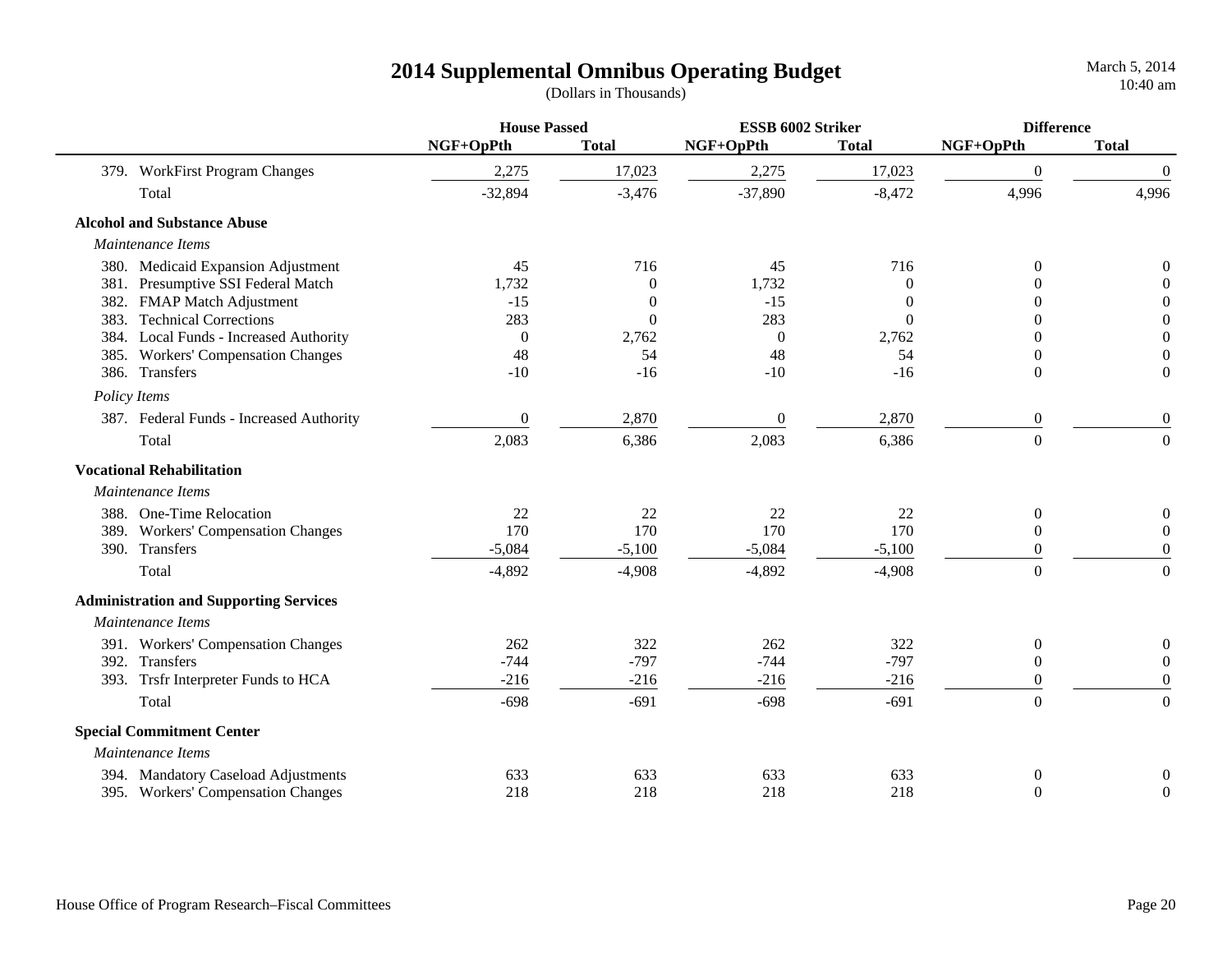**House Passed ESSB 6002 Striker DifferenceNGF+OpPth Total NGF+OpPth Total NGF+OpPth Total**  *Policy Items* 396. New Hepatitis C Treatment 1,729 1,729 1,729 1,729 0 0  $\rm Total$  2,580 2,580 2,580 2,580 2,580  $\rm 2.580$   $\rm 2.580$   $\rm 0$   $\rm 0$  **Payments to Other Agencies**  *Maintenance Items* 397. Audit Services -280 -400 -280 -400 0 0398. Attorney General Legal Services 24 35 24 35 0 0 399. Administrative Hearings 230 230 328 230 328 0 0 400. DES Central Services -1,544 -2,204 -1,544 -2,204 0 0 401. Self-Insurance Premium 4,088 5,840 4,088 5,840 0 0 402. Central Services Fiscal Year Split 343400 403. Department of Labor Litigation  $40$  50  $40$  50  $50$  0 0 404. Transfers 2,397 3,102 2,397 3,102 0 0  $\rm Total$  6,755 6,755 6,755 6,755 6,755 0 0  **Total DSHS 10,479 171,739 5,037 166,232 5,442 5,507 Other Human Services Washington State Health Care Authority**  *Maintenance Items*405. CHIPRA Bonus Adjustment 1,091 0 1,091 0 0 0 406. Medicare Part A and B  $-675$  -1,319  $-675$  -1,319 0 0 407. Medicare Part D Clawback **-17,815** -17,815 -17,815 -17,815 0 0 0 0 408. Medicaid Expansion Adjustment 19,756 890,393 19,756 890,393 0 0 409. Currently Eligible Caseload Adjust 19,736 41,900 19,736 41,900 0 0 410. MN Blind and Disabled Federal Match  $-18,896$   $-110,715$   $-18,896$   $-110,715$  0 0 411. Audit Services 394 839 394 839 0 0412. Administrative Hearings 932 1,983 932 1,983 0 0 413. DES Central Services 6 257 357 357 357 357 361 357 361 361 362 362 362 363 364 362 363 363 364 365 367 368 369 362 363 362 363 364 362 363 363 364 365 366 367 368 368 369 362 363 364 368 369 362 364 365 366 367 368 36 414. Mandatory Caseload Adjustments  $-53,774$   $-101,835$   $-53,774$   $-101,835$  0 0 415. FMAP Match Adjustment -949 0 -949 0 0 0 416. Utilization Changes 78,550 16,856 78,550 16,856 0 0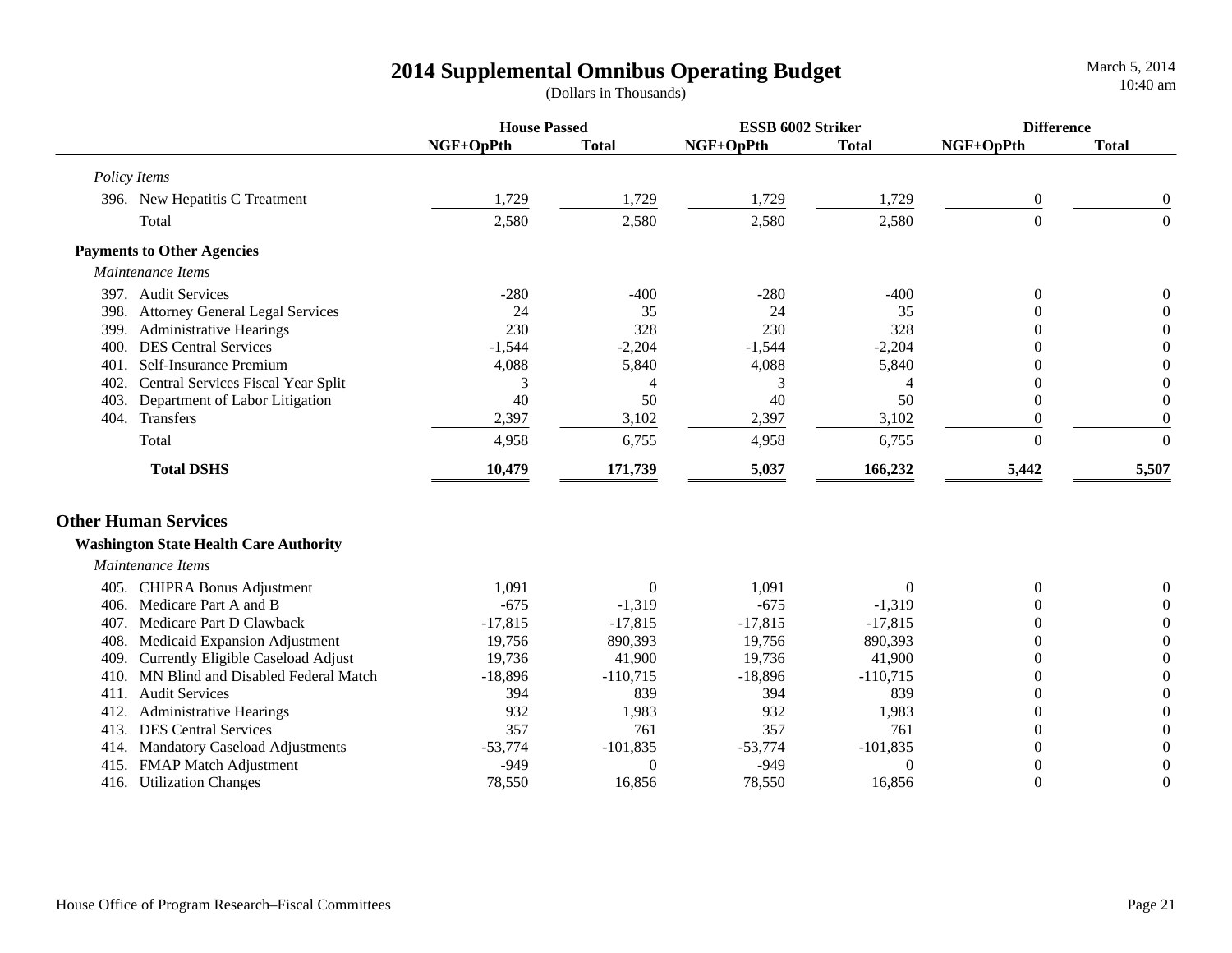|      |                                        | <b>House Passed</b> |              | ESSB 6002 Striker |              | <b>Difference</b> |              |
|------|----------------------------------------|---------------------|--------------|-------------------|--------------|-------------------|--------------|
|      |                                        | NGF+OpPth           | <b>Total</b> | NGF+OpPth         | <b>Total</b> | NGF+OpPth         | <b>Total</b> |
|      | 417. Self-Insurance Premium            | $-10$               | $-20$        | $-10$             | $-20$        | $\theta$          |              |
| 418. | <b>Eligibility Worker Match Delay</b>  | $\theta$            | $-742$       | $\Omega$          | $-742$       | $\theta$          |              |
|      | 419. Managed Care Rates                | $-39,259$           | $-80,403$    | $-39,259$         | $-80,403$    |                   |              |
| 420. | <b>PPACA Health Insurer Tax</b>        | 26,000              | 54,844       | 26,000            | 54,844       |                   |              |
| 421. | <b>Habilitative Services</b>           | 0                   | $-1,612$     | $\boldsymbol{0}$  | $-1,612$     |                   |              |
| 422. | Central Services Fiscal Year Split     | $-3$                | -6           | $-3$              | -6           |                   |              |
| 423. | <b>Hospital Rebase</b>                 | 5,300               | 408          | 5,300             | 408          |                   |              |
| 424. | Hospital Safety Net Asessment          | 24,975              | $-112,234$   | 24,975            | $-112,234$   |                   |              |
| 425. | <b>CPE</b> Adjustment                  | 16,452              | 16,452       | 16,452            | 16,452       | $\Omega$          |              |
| 426. | Eligibility Worker Fund Split          | 452                 | $\Omega$     | 452               | 0            | 0                 |              |
| 427. | Presumptive SSI Federal Match          | 23,380              | $\Omega$     | 23,380            | $\Omega$     |                   |              |
| 428. | <b>Medicaid Formulary Restoration</b>  | 2,975               | 5,968        | 2,975             | 5,968        |                   |              |
| 429. | Newly Eligible Match Threshold         | 10,477              | $-9,090$     | 10,477            | $-9,090$     | $\Omega$          |              |
| 430. | <b>Inpatient and Outpatient Rebase</b> | 0                   | 741          | $\theta$          | 741          |                   |              |
| 431. | Federal Funds Technical Adjustment     | 0                   | $\Omega$     | $\Omega$          | $\theta$     |                   |              |
| 432. | PEB Account 08G Authority              |                     | 168          | $\Omega$          | 168          | $\Omega$          |              |
| 433. | PEB Account 438 Authority              | $\Omega$            | 926          | $\Omega$          | 926          | $\theta$          |              |
| 434. | CMS "Lock-out" for CHIP                | 309                 | 883          | 309               | 883          | $\theta$          |              |
| 435. | <b>Workers' Compensation Changes</b>   | $\Omega$            | 328          | $\overline{0}$    | 328          | $\theta$          |              |
| 436. | Incontinence Supplies Transfer         | $-744$              | $-1,488$     | $-744$            | $-1,488$     | $\theta$          |              |
| 437. | Transfer Interpreter Funds to HCA      | 216                 | 216          | 216               | 216          | $\theta$          | 0            |
|      | Policy Items                           |                     |              |                   |              |                   |              |
| 438. | Breast & Cervical Cancer Treatment     | $-4,322$            | 3,761        | $-4,322$          | 3,761        | $\theta$          |              |
| 439. | Provider Safety Equipment              | 306                 | 612          | 306               | 612          | $\theta$          |              |
| 440. | State Health Care Innovation Plan #    | $-8,087$            | $-9,759$     | $-8,087$          | $-9,759$     | $\Omega$          |              |
| 441. | Federal Basic Health Planning          | 500                 | 500          | 500               | 500          | $\Omega$          |              |
| 442. | Behavioral Health Redesign             | 229                 | 424          | 229               | 424          | $\theta$          |              |
| 443. | Hospital Safety Net Asessment          | $-24,975$           | 112,234      | $-24,975$         | 112,234      | $\theta$          |              |
| 444. | P1 Phase 2 Funding                     | 1,923               | 9,032        | 1,923             | 9,032        | $\Omega$          |              |
|      | 445. P1 Operating Rules                | 197                 | 1,253        | 197               | 1,253        | $\Omega$          |              |
| 446. | Cost Allocation Update for HBE         | 1,157               | 4,101        | 1,157             | 4,101        | $\Omega$          |              |
| 447. | P1 ACA Enhancements                    | 620                 | 2,485        | 620               | 2,485        | $\Omega$          |              |
| 448. | P1 Phase 2 Operations & Maintenance    | 693                 | 2,391        | 693               | 2,391        | $\Omega$          |              |
| 449  | Medicaid Plan Choice                   | 390                 | 3,900        | 390               | 3,900        | $\Omega$          |              |
|      | 450. Sole Community Hospital           | $-250$              | $-450$       | $-250$            | $-450$       | $\theta$          |              |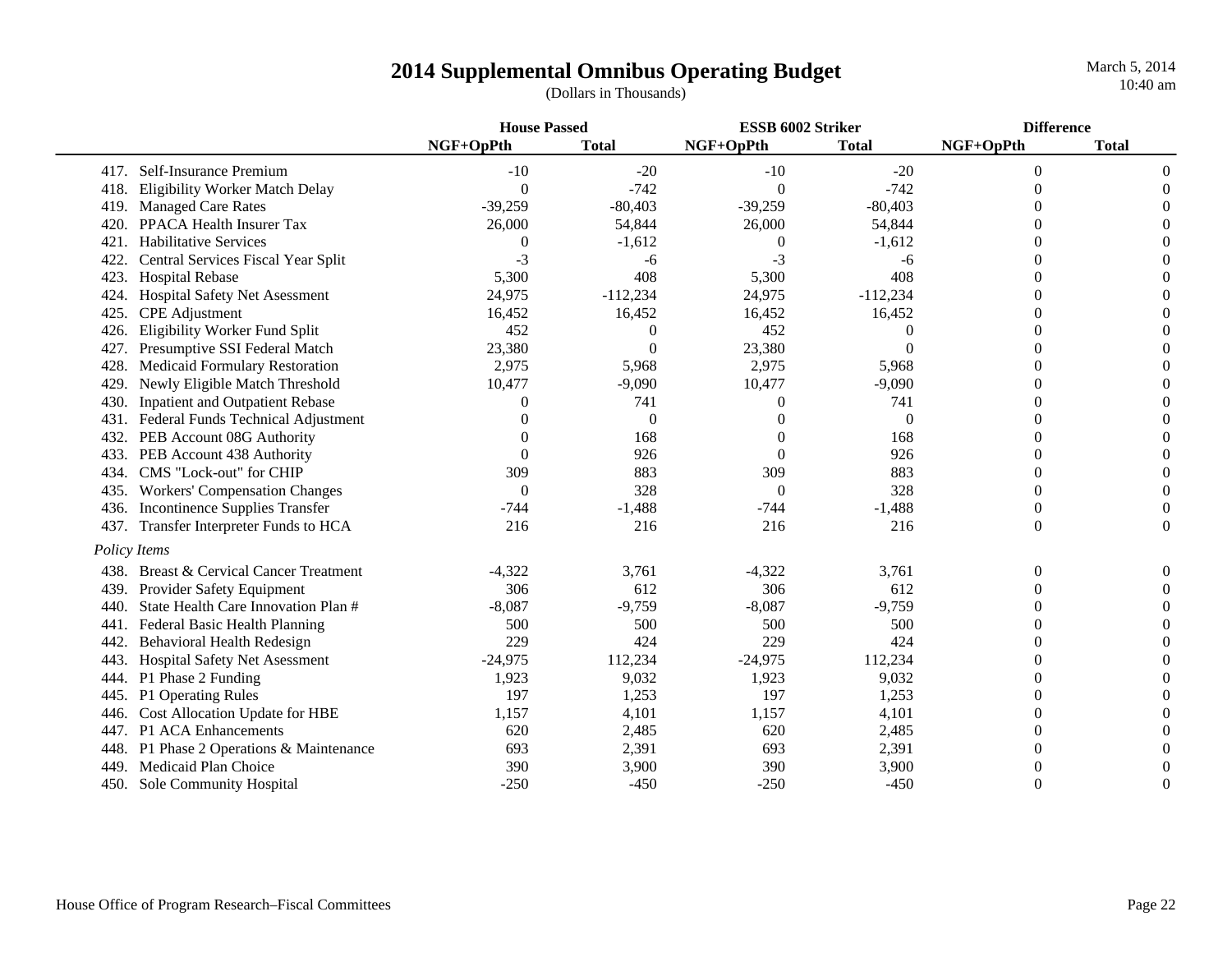|                                           |                                                      | <b>House Passed</b> |                  | ESSB 6002 Striker |                  | <b>Difference</b> |                  |
|-------------------------------------------|------------------------------------------------------|---------------------|------------------|-------------------|------------------|-------------------|------------------|
|                                           |                                                      | NGF+OpPth           | <b>Total</b>     | NGF+OpPth         | <b>Total</b>     | NGF+OpPth         | <b>Total</b>     |
| 451. Facility Fees                        |                                                      | $\theta$            | $\overline{0}$   | $-3,856$          | $-7,545$         | 3,856             | 7,545            |
| Total                                     |                                                      | 67,608              | 726,871          | 63,752            | 719,326          | 3,856             | 7,545            |
| <b>Human Rights Commission</b>            |                                                      |                     |                  |                   |                  |                   |                  |
| Maintenance Items                         |                                                      |                     |                  |                   |                  |                   |                  |
| 452. Audit Services                       |                                                      | 16                  | 16               | 16                | 16               | $\theta$          | 0                |
| 453. DES Central Services                 |                                                      | 35                  | 35               | 35                | 35               | 0                 |                  |
|                                           | 454. Central Services Fiscal Year Split              | $\overline{0}$      | $\boldsymbol{0}$ | $\boldsymbol{0}$  | $\boldsymbol{0}$ | $\theta$          | $\boldsymbol{0}$ |
|                                           | 455. Workers' Compensation Changes                   | $\,8\,$             | $\,8\,$          | $\,8\,$           | $\,8\,$          | $\boldsymbol{0}$  | $\boldsymbol{0}$ |
| Total                                     |                                                      | 59                  | 59               | 59                | 59               | $\overline{0}$    | $\overline{0}$   |
|                                           | <b>Board of Industrial Insurance Appeals</b>         |                     |                  |                   |                  |                   |                  |
| Maintenance Items                         |                                                      |                     |                  |                   |                  |                   |                  |
| 456. DES Central Services                 |                                                      | $\boldsymbol{0}$    | $\overline{c}$   | $\boldsymbol{0}$  | $\overline{c}$   | $\boldsymbol{0}$  | $\boldsymbol{0}$ |
|                                           | 457. Central Services Fiscal Year Split              | $\boldsymbol{0}$    | $\boldsymbol{0}$ | $\boldsymbol{0}$  | $\boldsymbol{0}$ | $\boldsymbol{0}$  | $\boldsymbol{0}$ |
|                                           | 458. Workers' Compensation Changes                   | $\boldsymbol{0}$    | $22\,$           | $\boldsymbol{0}$  | $22\,$           | 0                 | $\boldsymbol{0}$ |
| Total                                     |                                                      | $\overline{0}$      | 24               | $\boldsymbol{0}$  | 24               | $\boldsymbol{0}$  | $\boldsymbol{0}$ |
|                                           | <b>WA State Criminal Justice Training Commission</b> |                     |                  |                   |                  |                   |                  |
| Maintenance Items                         |                                                      |                     |                  |                   |                  |                   |                  |
| 459. Audit Services                       |                                                      | 8                   | 8                | $8\,$             | $8\phantom{1}$   | $\theta$          | $\boldsymbol{0}$ |
| 460. DES Central Services                 |                                                      | $-89$               | $-89$            | $-89$             | $-89$            | 0                 | $\boldsymbol{0}$ |
| 461.                                      | Mandatory Workload Adjustments                       | 198                 | 372              | 198               | 372              | 0                 | $\overline{0}$   |
| 462. Self-Insurance Premium               |                                                      | 140                 | 140              | 140               | 140              | 0                 | $\boldsymbol{0}$ |
| 463. Equipment Replacement                |                                                      | 12                  | 12               | 12                | 12               | $\overline{0}$    | $\boldsymbol{0}$ |
|                                           | 464. Central Services Fiscal Year Split              | $\boldsymbol{0}$    | $\boldsymbol{0}$ | $\boldsymbol{0}$  | $\boldsymbol{0}$ | $\overline{0}$    | $\boldsymbol{0}$ |
|                                           | 465. Workers' Compensation Changes                   | -4                  | -4               | $-4$              | -4               | $\overline{0}$    | $\boldsymbol{0}$ |
| Policy Items                              |                                                      |                     |                  |                   |                  |                   |                  |
|                                           | 466. Crisis Intervention Training                    | $\boldsymbol{0}$    | 625              | $\boldsymbol{0}$  | 625              | $\overline{0}$    | $\boldsymbol{0}$ |
| 467.                                      | <b>Strategic Social Interaction Model</b>            | $\mathbf{0}$        | 343              | $\boldsymbol{0}$  | 343              | $\mathbf{0}$      | $\mathbf{0}$     |
| 468. Reserve Officers                     |                                                      | 35                  | 35               | 35                | 35               | 0                 | $\boldsymbol{0}$ |
| Total                                     |                                                      | 300                 | 1,442            | 300               | 1,442            | $\overline{0}$    | $\Omega$         |
| <b>Department of Labor and Industries</b> |                                                      |                     |                  |                   |                  |                   |                  |
| Maintenance Items                         |                                                      |                     |                  |                   |                  |                   |                  |
| 469. Vancouver Office Move                |                                                      | $\theta$            | $-649$           | $\boldsymbol{0}$  | $-649$           | $\boldsymbol{0}$  | $\boldsymbol{0}$ |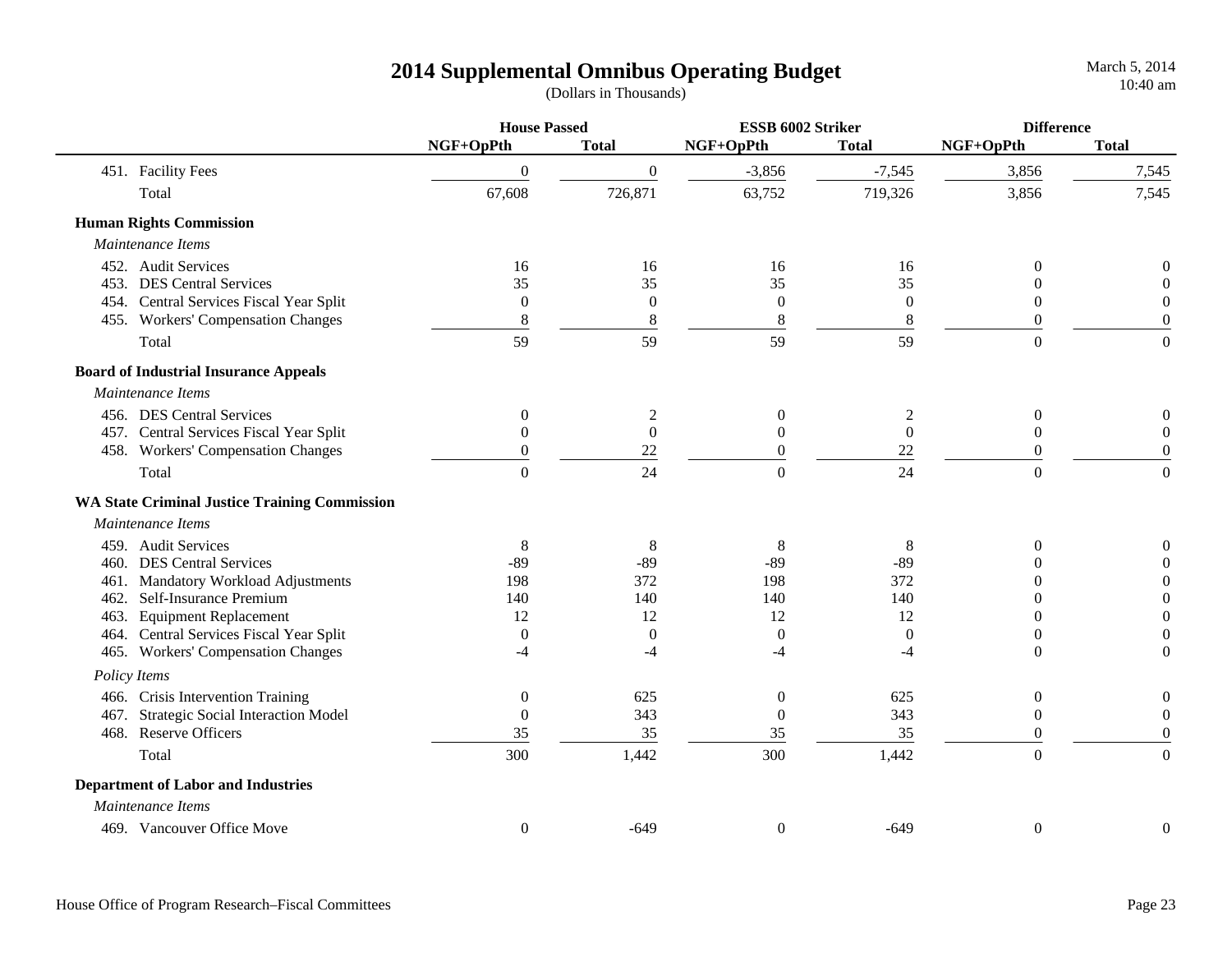|                                            | <b>House Passed</b> |              | ESSB 6002 Striker |              | <b>Difference</b> |                  |
|--------------------------------------------|---------------------|--------------|-------------------|--------------|-------------------|------------------|
|                                            | NGF+OpPth           | <b>Total</b> | NGF+OpPth         | <b>Total</b> | NGF+OpPth         | <b>Total</b>     |
| 470. Non-Appropriated Tech. Adjust.        | $\theta$            | 1,000        | $\theta$          | 1,000        | $\theta$          | $\Omega$         |
| 471. Attorney General Legal Services       | $\theta$            | 22           | $\Omega$          | 22           |                   |                  |
| <b>Administrative Hearings</b><br>472.     | 323                 | 656          | 323               | 656          |                   |                  |
| <b>DES Central Services</b><br>473.        |                     | 665          |                   | 665          |                   |                  |
| Self-Insurance Premium<br>474.             | ∩                   | $-64$        | 0                 | $-64$        |                   | 0                |
| Relocation of the Bremerton Office<br>475. | 0                   | 332          | 0                 | 332          | $\Omega$          | $\Omega$         |
| Central Services Fiscal Year Split<br>476. | $\Omega$            | $-2$         | 0                 | $-2$         | 0                 | $\Omega$         |
| 477. Workers' Compensation Changes         | $\Omega$            | $-268$       | $\theta$          | $-268$       | $\theta$          | $\overline{0}$   |
| Policy Items                               |                     |              |                   |              |                   |                  |
| 478. Agricultural Work Group               | 50                  | 50           | 50                | 50           | 0                 | 0                |
| <b>Unpaid Wages Collection</b><br>479.     | $\Omega$            | 262          | $\Omega$          | 262          |                   |                  |
| <b>Claims Processors</b><br>480.           | $\left( \right)$    | 665          | $\Omega$          | 665          |                   | 0                |
| Electrical Program Workload Adj<br>481.    | $\Omega$            | 3,004        | $\theta$          | 3,004        |                   | $\Omega$         |
| Labor and Industries Appeal Bonds<br>482.  | 399                 | 420          | 399               | 420          |                   | 0                |
| Public Works Payroll Records<br>483.       | $\Omega$            | 457          | $\Omega$          | 457          |                   | 0                |
| <b>Employee Status</b><br>484.             | 0                   | 660          |                   | 660          |                   |                  |
| <b>Employee Antiretaliation</b><br>485.    |                     | 259          |                   | 259          |                   |                  |
| Prevailing Wage IT<br>486.                 | $\Omega$            | 925          |                   | 925          | 0                 |                  |
| Prevailing Wage Program Manager<br>487.    | $\Omega$            | 173          | 0                 | 173          | $\Omega$          |                  |
| <b>Interpreter Services</b><br>488.        | $\Omega$            | 33           | $\theta$          | 33           | $\theta$          | 0                |
| Total                                      | 779                 | 8,600        | 779               | 8,600        | $\overline{0}$    | $\boldsymbol{0}$ |
| <b>Department of Health</b>                |                     |              |                   |              |                   |                  |
| Maintenance Items                          |                     |              |                   |              |                   |                  |
| 489. Technical Fund Balance Adjustment     | $\theta$            | $-1,291$     | $\theta$          | $-1,291$     | $\overline{0}$    |                  |
| 490. Audit Services                        | 9                   | 42           |                   | 42           |                   |                  |
| 491. Attorney General Legal Services       |                     | 6            |                   | 6            |                   |                  |
| <b>DES Central Services</b><br>492.        | $-48$               | $-216$       | $-48$             | $-216$       | 0                 |                  |
| Self-Insurance Premium<br>493.             | $-286$              | $-1,290$     | $-286$            | $-1,290$     | $\Omega$          |                  |
| 494. Central Services Fiscal Year Split    | $\overline{0}$      | $\theta$     | $\boldsymbol{0}$  | $\theta$     | $\Omega$          |                  |
| 495. Workers' Compensation Changes         | 62                  | 254          | 62                | 254          | $\Omega$          | $\Omega$         |
| Policy Items                               |                     |              |                   |              |                   |                  |
| Healthiest Next Gen Initiative<br>496.     | 350                 | 350          | 350               | 350          | 0                 | 0                |
| 497. Medical Marijuana                     | 2,950               | 3,028        | 2,950             | 3,028        | $\theta$          | $\Omega$         |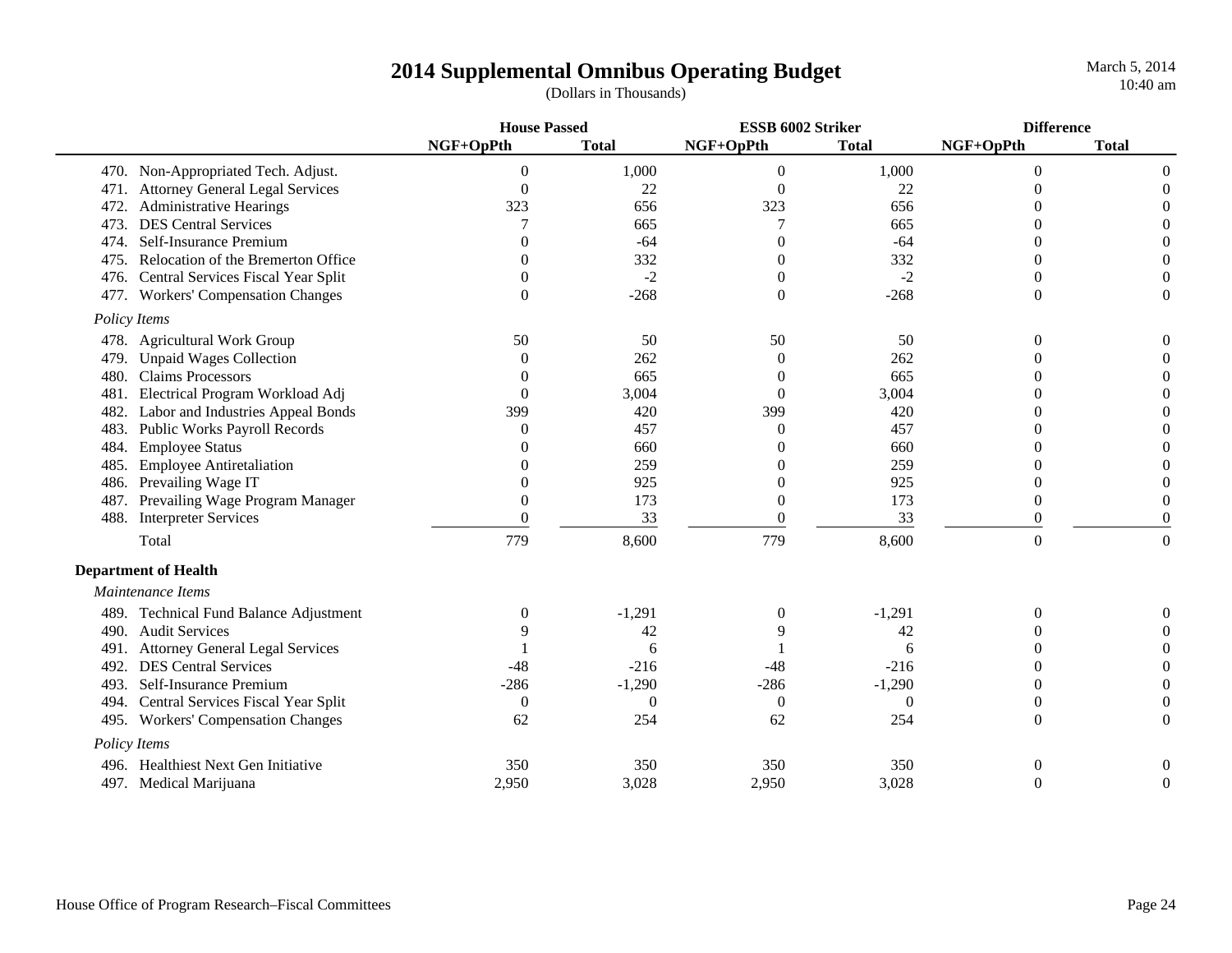|      |                                         | <b>House Passed</b> |              | ESSB 6002 Striker |              | <b>Difference</b> |              |
|------|-----------------------------------------|---------------------|--------------|-------------------|--------------|-------------------|--------------|
|      |                                         | NGF+OpPth           | <b>Total</b> | NGF+OpPth         | <b>Total</b> | NGF+OpPth         | <b>Total</b> |
|      | 498. Physical Therapists                | 0                   | 68           | $\Omega$          | 68           | $\Omega$          | $\Omega$     |
| 499. | <b>Suicide Prevention</b>               | 0                   | 251          | 0                 | 251          | 0                 | $\Omega$     |
| 500. | Trauma Care Fund                        | $\Omega$            | $-1,121$     | $\theta$          | $-1,121$     | 0                 | 0            |
| 501. | <b>Tobacco Use Prevention</b>           | 2,000               | 2,000        | 2,000             | 2,000        | $\overline{0}$    | $\Omega$     |
|      | Total                                   | 5,038               | 2,081        | 5,038             | 2,081        | $\overline{0}$    | $\theta$     |
|      | <b>Department of Veterans' Affairs</b>  |                     |              |                   |              |                   |              |
|      | Maintenance Items                       |                     |              |                   |              |                   |              |
|      | 502. Local Fund Adjustment              | $\overline{0}$      | 125          | $\overline{0}$    | 125          | $\theta$          |              |
| 503. | Maintenance Level Revenue               | $\Omega$            | $-6,805$     | $\boldsymbol{0}$  | $-6,805$     | 0                 |              |
|      | 504. DES Central Services               | 21                  | 128          | 21                | 128          |                   |              |
|      | 505. Self-Insurance Premium             | $-14$               | $-82$        | $-14$             | $-82$        |                   |              |
| 506. | Walla Walla Veterans Home Delay         | $\boldsymbol{0}$    | $-6,729$     | $\overline{0}$    | $-6,729$     | $\overline{0}$    |              |
|      | 507. Central Services Fiscal Year Split | $\boldsymbol{0}$    | -1           | $\boldsymbol{0}$  | $-1$         | $\boldsymbol{0}$  |              |
|      | 508. Workers' Compensation Changes      | 282                 | 732          | 282               | 732          | $\theta$          | $\Omega$     |
|      | Total                                   | 289                 | $-12,632$    | 289               | $-12,632$    | $\overline{0}$    | $\theta$     |
|      | <b>Department of Corrections</b>        |                     |              |                   |              |                   |              |
|      | Maintenance Items                       |                     |              |                   |              |                   |              |
|      | 509. Lease Rate Adjustments             | $-69$               | $-69$        | $-69$             | $-69$        | $\Omega$          |              |
|      | 510. Attorney General Legal Services    | 5                   |              | 5                 | 5            |                   |              |
|      | 511. DES Central Services               | 1,639               | 1,639        | 1,639             | 1,639        |                   |              |
| 512. | <b>Mandatory Caseload Adjustments</b>   | 3,399               | 3,599        | 3,399             | 3,599        | 0                 |              |
| 513. | Male Offender Caseload                  | 4,153               | 4,153        | 4,153             | 4,153        | $\Omega$          |              |
| 514. | Female Offender Caseload                | 1,115               | 1,115        | 1,115             | 1,115        | $\Omega$          |              |
| 515. | Violator Caseload                       | 7,050               | 7,050        | 7,050             | 7,050        | $\Omega$          |              |
| 516. | Self-Insurance Premium                  | 10,540              | 10,540       | 10,540            | 10,540       | $\Omega$          |              |
| 517. | <b>Technical Corrections</b>            | 3,006               | 3,006        | 3,006             | 3,006        | $\Omega$          |              |
| 518. | <b>MSU WSP Education</b>                | 660                 | 660          | 660               | 660          | 0                 |              |
| 519. | Federal Expenditure Authority           | $\theta$            | $-216$       | $\boldsymbol{0}$  | $-216$       | $\Omega$          |              |
| 520. | <b>State Seizure Funds</b>              | $\theta$            | 32           | $\overline{0}$    | 32           | 0                 |              |
| 521. | <b>Regulatory Compliance</b>            | 98                  | 98           | 98                | 98           |                   |              |
| 522. | Radio Infrastructure COPS Funding       | $-321$              | $-321$       | $-321$            | $-321$       |                   |              |
| 523. | Central Services Fiscal Year Split      |                     |              |                   |              |                   |              |
|      | 524. Workers' Compensation Changes      | 4,502               | 4,502        | 4,502             | 4,502        | $\Omega$          |              |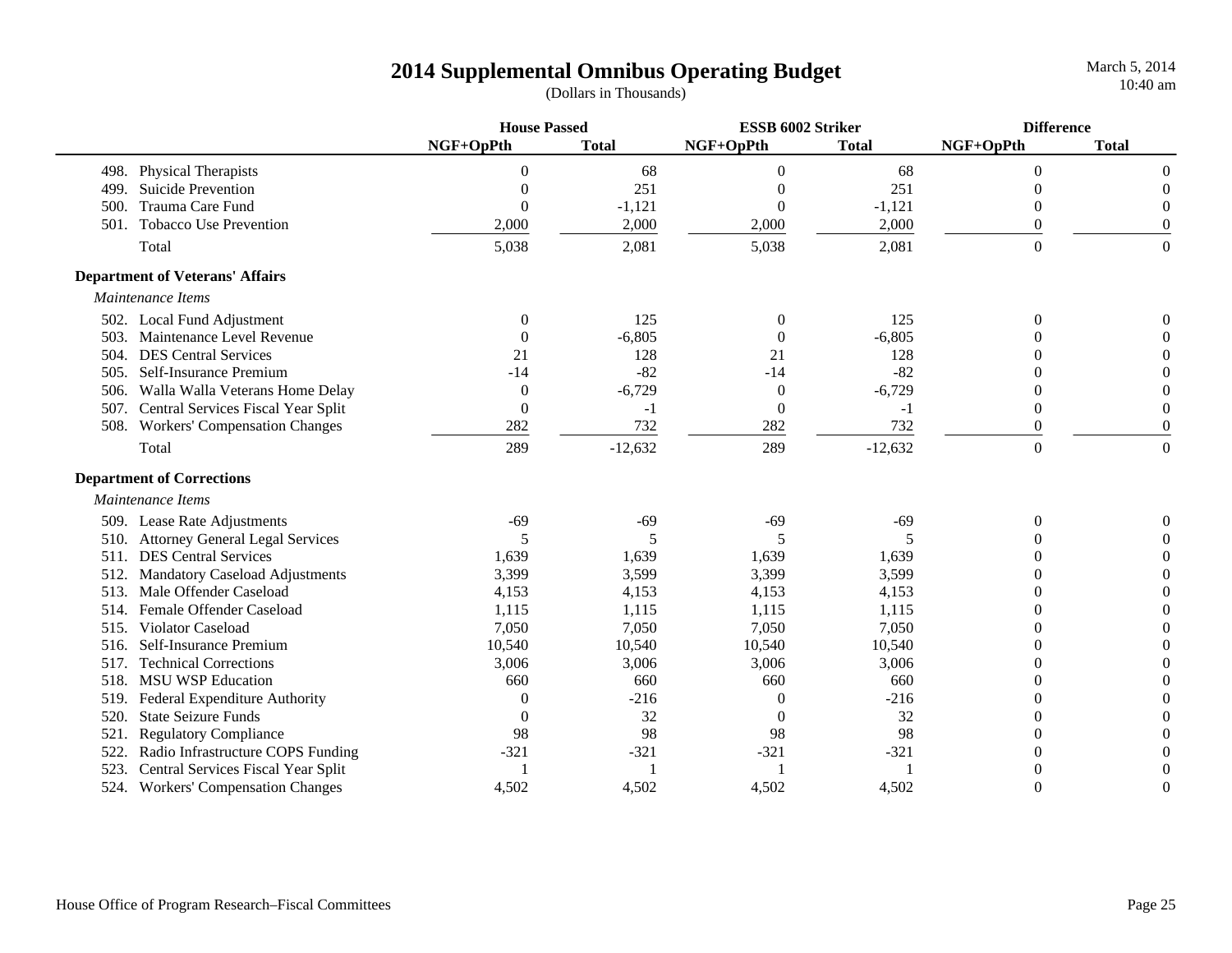|      |                                             | <b>House Passed</b> |                  | ESSB 6002 Striker |                | <b>Difference</b> |                  |
|------|---------------------------------------------|---------------------|------------------|-------------------|----------------|-------------------|------------------|
|      |                                             | NGF+OpPth           | <b>Total</b>     | NGF+OpPth         | <b>Total</b>   | NGF+OpPth         | <b>Total</b>     |
|      | 525. Transfers                              | $\overline{0}$      | $\boldsymbol{0}$ | $\boldsymbol{0}$  | $\overline{0}$ | $\boldsymbol{0}$  | $\overline{0}$   |
|      | Policy Items                                |                     |                  |                   |                |                   |                  |
|      | 526. Violator Policy Change                 | 1,161               | 1,161            | 1,161             | 1,161          | $\theta$          | $\boldsymbol{0}$ |
| 527. | New Prison Capacity                         | 4,840               | 4,840            | 4,840             | 4,840          | 0                 | $\Omega$         |
| 528. | Emergency Beds at WCCW                      | 118                 | 118              | 118               | 118            |                   | $\theta$         |
| 529. | PREA Zero Tolerance Grant                   | $\overline{0}$      | 250              | $\theta$          | 250            |                   | $\overline{0}$   |
| 530. | <b>PREA Compliance</b>                      | 543                 | 543              | 543               | 543            | 0                 | $\overline{0}$   |
| 531. | <b>Prison Overtime Resources</b>            | 1,776               | 1,776            | 1,776             | 1,776          | 0                 | $\overline{0}$   |
| 532. | <b>Centralized Pharmacy Restoration</b>     | 1,390               | 1,390            | 1,390             | 1,390          | 0                 | $\overline{0}$   |
| 533. | <b>ACA Enrollment Resources</b>             | 60                  | 60               | 60                | 60             | $\Omega$          | $\boldsymbol{0}$ |
| 534. | Medicaid Code Compliance                    | 100                 | 100              | 100               | 100            |                   | $\overline{0}$   |
|      | 535. Female Offender Jail Beds              | 1,670               | 1,670            | 1,670             | 1,670          |                   | $\overline{0}$   |
| 536. | <b>ITU</b> Expansion                        | $-322$              | $-322$           | $-322$            | $-322$         |                   | $\overline{0}$   |
| 537. | <b>Second Chance Reentry Grant</b>          | 250                 | 1,000            | 250               | 1,000          | $\overline{0}$    | $\boldsymbol{0}$ |
| 538. | Post-Secondary Education                    | 50                  | 50               | 50                | 50             | $\overline{0}$    | $\boldsymbol{0}$ |
|      | 539. Violator Fractional Billing            | $-2,621$            | $-2,621$         | $-2,621$          | $-2,621$       | $\Omega$          | $\theta$         |
|      | Total                                       | 44,793              | 45,809           | 44,793            | 45,809         | $\boldsymbol{0}$  | $\boldsymbol{0}$ |
|      | <b>Department of Services for the Blind</b> |                     |                  |                   |                |                   |                  |
|      | Maintenance Items                           |                     |                  |                   |                |                   |                  |
|      | 540. Audit Services                         | 3                   | 16               | 3                 | 16             | $\mathbf{0}$      | $\Omega$         |
|      | 541. DES Central Services                   | $-8$                | $-44$            | $-8$              | $-44$          | $\mathbf{0}$      | $\overline{0}$   |
|      | 542. Tech Adjust--Small Agency Services     | 10                  | 51               | $10\,$            | 51             | $\theta$          | $\overline{0}$   |
|      | 543. Central Services Fiscal Year Split     | $\boldsymbol{0}$    | $\boldsymbol{0}$ | $\boldsymbol{0}$  | $\overline{0}$ | $\theta$          | $\overline{0}$   |
|      | Total                                       | 5                   | 23               | 5                 | 23             | $\overline{0}$    | $\boldsymbol{0}$ |
|      | <b>Employment Security Department</b>       |                     |                  |                   |                |                   |                  |
|      | Maintenance Items                           |                     |                  |                   |                |                   |                  |
|      | 544. Audit Services                         | 0                   | $-807$           | $\theta$          | $-807$         | $\theta$          | $\Omega$         |
|      | 545. Attorney General Legal Services        | $\Omega$            |                  | $\theta$          |                | $\Omega$          | $\Omega$         |
| 546. | <b>Administrative Hearings</b>              | $\Omega$            | $-1,229$         | $\theta$          | $-1,229$       | 0                 | $\Omega$         |
| 547. | <b>DES Central Services</b>                 | $\Omega$            | $-574$           | $\theta$          | $-574$         | 0                 | $\Omega$         |
| 548. | Self-Insurance Premium                      | 0                   | $-316$           | $\boldsymbol{0}$  | $-316$         | $\overline{0}$    | $\boldsymbol{0}$ |
| 549. | Central Services Fiscal Year Split          | 0                   | $-1$             | $\theta$          | $-1$           |                   | $\boldsymbol{0}$ |
|      | 550. Workers' Compensation Changes          | $\theta$            | $-70$            | $\boldsymbol{0}$  | $-70$          | $\theta$          | $\overline{0}$   |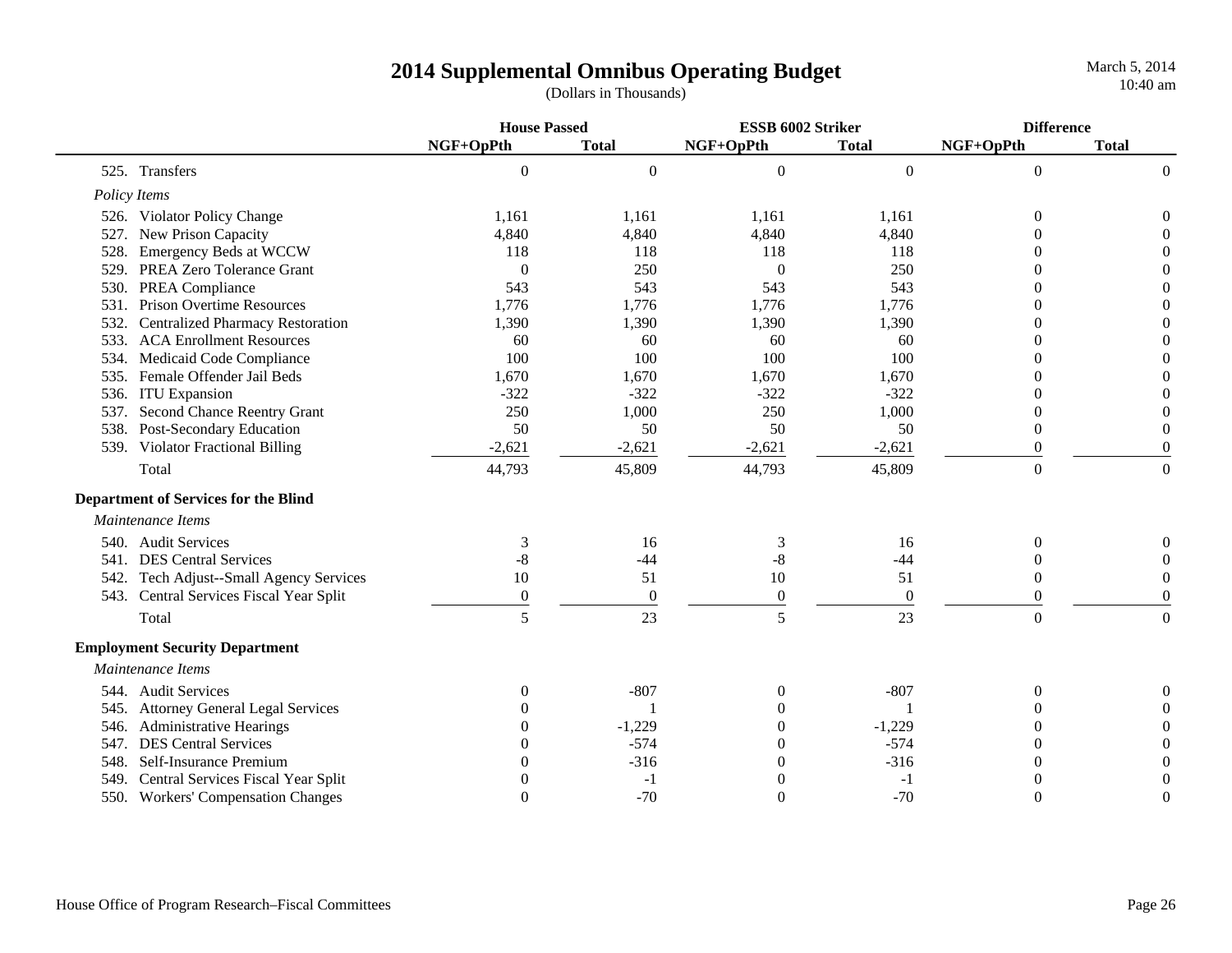|                          |                                          | <b>House Passed</b> |                | ESSB 6002 Striker |              | <b>Difference</b> |                  |
|--------------------------|------------------------------------------|---------------------|----------------|-------------------|--------------|-------------------|------------------|
|                          |                                          | NGF+OpPth           | <b>Total</b>   | NGF+OpPth         | <b>Total</b> | NGF+OpPth         | <b>Total</b>     |
|                          | Policy Items                             |                     |                |                   |              |                   |                  |
|                          | 551. Complete Next Generation Tax System | $\boldsymbol{0}$    | 11,199         | $\boldsymbol{0}$  | 11,199       | $\boldsymbol{0}$  | 0                |
|                          | 552. Data Center Move                    | $\overline{0}$      | 1,020          | $\theta$          | 1,020        | $\overline{0}$    | $\theta$         |
|                          | 553. Develop New UI Benefits System      | $\overline{0}$      | 3,809          | $\theta$          | 3,809        | $\boldsymbol{0}$  | $\boldsymbol{0}$ |
|                          | Total                                    | $\Omega$            | 13,032         | $\theta$          | 13,032       | $\Omega$          | $\Omega$         |
|                          | <b>Total Other Human Services</b>        | 118,871             | 785,309        | 115,015           | 777,764      | 3,856             | 7,545            |
| <b>Natural Resources</b> |                                          |                     |                |                   |              |                   |                  |
|                          | <b>Columbia River Gorge Commission</b>   |                     |                |                   |              |                   |                  |
|                          | Maintenance Items                        |                     |                |                   |              |                   |                  |
|                          | 554. DES Central Services                | 9                   | 18             | 9                 | 18           | $\overline{0}$    | $\boldsymbol{0}$ |
|                          | 555. Central Services Fiscal Year Split  | $\theta$            | $\mathbf{0}$   | $\overline{0}$    | $\theta$     | $\theta$          | $\overline{0}$   |
|                          | Total                                    | 9                   | 18             | 9                 | 18           | $\overline{0}$    | $\overline{0}$   |
|                          | <b>Department of Ecology</b>             |                     |                |                   |              |                   |                  |
|                          | Maintenance Items                        |                     |                |                   |              |                   |                  |
|                          | 556. Boldt Case Litigation               | 11                  | 11             | 11                | 11           | $\theta$          | $\boldsymbol{0}$ |
|                          | 557. Attorney General Legal Services     | $\overline{2}$      | 6              | $\overline{c}$    | 6            | 0                 | $\boldsymbol{0}$ |
|                          | 558. DES Central Services                | -85                 | $-262$         | $-85$             | $-262$       | 0                 | $\boldsymbol{0}$ |
|                          | 559. Self-Insurance Premium              | 36                  | 110            | 36                | 110          | 0                 | $\boldsymbol{0}$ |
| 560.                     | Central Services Fiscal Year Split       | $\overline{0}$      | $\overline{0}$ | $\overline{0}$    | $\Omega$     | 0                 | $\boldsymbol{0}$ |
|                          | 561. Fire Protection & Emergency Service | 52                  | 303            | 52                | 303          | $\Omega$          | $\boldsymbol{0}$ |
|                          | 562. Workers' Compensation Changes       | 56                  | 160            | 56                | 160          | $\Omega$          | $\Omega$         |
|                          | Policy Items                             |                     |                |                   |              |                   |                  |
|                          | 563. Federal Funding Adjustment          | $\boldsymbol{0}$    | $-2,000$       | $\boldsymbol{0}$  | $-2,000$     | $\boldsymbol{0}$  | $\boldsymbol{0}$ |
| 564.                     | Yakima Adjudication Support              | 0                   | 260            | $\overline{0}$    | 260          | $\theta$          | $\boldsymbol{0}$ |
| 565.                     | <b>Consumer Product Toxics Testing</b>   | 0                   | 611            | $\Omega$          | 611          | $\Omega$          | $\theta$         |
| 566.                     | <b>Biosolids Permitting</b>              | 0                   | 299            | $\Omega$          | 299          | $\Omega$          | $\theta$         |
| 567.                     | Increase Hanford Compliance              | 0                   | 312            | $\overline{0}$    | 312          | $\Omega$          | $\boldsymbol{0}$ |
| 568.                     | Coordinate Hanford Permit Revision       | 0                   | 224            | $\overline{0}$    | 224          | 0                 | $\boldsymbol{0}$ |
| 569.                     | Reduce Oil Spill Risk-Rail/Vessel        | 0                   | 652            | 0                 | 652          | $\theta$          | $\boldsymbol{0}$ |
|                          | 570. Water Quality Data Systems Upgrade  | $\Omega$            | 815            | $\theta$          | 815          | $\Omega$          | $\boldsymbol{0}$ |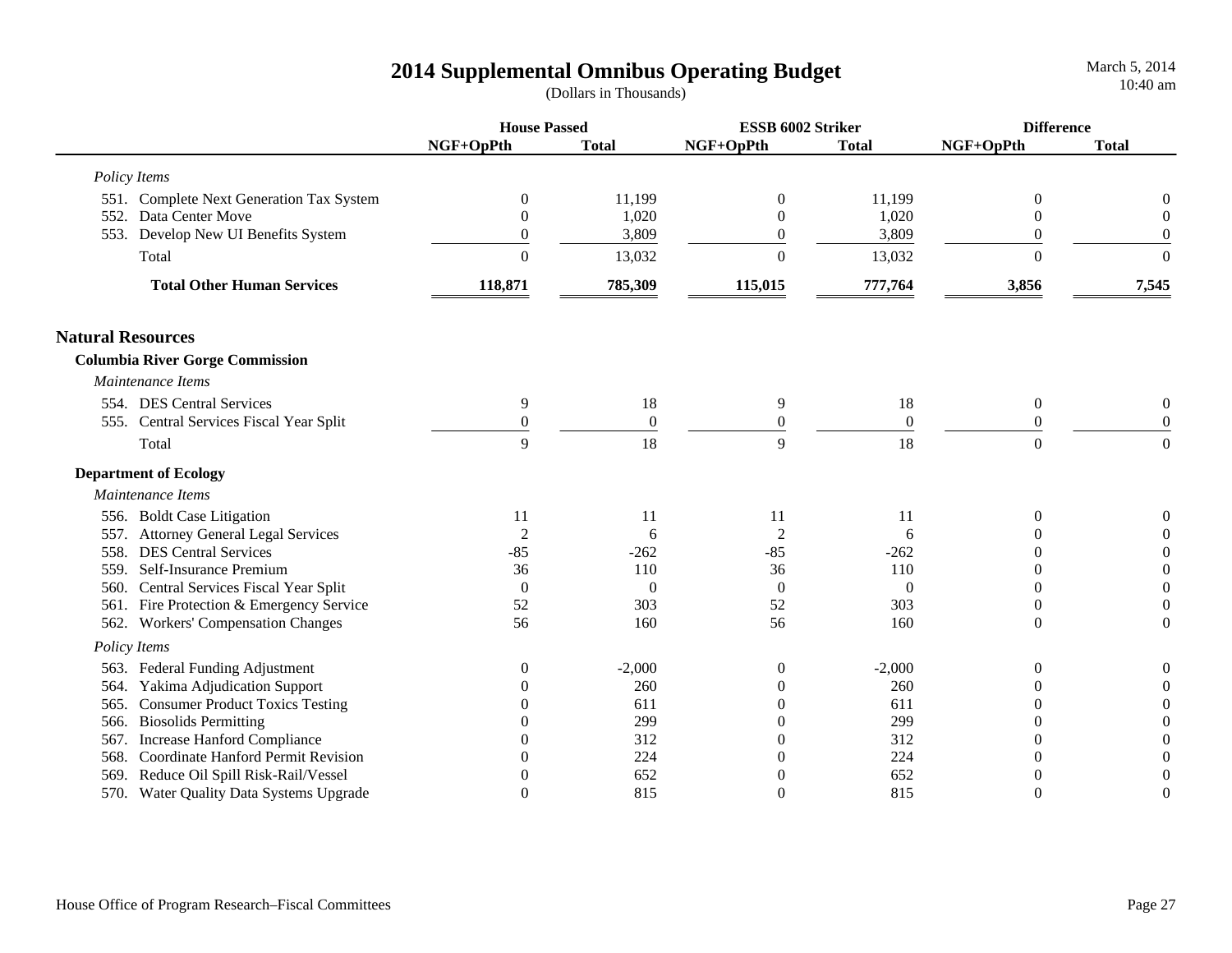|      |                                                         | <b>House Passed</b> |                | ESSB 6002 Striker |              | <b>Difference</b> |                  |
|------|---------------------------------------------------------|---------------------|----------------|-------------------|--------------|-------------------|------------------|
|      |                                                         | NGF+OpPth           | <b>Total</b>   | NGF+OpPth         | <b>Total</b> | NGF+OpPth         | <b>Total</b>     |
|      | 571. Oil Transportation Safety                          | $\boldsymbol{0}$    | 157            | $\boldsymbol{0}$  | 157          | $\boldsymbol{0}$  | 0                |
|      | Total                                                   | 72                  | 1,658          | 72                | 1,658        | $\boldsymbol{0}$  | $\mathbf{0}$     |
|      | <b>Washington Pollution Liability Insurance Program</b> |                     |                |                   |              |                   |                  |
|      | Maintenance Items                                       |                     |                |                   |              |                   |                  |
|      | 572. Lease Rate Adjustments                             | $\Omega$            | $-15$          | $\theta$          | $-15$        | $\Omega$          | $\theta$         |
| 573. | <b>Audit Services</b>                                   | $\Omega$            | 16             | $\Omega$          | 16           |                   | 0                |
| 574. | <b>DES Central Services</b>                             | $\Omega$            | 17             | $\Omega$          | 17           | 0                 | 0                |
|      | 575. Central Services Fiscal Year Split                 | $\theta$            | $\overline{0}$ | $\boldsymbol{0}$  | $\theta$     | 0                 | 0                |
|      | 576. Workers' Compensation Changes                      | $\boldsymbol{0}$    | $\overline{c}$ | $\boldsymbol{0}$  | 2            | $\boldsymbol{0}$  | $\overline{0}$   |
|      | Total                                                   | $\Omega$            | 20             | $\boldsymbol{0}$  | 20           | $\Omega$          | $\Omega$         |
|      | <b>State Parks and Recreation Commission</b>            |                     |                |                   |              |                   |                  |
|      | Maintenance Items                                       |                     |                |                   |              |                   |                  |
|      | 577. DES Central Services                               | $\Omega$            | $-17$          | $\Omega$          | $-17$        | $\Omega$          | 0                |
| 578. | Self-Insurance Premium                                  | $\Omega$            | $-568$         | $\Omega$          | $-568$       |                   | 0                |
| 579. | Central Services Fiscal Year Split                      | $\Omega$            | $\theta$       | $\Omega$          | $\Omega$     |                   | 0                |
| 580. | <b>Law Enforcement Communication Costs</b>              | 100                 | 200            | 100               | 200          |                   | $\boldsymbol{0}$ |
| 581. | Marine Facilities Maintenance Crew                      | $\Omega$            | 141            | $\theta$          | 141          | 0                 | $\boldsymbol{0}$ |
| 582. | <b>Funding Essential Parks Activities</b>               | 0                   | 2,575          | $\Omega$          | 2,575        |                   | $\boldsymbol{0}$ |
|      | 583. Winter Recreation Activities                       | $\Omega$            | 400            | $\theta$          | 400          | 0                 | $\boldsymbol{0}$ |
|      | 584. Water and Wastewater Systems Mainte                | $\Omega$            | 153            | $\boldsymbol{0}$  | 153          | 0                 | $\boldsymbol{0}$ |
|      | 585. Workers' Compensation Changes                      | $\Omega$            | $-14$          | $\theta$          | $-14$        | $\theta$          | $\theta$         |
|      | Policy Items                                            |                     |                |                   |              |                   |                  |
| 586. | Major Equipment Replacement                             | $\boldsymbol{0}$    | 500            | $\boldsymbol{0}$  | 500          | $\boldsymbol{0}$  | $\mathbf{0}$     |
| 587. | <b>State Agency Permitting</b>                          | 25                  | 25             | 25                | 25           | $\theta$          | $\theta$         |
| 588. | <b>Public Works Payroll Records</b>                     | 105                 | 105            | 105               | 105          | 0                 | $\Omega$         |
|      | Total                                                   | 230                 | 3,500          | 230               | 3,500        | $\overline{0}$    | $\mathbf{0}$     |
|      | <b>Recreation and Conservation Funding Board</b>        |                     |                |                   |              |                   |                  |
|      | Maintenance Items                                       |                     |                |                   |              |                   |                  |
|      | 589. Audit Services                                     | 8                   | 20             | 8                 | 20           | $\boldsymbol{0}$  | 0                |
| 590. | <b>DES Central Services</b>                             | 44                  | 111            | 44                | 111          |                   | $\theta$         |
|      | 591. Workers' Compensation Changes                      | 8                   | 8              | 8                 | 8            | $\Omega$          | $\Omega$         |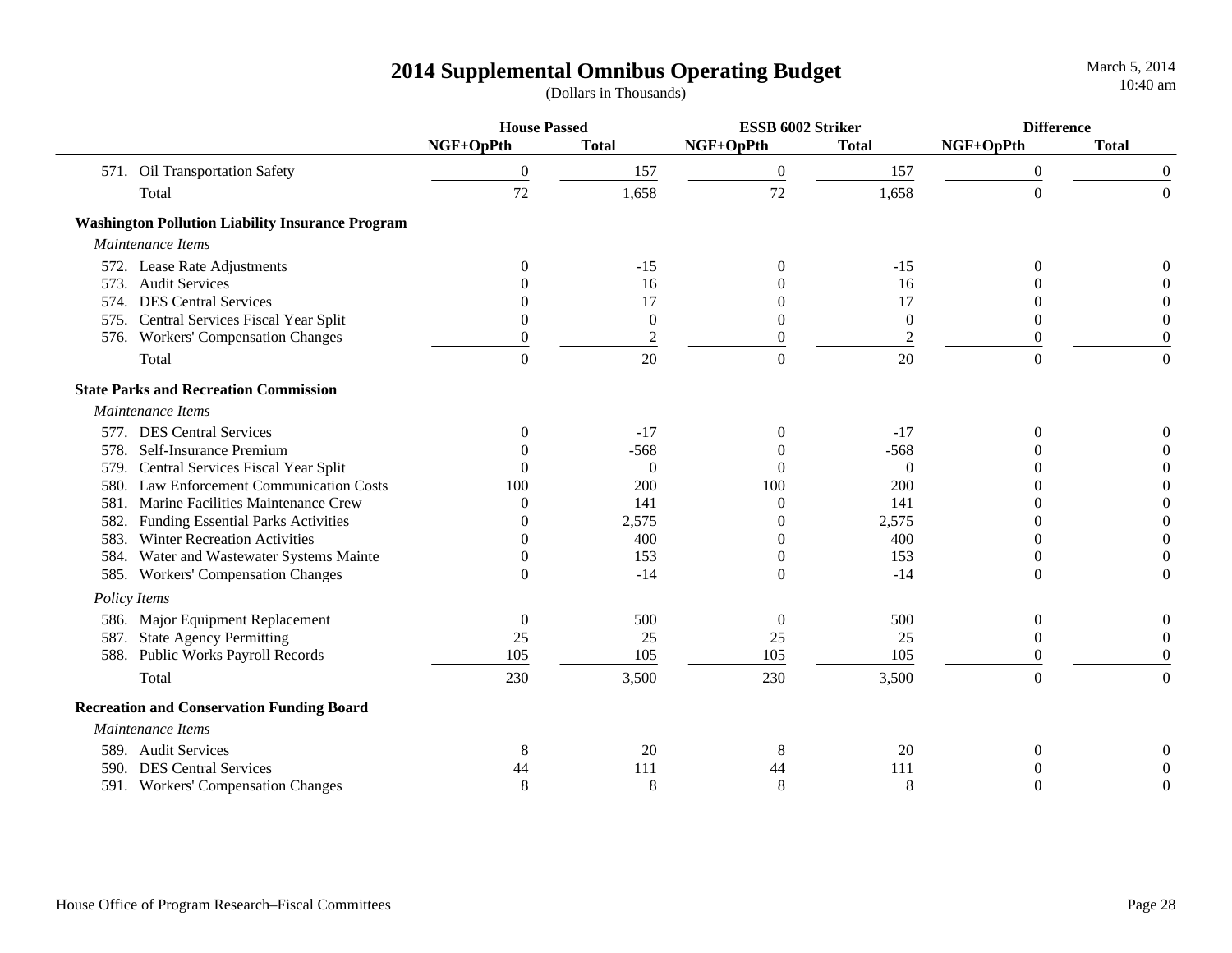|      |                                                   | <b>House Passed</b> |                  | ESSB 6002 Striker |                  | <b>Difference</b> |                  |
|------|---------------------------------------------------|---------------------|------------------|-------------------|------------------|-------------------|------------------|
|      |                                                   | NGF+OpPth           | <b>Total</b>     | NGF+OpPth         | <b>Total</b>     | NGF+OpPth         | <b>Total</b>     |
|      | Policy Items                                      |                     |                  |                   |                  |                   |                  |
|      | 592. Outdoor Recreation Task Force                | 100                 | 200              | 100               | 200              | $\boldsymbol{0}$  | $\overline{0}$   |
|      | Total                                             | 160                 | 339              | 160               | 339              | $\boldsymbol{0}$  | $\Omega$         |
|      | <b>Environmental and Land Use Hearings Office</b> |                     |                  |                   |                  |                   |                  |
|      | Maintenance Items                                 |                     |                  |                   |                  |                   |                  |
|      | 593. DES Central Services                         | 24                  | 24               | 24                | 24               | $\Omega$          | $\Omega$         |
|      | 594. Self-Insurance Premium                       | 2                   | $\overline{c}$   | 2                 | $\overline{c}$   | $\overline{0}$    |                  |
|      | 595. Central Services Fiscal Year Split           | $\overline{0}$      | $\boldsymbol{0}$ | $\boldsymbol{0}$  | $\overline{0}$   | $\overline{0}$    | 0                |
|      | 596. Workers' Compensation Changes                |                     | $\overline{c}$   | $\overline{c}$    | 2                | $\theta$          | $\boldsymbol{0}$ |
|      | Total                                             | 28                  | 28               | 28                | 28               | $\overline{0}$    | $\overline{0}$   |
|      | <b>State Conservation Commission</b>              |                     |                  |                   |                  |                   |                  |
|      | Maintenance Items                                 |                     |                  |                   |                  |                   |                  |
|      | 597. DES Central Services                         | $-2$                | $-2$             | $-2$              | $-2$             | $\boldsymbol{0}$  | 0                |
|      | 598. Central Services Fiscal Year Split           | $\boldsymbol{0}$    | $\boldsymbol{0}$ | $\boldsymbol{0}$  | $\boldsymbol{0}$ | $\theta$          | $\overline{0}$   |
|      | 599. Workers' Compensation Changes                | $\overline{2}$      | $\overline{2}$   | $\overline{2}$    | $\overline{2}$   | $\overline{0}$    | $\boldsymbol{0}$ |
|      | Total                                             | $\theta$            | $\overline{0}$   | $\boldsymbol{0}$  | $\Omega$         | $\overline{0}$    | $\boldsymbol{0}$ |
|      | <b>Department of Fish and Wildlife</b>            |                     |                  |                   |                  |                   |                  |
|      | Maintenance Items                                 |                     |                  |                   |                  |                   |                  |
|      | 600. Public Lands Maintenance                     | $\Omega$            | 100              | $\theta$          | 100              | 0                 | 0                |
|      | 601. Audit Services                               |                     | 16               | 3                 | 16               | 0                 | $\Omega$         |
|      | 602. Attorney General Legal Services              | 0                   | $\overline{2}$   | $\theta$          | $\overline{c}$   | 0                 | $\Omega$         |
|      | 603. DES Central Services                         | $-115$              | $-585$           | $-115$            | $-585$           | 0                 | $\Omega$         |
| 604. | Self-Insurance Premium                            | $-132$              | $-670$           | $-132$            | $-670$           | 0                 | $\Omega$         |
|      | 605. Boldt Legal Services                         | 35                  | 35               | 35                | 35               | $\Omega$          | $\Omega$         |
|      | 606. Preserve Air Support                         | 102                 | 162              | 102               | 162              | $\Omega$          | $\Omega$         |
| 607. | Skokomish v. Goldmark Litigation                  | 75                  | 75               | 75                | 75               | $\Omega$          |                  |
| 608. | Maintain Hatchery Production                      | 34                  | 592              | 34                | 592              | $\theta$          | $\Omega$         |
| 609. | <b>Maintain Pheasant Production</b>               |                     | 90               | $\boldsymbol{0}$  | 90               | $\Omega$          |                  |
| 610. | Central Services Fiscal Year Split                |                     | $\overline{0}$   | $\boldsymbol{0}$  | $\theta$         | $\Omega$          | $\theta$         |
|      | 611. Workers' Compensation Changes                | $-276$              | $-472$           | $-276$            | $-472$           | $\theta$          | $\overline{0}$   |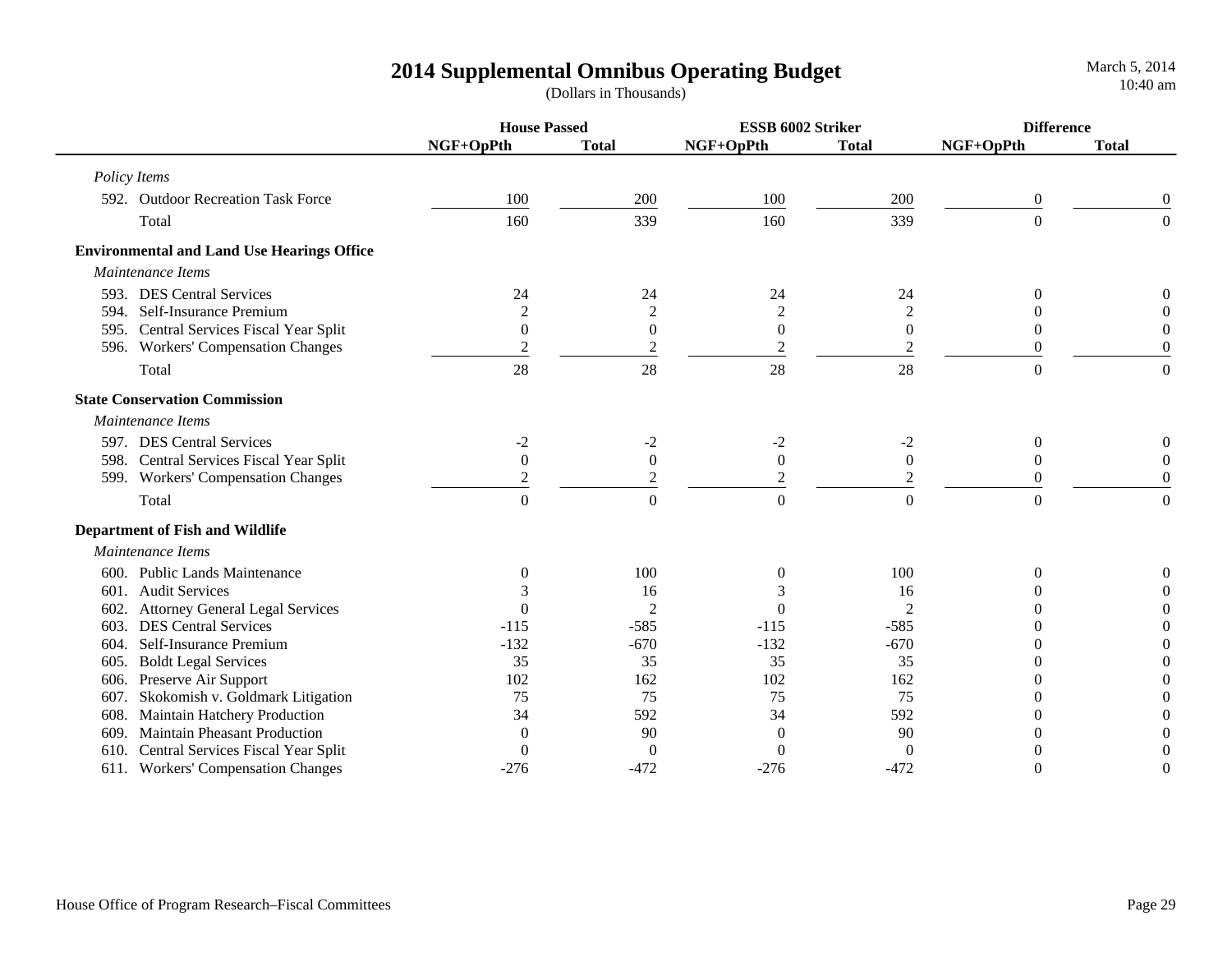March 5, 2014 10:40 am

|                                               | <b>House Passed</b> |                  | ESSB 6002 Striker |                  | <b>Difference</b> |                  |
|-----------------------------------------------|---------------------|------------------|-------------------|------------------|-------------------|------------------|
|                                               | NGF+OpPth           | <b>Total</b>     | NGF+OpPth         | <b>Total</b>     | NGF+OpPth         | <b>Total</b>     |
| Policy Items                                  |                     |                  |                   |                  |                   |                  |
| 612. Wildfire Season Costs                    | 545                 | 545              | 545               | 545              | $\theta$          | $\boldsymbol{0}$ |
| 613. Records Management                       | $\Omega$            | 247              | $\Omega$          | 247              |                   | $\boldsymbol{0}$ |
| Wildlife Disease Management<br>614.           | $\Omega$            | 200              | $\Omega$          | 200              |                   | $\boldsymbol{0}$ |
| 615. Fish Passage Barriers                    | 1,432               | 1,432            | 1,432             | 1,432            |                   | $\boldsymbol{0}$ |
| Sustaining Hunter Education *<br>616.         | $\Omega$            | 272              | $\Omega$          | 272              |                   | $\theta$         |
| 617. Oil Transportation Safety                | $\theta$            | 24               | $\theta$          | 24               | 0                 | $\boldsymbol{0}$ |
| 618. HPA Account Adjustment                   | $\theta$            | 292              | $\boldsymbol{0}$  | 292              | $\Omega$          | $\boldsymbol{0}$ |
| Total                                         | 1,703               | 2,357            | 1,703             | 2,357            | $\overline{0}$    | $\theta$         |
| <b>Puget Sound Partnership</b>                |                     |                  |                   |                  |                   |                  |
| Maintenance Items                             |                     |                  |                   |                  |                   |                  |
| 619. Audit Services                           | 9                   | 18               | 9                 | 18               | $\boldsymbol{0}$  | $\boldsymbol{0}$ |
| 620. DES Central Services                     | 58                  | 115              | 58                | 115              | $\theta$          | $\overline{0}$   |
| 621. Central Services Fiscal Year Split       | $\boldsymbol{0}$    | $\boldsymbol{0}$ | $\boldsymbol{0}$  | $\boldsymbol{0}$ | $\boldsymbol{0}$  | $\boldsymbol{0}$ |
| Total                                         | 67                  | 133              | 67                | 133              | $\overline{0}$    | $\mathbf{0}$     |
| <b>Department of Natural Resources</b>        |                     |                  |                   |                  |                   |                  |
| Maintenance Items                             |                     |                  |                   |                  |                   |                  |
| 622. Attorney General Legal Services          |                     | $\overline{c}$   |                   | $\overline{2}$   | $\theta$          | $\boldsymbol{0}$ |
| 623. Administrative Hearings                  |                     | 13               |                   | 13               |                   | $\overline{0}$   |
| 624. DES Central Services                     | 57                  | 200              | 57                | 200              |                   | $\boldsymbol{0}$ |
| 625. Self-Insurance Premium                   | $-128$              | $-448$           | $-128$            | $-448$           |                   | $\boldsymbol{0}$ |
| 626. Balance to Available Revenue             | $\overline{0}$      | $-870$           | $\theta$          | $-870$           | 0                 | $\boldsymbol{0}$ |
| 627. Central Services Fiscal Year Split       | $\theta$            | $\overline{0}$   | $\overline{0}$    | $\theta$         | $\overline{0}$    | $\overline{0}$   |
| 628. Workers' Compensation Changes            | 34                  | 122              | 34                | 122              | $\Omega$          | $\boldsymbol{0}$ |
| Policy Items                                  |                     |                  |                   |                  |                   |                  |
| 629. Emergency Fire Suppression               | 9,172               | 9,172            | 9,172             | 9,172            | $\overline{0}$    | $\boldsymbol{0}$ |
| <b>Sustainable Trust Land Revenue</b><br>630. | $\overline{0}$      | 7,100            | $\boldsymbol{0}$  | 7,100            | $\theta$          | $\overline{0}$   |
| Total                                         | 9,140               | 15,291           | 9,140             | 15,291           | $\boldsymbol{0}$  | $\overline{0}$   |
| <b>Department of Agriculture</b>              |                     |                  |                   |                  |                   |                  |
| Maintenance Items                             |                     |                  |                   |                  |                   |                  |
| 631. Administrative Hearings                  |                     | 5                | -1                | 5                | $\boldsymbol{0}$  | $\overline{0}$   |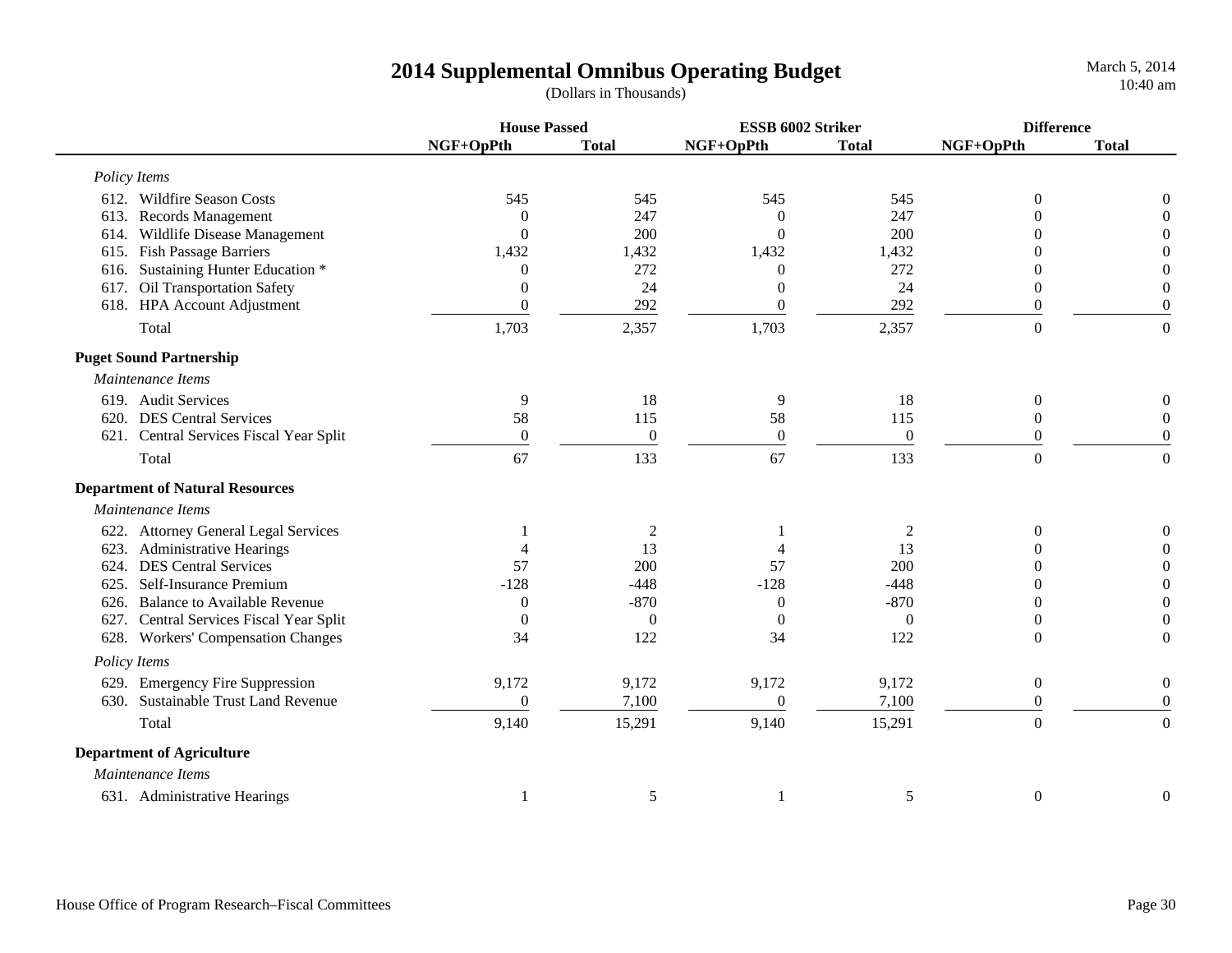|                                |                                       |                  | <b>House Passed</b> |                  | ESSB 6002 Striker |                  | <b>Difference</b> |  |
|--------------------------------|---------------------------------------|------------------|---------------------|------------------|-------------------|------------------|-------------------|--|
|                                |                                       | NGF+OpPth        | <b>Total</b>        | NGF+OpPth        | <b>Total</b>      | NGF+OpPth        | <b>Total</b>      |  |
|                                | 632. DES Central Services             | 32               | 166                 | 32               | 166               | $\Omega$         | $\boldsymbol{0}$  |  |
| 633.                           | Self-Insurance Premium                | $-12$            | $-66$               | $-12$            | $-66$             | $\Omega$         | $\boldsymbol{0}$  |  |
| 634.                           | Central Services Fiscal Year Split    | $\overline{2}$   | 10                  | $\overline{2}$   | 10                | $\Omega$         | $\theta$          |  |
|                                | 635. Workers' Compensation Changes    | $-82$            | $-406$              | $-82$            | $-406$            | $\Omega$         | $\theta$          |  |
| Policy Items                   |                                       |                  |                     |                  |                   |                  |                   |  |
|                                | 636. Hemp/Commercial Animal Feed      | 72               | 72                  | 72               | 72                | $\overline{0}$   | $\theta$          |  |
|                                | 637. Emergency Food Assistance        | 1,000            | 1,000               | 1,000            | 1,000             | $\overline{0}$   | $\boldsymbol{0}$  |  |
| Total                          |                                       | 1,013            | 781                 | 1,013            | 781               | $\overline{0}$   | $\overline{0}$    |  |
|                                | <b>Total Natural Resources</b>        | 12,422           | 24,125              | 12,422           | 24,125            | $\bf{0}$         | $\bf{0}$          |  |
| <b>Transportation</b>          |                                       |                  |                     |                  |                   |                  |                   |  |
| <b>Washington State Patrol</b> |                                       |                  |                     |                  |                   |                  |                   |  |
| Maintenance Items              |                                       |                  |                     |                  |                   |                  |                   |  |
|                                | 638. Vehicle Fuel Rate Adjustment     | $-36$            | $-36$               | $-36$            | $-36$             | $\theta$         |                   |  |
|                                | 639. Administrative Hearings          | 6                | 6                   | 6                | 6                 |                  | $\Omega$          |  |
| 640.                           | <b>DES Central Services</b>           | 182              | 182                 | 182              | 182               | $\Omega$         | $\theta$          |  |
| 641.                           | Self-Insurance Premium                | $-432$           | $-432$              | $-432$           | $-432$            | $\Omega$         | $\boldsymbol{0}$  |  |
| 642.                           | <b>Technical Adjustments</b>          | $-61$            | $-368$              | $-61$            | $-368$            | $\theta$         | $\boldsymbol{0}$  |  |
| 643.                           | <b>Cost Allocation Adjustments</b>    | 1,909            | 1,772               | 1,909            | 1,772             | $\theta$         | $\boldsymbol{0}$  |  |
| 644.                           | <b>Toxicology Lab Workload</b>        | $\theta$         | 141                 | $\boldsymbol{0}$ | 141               | $\overline{0}$   | $\theta$          |  |
| 645.                           | Central Services Fiscal Year Split    | $\Omega$         | $\theta$            | $\Omega$         | $\overline{0}$    | $\theta$         | $\theta$          |  |
| Policy Items                   |                                       |                  |                     |                  |                   |                  |                   |  |
|                                | 646. Fund Switch-License Invest. Unit | 110              | $\Omega$            | 110              | $\theta$          | $\Omega$         | $\theta$          |  |
| 647.                           | King Airplanes Overhaul               | 1,260            | 1,260               | 1,260            | 1,260             | $\overline{0}$   | $\boldsymbol{0}$  |  |
|                                | 648. Fingerprint Background Checks    | $\boldsymbol{0}$ | 94                  | $\overline{0}$   | 94                | $\overline{0}$   | $\boldsymbol{0}$  |  |
|                                | 649. Special Operations Bicycles      | 10               | 10                  | 10               | 10                | $\Omega$         | $\boldsymbol{0}$  |  |
| Total                          |                                       | 2,948            | 2,629               | 2,948            | 2,629             | $\boldsymbol{0}$ | $\boldsymbol{0}$  |  |
| <b>Department of Licensing</b> |                                       |                  |                     |                  |                   |                  |                   |  |
| Maintenance Items              |                                       |                  |                     |                  |                   |                  |                   |  |
|                                | 650. Administrative Hearings          | $-8$             | $-91$               | $\text{-}8$      | $-91$             | $\theta$         | 0                 |  |
|                                | 651. DES Central Services             | 5                | 62                  | 5                | 62                | $\theta$         | $\theta$          |  |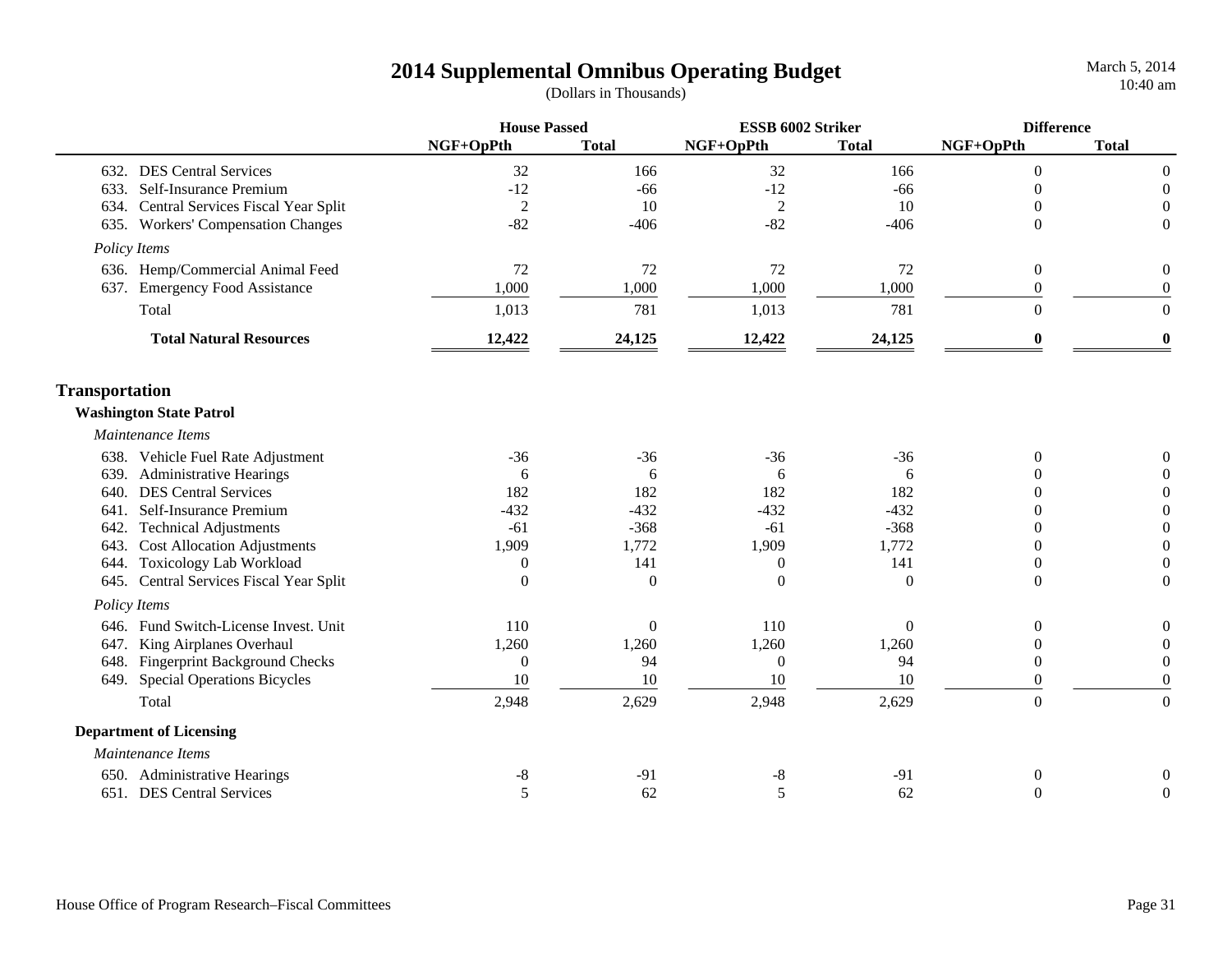|                                              | <b>House Passed</b> |              | ESSB 6002 Striker |                | <b>Difference</b> |                  |
|----------------------------------------------|---------------------|--------------|-------------------|----------------|-------------------|------------------|
|                                              | NGF+OpPth           | <b>Total</b> | NGF+OpPth         | <b>Total</b>   | NGF+OpPth         | <b>Total</b>     |
| 652. Self-Insurance Premium                  | $-32$               | $-104$       | $-32$             | $-104$         | $\overline{0}$    | $\boldsymbol{0}$ |
| Central Services Fiscal Year Split<br>653.   | $\boldsymbol{0}$    | $\theta$     | $\boldsymbol{0}$  | $\theta$       | $\Omega$          | $\boldsymbol{0}$ |
| 654. Workers' Compensation Changes           | $-2$                | $-4$         | $-2$              | $-4$           | $\theta$          | $\boldsymbol{0}$ |
| 655. Correct Step M Funding                  | 6                   | 128          | 6                 | 128            | $\Omega$          | $\theta$         |
| Policy Items                                 |                     |              |                   |                |                   |                  |
| 656. Cosmetology Licensing                   | $\boldsymbol{0}$    | 112          | $\boldsymbol{0}$  | 112            | $\boldsymbol{0}$  | $\boldsymbol{0}$ |
| 657. Identicard Pilot Program                | 67                  | 67           | $\theta$          | $\theta$       | 67                | 67               |
| Total                                        | 36                  | 170          | $-31$             | 103            | 67                | 67               |
| <b>Total Transportation</b>                  | 2,984               | 2,799        | 2,917             | 2,732          | 67                | 67               |
| <b>Public Schools</b>                        |                     |              |                   |                |                   |                  |
| <b>OSPI &amp; Statewide Programs</b>         |                     |              |                   |                |                   |                  |
| Maintenance Items                            |                     |              |                   |                |                   |                  |
| 658. Attorney General Legal Services         |                     |              | 1                 |                | $\overline{0}$    | $\Omega$         |
| 659. Administrative Hearings                 | 170                 | 170          | 170               | 170            | $\theta$          | $\overline{0}$   |
| <b>DES Central Services</b><br>660.          | $-96$               | $-96$        | $-96$             | $-96$          | $\overline{0}$    | $\boldsymbol{0}$ |
| Self-Insurance Premium<br>661.               | 26                  | 26           | 26                | 26             | $\theta$          | $\boldsymbol{0}$ |
| Central Services Fiscal Year Split<br>662.   | $\boldsymbol{0}$    | $\Omega$     | $\overline{0}$    | $\theta$       | $\overline{0}$    | $\boldsymbol{0}$ |
| 663. Federal Approp Authority Adj            | $\boldsymbol{0}$    | 7,238        | $\boldsymbol{0}$  | 7,238          | $\boldsymbol{0}$  | $\boldsymbol{0}$ |
| 664. Workers' Compensation Changes           | 14                  | 14           | 14                | 14             | $\boldsymbol{0}$  | $\boldsymbol{0}$ |
| Policy Items                                 |                     |              |                   |                |                   |                  |
| Closing the Opportunity Gap<br>665.          | 218                 | 218          | 218               | 218            | $\theta$          | $\boldsymbol{0}$ |
| <b>Audit Duplication Workgroup</b><br>666.   | 50                  | 50           | $\theta$          | $\overline{0}$ | 50                | 50               |
| 667. Paraeducator Development                | 293                 | 293          | 293               | 293            | $\overline{0}$    | $\boldsymbol{0}$ |
| Career & Tech Ed Equivalencies<br>668.       | 287                 | 287          | 287               | 287            | $\overline{0}$    | $\boldsymbol{0}$ |
| <b>Washington Achievers Scholars</b><br>669. | 234                 | 234          | 234               | 234            | $\overline{0}$    | $\boldsymbol{0}$ |
| <b>Washington Civil Liberties</b><br>670.    | 100                 | 100          | $\boldsymbol{0}$  | $\overline{0}$ | 100               | 100              |
| Program Compliance<br>671.                   | 267                 | 267          | 267               | 267            | $\overline{0}$    | $\boldsymbol{0}$ |
| Total                                        | 1,564               | 8,802        | 1,414             | 8,652          | 150               | 150              |
| <b>General Apportionment</b>                 |                     |              |                   |                |                   |                  |
| Maintenance Items                            |                     |              |                   |                |                   |                  |
| 672. Staff Mix                               | $-47,611$           | $-47,611$    | $-47,611$         | $-47,611$      | $\mathbf{0}$      | $\boldsymbol{0}$ |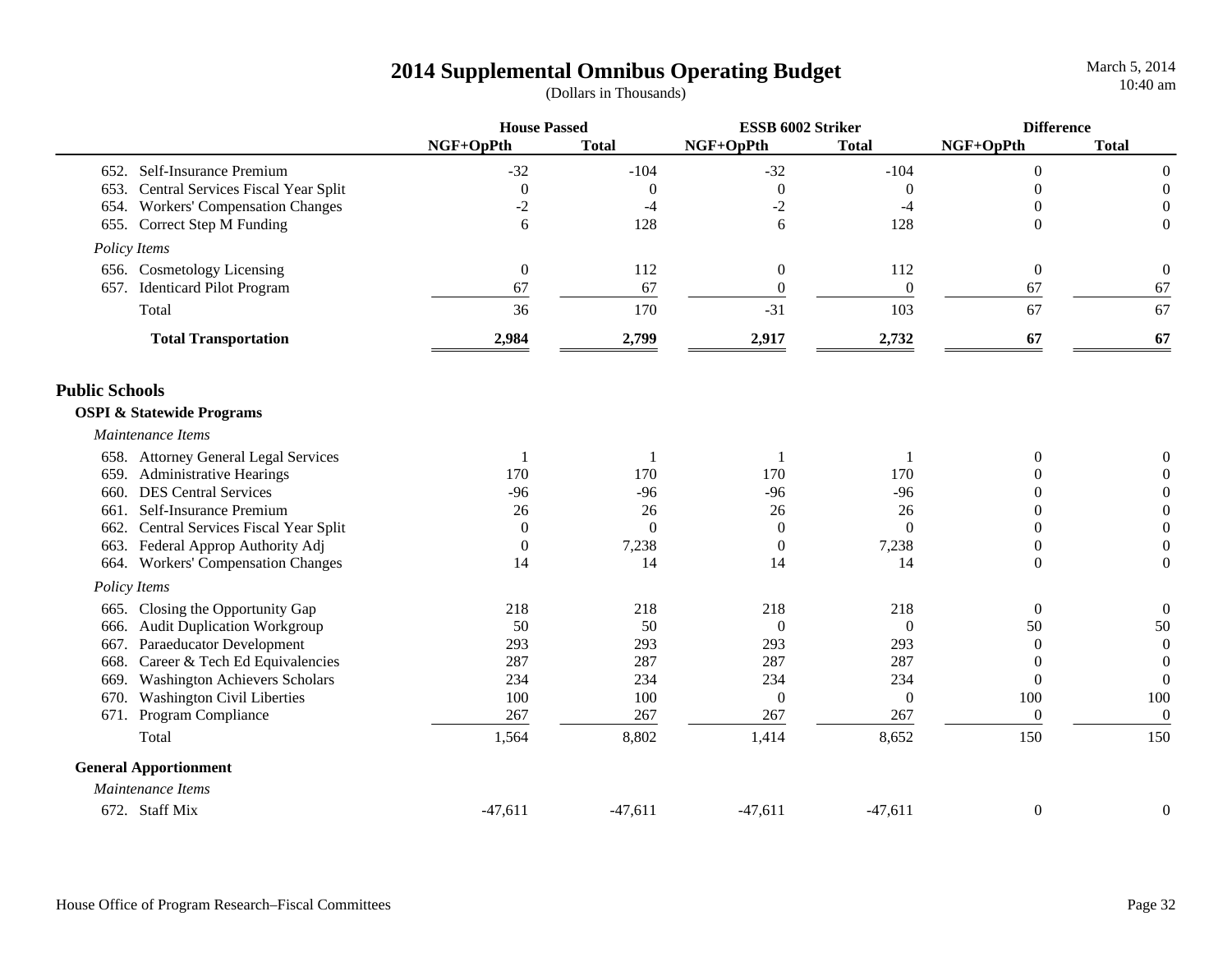|                                                   | <b>House Passed</b> |              | ESSB 6002 Striker |              | <b>Difference</b> |                  |
|---------------------------------------------------|---------------------|--------------|-------------------|--------------|-------------------|------------------|
|                                                   | NGF+OpPth           | <b>Total</b> | NGF+OpPth         | <b>Total</b> | NGF+OpPth         | <b>Total</b>     |
| 673. Small School Factor                          | 1,410               | 1,410        | 1,410             | 1,410        | $\overline{0}$    | $\boldsymbol{0}$ |
| 674. Local Deductible Revenues                    | $-6,936$            | $-6,936$     | $-6,936$          | $-6,936$     | $\Omega$          | $\boldsymbol{0}$ |
| 675. Prior School Year Adjustments                | $-307$              | $-307$       | $-307$            | $-307$       | 0                 | $\overline{0}$   |
| Enrollment/Workload Adjust, SPI<br>676.           | 57,727              | 57,727       | 57,727            | 57,727       | 0                 | $\boldsymbol{0}$ |
| K-12 Inflation<br>677.                            | $-8$                | $-8$         | $-8$              | $-8$         | 0                 | $\boldsymbol{0}$ |
| <b>CTE Technical Correction</b><br>678.           | 276                 | 276          | 276               | 276          | 0                 | $\overline{0}$   |
| <b>ALE Audit Recoveries</b><br>679.               | 6,052               | 6,052        | 6,052             | 6,052        | $\Omega$          | $\overline{0}$   |
| 680. Grandfathered Salary Adjustments             | $-113$              | $-113$       | $-113$            | $-113$       | $\theta$          | $\boldsymbol{0}$ |
| Policy Items                                      |                     |              |                   |              |                   |                  |
| 681. Materials, Supplies, & Op. Costs             | 50,968              | 50,968       | 50,968            | 50,968       | $\Omega$          | $\boldsymbol{0}$ |
| <b>Federal Forest Deductible Revenues</b><br>682. | 1,991               | 1,991        | 1,991             | 1,991        | $\Omega$          | $\theta$         |
| 683.<br><b>Instructional Hours</b>                | $\theta$            | $\Omega$     | $\overline{0}$    | $\Omega$     | $\Omega$          | $\Omega$         |
| 24 Credit Graduation Requirement<br>684.          | $-1,150$            | $-1,150$     | $\theta$          | $\Omega$     | $-1,150$          | $-1,150$         |
| 685. New Instructional Hours Correction           | $\theta$            | $\theta$     | 626               | 626          | $-626$            | $-626$           |
| Total                                             | 62,299              | 62,299       | 64,075            | 64,075       | $-1,776$          | $-1,776$         |
| <b>Pupil Transportation</b>                       |                     |              |                   |              |                   |                  |
| Maintenance Items                                 |                     |              |                   |              |                   |                  |
| 686. Prior School Year Adjustments                | $-117$              | $-117$       | $-117$            | $-117$       | $\overline{0}$    | $\boldsymbol{0}$ |
| 687. Enrollment/Workload Adjust, SPI              | 1,391               | 1,391        | 1,391             | 1,391        | $\Omega$          | $\boldsymbol{0}$ |
| Policy Items                                      |                     |              |                   |              |                   |                  |
| 688. Transportation Funding Adjustment            | 558                 | 558          | 558               | 558          | $\overline{0}$    | $\boldsymbol{0}$ |
| Total                                             | 1,832               | 1,832        | 1,832             | 1,832        | $\mathbf{0}$      | $\boldsymbol{0}$ |
| <b>School Food Services</b>                       |                     |              |                   |              |                   |                  |
| Maintenance Items                                 |                     |              |                   |              |                   |                  |
| 689. Federal Approp Authority Adj                 | $\boldsymbol{0}$    | 28,000       | $\boldsymbol{0}$  | 28,000       | $\boldsymbol{0}$  | $\boldsymbol{0}$ |
| <b>Special Education</b>                          |                     |              |                   |              |                   |                  |
| Maintenance Items                                 |                     |              |                   |              |                   |                  |
| 690. Staff Mix                                    | $-6,015$            | $-6,015$     | $-6,015$          | $-6,015$     | $\overline{0}$    | $\overline{0}$   |
| 691. Prior School Year Adjustments                | 590                 | 590          | 590               | 590          | $\Omega$          | $\Omega$         |
| Enrollment/Workload Adjust, SPI<br>692.           | $-6,096$            | $-6,096$     | $-6,096$          | $-6,096$     | 0                 | $\overline{0}$   |
| 693. K-12 Inflation                               | $-2$                | $-2$         | $-2$              | $-2$         | $\boldsymbol{0}$  | $\overline{0}$   |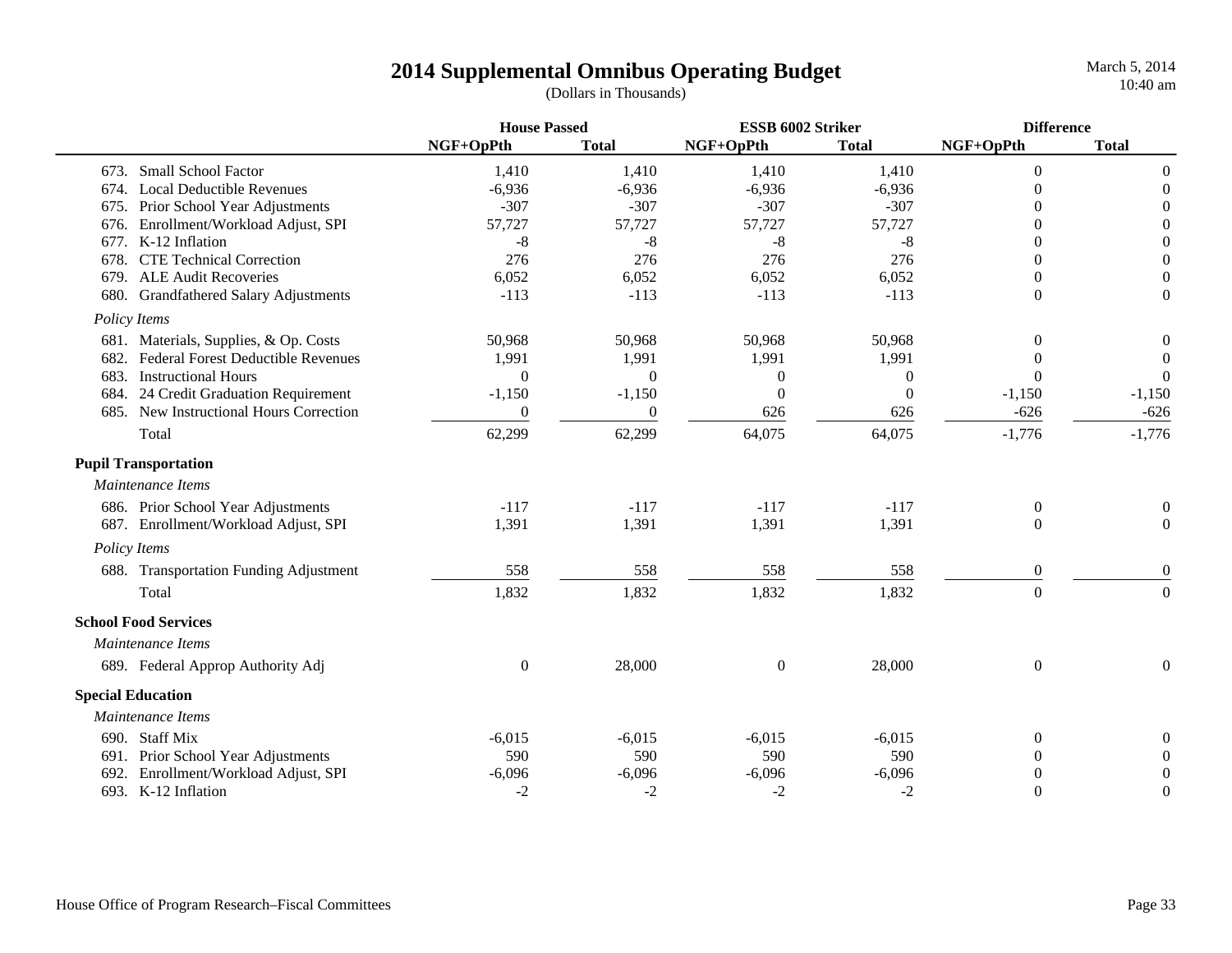March 5, 2014 10:40 am

|                                                      | <b>House Passed</b> |                | ESSB 6002 Striker |                | <b>Difference</b> |                  |
|------------------------------------------------------|---------------------|----------------|-------------------|----------------|-------------------|------------------|
|                                                      | NGF+OpPth           | <b>Total</b>   | NGF+OpPth         | <b>Total</b>   | NGF+OpPth         | <b>Total</b>     |
| 694. Federal Approp Authority Adj                    | $\boldsymbol{0}$    | 14,100         | $\mathbf{0}$      | 14,100         | $\boldsymbol{0}$  | $\boldsymbol{0}$ |
| 695. Grandfathered Salary Adjustments                | $-14$               | $-14$          | $-14$             | $-14$          | $\overline{0}$    | $\boldsymbol{0}$ |
| Policy Items                                         |                     |                |                   |                |                   |                  |
| 696. Materials, Supplies, & Op. Costs                | 7,040               | 7,040          | 7,040             | 7,040          | $\theta$          | $\boldsymbol{0}$ |
| <b>Instructional Hours</b><br>697.                   | $\Omega$            | $\Omega$       | $\Omega$          | $\Omega$       | $\Omega$          | $\theta$         |
| 24 Credit Graduation Requirement<br>698.             | 593                 | 593            | $\Omega$          | $\Omega$       | 593               | 593              |
| New Instructional Hours Correction<br>699.           | $\Omega$            | $\Omega$       | $-536$            | $-536$         | 536               | 536              |
| <b>Special Education Ombuds</b><br>700.              | $-50$               | $-50$          | $-50$             | $-50$          | $\overline{0}$    | $\overline{0}$   |
| Total                                                | $-3,954$            | 10,146         | $-5,083$          | 9,017          | 1,129             | 1,129            |
| <b>Educational Service Districts</b>                 |                     |                |                   |                |                   |                  |
| Maintenance Items                                    |                     |                |                   |                |                   |                  |
| 701. Staff Mix                                       | $-51$               | $-51$          | $-51$             | $-51$          | $\boldsymbol{0}$  | $\boldsymbol{0}$ |
| 702. Grandfathered Salary Adjustments                | $\overline{2}$      | $\overline{2}$ | $\overline{2}$    | $\overline{2}$ | $\Omega$          | $\boldsymbol{0}$ |
| Policy Items                                         |                     |                |                   |                |                   |                  |
| 703. Learning Platform Crowdsourcing                 | 100                 | 100            | 100               | 100            | $\boldsymbol{0}$  | $\boldsymbol{0}$ |
| Total                                                | 51                  | 51             | 51                | 51             | $\boldsymbol{0}$  | $\boldsymbol{0}$ |
| <b>Levy Equalization</b>                             |                     |                |                   |                |                   |                  |
| Maintenance Items                                    |                     |                |                   |                |                   |                  |
| 704. Local Effort Assistance                         | 5,619               | 5,619          | 5,619             | 5,619          | $\boldsymbol{0}$  | $\overline{0}$   |
| <b>Elementary &amp; Secondary School Improvement</b> |                     |                |                   |                |                   |                  |
| Maintenance Items                                    |                     |                |                   |                |                   |                  |
| 705. Federal Approp Authority Adj                    | $\boldsymbol{0}$    | 250            | $\boldsymbol{0}$  | 250            | $\overline{0}$    | $\overline{0}$   |
| <b>Institutional Education</b>                       |                     |                |                   |                |                   |                  |
| Maintenance Items                                    |                     |                |                   |                |                   |                  |
| 706. Prior School Year Adjustments                   | $-343$              | $-343$         | $-343$            | $-343$         | 0                 | $\overline{0}$   |
| 707. Enrollment/Workload Adjust, SPI                 | $-2,508$            | $-2,508$       | $-2,508$          | $-2,508$       | $\overline{0}$    | $\overline{0}$   |
| 708. K-12 Inflation                                  | $-1$                | $-1$           | $-1$              | $-1$           | $\Omega$          | $\mathbf{0}$     |
| Total                                                | $-2,852$            | $-2,852$       | $-2,852$          | $-2,852$       | $\overline{0}$    | $\boldsymbol{0}$ |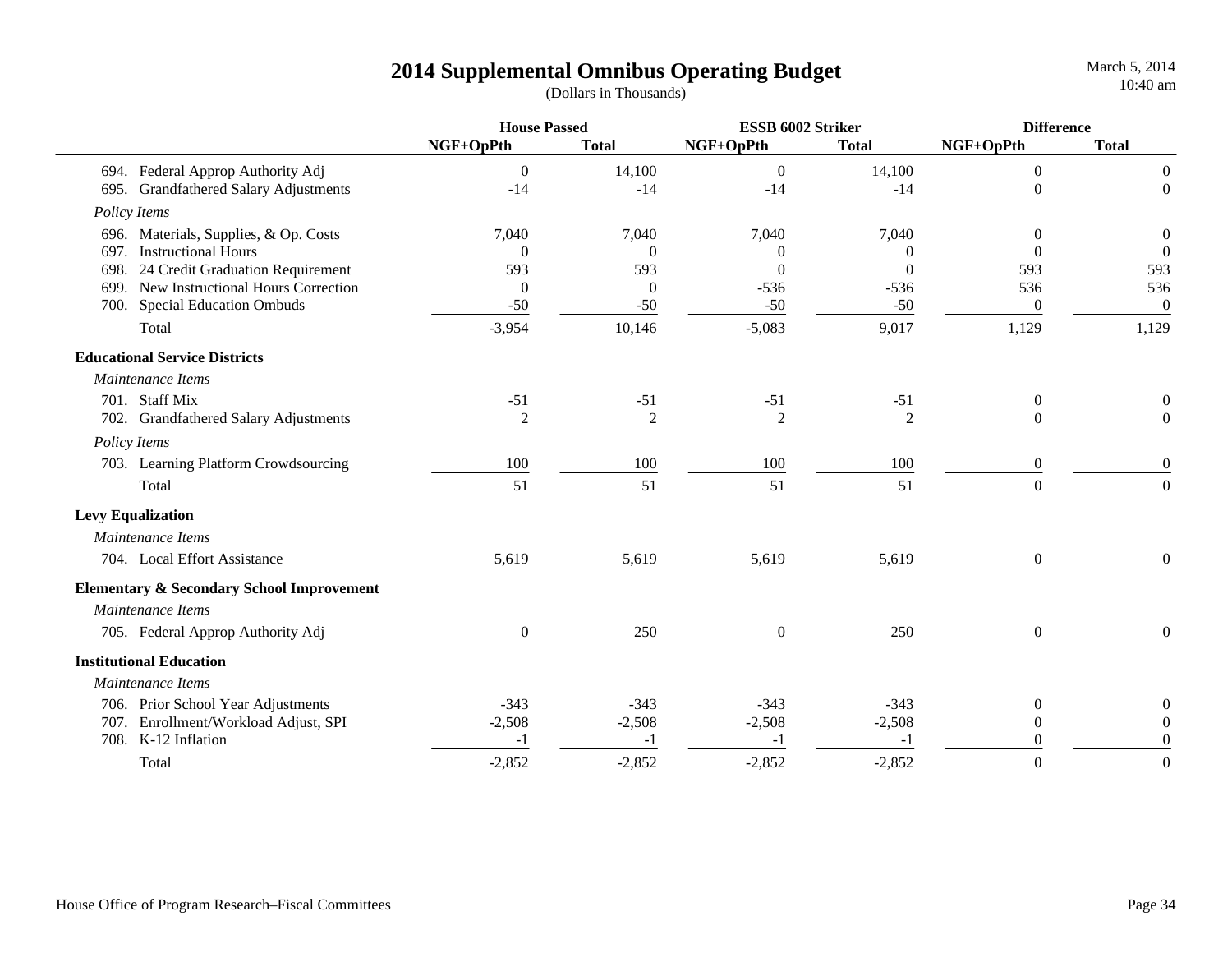|                                                 | <b>House Passed</b> |              | ESSB 6002 Striker |              | <b>Difference</b> |                  |
|-------------------------------------------------|---------------------|--------------|-------------------|--------------|-------------------|------------------|
|                                                 | NGF+OpPth           | <b>Total</b> | NGF+OpPth         | <b>Total</b> | NGF+OpPth         | <b>Total</b>     |
| <b>Education of Highly Capable Students</b>     |                     |              |                   |              |                   |                  |
| Maintenance Items                               |                     |              |                   |              |                   |                  |
| 709. Staff Mix                                  | $-125$              | $-125$       | $-125$            | $-125$       | $\mathbf{0}$      | $\overline{0}$   |
| 710. Prior School Year Adjustments              | 13                  | 13           | 13                | 13           | $\theta$          | $\boldsymbol{0}$ |
| 711. Enrollment/Workload Adjust, SPI            | 104                 | 104          | 104               | 104          | $\theta$          | $\overline{0}$   |
| Total                                           | $-8$                | $-8$         | $-8$              | $-8$         | $\Omega$          | $\overline{0}$   |
| <b>Education Reform</b>                         |                     |              |                   |              |                   |                  |
| Maintenance Items                               |                     |              |                   |              |                   |                  |
| 712. National Board Bonus Costs                 | $-1,311$            | $-1,311$     | $-1,311$          | $-1,311$     | $\theta$          | $\overline{0}$   |
| 713. Alternative Assessment                     | 167                 | 167          | 167               | 167          | $\theta$          | $\theta$         |
| 714. Biology COE                                | 158                 | 158          | 158               | 158          | $\Omega$          | $\boldsymbol{0}$ |
| 715. Technical Correction                       | $-237$              | $-237$       | $-237$            | $-237$       | $\Omega$          | $\boldsymbol{0}$ |
| 716. COE Adjustments                            | $-10,872$           | $-10,872$    | $-10,872$         | $-10,872$    | $\theta$          | $\boldsymbol{0}$ |
| 717. Federal Approp Authority Adj               | $\theta$            | 11,600       | $\overline{0}$    | 11,600       | $\Omega$          | $\Omega$         |
| Policy Items                                    |                     |              |                   |              |                   |                  |
| 718. Closing the Opportunity Gap                | 27                  | 27           | 27                | 27           | $\overline{0}$    | $\boldsymbol{0}$ |
| 719. Community Engagement Grants                | 200                 | 200          | 200               | 200          | $\theta$          | $\theta$         |
| 720. Readiness to Learn                         | 1,994               | 1,994        | 1,994             | 1,994        | $\theta$          | $\overline{0}$   |
| Total                                           | $-9,874$            | 1,726        | $-9,874$          | 1,726        | $\overline{0}$    | $\boldsymbol{0}$ |
| <b>Transitional Bilingual Instruction</b>       |                     |              |                   |              |                   |                  |
| Maintenance Items                               |                     |              |                   |              |                   |                  |
| 721. Staff Mix                                  | $-1,327$            | $-1,327$     | $-1,327$          | $-1,327$     | $\Omega$          | $\boldsymbol{0}$ |
| 722. Prior School Year Adjustments              | $-207$              | $-207$       | $-207$            | $-207$       | 0                 | $\theta$         |
| Enrollment/Workload Adjust, SPI<br>723.         | 7,803               | 7,803        | 7,803             | 7,803        | 0                 | $\boldsymbol{0}$ |
| 724. Federal Approp Authority Adj               | $\boldsymbol{0}$    | 1,100        | $\boldsymbol{0}$  | 1,100        | $\theta$          | $\boldsymbol{0}$ |
| <b>Grandfathered Salary Adjustments</b><br>725. | $-9$                | $-9$         | $-9$              | $-9$         | $\theta$          | $\boldsymbol{0}$ |
| Total                                           | 6,260               | 7,360        | 6,260             | 7,360        | $\overline{0}$    | $\overline{0}$   |
| <b>Learning Assistance Program (LAP)</b>        |                     |              |                   |              |                   |                  |
| Maintenance Items                               |                     |              |                   |              |                   |                  |
| 726. Staff Mix                                  | $-2,790$            | $-2,790$     | $-2,790$          | $-2,790$     | $\boldsymbol{0}$  | $\boldsymbol{0}$ |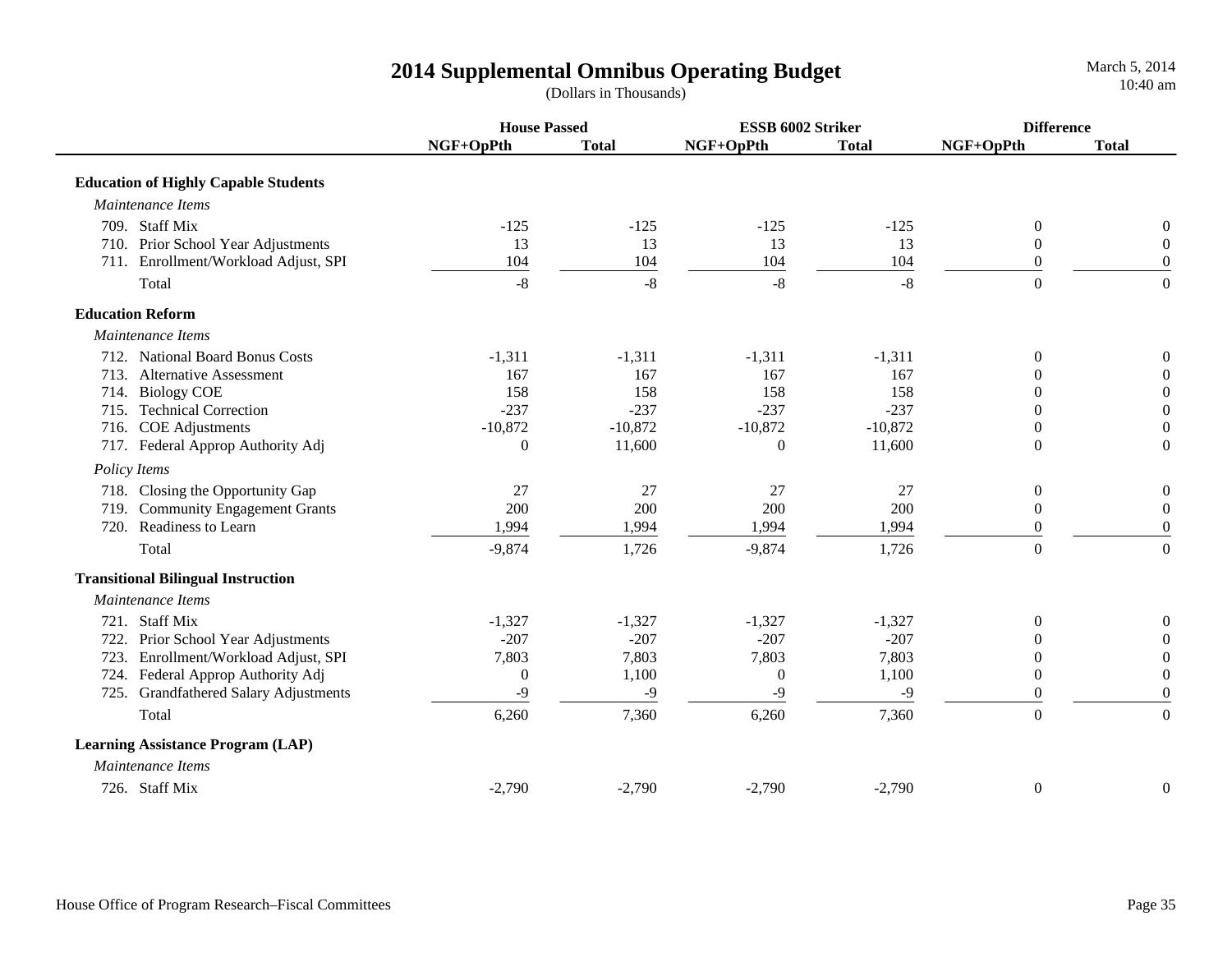|                         |                                             | <b>House Passed</b>      |                  | ESSB 6002 Striker |                  | <b>Difference</b> |                  |
|-------------------------|---------------------------------------------|--------------------------|------------------|-------------------|------------------|-------------------|------------------|
|                         |                                             | NGF+OpPth                | <b>Total</b>     | NGF+OpPth         | <b>Total</b>     | NGF+OpPth         | <b>Total</b>     |
| 727.                    | Prior School Year Adjustments               | $-98$                    | $-98$            | $-98$             | $-98$            | $\Omega$          | $\theta$         |
| 728.                    | Enrollment/Workload Adjust, SPI             | $-2,182$                 | $-2,182$         | $-2,182$          | $-2,182$         | $\Omega$          | $\theta$         |
| 729.                    | Federal Approp Authority Adj                | $\overline{0}$           | 2,100            | $\theta$          | 2,100            | $\Omega$          | $\theta$         |
| 730.                    | <b>Grandfathered Salary Adjustments</b>     | $-16$                    | $-16$            | $-16$             | $-16$            | $\Omega$          | $\theta$         |
|                         | Total                                       | $-5,086$                 | $-2,986$         | $-5,086$          | $-2,986$         | $\Omega$          | $\overline{0}$   |
|                         | <b>Compensation Adjustments</b>             |                          |                  |                   |                  |                   |                  |
|                         | Policy Items                                |                          |                  |                   |                  |                   |                  |
|                         | 731. Initiative 732 COLA                    | 51,157                   | 51,157           | $\boldsymbol{0}$  | $\boldsymbol{0}$ | 51,157            | 51,157           |
|                         | <b>Washington Charter School Commission</b> |                          |                  |                   |                  |                   |                  |
|                         | Maintenance Items                           |                          |                  |                   |                  |                   |                  |
|                         | 732. DES Central Services                   | 6                        | 6                | 6                 | 6                | $\theta$          |                  |
|                         | 733. Transfers                              | 916                      | 916              | 916               | 916              | $\Omega$          | $\Omega$         |
|                         | Policy Items                                |                          |                  |                   |                  |                   |                  |
|                         | 734. Attorney General Lawsuit Costs         | 125                      | 125              | 125               | 125              | $\Omega$          | $\theta$         |
|                         | 735. Charter Evaluation and Oversight       | 137                      | 137              | 137               | 137              | $\Omega$          | $\Omega$         |
|                         | 736. Projected Under Expenditures           | $-146$                   | $-146$           | $-146$            | $-146$           | $\Omega$          | $\Omega$         |
|                         | Total                                       | 1,038                    | 1,038            | 1,038             | 1,038            | $\theta$          | $\boldsymbol{0}$ |
|                         | <b>Total Public Schools</b>                 | 108,046                  | 172,434          | 57,386            | 121,774          | 50,660            | 50,660           |
| <b>Higher Education</b> |                                             |                          |                  |                   |                  |                   |                  |
|                         | <b>Student Achievement Council</b>          |                          |                  |                   |                  |                   |                  |
|                         | Maintenance Items                           |                          |                  |                   |                  |                   |                  |
|                         | 737. College Bound - Caseload Increase      | 5,016                    | 5,016            | 5,016             | 5,016            | $\Omega$          |                  |
| 738.                    | College Bound - Summer Attendance           | 3,206                    | 3,206            | 3,206             | 3,206            |                   |                  |
| 739.                    | <b>Audit Services</b>                       | 21                       | 41               | 21                | 41               | 0                 | $\Omega$         |
| 740.                    | <b>DES Central Services</b>                 | $-16$                    | $-32$            | $-16$             | $-32$            |                   | $\Omega$         |
| 741.                    | Self-Insurance Premium                      | 26                       | 48               | 26                | 48               | $\Omega$          | $\Omega$         |
| 742.                    | College Bound Scholars Award Levels         | 4,039                    | 4,039            | 4,039             | 4,039            | $\Omega$          | $\Omega$         |
| 743.                    | Central Services Fiscal Year Split          | $\theta$                 | $\boldsymbol{0}$ | 0                 | 0                |                   | $\Omega$         |
|                         | 744. Workers' Compensation Changes          | $\overline{\mathcal{A}}$ | 4                | $\overline{4}$    | $\overline{A}$   | $\theta$          | $\theta$         |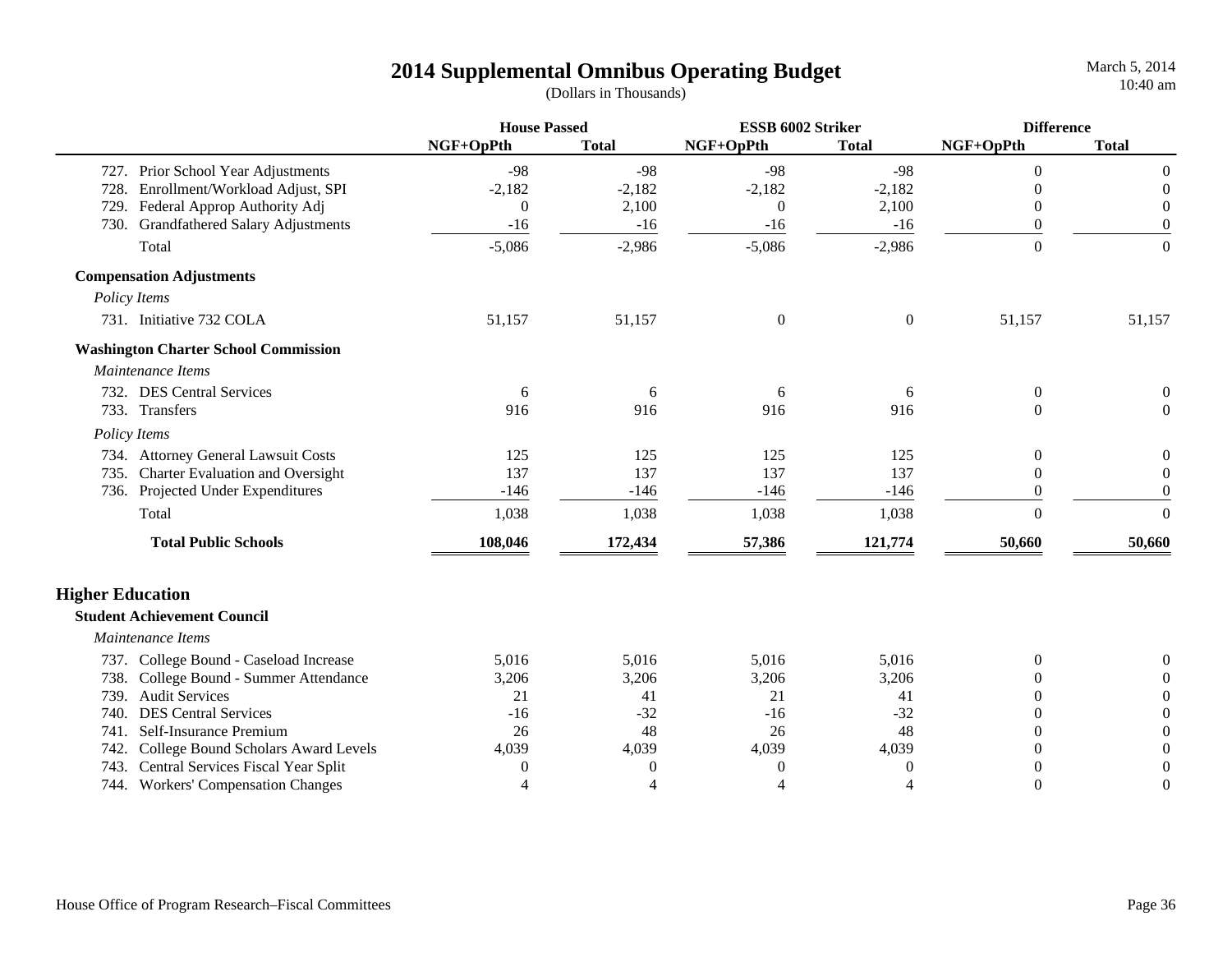March 5, 2014 10:40 am

|                                    |                                         | <b>House Passed</b> |                | ESSB 6002 Striker |                | <b>Difference</b> |                  |
|------------------------------------|-----------------------------------------|---------------------|----------------|-------------------|----------------|-------------------|------------------|
|                                    |                                         | NGF+OpPth           | <b>Total</b>   | NGF+OpPth         | <b>Total</b>   | NGF+OpPth         | <b>Total</b>     |
| Policy Items                       |                                         |                     |                |                   |                |                   |                  |
|                                    | 745. Private/Local Grant Authority      | $\overline{0}$      | 300            | $\boldsymbol{0}$  | 300            | $\theta$          | $\Omega$         |
|                                    | 746. Dual Credit Coursework             | 17                  | 17             | 17                | 17             |                   | $\Omega$         |
|                                    | 747. Align fund sources                 | $\Omega$            | $\overline{0}$ | $\overline{0}$    | $\overline{0}$ | $\Omega$          | $\Omega$         |
|                                    | 748. Student Aid Review                 | 50                  | 50             | 50                | 50             | $\Omega$          | $\overline{0}$   |
| Total                              |                                         | 12,363              | 12,689         | 12,363            | 12,689         | $\overline{0}$    | $\mathbf{0}$     |
| <b>University of Washington</b>    |                                         |                     |                |                   |                |                   |                  |
| Maintenance Items                  |                                         |                     |                |                   |                |                   |                  |
|                                    | 749. Attorney General Legal Services    | 2                   | 5              | $\overline{c}$    | 5              | $\mathbf{0}$      | $\theta$         |
|                                    | 750. DES Central Services               | 30                  | 60             | 30                | 60             |                   | $\Omega$         |
|                                    | 751. Central Services Fiscal Year Split | $-3$                | $-5$           | $-3$              | $-5$           |                   | $\Omega$         |
|                                    | 752. Workers' Compensation Changes      | 733                 | 1,466          | 733               | 1,466          | $\Omega$          | $\Omega$         |
| Policy Items                       |                                         |                     |                |                   |                |                   |                  |
|                                    | 753. Institute for Protein Design       | 1,000               | 1,000          | 1,000             | 1,000          | $\boldsymbol{0}$  | $\mathbf{0}$     |
| 754.                               | <b>Burke Museum Hands on Science</b>    | 150                 | 150            | 150               | 150            | $\boldsymbol{0}$  | $\overline{0}$   |
| Total                              |                                         | 1,912               | 2,676          | 1,912             | 2,676          | $\boldsymbol{0}$  | $\boldsymbol{0}$ |
| <b>Washington State University</b> |                                         |                     |                |                   |                |                   |                  |
| Maintenance Items                  |                                         |                     |                |                   |                |                   |                  |
|                                    | 755. Expenditure to Revenue Adjustment  | $\theta$            | $-49$          | $\boldsymbol{0}$  | $-49$          | $\theta$          | $\theta$         |
|                                    | 756. Attorney General Legal Services    |                     | $\overline{2}$ |                   | 2              |                   | $\Omega$         |
|                                    | 757. DES Central Services               | $-36$               | $-72$          | $-36$             | $-72$          |                   | $\overline{0}$   |
| 758.                               | Self-Insurance Premium                  | 64                  | 128            | 64                | 128            |                   | $\mathbf{0}$     |
|                                    | 759. Central Services Fiscal Year Split | $-1$                | $-2$           | $-1$              | $-2$           | 0                 | $\overline{0}$   |
|                                    | 760. Workers' Compensation Changes      | 218                 | 436            | 218               | 436            | $\Omega$          | $\overline{0}$   |
| Policy Items                       |                                         |                     |                |                   |                |                   |                  |
|                                    | 761. Jet Fuels Center of Excellence     | 750                 | 750            | 750               | 750            | 0                 | $\mathbf{0}$     |
| 762.                               | <b>Oil Transportation Safety</b>        | 300                 | 300            | 300               | 300            | $\theta$          | $\boldsymbol{0}$ |
| 763. Public Records                |                                         | 50                  | 50             | $\overline{0}$    | $\overline{0}$ | 50                | 50               |
| 764.                               | Transfer of University Center           | 1,989               | 1,989          | 1,989             | 1,989          | $\theta$          | $\boldsymbol{0}$ |
| Total                              |                                         | 3,335               | 3,532          | 3,285             | 3,482          | 50                | 50               |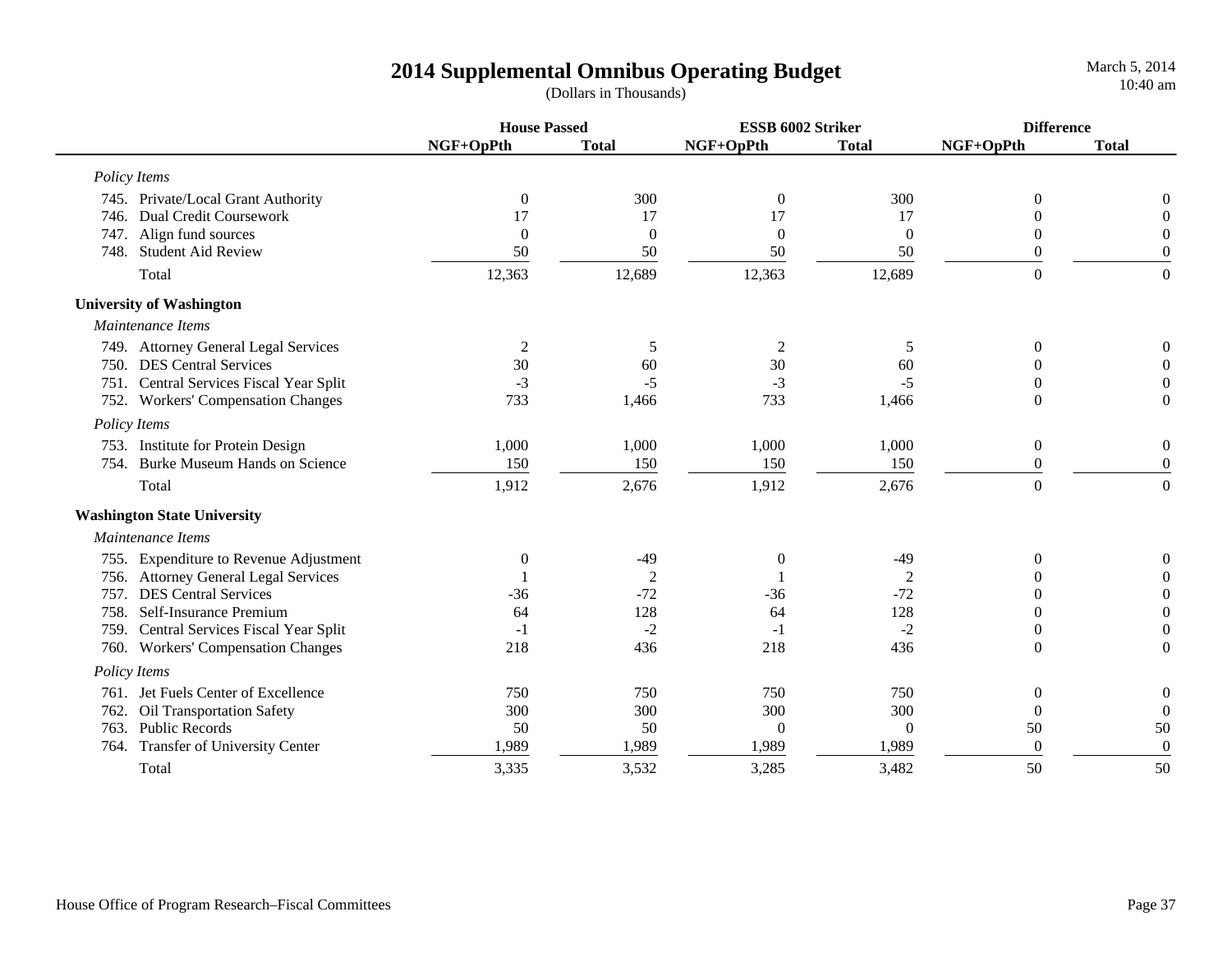|                                         |                | <b>House Passed</b> |                  | ESSB 6002 Striker |                  | <b>Difference</b> |  |
|-----------------------------------------|----------------|---------------------|------------------|-------------------|------------------|-------------------|--|
|                                         | NGF+OpPth      | <b>Total</b>        | NGF+OpPth        | <b>Total</b>      | NGF+OpPth        | <b>Total</b>      |  |
| <b>Eastern Washington University</b>    |                |                     |                  |                   |                  |                   |  |
| Maintenance Items                       |                |                     |                  |                   |                  |                   |  |
| 765. DES Central Services               |                | 2                   |                  | 2                 | $\boldsymbol{0}$ | 0                 |  |
| 766. Self-Insurance Premium             | $-586$         | $-1,172$            | $-586$           | $-1,172$          | $\boldsymbol{0}$ | $\Omega$          |  |
| 767. Workers' Compensation Changes      | 94             | 188                 | 94               | 188               | $\Omega$         | $\Omega$          |  |
| Total                                   | $-491$         | $-982$              | $-491$           | $-982$            | $\Omega$         | $\overline{0}$    |  |
| <b>Central Washington University</b>    |                |                     |                  |                   |                  |                   |  |
| Maintenance Items                       |                |                     |                  |                   |                  |                   |  |
| 768. DES Central Services               | 3              | 6                   | 3                | 6                 | $\Omega$         | $\Omega$          |  |
| 769. Self-Insurance Premium             | 58             | 116                 | 58               | 116               | 0                | $\Omega$          |  |
| 770. Central Services Fiscal Year Split | $\overline{0}$ | $\mathbf{0}$        | $\boldsymbol{0}$ | $\overline{0}$    | $\Omega$         | $\Omega$          |  |
| 771. Workers' Compensation Changes      | 28             | 56                  | 28               | 56                | $\Omega$         | $\Omega$          |  |
| Total                                   | 89             | 178                 | 89               | 178               | $\Omega$         | $\Omega$          |  |
| <b>The Evergreen State College</b>      |                |                     |                  |                   |                  |                   |  |
| Maintenance Items                       |                |                     |                  |                   |                  |                   |  |
| 772. DES Central Services               | -5             | $-10$               | $-5$             | $-10$             | $\Omega$         | 0                 |  |
| 773. Self-Insurance Premium             | 32             | 64                  | 32               | 64                | $\Omega$         | $\theta$          |  |
| 774. Workers' Compensation Changes      | $-40$          | $-80$               | $-40$            | $-80$             | $\theta$         | $\boldsymbol{0}$  |  |
| 775. Step M Technical Correction        | 300            | 300                 | 300              | 300               | $\Omega$         | $\Omega$          |  |
| Policy Items                            |                |                     |                  |                   |                  |                   |  |
| 776. Early Start Act                    | 39             | 39                  | $\boldsymbol{0}$ | $\overline{0}$    | 39               | 39                |  |
| 777. Homeless Youth Population - WSIPP  | 98             | 98                  | 98               | 98                | $\overline{0}$   | $\boldsymbol{0}$  |  |
| Total                                   | 424            | 411                 | 385              | 372               | 39               | 39                |  |
| <b>Western Washington University</b>    |                |                     |                  |                   |                  |                   |  |
| Maintenance Items                       |                |                     |                  |                   |                  |                   |  |
| 778. DES Central Services               | $-50$          | $-100$              | $-50$            | $-100$            | $\theta$         | $\boldsymbol{0}$  |  |
| 779. Self-Insurance Premium             | 16             | 32                  | 16               | 32                | $\overline{0}$   | $\overline{0}$    |  |
| 780. Central Services Fiscal Year Split | $\overline{0}$ | $\overline{0}$      | $\boldsymbol{0}$ | $\overline{0}$    | $\Omega$         | $\Omega$          |  |
| 781. Workers' Compensation Changes      | 53             | 106                 | 53               | 106               | $\theta$         | $\Omega$          |  |
| Total                                   | 19             | 38                  | 19               | 38                | $\Omega$         | $\Omega$          |  |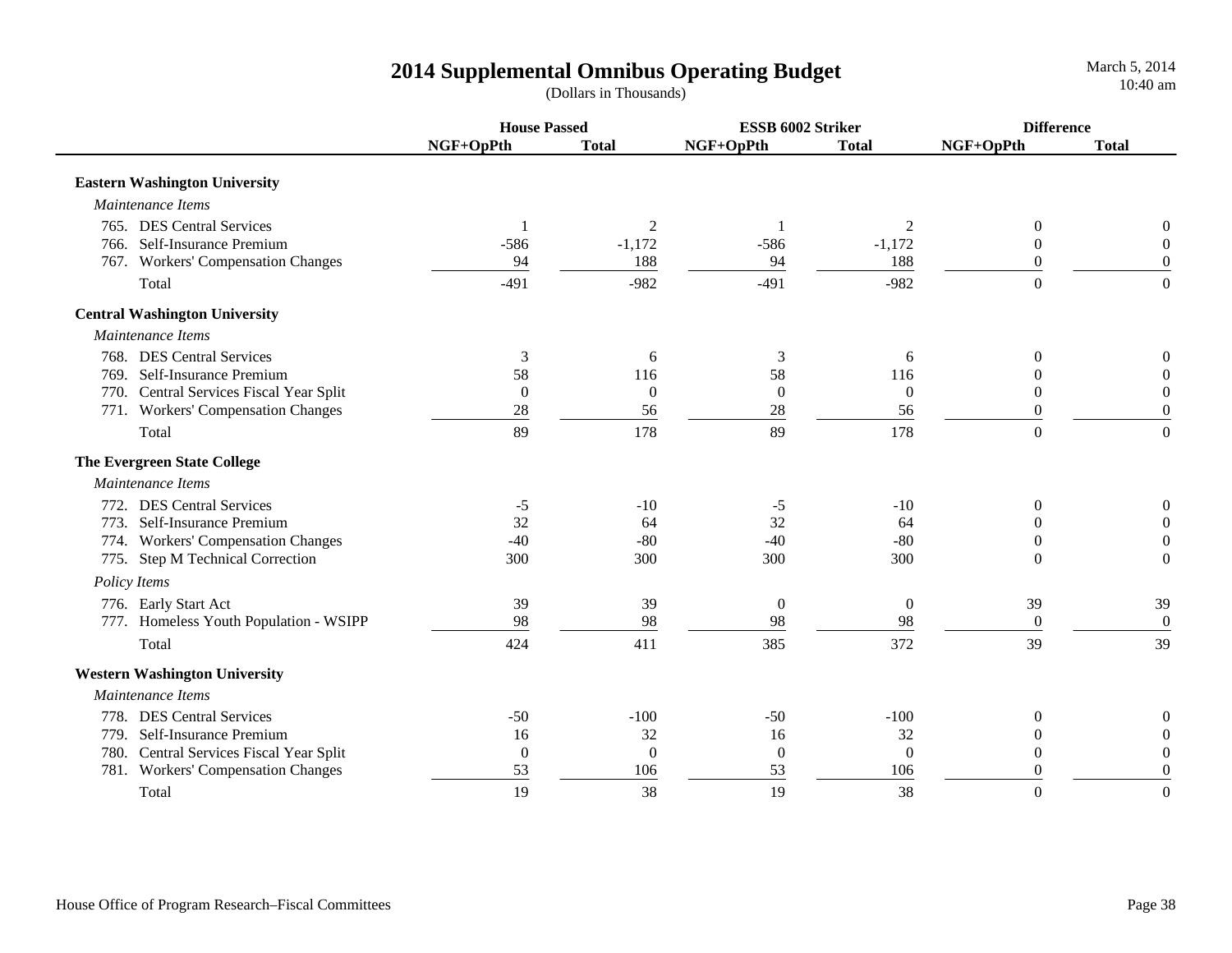**House Passed ESSB 6002 Striker DifferenceNGF+OpPth Total NGF+OpPth Total NGF+OpPth Total Community & Technical College System**  *Maintenance Items*782. Attorney General Legal Services 121200 783. DES Central Services 97 194 97 194 0 0784. Self-Insurance Premium -852 -1,704 -852 -1,704 0 0 785. Central Services Fiscal Year Split  $\overline{a}$   $\overline{a}$   $\overline{a}$   $\overline{a}$   $\overline{a}$   $\overline{a}$   $\overline{a}$   $\overline{a}$   $\overline{a}$   $\overline{a}$   $\overline{a}$   $\overline{a}$   $\overline{a}$   $\overline{a}$   $\overline{a}$   $\overline{a}$   $\overline{a}$   $\overline{a}$   $\overline{a}$   $\overline{a}$   $\$ 786. Workers' Compensation Changes 353 706 353 706 0 0  *Policy Items* 787. Health Care Training Center 300 300 300 300 0 0 788. Initiative 732 COLA 2,297 4,297 4,297 4,297 4,297 4,297 4,297 4,297 4,297 4,297 789. Paraeducator Development 181 181 181 181 181 181 0 0 790. Year Up Community College Pilot 350 350 350 350 0 0 791. STEM for under-represented students 410 410 410 410 0 0 792. Transfer of University Center -1,989 -1,989 -1,989 -1,989 0 0 Total 3,146 2,743 -1,151 -1,554 4,297 4,297  **Total Higher Education 20,797 21,285 16,411 16,899 4,386 4,386 Other Education State School for the Blind** *Maintenance Items*793. Technical Correction 0 2,074 0 2,074 0 0 794. DES Central Services  $\frac{-72}{2}$   $\frac{-72}{2}$   $\frac{-72}{2}$   $\frac{-72}{2}$   $\frac{-72}{2}$  0 0 795. Tech Adjust--Small Agency Services 81 81 81 81 81 81 0 0 796. Self-Insurance Premium 36 36 36 36 0 0797. Central Services Fiscal Year Split 000000 798. Workers' Compensation Changes 44 44 44 44 0 0  *Policy Items* 799. Initiative 732 COLA 20 20 0 0 20 2020

Total 109 2,183 89 2,163 20 20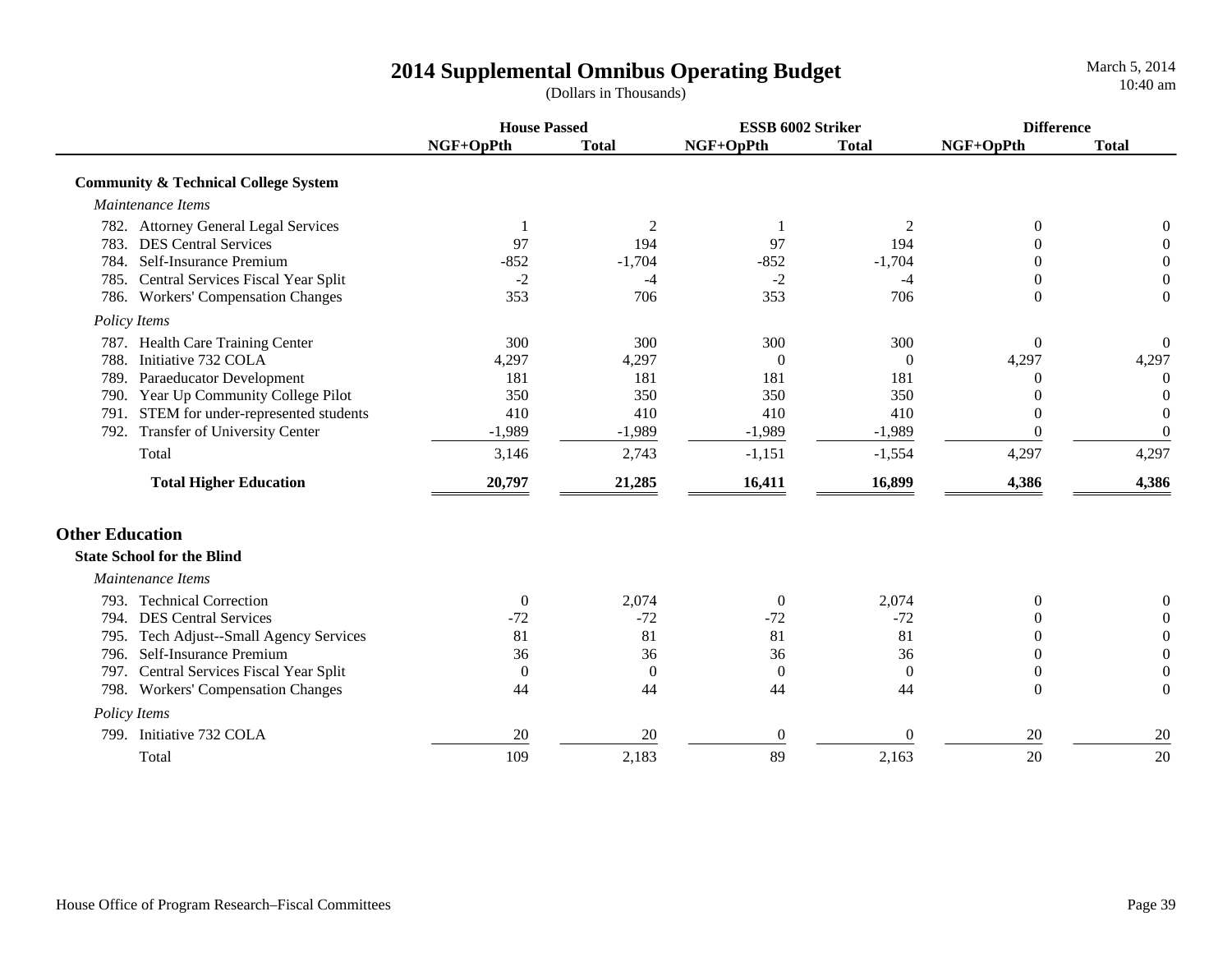|                                                              |                  | <b>House Passed</b><br>ESSB 6002 Striker |                  |                  | <b>Difference</b> |                  |
|--------------------------------------------------------------|------------------|------------------------------------------|------------------|------------------|-------------------|------------------|
|                                                              | NGF+OpPth        | <b>Total</b>                             | NGF+OpPth        | <b>Total</b>     | NGF+OpPth         | <b>Total</b>     |
| <b>Center for Childhood Deafness &amp; Hearing Loss</b>      |                  |                                          |                  |                  |                   |                  |
| Maintenance Items                                            |                  |                                          |                  |                  |                   |                  |
| 800. Charter Bus Rate Increase                               | 108              | 108                                      | 108              | 108              | $\theta$          | 0                |
| 801. DES Central Services                                    | $-217$           | $-217$                                   | $-217$           | $-217$           | $\Omega$          | 0                |
| 802. Tech Adjust--Small Agency Services                      | 227              | 227                                      | 227              | 227              | $\Omega$          | $\Omega$         |
| 803. Central Services Fiscal Year Split                      | $\mathbf{0}$     | $\overline{0}$                           | $\overline{0}$   | $\theta$         | $\Omega$          | 0                |
| 804. Workers' Compensation Changes                           | 36               | 36                                       | 36               | 36               | $\Omega$          | $\overline{0}$   |
| Policy Items                                                 |                  |                                          |                  |                  |                   |                  |
| 805. Replace Phone System                                    | 71               | 71                                       | 71               | 71               | $\boldsymbol{0}$  | $\overline{0}$   |
| 806. Instructional Hours                                     | 72               | 72                                       | 72               | 72               | $\boldsymbol{0}$  | $\boldsymbol{0}$ |
| 807. Initiative 732 COLA                                     | 24               | 24                                       | $\boldsymbol{0}$ | $\boldsymbol{0}$ | 24                | 24               |
| Total                                                        | 321              | 321                                      | 297              | 297              | 24                | 24               |
| <b>Workforce Training &amp; Education Coordinating Board</b> |                  |                                          |                  |                  |                   |                  |
| Maintenance Items                                            |                  |                                          |                  |                  |                   |                  |
| 808. DES Central Services                                    | $-40$            | $-67$                                    | $-40$            | $-67$            | $\boldsymbol{0}$  | 0                |
| 809. Private/Local Funding Correction                        | $\overline{0}$   | 44                                       | $\overline{0}$   | 44               | $\Omega$          | $\Omega$         |
| 810. Central Services Fiscal Year Split                      | $\Omega$         | $\Omega$                                 | $\overline{0}$   | $\theta$         | $\Omega$          | $\Omega$         |
| Policy Items                                                 |                  |                                          |                  |                  |                   |                  |
| 811. Federal Economic Development Grant                      | $\boldsymbol{0}$ | 588                                      | $\boldsymbol{0}$ | 588              | $\boldsymbol{0}$  | $\mathbf{0}$     |
| Total                                                        | $-40$            | 565                                      | $-40$            | 565              | $\mathbf{0}$      | $\boldsymbol{0}$ |
| <b>Department of Early Learning</b>                          |                  |                                          |                  |                  |                   |                  |
| Maintenance Items                                            |                  |                                          |                  |                  |                   |                  |
| 812. Attorney General Legal Services                         | $\boldsymbol{0}$ |                                          | $\boldsymbol{0}$ |                  | $\boldsymbol{0}$  | $\boldsymbol{0}$ |
| 813. Administrative Hearings                                 |                  | 23                                       | $\overline{c}$   | 23               | $\theta$          | $\Omega$         |
| 814. DES Central Services                                    | 8                | 80                                       | 8                | 80               | $\Omega$          | $\theta$         |
| 815. Self-Insurance Premium                                  | $-8,248$         | $-8,248$                                 | $-8,248$         | $-8,248$         | 0                 | $\overline{0}$   |
| 816. Federal Expenditure Authority                           | $\theta$         | 5,988                                    | $\theta$         | 5,988            | $\theta$          | $\overline{0}$   |
| 817. Improving Child Care Quality                            | 439              | 439                                      | 439              | 439              | 0                 | $\boldsymbol{0}$ |
| 818. Central Services Fiscal Year Split                      | $\boldsymbol{0}$ | $-1$                                     | $\theta$         | -1               | 0                 | $\overline{0}$   |
| 819. Workers' Compensation Changes                           | $-14$            | $-14$                                    | $-14$            | $-14$            | $\overline{0}$    | $\theta$         |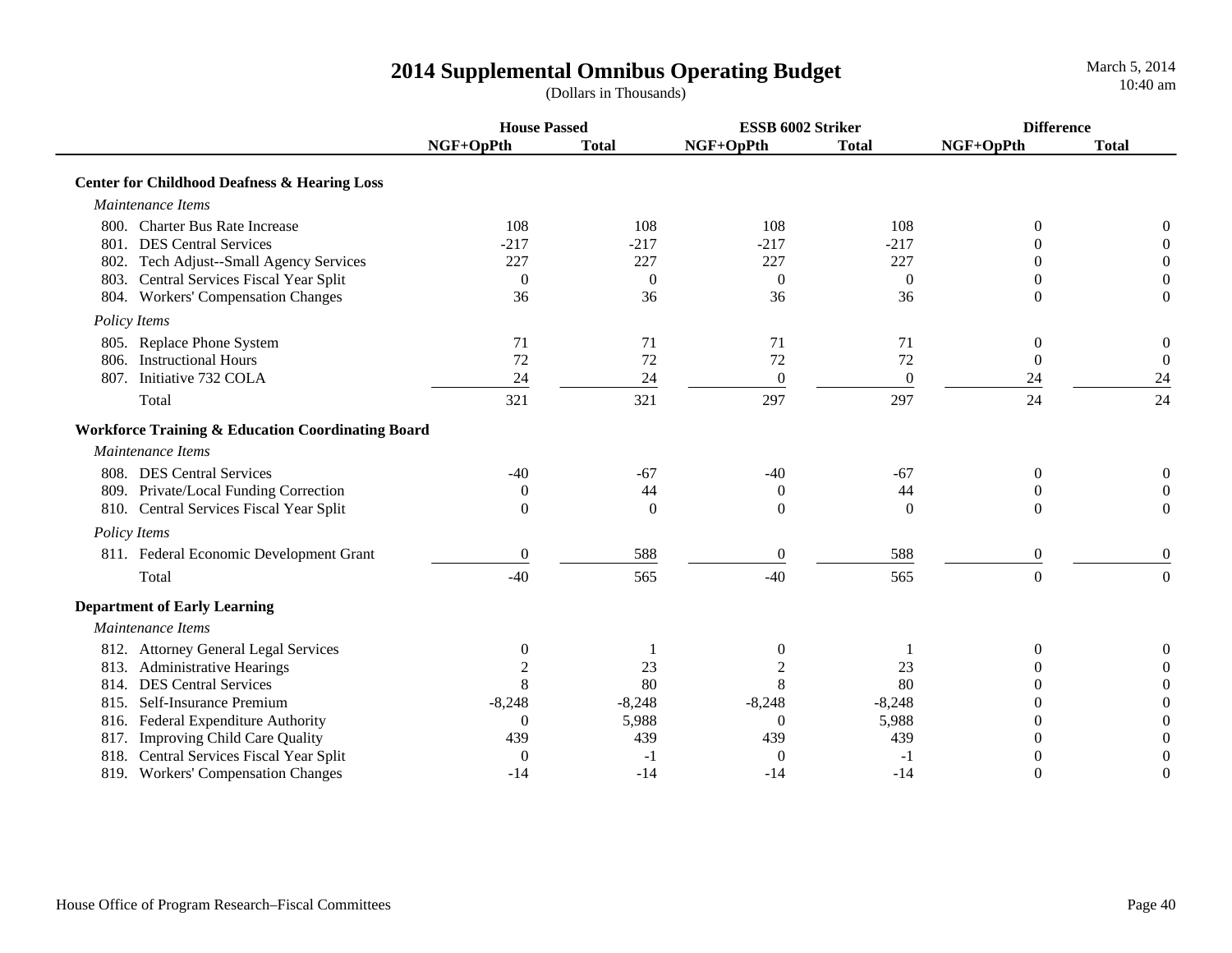|              |                                                    | <b>House Passed</b> |                  | ESSB 6002 Striker |                  | <b>Difference</b> |                  |
|--------------|----------------------------------------------------|---------------------|------------------|-------------------|------------------|-------------------|------------------|
|              |                                                    | NGF+OpPth           | <b>Total</b>     | NGF+OpPth         | <b>Total</b>     | NGF+OpPth         | <b>Total</b>     |
| Policy Items |                                                    |                     |                  |                   |                  |                   |                  |
|              | 820. Early Start Act                               | 8,030               | 8,030            | $\boldsymbol{0}$  | $\overline{0}$   | 8,030             | 8,030            |
|              | 821. Electronic Time System                        | 944                 | 944              | 944               | 944              | $\Omega$          | $\theta$         |
|              | 822. Local Grant for Early Achievers               | $\theta$            | 50               | $\overline{0}$    | 50               | $\Omega$          | $\mathbf{0}$     |
|              | 823. Family Home Chld Care Rate Increase           | 2,237               | 2,237            | 2,237             | 2,237            |                   | $\theta$         |
|              | 824. Center Child Care Rate Increase               | 299                 | 299              | 299               | 299              |                   | $\boldsymbol{0}$ |
|              | 825. Maintain MTCC Program                         | 3,018               | $-1,286$         | 3,018             | $-1,286$         | $\theta$          | $\theta$         |
|              | 826. Debt Service Adjustment                       | $-1,078$            | $-1,078$         | $-1,078$          | $-1,078$         | $\theta$          | $\boldsymbol{0}$ |
|              | Total                                              | 5,637               | 7,464            | $-2,393$          | $-566$           | 8,030             | 8,030            |
|              | <b>Washington State Arts Commission</b>            |                     |                  |                   |                  |                   |                  |
|              | Maintenance Items                                  |                     |                  |                   |                  |                   |                  |
|              | 827. DES Central Services                          | $-13$               | $-13$            | $-13$             | $-13$            | $\boldsymbol{0}$  | 0                |
|              | 828. Increase Private Expend Authority             | $\boldsymbol{0}$    | 19               | $\boldsymbol{0}$  | 19               | $\theta$          | $\boldsymbol{0}$ |
|              | 829. Central Services Fiscal Year Split            | $\boldsymbol{0}$    | $\boldsymbol{0}$ | $\boldsymbol{0}$  | $\boldsymbol{0}$ | $\theta$          | $\boldsymbol{0}$ |
|              | Total                                              | $-13$               | 6                | $-13$             | 6                | $\overline{0}$    | $\overline{0}$   |
|              | <b>Washington State Historical Society</b>         |                     |                  |                   |                  |                   |                  |
|              | Maintenance Items                                  |                     |                  |                   |                  |                   |                  |
|              | 830. Audit Services                                | 16                  | 17               | 16                | 17               | $\overline{0}$    | $\boldsymbol{0}$ |
|              | 831. DES Central Services                          | $\boldsymbol{2}$    | $\boldsymbol{2}$ | $\sqrt{2}$        | $\boldsymbol{2}$ | 0                 | $\Omega$         |
|              | 832. Self-Insurance Premium                        | $-2$                | $-2$             | $-2$              | $-2$             | $\theta$          | $\boldsymbol{0}$ |
|              | 833. Central Services Fiscal Year Split            | $\theta$            | $\boldsymbol{0}$ | $\boldsymbol{0}$  | $\mathbf{0}$     | $\theta$          | $\boldsymbol{0}$ |
|              | 834. Workers' Compensation Changes                 | 4                   | $\overline{4}$   | $\overline{4}$    | $\overline{4}$   | $\boldsymbol{0}$  | $\boldsymbol{0}$ |
|              | Total                                              | 20                  | 21               | 20                | 21               | $\Omega$          | $\overline{0}$   |
|              | <b>Eastern Washington State Historical Society</b> |                     |                  |                   |                  |                   |                  |
|              | Maintenance Items                                  |                     |                  |                   |                  |                   |                  |
|              | 835. DES Central Services                          | 3                   | 3                | $\mathfrak{Z}$    | 3                | $\theta$          | $\boldsymbol{0}$ |
|              | 836. Self-Insurance Premium                        | 80                  | 80               | 80                | 80               | $\Omega$          | $\boldsymbol{0}$ |
|              | 837. Attorney General Costs                        | 21                  | 21               | 21                | 21               | $\overline{0}$    | $\boldsymbol{0}$ |
|              | 838. Central Services Fiscal Year Split            | $\theta$            | $\boldsymbol{0}$ | $\boldsymbol{0}$  | $\mathbf{0}$     | $\theta$          | $\boldsymbol{0}$ |
|              | 839. Workers' Compensation Changes                 | $\overline{c}$      | $\mathfrak{2}$   | $\overline{c}$    | $\overline{c}$   | $\Omega$          | $\theta$         |
|              | Total                                              | 106                 | 106              | 106               | 106              | $\theta$          | $\Omega$         |
|              | <b>Total Other Education</b>                       | 6,140               | 10,666           | $-1,934$          | 2,592            | 8,074             | 8,074            |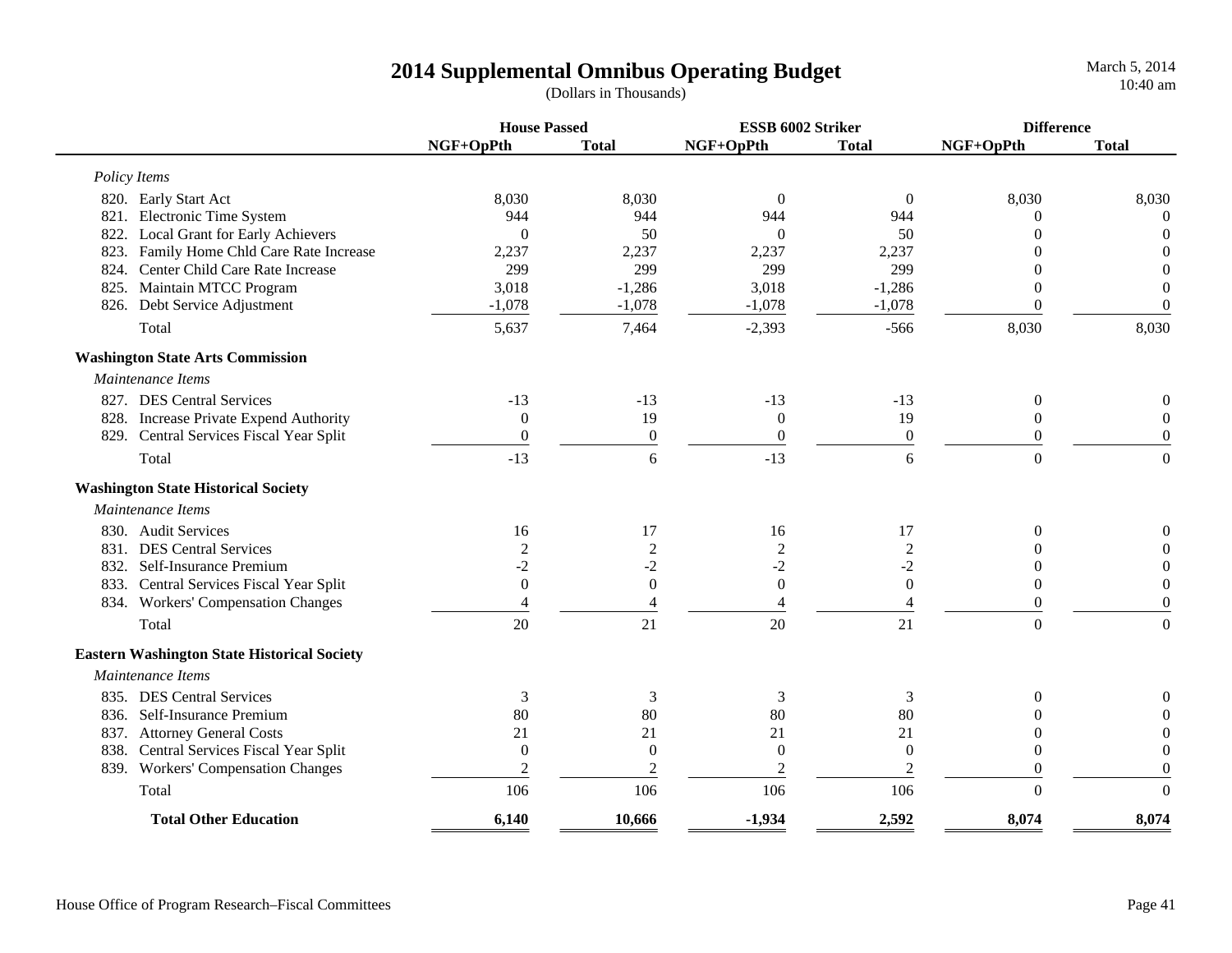|                                                                                            | <b>House Passed</b>          |                              | ESSB 6002 Striker            |                              | <b>Difference</b>                              |                                                |
|--------------------------------------------------------------------------------------------|------------------------------|------------------------------|------------------------------|------------------------------|------------------------------------------------|------------------------------------------------|
|                                                                                            | NGF+OpPth                    | <b>Total</b>                 | NGF+OpPth                    | <b>Total</b>                 | NGF+OpPth                                      | <b>Total</b>                                   |
| <b>Special Appropriations</b>                                                              |                              |                              |                              |                              |                                                |                                                |
| <b>Bond Retirement and Interest</b>                                                        |                              |                              |                              |                              |                                                |                                                |
| Maintenance Items                                                                          |                              |                              |                              |                              |                                                |                                                |
| 840. Bond Debt Maintenance Level                                                           | 3,406                        | 19,232                       | 3,406                        | 19,232                       | $\overline{0}$                                 | $\overline{0}$                                 |
| Policy Items                                                                               |                              |                              |                              |                              |                                                |                                                |
| 841. Change Year Split<br>842. 2014 Supplemental<br>843. Supplemental Debt Service Adjust. | $\boldsymbol{0}$<br>$-2,068$ | $\boldsymbol{0}$<br>$-9,897$ | $\boldsymbol{0}$<br>$-2,068$ | $\boldsymbol{0}$<br>$-9,897$ | $\boldsymbol{0}$<br>$\overline{0}$<br>$\theta$ | $\boldsymbol{0}$<br>$\overline{0}$<br>$\theta$ |
| Total                                                                                      | 1,339                        | 9,339                        | 1,339                        | 9,339                        | $\overline{0}$                                 | $\boldsymbol{0}$                               |
| <b>Special Appropriations to the Governor</b>                                              |                              |                              |                              |                              |                                                |                                                |
| Policy Items                                                                               |                              |                              |                              |                              |                                                |                                                |
| 844. Attorney General Legal Services<br>845. Office of Chief Information Officer           | 1,988<br>67                  | 5,076<br>170                 | 1,988<br>67                  | 5,076<br>170                 | $\theta$<br>$\theta$                           | $\theta$<br>0                                  |
| 846. Administrative Hearings                                                               | $\boldsymbol{0}$             | 67                           | $\overline{0}$               | 67                           | $\Omega$                                       | $\Omega$                                       |
| 847. Criminal Justice Costs                                                                | 343                          | 343                          | 343                          | 343                          | $\Omega$                                       | $\Omega$                                       |
| 848. Parkland Trust Revolving Acct                                                         | 639                          | 639                          | 639                          | 639                          | $\Omega$                                       | $\Omega$                                       |
| 849. Thurston County Capital Facilities                                                    | 900                          | 900                          | 900                          | 900                          | $\Omega$                                       | $\Omega$                                       |
| 850. Teanaway Interest: Common School                                                      | 444                          | 444                          | 444                          | 444                          | $\theta$                                       | $\Omega$                                       |
| 851. Teanaway Interest: Nat. Resource                                                      | 222                          | 222                          | 222                          | 222                          | $\overline{0}$                                 | $\overline{0}$                                 |
| Total                                                                                      | 4,603                        | 7,861                        | 4,603                        | 7,861                        | $\Omega$                                       | $\Omega$                                       |
| <b>Sundry Claims</b>                                                                       |                              |                              |                              |                              |                                                |                                                |
| Policy Items                                                                               |                              |                              |                              |                              |                                                |                                                |
| 852. Sundry Claims                                                                         | 233                          | 233                          | 233                          | 233                          | $\overline{0}$                                 | $\theta$                                       |
| <b>State Employee Compensation Adjustments</b>                                             |                              |                              |                              |                              |                                                |                                                |
| Policy Items                                                                               |                              |                              |                              |                              |                                                |                                                |
| 853. Implement Health Care Savings                                                         | 10,000                       | 10,000                       | 10,000                       | 10,000                       | $\overline{0}$                                 | 0                                              |
| 854. State Employee Health Insurance                                                       | $-63,828$                    | $-123,318$                   | $-63,828$                    | $-123,318$                   | $\Omega$                                       | $\overline{0}$                                 |
| Total                                                                                      | $-53,828$                    | $-113,318$                   | $-53,828$                    | $-113,318$                   | $\theta$                                       | $\theta$                                       |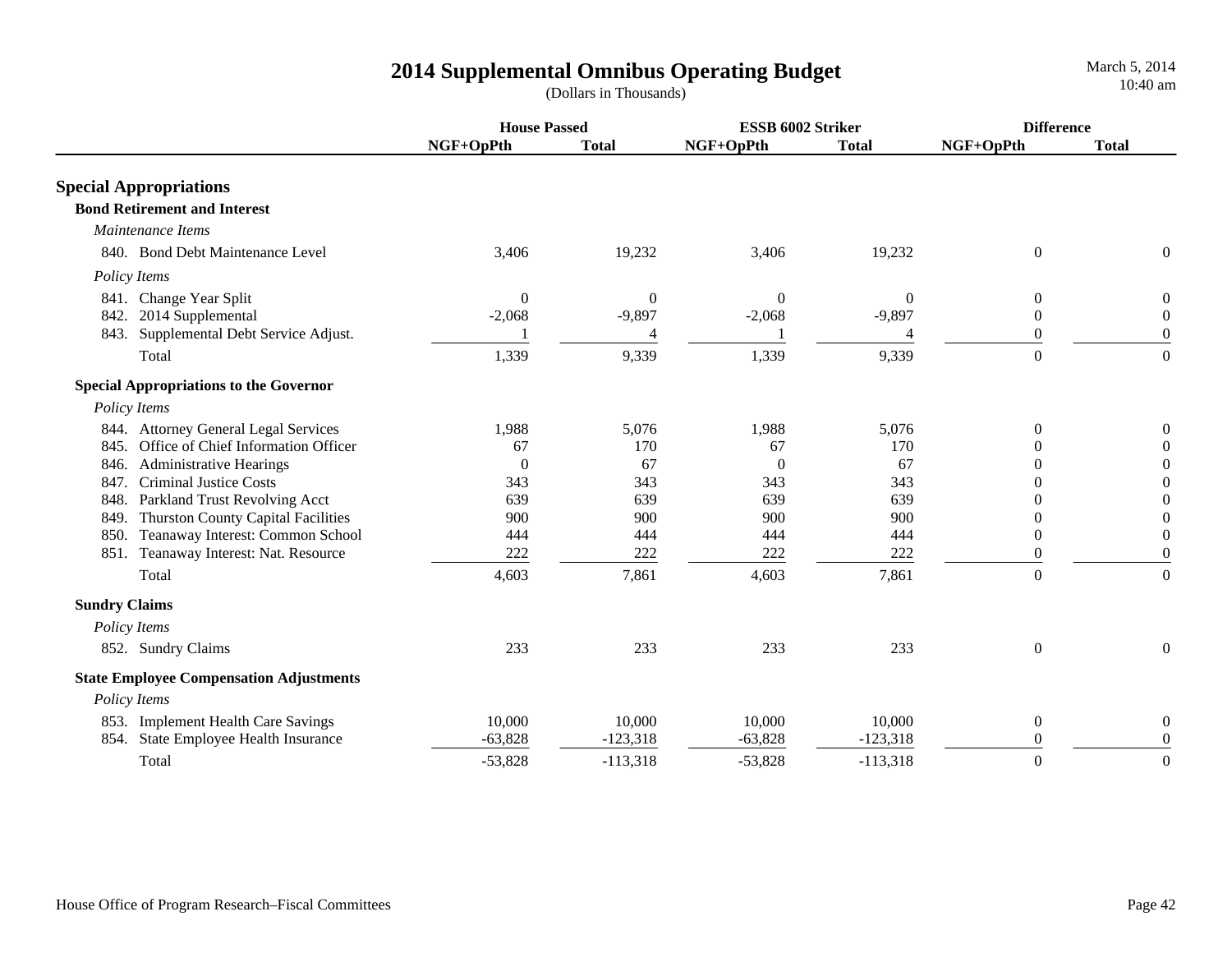March 5, 2014 10:40 am

|                                                               | <b>House Passed</b> |              | <b>ESSB 6002 Striker</b> |              | <b>Difference</b> |              |
|---------------------------------------------------------------|---------------------|--------------|--------------------------|--------------|-------------------|--------------|
|                                                               | $NGF+OpPth$         | <b>Total</b> | $NGF+OpPth$              | <b>Total</b> | $NGF+OpPth$       | Total        |
| <b>Other Legislation</b>                                      |                     |              |                          |              |                   |              |
| Policy Items<br><b>Higher Education Opportunities</b><br>855. | 5,000               | 5,000        | 5,000                    | 5,000        | $\overline{0}$    | $\Omega$     |
| <b>Total Special Appropriations</b>                           | $-42,653$           | $-90,885$    | $-42,653$                | $-90.885$    | $\mathbf{0}$      | $\mathbf{0}$ |
| <b>Total 2014 Supplemental</b>                                | 246,561             | 1,151,032    | 173,976                  | 1,074,693    | 72,585            | 76,339       |

## *Comments:*

## **Legislative**

## **House of Representatives**

- 1.**DES CENTRAL SERVICES** - The agency's budget is adjusted to align with expected billing levels for central services in the 2013-15 Biennium. (General Fund-State, Other Funds)
- 2.**SELF-INSURANCE PREMIUM -** Based on a new actuarial report, updated risk factors were applied to agency self-insurance premiums, causing some to rise and some to fall. (General Fund-State, Other Funds)
- 3. **CENTRAL SERVICES FISCAL YEAR SPLIT -** The agency's budget is adjusted to correct the fiscal year split funded in the enacted 2013-15 Biennium. (General Fund-State, Other Funds)
- 4. **WORKERS' COMPENSATION CHANGES -** The Department of Labor and Industries has increased the premiums for workers' compensation insurance by an average of 2.7 percent beginning in Fiscal Year 2014. As a result, agency estimates are adjusted to reflect the updated rate for the employer share of medical aid and industrial insurance for state employees. (General Fund-State, Other Funds)

#### **Senate**

- 5.**DES CENTRAL SERVICES** - The agency's budget is adjusted to align with expected billing levels for central services in the 2013-15 Biennium. (General Fund-State, Other Funds)
- 6.**SELF-INSURANCE PREMIUM -** Based on a new actuarial report, updated risk factors were applied to agency self-insurance premiums, causing some to rise and some to fall. (General Fund-State, Other Funds)
- 7. **WORKERS' COMPENSATION CHANGES -** The Department of Labor and Industries has increased the premiums for workers' compensation insurance by an average of 2.7 percent beginning in Fiscal Year 2014. As a result, agency estimates are adjusted to reflect the updated rate for the employer share of medical aid and industrial insurance for state employees. (General Fund-State, Other Funds)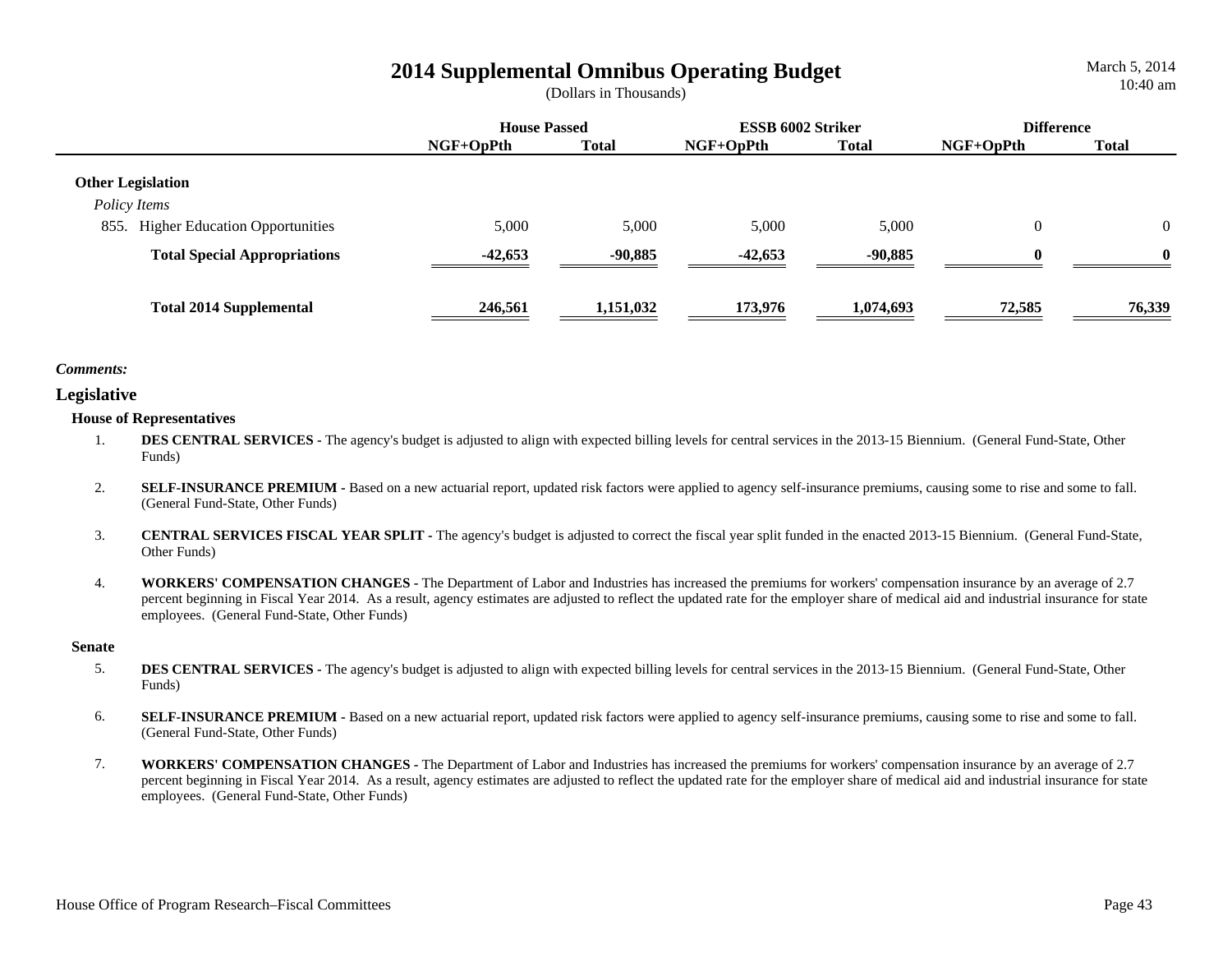#### **Joint Legislative Audit & Review Committee**

- 8.**DES CENTRAL SERVICES -** The agency's budget is adjusted to align with expected billing levels for central services in the 2013-15 Biennium. (General Fund-State, Other Funds)
- 9. **WORKERS' COMPENSATION CHANGES -** The Department of Labor and Industries has increased the premiums for workers' compensation insurance by an average of 2.7 percent beginning in Fiscal Year 2014. As a result, agency estimates are adjusted to reflect the updated rate for the employer share of medical aid and industrial insurance for state employees. (General Fund-State, Other Funds)

#### **Legislative Evaluation & Accountability Pgm Cmte**

10.**DES CENTRAL SERVICES -** The agency's budget is adjusted to align with expected billing levels for central services in the 2013-15 Biennium. (General Fund-State, Other Funds)

#### **Office of the State Actuary**

- 11.**DES CENTRAL SERVICES** - The agency's budget is adjusted to align with expected billing levels for central services in the 2013-15 Biennium. (General Fund-State, Other Funds)
- 12. **WORKERS' COMPENSATION CHANGES -** The Department of Labor and Industries has increased the premiums for workers' compensation insurance by an average of 2.7 percent beginning in Fiscal Year 2014. As a result, agency estimates are adjusted to reflect the updated rate for the employer share of medical aid and industrial insurance for state employees. (General Fund-State, Other Funds)

#### **Office of Legislative Support Services**

- 13.**DES CENTRAL SERVICES -** The agency's budget is adjusted to align with expected billing levels for central services in the 2013-15 Biennium. (General Fund-State, Other Funds)
- 14.SELF-INSURANCE PREMIUM - Based on a new actuarial report, updated risk factors were applied to agency self-insurance premiums, causing some to rise and some to fall. (General Fund-State, Other Funds)

#### **Joint Legislative Systems Committee**

- 15.**DES CENTRAL SERVICES -** The agency's budget is adjusted to align with expected billing levels for central services in the 2013-15 Biennium. (General Fund-State, Other Funds)
- 16.SELF-INSURANCE PREMIUM - Based on a new actuarial report, updated risk factors were applied to agency self-insurance premiums, causing some to rise and some to fall. (General Fund-State, Other Funds)
- 17. **WORKERS' COMPENSATION CHANGES -** The Department of Labor and Industries has increased the premiums for workers' compensation insurance by an average of 2.7 percent beginning in Fiscal Year 2014. As a result, agency estimates are adjusted to reflect the updated rate for the employer share of medical aid and industrial insurance for state employees. (General Fund-State, Other Funds)

#### **Statute Law Committee**

18.**DES CENTRAL SERVICES -** The agency's budget is adjusted to align with expected billing levels for central services in the 2013-15 Biennium. (General Fund-State, Other Funds)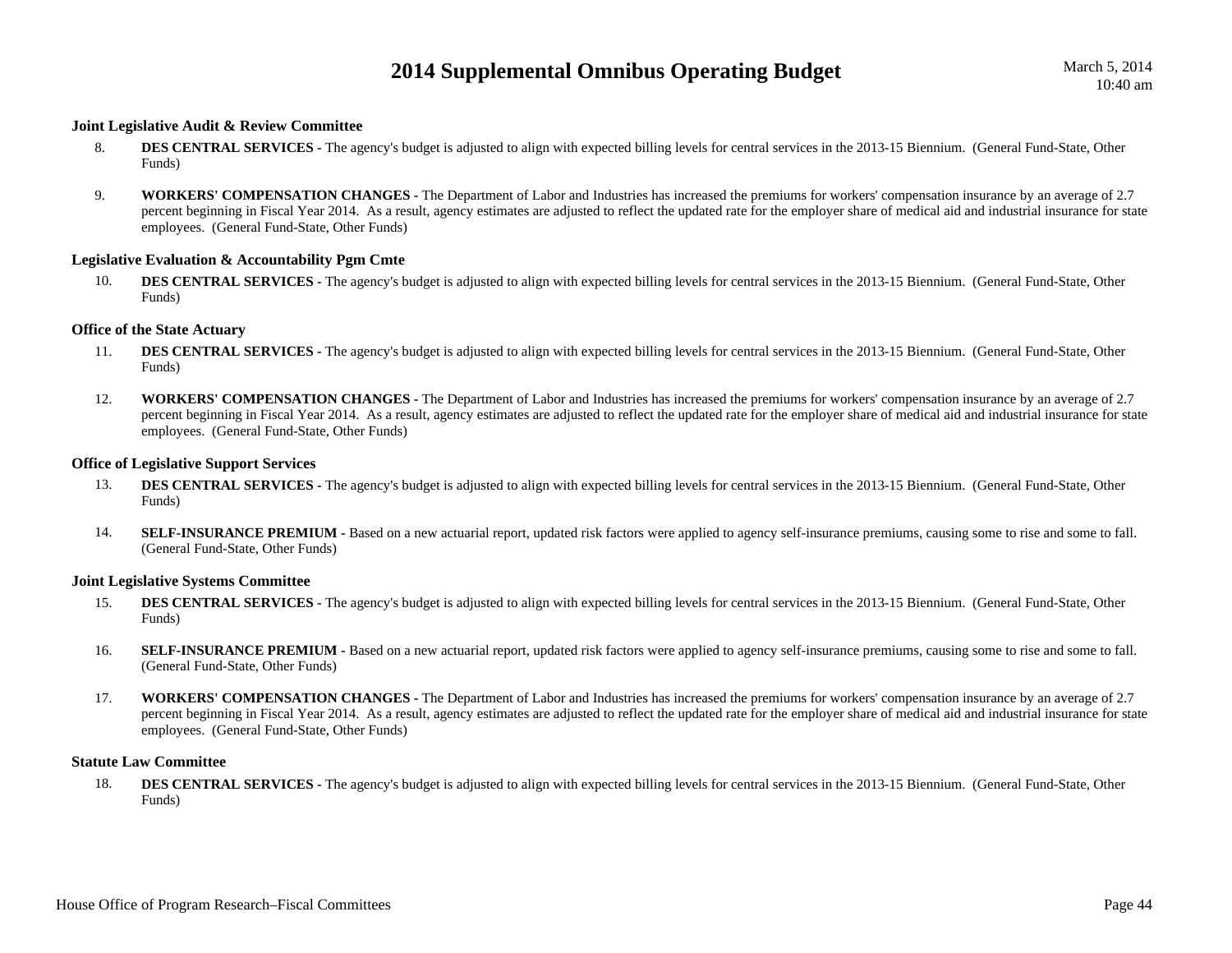March 5, 2014 10:40 am

19. **WORKERS' COMPENSATION CHANGES -** The Department of Labor and Industries has increased the premiums for workers' compensation insurance by an average of 2.7 percent beginning in Fiscal Year 2014. As a result, agency estimates are adjusted to reflect the updated rate for the employer share of medical aid and industrial insurance for state employees. (General Fund-State, Other Funds)

## **Judicial**

#### **Supreme Court**

- 20.**DES CENTRAL SERVICES -** The agency's budget is adjusted to align with expected billing levels for central services in the 2013-15 Biennium. (General Fund-State, Other Funds)
- 21.SELF-INSURANCE PREMIUM - Based on a new actuarial report, updated risk factors were applied to agency self-insurance premiums, causing some to rise and some to fall. (General Fund-State, Other Funds)
- 22.**TECHNICAL ADJUSTMENT -** A technical error is corrected for the restoration of the 3 percent salary decrease implemented in the 2011-13 Biennium.
- 23.**JUSTICES' SALARY INCREASE -** The Supreme Court Justices' salaries and benefits are adjusted to reflect salaries adopted by the Washington Citizens' Commission on Salaries for Elected Officials, this includes adjustments effective September 1, 2013, and September 1, 2014.
- 24.LEAVE BUYOUT - Funding is provided to meet the leave buyout obligation for an employee who has been with the Court for many years.
- 25. **ADDITIONAL SALARY STEP -** Funding is provided to implement an additional step added to the salary ranges of certain Supreme Court employees who have been at the existing top step of these salary ranges for at least six years. This results in a 2.5 percent increase in the top of the salary ranges available for these positions.

#### **State Law Library**

- 26.**DES CENTRAL SERVICES -** The agency's budget is adjusted to align with expected billing levels for central services in the 2013-15 Biennium. (General Fund-State, Other Funds)
- 27. **EMPLOYMENT SECURITY -** The Law Library is provided funding for payment of unpaid unemployment compensation invoices from the Department of Employment Security.
- 28. **ADDITIONAL SALARY STEP -** Funding is provided to implement an additional step added to the salary ranges of certain State Law Library employees who have been at the existing top step of these salary ranges for at least six years. This results in a 2.5 percent increase in the top of the salary ranges available for these positions.

#### **Court of Appeals**

- 29.**DES CENTRAL SERVICES -** The agency's budget is adjusted to align with expected billing levels for central services in the 2013-15 Biennium. (General Fund-State, Other Funds)
- 30.**SELF-INSURANCE PREMIUM -** Based on a new actuarial report, updated risk factors were applied to agency self-insurance premiums, causing some to rise and some to fall. (General Fund-State, Other Funds)
- 31. **EMPLOYMENT SECURITY -** The Court of Appeals is provided funding for payment of unpaid unemployment compensation invoices from the Department of Employment Security.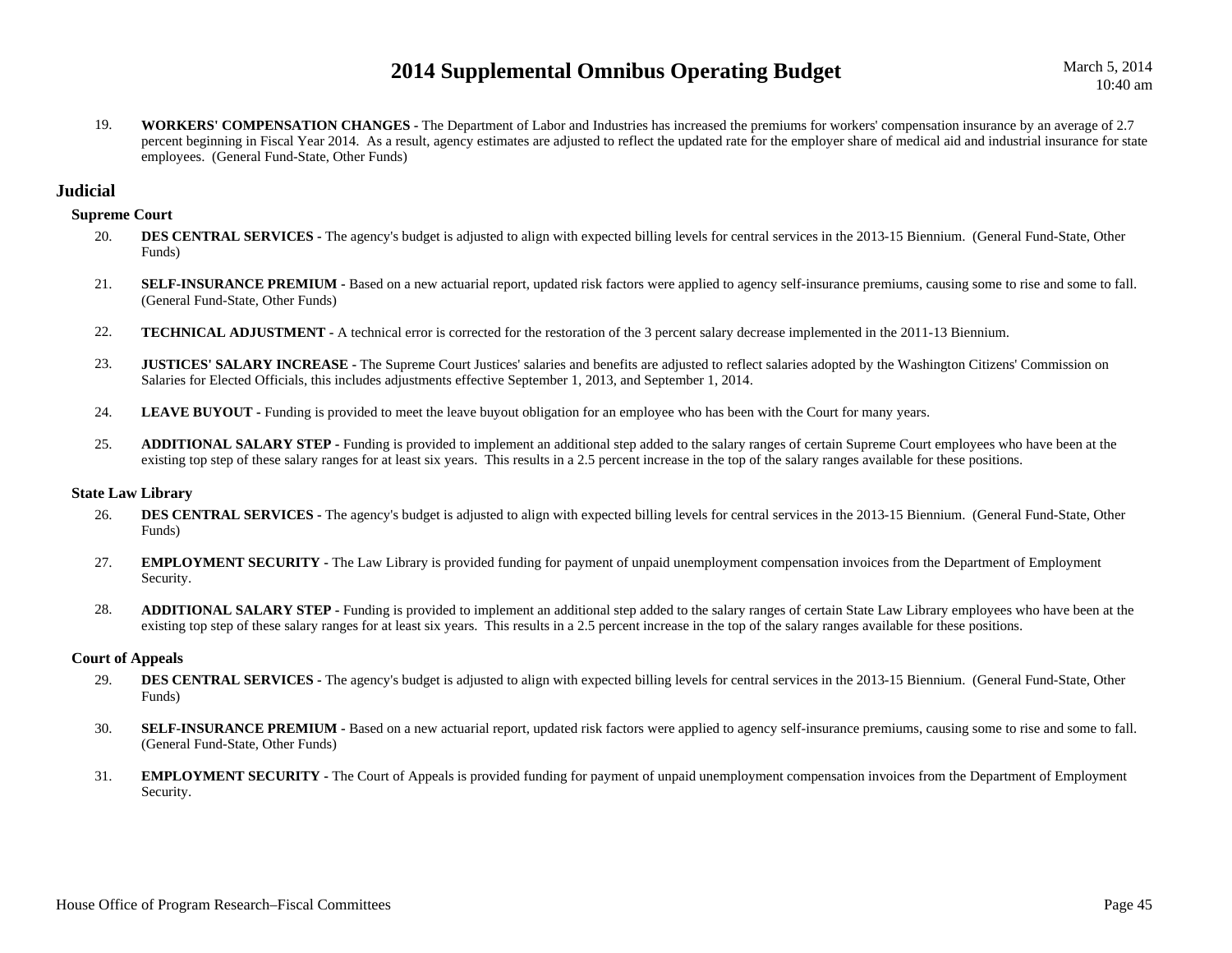- 32.**ATTORNEY GENERAL -** Funding is provided to pay the Attorney General's Office for services to be provided in the Carolyn Rygg case in FY 2014.
- 33. **WORKERS' COMPENSATION CHANGES -** The Department of Labor and Industries has increased the premiums for workers' compensation insurance by an average of 2.7 percent beginning in Fiscal Year 2014. As a result, agency estimates are adjusted to reflect the updated rate for the employer share of medical aid and industrial insurance for state employees. (General Fund-State, Other Funds)
- 34. **COA JUDGES' SALARY INCREASES -** Salaries and benefits for Court of Appeals Judges are adjusted for increases as adopted by the Washington Citizens' Commission on Salaries for Elected Officials.
- 35.**DIVISION 1 LEASE COSTS -** Funding is provided for contractual lease increases for Court of Appeals Division I.

#### **Commission on Judicial Conduct**

- 36.**DES CENTRAL SERVICES** - The agency's budget is adjusted to align with expected billing levels for central services in the 2013-15 Biennium. (General Fund-State, Other Funds)
- 37. **CENTRAL SERVICES FISCAL YEAR SPLIT -** The agency's budget is adjusted to correct the fiscal year split funded in the enacted 2013-15 Biennium. (General Fund-State, Other Funds)
- 38. **WORKERS' COMPENSATION CHANGES -** The Department of Labor and Industries has increased the premiums for workers' compensation insurance by an average of 2.7 percent beginning in Fiscal Year 2014. As a result, agency estimates are adjusted to reflect the updated rate for the employer share of medical aid and industrial insurance for state employees. (General Fund-State, Other Funds)

#### **Administrative Office of the Courts**

- 39.**DES CENTRAL SERVICES -** The agency's budget is adjusted to align with expected billing levels for central services in the 2013-15 Biennium. (General Fund-State, Other Funds)
- 40.**SELF-INSURANCE PREMIUM -** Based on a new actuarial report, updated risk factors were applied to agency self-insurance premiums, causing some to rise and some to fall. (General Fund-State, Other Funds)
- 41. **TECHNICAL CORRECTION -** A technical error is corrected for the restoration of the 3 percent salary decrease implemented in the 2011-13 Biennium. (General Fund-State, Judicial Information Systems Account-State)
- 42. **EMPLOYMENT SECURITY -** The Administrative Office of the Courts is provided funding for payment of unpaid unemployment compensation invoices from the Department of Employment Security.
- 43. **ATTORNEY GENERAL -** The central services appropriation for the Office of the Attorney General is insufficient for the 2011-13 and the 2013-15 biennia. Funding is provided to reimburse the Attorney General's Office for services provided in FY 2013 and to ensure that anticipated Attorney General costs can be paid in FY 2014.
- 44. **CENTRAL SERVICES FISCAL YEAR SPLIT -** The agency's budget is adjusted to correct the fiscal year split funded in the enacted 2013-15 Biennium. (General Fund-State, Other Funds)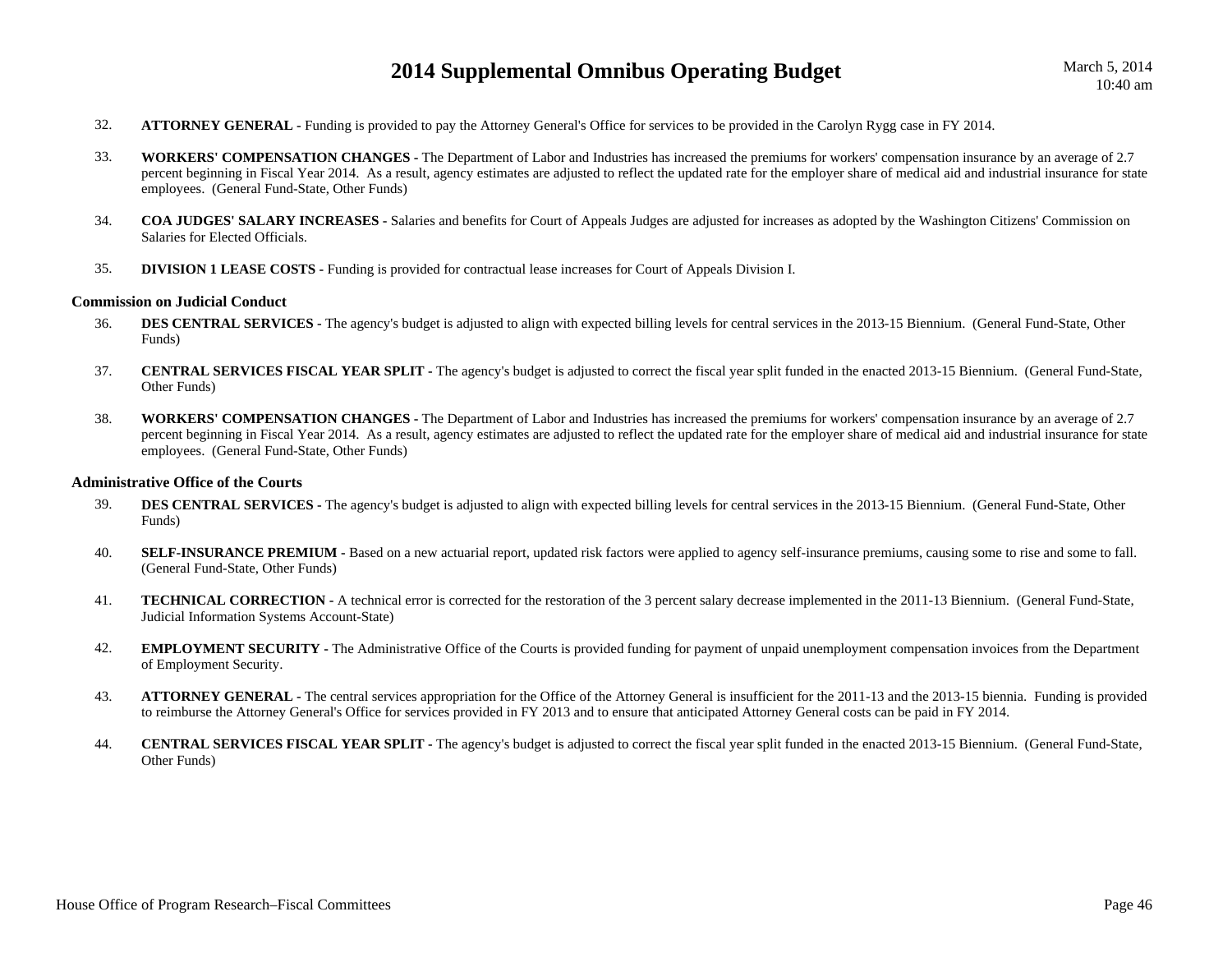March 5, 2014 10:40 am

- 45. **WORKERS' COMPENSATION CHANGES -** The Department of Labor and Industries has increased the premiums for workers' compensation insurance by an average of 2.7 percent beginning in Fiscal Year 2014. As a result, agency estimates are adjusted to reflect the updated rate for the employer share of medical aid and industrial insurance for state employees. (General Fund-State, Other Funds)
- 46. **SUPERIOR COURT JUDGES' SALARIES -** The salaries and benefits for Superior Court Judges are adjusted for increases as adopted by the Washington Citizens' Commission on Salaries for Elected Officials.
- 47.**SUPERIOR COURT CMS** - Funding is provided to continue implementation of the new commercial off-the-shelf (COTS) Case Management System for the superior courts. (Judicial Information Systems Account-State)
- 48. **ENTERPRISE CONTENT CMS -** Funding is provided to acquire a commercial off-the-shelf Enterprise Content Management System (ECMS) and the services required to implement, validate, and deploy the ECMS in the Washington Supreme Court and the three divisions of the Washington State Court of Appeals. (Judicial Information Systems Account-State)
- 49. **IT SECURITY ENHANCEMENTS -** Funding is provided to implement information technology security enhancements as identified by an independent information technology security firm. (Judicial Information Systems Account-State)
- 50. **SUPERIOR CT JUDGE BENTON/FRANKLIN -** The 2013-15 budget appropriates funding for an additional superior court judge position in Benton and Franklin Counties combined, pursuant to Chapter 142, Laws of 2013 (HB 1175). By statute, the state's share of the cost of superior court judges is set at one-half the salary and all of the benefits. Funding is reduced because the new judicial position will not be appointed and serve on the bench in FY 2014.
- 51. **SUPERIOR COURT JUDGE WHATCOM COUNTY -** The 2013-15 budget appropriates funding for an additional superior court judge position in Whatcom County, pursuant to Chapter 210, Laws of 2013 (SB 5052). By statute, the state's share of the cost of superior court judges is set at one-half the salary and all of the benefits. Funding is reduced because the new judicial position will not be appointed and serve on the bench in FY 2014.

#### **Office of Public Defense**

- 52.**DES CENTRAL SERVICES** - The agency's budget is adjusted to align with expected billing levels for central services in the 2013-15 Biennium. (General Fund-State, Other Funds)
- 53.**SELF-INSURANCE PREMIUM** - Based on a new actuarial report, updated risk factors were applied to agency self-insurance premiums, causing some to rise and some to fall. (General Fund-State, Other Funds)
- 54. **WORKERS' COMPENSATION CHANGES -** The Department of Labor and Industries has increased the premiums for workers' compensation insurance by an average of 2.7 percent beginning in Fiscal Year 2014. As a result, agency estimates are adjusted to reflect the updated rate for the employer share of medical aid and industrial insurance for state employees. (General Fund-State, Other Funds)
- 55.**FEDERAL GRANT AUTHORITY** - The Office of Public Defense was awarded a federal grant under the Capital Case Litigation Initiative for a death penalty trial training program. Additional expenditure authority is provided to expend federal funding in FY 2015, the last year of the federal grant. (General Fund-Federal)
- 56.**APPELLATE INDIGENT FUNDING-DEATH PE -** One-time funding is provided to pay the attorney costs for indigent appellate death penalty cases. In 2013 attorneys were appointed for three death penalty cases, increasing expenditures for FY 2014.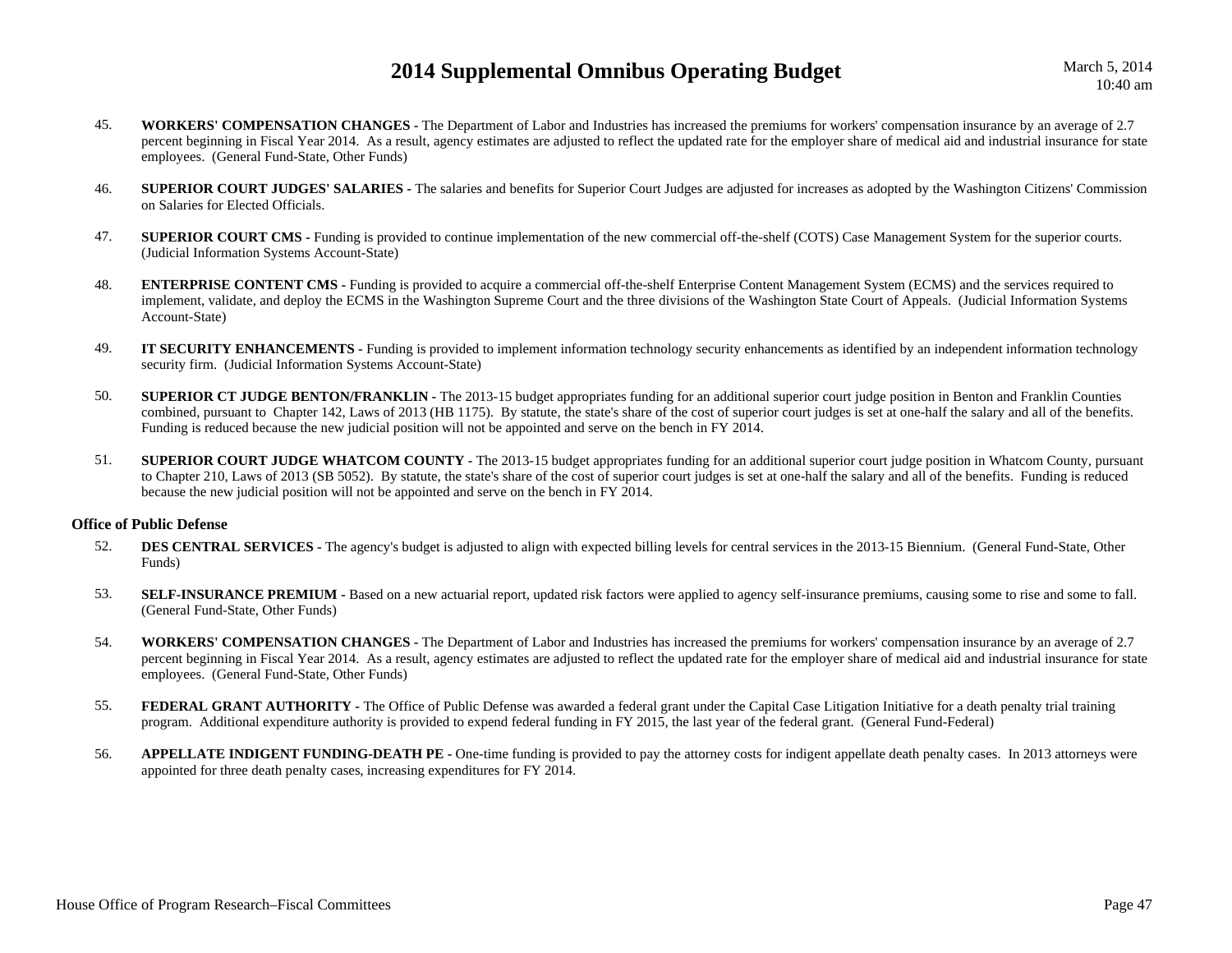## **Office of Civil Legal Aid**

- 57.**DES CENTRAL SERVICES -** The agency's budget is adjusted to align with expected billing levels for central services in the 2013-15 Biennium. (General Fund-State, Other Funds)
- 58. **TEMPORARY VENDOR RATE INCREASE -** Funding is provided for a one-time vendor rate increase to replace and upgrade the telecommunications infrastructure for the statewide Coordinated Legal Education, Advice and Referral System (CLEAR) operated by the Northwest Justice Project.

## **Governmental Operations**

## **Office of the Governor**

- 59.**DES CENTRAL SERVICES -** The agency's budget is adjusted to align with expected billing levels for central services in the 2013-15 Biennium. (General Fund-State, Other Funds)
- 60.**SELF-INSURANCE PREMIUM -** Based on a new actuarial report, updated risk factors were applied to agency self-insurance premiums, causing some to rise and some to fall. (General Fund-State, Other Funds)
- 61. **CENTRAL SERVICES FISCAL YEAR SPLIT -** The agency's budget is adjusted to correct the fiscal year split funded in the enacted 2013-15 Biennium. (General Fund-State, Other Funds)
- 62. **WORKERS' COMPENSATION CHANGES -** The Department of Labor and Industries has increased the premiums for workers' compensation insurance by an average of 2.7 percent beginning in Fiscal Year 2014. As a result, agency estimates are adjusted to reflect the updated rate for the employer share of medical aid and industrial insurance for state employees. (General Fund-State, Other Funds)
- 63. **INTERPRETER TRAINING PROGRAM -** Funding is provided for a study to develop a state foreign language education interpreter training program in accordance with Second Substitute House Bill 1709 (foreign language interpreters).
- 64.**SPECIAL EDUCATION OMBUDS** - The Special Education Ombuds is transferred from the Office of the Superintendent of Public Instruction to the Office of the Education Ombuds. The Superintendent of Public Instruction is directed to contract with the Office of the Education Ombuds, using up to \$50,000 of General Fund-Federal appropriations to provide for any additional Special Education Ombuds services currently provided through the Office of the Superintendent of Public Instruction.

#### **Office of the Lieutenant Governor**

65.**DES CENTRAL SERVICES -** The agency's budget is adjusted to align with expected billing levels for central services in the 2013-15 Biennium. (General Fund-State, Other Funds)

## **Public Disclosure Commission**

- 66.**DES CENTRAL SERVICES -** The agency's budget is adjusted to align with expected billing levels for central services in the 2013-15 Biennium. (General Fund-State, Other Funds)
- 67.**SELF-INSURANCE PREMIUM -** Based on a new actuarial report, updated risk factors were applied to agency self-insurance premiums, causing some to rise and some to fall. (General Fund-State, Other Funds)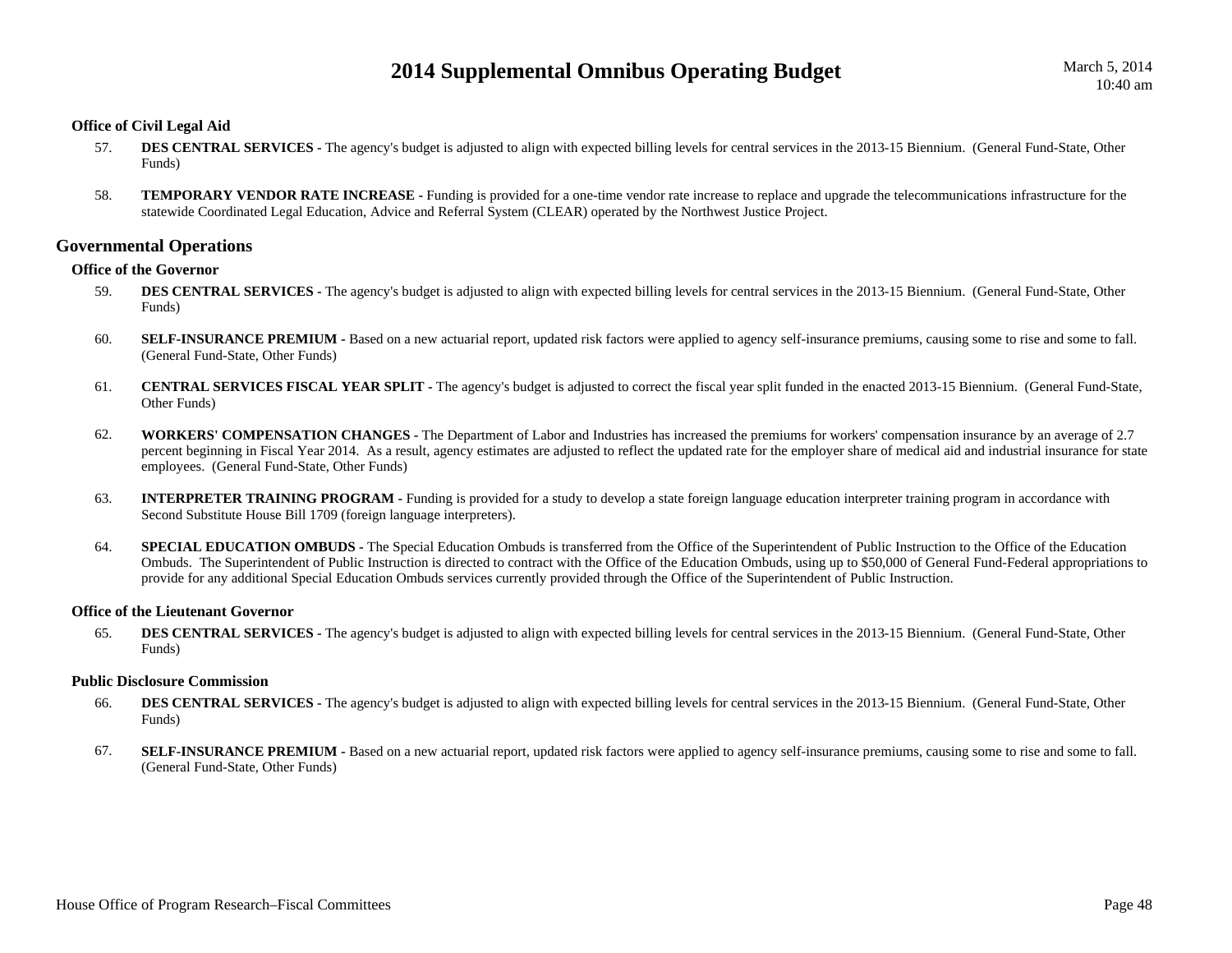- 68.**IT SOFTWARE MAINTENANCE -** Funding is provided for the Public Disclosure Commission to continue commercial software maintenance and assurance agreements.
- 69. **CENTRAL SERVICES FISCAL YEAR SPLIT -** The agency's budget is adjusted to correct the fiscal year split funded in the enacted 2013-15 Biennium. (General Fund-State, Other Funds)
- 70. **ELECTRONIC FILING -** Pursuant to Engrossed Third Substitute House Bill 1005 (campaign report filing), funding for staff and contracted services are provided to meet requirements related to mandatory electronic filing of lobbyist reports.

#### **Office of the Secretary of State**

- 71.**RESTORE STATE SHARE--ELECTION COSTS -** One-time funding is provided to cover the state's share of 2013 election costs.
- 72.**INCREASE GRANT AUTHORITY -** Additional expenditure authority is provided for two grants. (General Fund-Private/Local, General Fund-Federal)
- 73.**DES CENTRAL SERVICES -** The agency's budget is adjusted to align with expected billing levels for central services in the 2013-15 Biennium. (General Fund-State, Other Funds)
- 74. **CENTRAL SERVICES FISCAL YEAR SPLIT -** The agency's budget is adjusted to correct the fiscal year split funded in the enacted 2013-15 Biennium. (General Fund-State, Other Funds)
- 75. **WORKERS' COMPENSATION CHANGES -** The Department of Labor and Industries has increased the premiums for workers' compensation insurance by an average of 2.7 percent beginning in Fiscal Year 2014. As a result, agency estimates are adjusted to reflect the updated rate for the employer share of medical aid and industrial insurance for state employees. (General Fund-State, Other Funds)
- 76.**STATE RECORDS CENTER STOCKPICKERS** - Funding is provided to replace existing stock pickers that have outlived their useful life and for which finding replacement parts is difficult. (Public Records Efficiency, Preservation, and Access Account-State)
- 77.**ARCHIVES VEHICLE REPLACEMENT -** Finding is provided to replace the Eastern Regional Branch Archive's van. (Local Government Archives Account-State)
- 78.**SIGNATURE GATHERING** - Funding is provided for the costs related to registering signature gatherers with the Secretary of State, pursuant to Substitute House Bill 2552 (Signature gathering).
- 79.**ADDRESS CONFIDENTIALITY PROGRAM -** Funding is provided for one FTE staff position in the Address Confidentiality Program.

#### **Governor's Office of Indian Affairs**

- 80. **DES CENTRAL SERVICES -** The agency's budget is adjusted to align with expected billing levels for central services in the 2013-15 Biennium. (General Fund-State, Other Funds)
- 81. **CENTRAL SERVICES FISCAL YEAR SPLIT -** The agency's budget is adjusted to correct the fiscal year split funded in the enacted 2013-15 Biennium. (General Fund-State, Other Funds)

#### **Comm on Asian-Pacific-American Affairs**

82.**DES CENTRAL SERVICES -** The agency's budget is adjusted to align with expected billing levels for central services in the 2013-15 Biennium. (General Fund-State, Other Funds)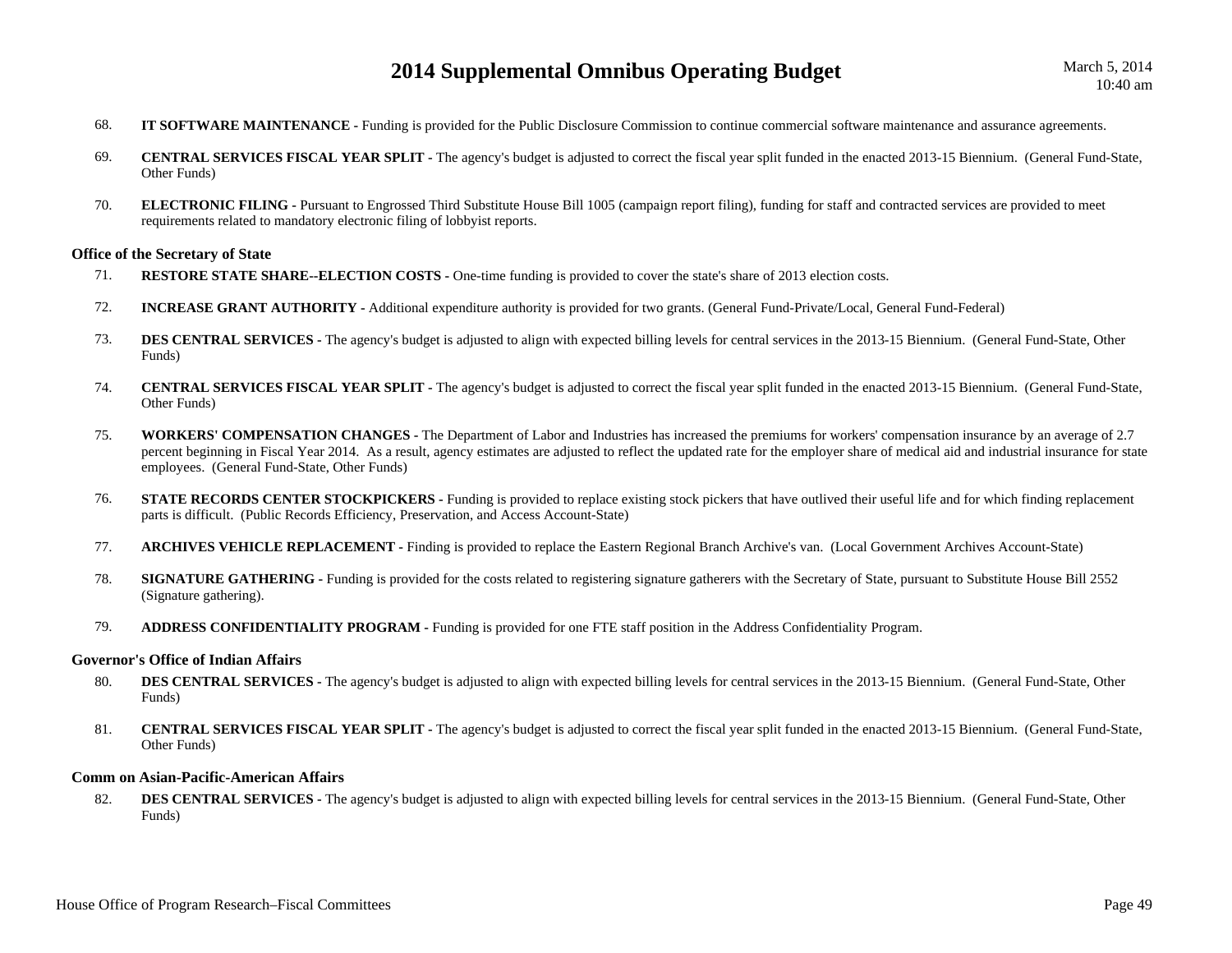83. **CENTRAL SERVICES FISCAL YEAR SPLIT -** The agency's budget is adjusted to correct the fiscal year split funded in the enacted 2013-15 Biennium. (General Fund-State, Other Funds)

## **Office of the State Treasurer**

- 84.**DES CENTRAL SERVICES** - The agency's budget is adjusted to align with expected billing levels for central services in the 2013-15 Biennium. (General Fund-State, Other Funds)
- 85. **CENTRAL SERVICES FISCAL YEAR SPLIT -** The agency's budget is adjusted to correct the fiscal year split funded in the enacted 2013-15 Biennium. (General Fund-State, Other Funds)
- 86. **WORKERS' COMPENSATION CHANGES -** The Department of Labor and Industries has increased the premiums for workers' compensation insurance by an average of 2.7 percent beginning in Fiscal Year 2014. As a result, agency estimates are adjusted to reflect the updated rate for the employer share of medical aid and industrial insurance for state employees. (General Fund-State, Other Funds)

#### **Office of the State Auditor**

- 87.**DES CENTRAL SERVICES -** The agency's budget is adjusted to align with expected billing levels for central services in the 2013-15 Biennium. (General Fund-State, Other Funds)
- 88.**SELF-INSURANCE PREMIUM -** Based on a new actuarial report, updated risk factors were applied to agency self-insurance premiums, causing some to rise and some to fall. (General Fund-State, Other Funds)
- 89. **TECHNICAL FUND CORRECTION -** The enacted budget shifted \$1.461 million for school district data audits from the Performance Audits of Government Account to General Fund-State, but it did not shift any central service or other technical expenditures related to those audits. This item shifts those expenditures to the appropriate fund. (General Fund-State, Performance Audits of Government Account-State)
- 90. **CENTRAL SERVICES FISCAL YEAR SPLIT -** The agency's budget is adjusted to correct the fiscal year split funded in the enacted 2013-15 Biennium. (General Fund-State, Other Funds)
- 91. **WORKERS' COMPENSATION CHANGES -** The Department of Labor and Industries has increased the premiums for workers' compensation insurance by an average of 2.7 percent beginning in Fiscal Year 2014. As a result, agency estimates are adjusted to reflect the updated rate for the employer share of medical aid and industrial insurance for state employees. (General Fund-State, Other Funds)

#### **Commission on Salaries for Elected Officials**

- 92.**DES CENTRAL SERVICES** - The agency's budget is adjusted to align with expected billing levels for central services in the 2013-15 Biennium. (General Fund-State, Other Funds)
- 93. **CENTRAL SERVICES FISCAL YEAR SPLIT -** The agency's budget is adjusted to correct the fiscal year split funded in the enacted 2013-15 Biennium. (General Fund-State, Other Funds)

## **Office of the Attorney General**

94. **ADMINISTRATIVE HEARINGS -** The agency's budget is adjusted to align with expected billing levels for administrative hearings services in the 2013-15 Biennium, including equipment replacement purchases at the Office of Administrative Hearings. (General Fund-State, Other Funds)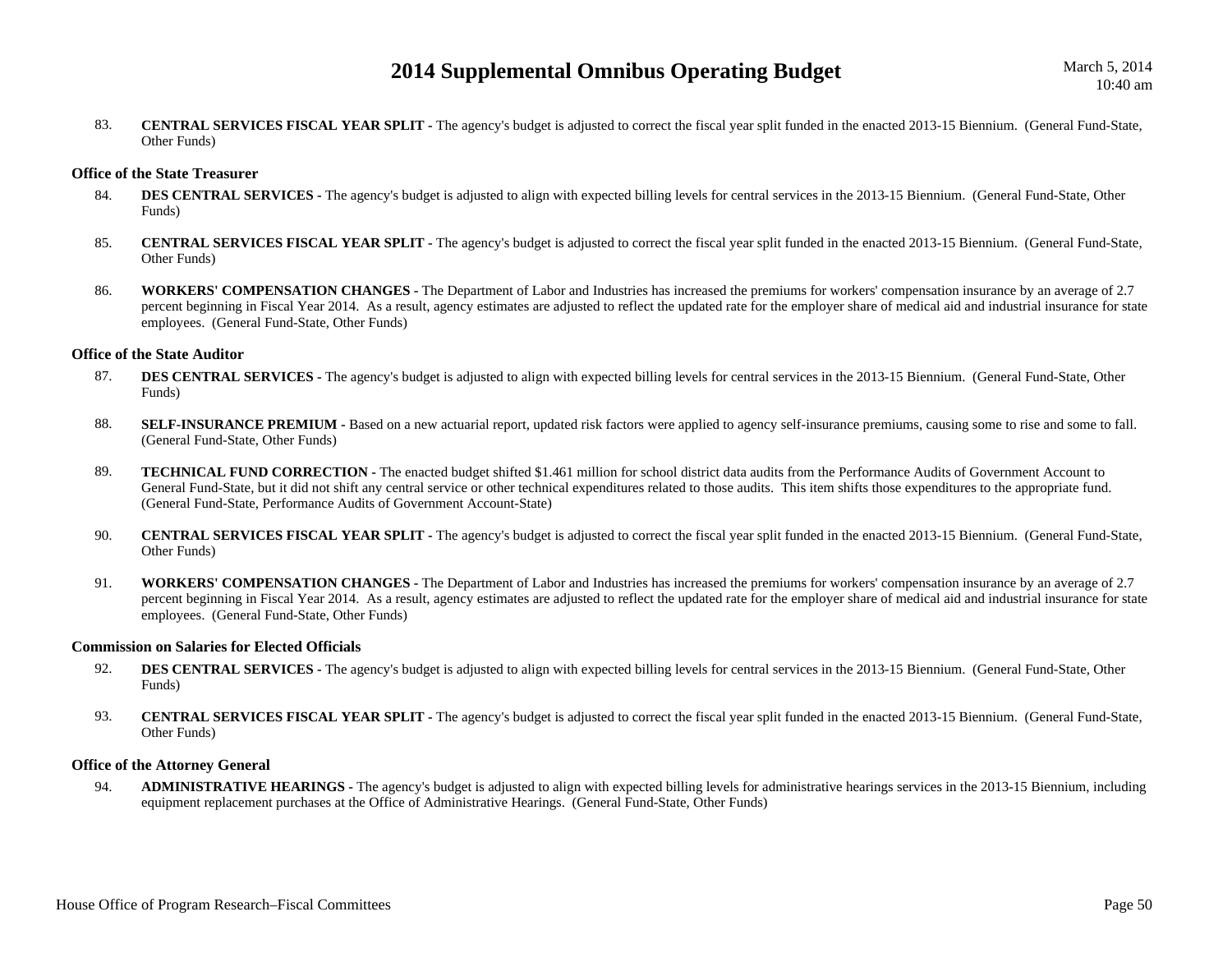- 95.**DES CENTRAL SERVICES** - The agency's budget is adjusted to align with expected billing levels for central services in the 2013-15 Biennium. (General Fund-State, Other Funds)
- 96.**SELF-INSURANCE PREMIUM** - Based on a new actuarial report, updated risk factors were applied to agency self-insurance premiums, causing some to rise and some to fall. (General Fund-State, Other Funds)
- 97.**SKOKOMISH V. GOLDMARK LITIGATION -** One-time billing authority is provided for expert witness contracts and associated litigation support relating to Skokomish v. Goldmark litigation. This federal litigation filed by the Skokomish Tribe concerns the scope of the privilege to hunt and gather on open and unclaimed lands reserved to the Tribe by the Point No Point Treaty. The Department of Fish and Wildlife is the client agency. (Legal Services Revolving Account-State)
- 98.LEAGUE OF WOMEN VOTERS V. WA - One-time billing authority is provided for associated litigation support relating to League of Women Voters v. Washington State litigation. The plaintiffs have asked the court to declare Initiative 1240 unconstitutional which would stop its implementation. The Charter Schools Commission is the anticipated client agency. (Legal Services Revolving Account-State)
- 99. **USDOL V. DSHS LITIGATION -** Billing authority is shifted from FY 2014 to FY 2015 for United States Department of Labor (USDOL) v. Washington State Department of Social and Health Services (DSHS) litigation to reflect the shift in litigation support workload. (Legal Services Revolving Account-State)
- 100. **ANTITRUST FUNDING CORRECTION -** Funding in the Anti-Trust Revolving Account is adjusted to balance the appropriation equally between the fiscal years. (Anti-Trust Revolving Account-Nonappropriated)
- 101. **CTS REDUCTION TECHNICAL ADJUSTMENT -** This technical correction restores \$106,000 of expenditure authority for payments to Consolidated Technology Services that was inadvertently removed in the enacted budget. (Legal Services Revolving Account-State)
- 102. **TOBACCO MASTER SETTLEMENT -** Additional funding is provided for litigation related to the tobacco Master Settlement Agreement (MSA). The state benefits from continued enforcement efforts related to manufacturers that do not participate in the MSA, and without this litigation funding, the state could lose up to \$100 million in a future payment due to the state.
- 103. **CENTRAL SERVICES FISCAL YEAR SPLIT -** The agency's budget is adjusted to correct the fiscal year split funded in the enacted 2013-15 Biennium. (General Fund-State, Other Funds)
- 104. **WORKERS' COMPENSATION CHANGES -** The Department of Labor and Industries has increased the premiums for workers' compensation insurance by an average of 2.7 percent beginning in Fiscal Year 2014. As a result, agency estimates are adjusted to reflect the updated rate for the employer share of medical aid and industrial insurance for state employees. (General Fund-State, Other Funds)
- 105. **ANTI-TRUST LITIGATION INCREASE -** Additional expenditure authority is provided from the Anti-Trust Revolving Account to cover direct litigation costs for pending cases. (Anti-Trust Revolving Account-Nonappropriated)
- 106. **INCREASED LEGAL SVCS TO SPECIF AGYS -** Ongoing legal expenses that were previously managed through interagency agreements will be incorporated into the regular expenditure and recovery process of the Legal Services Revolving Account. This will eliminate eight interagency agreements and incorporate these regular and ongoing legal expenditures into the budgets approved by the Legislature for both client agencies and the Office of the Attorney General. Additional funding is also provided for increased legal services billings to the Office of Minority and Women Business Enterprises for increased standard legal services, and the Department of Corrections for litigation related to interest arbitration. (Legal Services Revolving Account-State)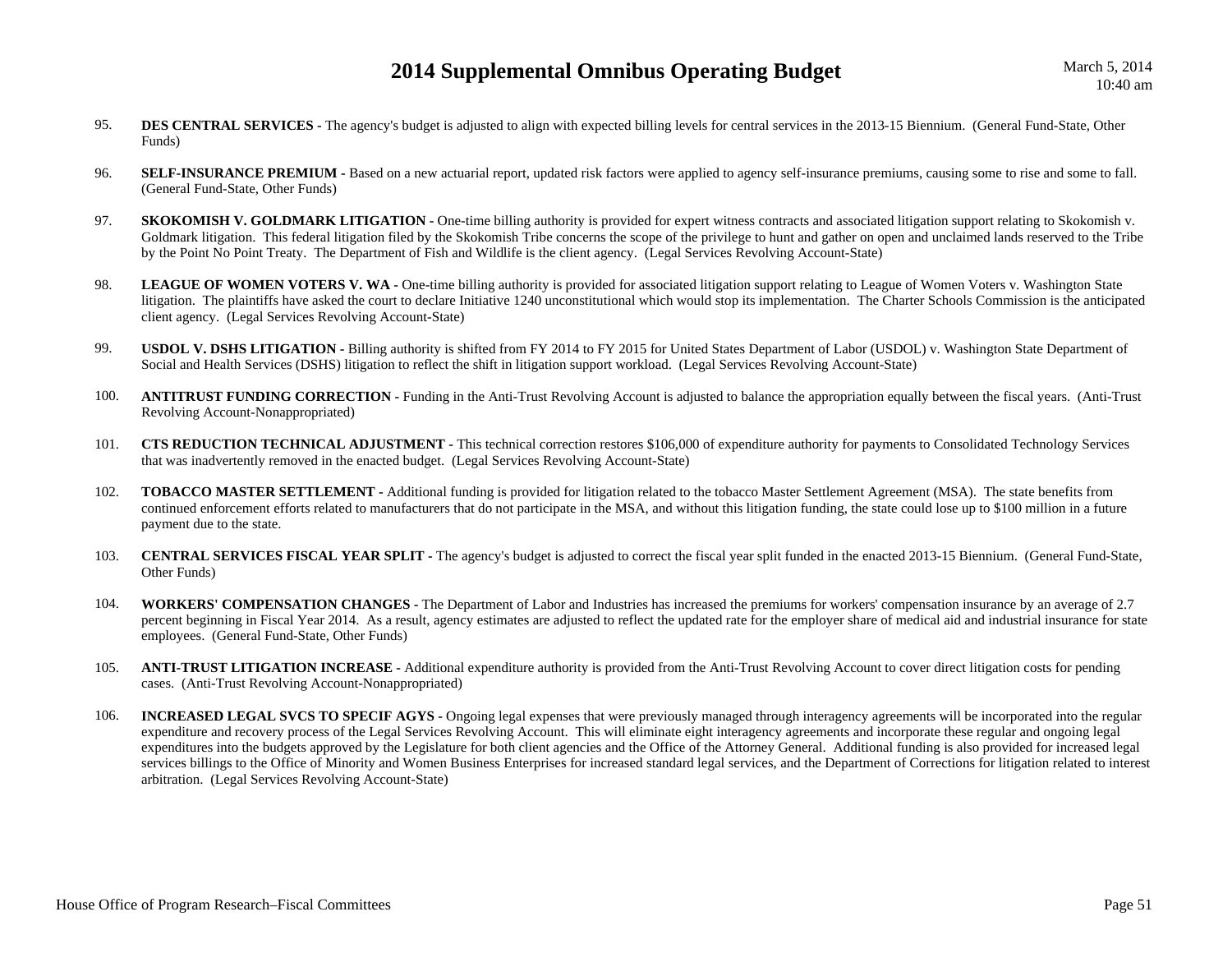- 107. **MOORE V. HCA LITIGATION -** Additional billing authority is provided for litigation costs associated with a class action lawsuit against the Health Care Authority entitled Moore, et al. v. Health Care Authority related to health benefits for certain non full-time state employees. (Legal Services Revolving Account-State)
- 108. **WA SERVICEMEMBER CIVIL RELIEF ACT -** Funding is provided for investigations and lawsuits related to the Washington Servicemember Civil Relief Act, pursuant to Substitute House Bill 2171 (Veterans, military personnel).
- 109.LABOR AND INDUSTRIES APPEAL BONDS - Funding is provided to implement Substitute House Bill 2146 (Labor and industries appeal bonds). Additional appeals are expected to result from the reduced bond to appeal certain Department of Labor & Industries (L&I) decisions. Funding is provided for the anticipated workload impact to the L&I, the Office of the Attorney General, and the Office of Administrative Hearings. (Legal Services Revolving Fund-State)
- 110. **PUBLIC WORKS PAYROLL RECORDS -** Funding is provided for implementation of Substitute House Bill 2331 (public works payroll records). Contractors and subcontractors on public works projects must submit certified payroll records to the contract awarding agency before final payment is made or retainage is released. (Legal Services Revolving Account-State)
- 111. **MEDICAL MARIJUANA -** Funding is provided for implementation of Engrossed Second Substitute House Bill 2149 (medical marijuana). Funding is provided for the Department of Health (DOH) to administer a secure registry of qualified patients and designated providers, for the Liquor Control Board (LCB) to develop and implement a medical marijuana endorsement for licensed marijuana retailers, and for Attorney General services to the DOH and the LCB. (Legal Services Revolving Account-State)

#### **Caseload Forecast Council**

- 112.**DES CENTRAL SERVICES** - The agency's budget is adjusted to align with expected billing levels for central services in the 2013-15 Biennium. (General Fund-State, Other Funds)
- 113.**SELF-INSURANCE PREMIUM -** Based on a new actuarial report, updated risk factors were applied to agency self-insurance premiums, causing some to rise and some to fall. (General Fund-State, Other Funds)
- 114. **CENTRAL SERVICES FISCAL YEAR SPLIT -** The agency's budget is adjusted to correct the fiscal year split funded in the enacted 2013-15 Biennium. (General Fund-State, Other Funds)

#### **Department of Financial Institutions**

- 115.**AUDIT SERVICES** - The agency's budget is adjusted to align with expected billing levels for audit services in the 2013-15 Biennium. (General Fund-State, Other Funds)
- 117. **ADMINISTRATIVE HEARINGS -** The agency's budget is adjusted to align with expected billing levels for administrative hearings services in the 2013-15 Biennium, including equipment replacement purchases at the Office of Administrative Hearings. (General Fund-State, Other Funds)
- 118.**DES CENTRAL SERVICES** - The agency's budget is adjusted to align with expected billing levels for central services in the 2013-15 Biennium. (General Fund-State, Other Funds)
- 119. **CENTRAL SERVICES FISCAL YEAR SPLIT -** The agency's budget is adjusted to correct the fiscal year split funded in the enacted 2013-15 Biennium. (General Fund-State, Other Funds)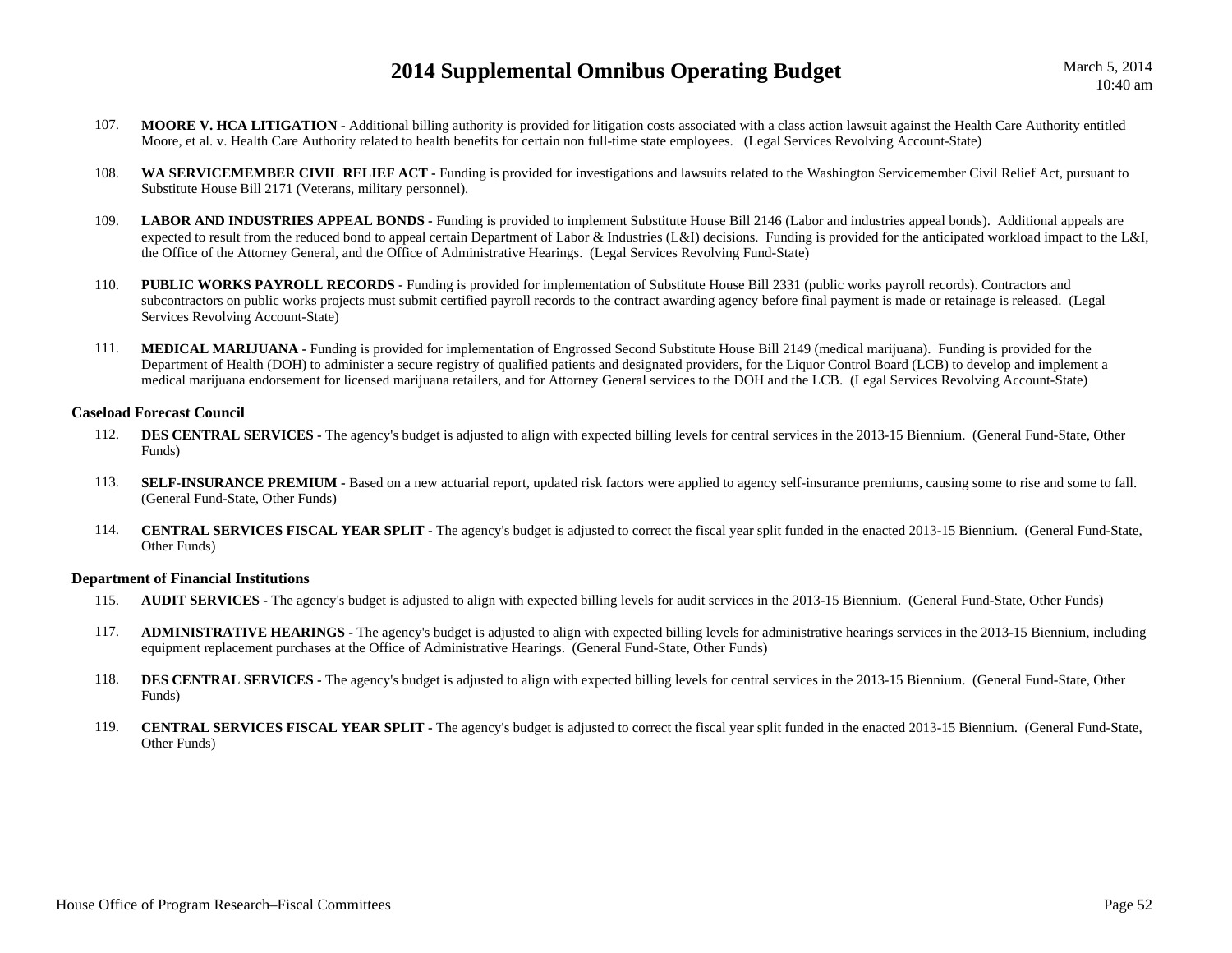March 5, 2014 10:40 am

120. **WORKERS' COMPENSATION CHANGES -** The Department of Labor and Industries has increased the premiums for workers' compensation insurance by an average of 2.7 percent beginning in Fiscal Year 2014. As a result, agency estimates are adjusted to reflect the updated rate for the employer share of medical aid and industrial insurance for state employees. (General Fund-State, Other Funds)

#### **Department of Commerce**

- 121.**PACIFIC TOWER LEASE -** The enacted FY 2013-15 operating budget provided funding and authorized the Department of Commerce (Department) to enter enter into a thirtyyear lease for the Pacific Medical Center property. The Department has signed a lease to do so. Revenues from tenants projected by the Department will not be enough to cover the obligations of the lease and operating costs. Funding is adjusted between fiscal years and increased in FY 2015 to reflect the funding needed to maintain the operating costs and lease obligations.
- 122. **DES CENTRAL SERVICES -** The agency's budget is adjusted to align with expected billing levels for central services in the 2013-15 Biennium. (General Fund-State, Other Funds)
- 123.**SELF-INSURANCE PREMIUM -** Based on a new actuarial report, updated risk factors were applied to agency self-insurance premiums, causing some to rise and some to fall. (General Fund-State, Other Funds)
- 124. **FEDERAL ENERGY GRANTS -** The Department of Commerce has received federal grants from the Pacific Northwest Solar Partnership and the Growing Washington's Clean Energy Value Chain. Additional one-time expenditure authority is provided to spend these grants. (General Fund-Federal)
- 126.**FINANCIAL FRAUD & ID THEFT CRIMES -** Expenditure authority to provide state match for federal funds used for local crime prevention, crime investigation, and prosecution of crime was inadvertently reduced in both the 2013 supplemental and 2013-15 enacted budgets. This item restores expenditure authority which was intended to be included in the 2013-15 budget. (Financial Fraud and Identity Theft Crimes Investigation and Prosecution Account-State)
- 127. **CENTRAL SERVICES FISCAL YEAR SPLIT -** The agency's budget is adjusted to correct the fiscal year split funded in the enacted 2013-15 Biennium. (General Fund-State, Other Funds)
- 128. **WORKERS' COMPENSATION CHANGES -** The Department of Labor and Industries has increased the premiums for workers' compensation insurance by an average of 2.7 percent beginning in Fiscal Year 2014. As a result, agency estimates are adjusted to reflect the updated rate for the employer share of medical aid and industrial insurance for state employees. (General Fund-State, Other Funds)
- 129.**INNOVATION CONTRACT** # - Innovate Washington is eliminated as a state agency. Funds remaining in the Investing in Innovation Account are transferred to the Department of Commerce who, consistent with Engrossed Second Substitute House Bill 2029 (econ development agencies), may contract with a non-profit entity to develop technology-based industries throughout the state. (Investing in Innovation Account-Nonappropriated)
- 130. **AGRICUTURE SAFETY GRANT -** Funding is provided for a grant pursuant to implementation of Second Substitute House Bill 1072 (ag labor skills and safety). The amount provided shall be the amount of the grant.
- 131. **HOMELESS CERTIFICATIONS -** Pursuant to Substitute House Bill 2415 (homeless status certif.), funding is provided for staff to implement a pilot program to assist homeless individuals in establishing an address that can be used for employment purposes. (Home Security Fund Account-State)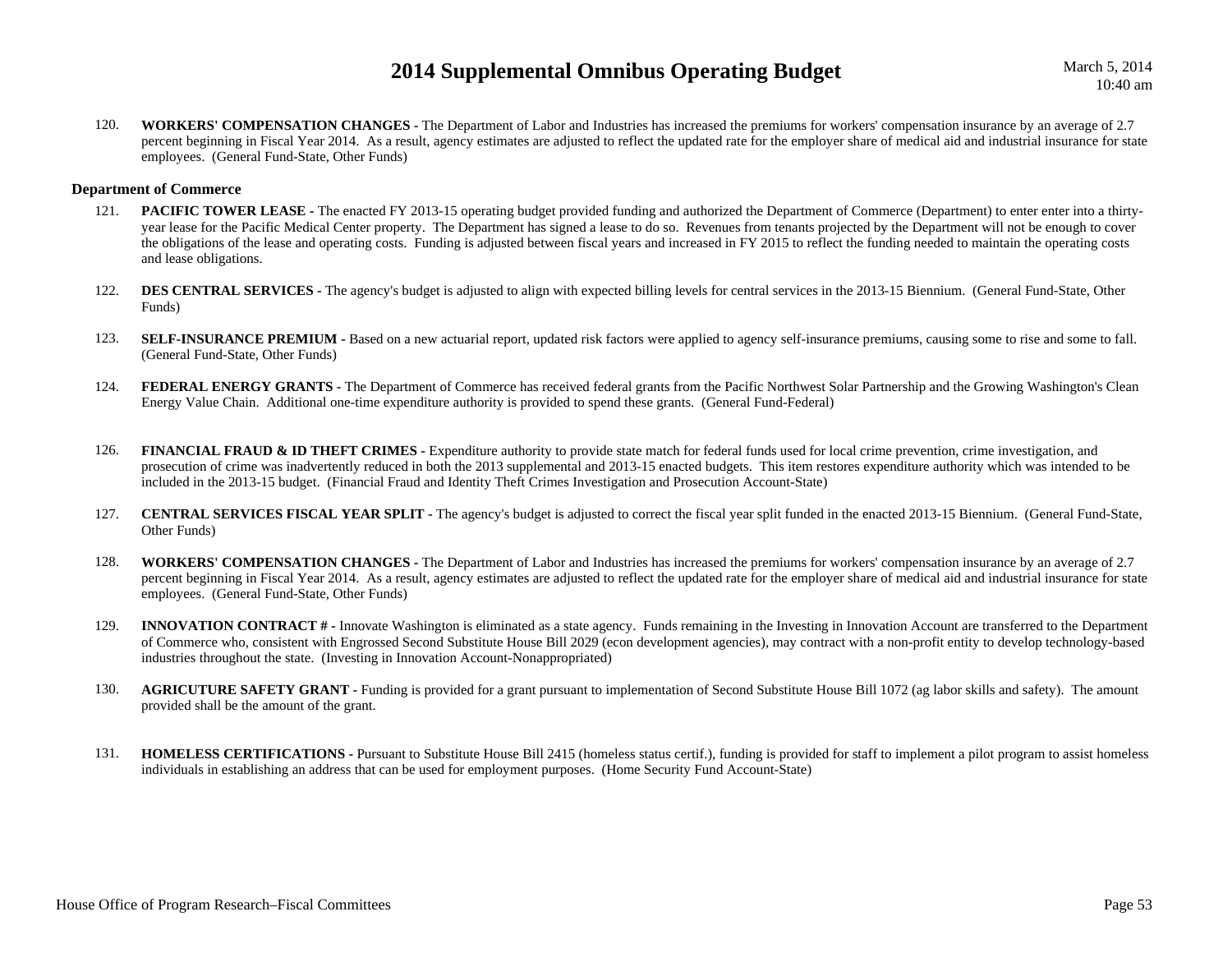March 5, 2014 10:40 am

- 132.**PUBLIC WORKS PAYROLL RECORDS -** Funding is provided to implement Substitute House Bill 2331 (public works payroll records). Contractors and sub-contractors on public works projects must submit certified payroll records to the contract awarding agency before final payment is made or retainage is released. (General Fund-Federal, Public Works Assistance Account-State, Washington Housing Trust Account-State, Public Facility Construction Loan Revolving Account-State)
- 133. **NEW AMERICANS PROGRAM -** Funding is increased for the New Americans Program, which provides naturalization assistance for legal permanent residents who are eligible to become United States citizens.
- 134.**METH REMEDIATION -** One-time funding is provided to offset extraordinary expenses incurred by the Tacoma Housing Authority because of aggressive testing of low-income housing for methamphetamine contamination. These funds may be used to assist with the costs associated with re-mediating units of low-income housing to meet public safety standards. (Housing Trust Account-State)

#### **Economic & Revenue Forecast Council**

- 135.**DES CENTRAL SERVICES -** The agency's budget is adjusted to align with expected billing levels for central services in the 2013-15 Biennium. (General Fund-State, Other Funds)
- 136. **CENTRAL SERVICES FISCAL YEAR SPLIT -** The agency's budget is adjusted to correct the fiscal year split funded in the enacted 2013-15 Biennium. (General Fund-State, Other Funds)
- 137. **WORKERS' COMPENSATION CHANGES -** The Department of Labor and Industries has increased the premiums for workers' compensation insurance by an average of 2.7 percent beginning in Fiscal Year 2014. As a result, agency estimates are adjusted to reflect the updated rate for the employer share of medical aid and industrial insurance for state employees. (General Fund-State, Other Funds)

#### **Office of Financial Management**

- 138.**HEALTH CARE PRICING CYCLE 3 GRANT - This appropriation provides expenditure authority for the Health Insurance Rate Review grant program for the Health Care** Pricing Cycle III grant. The Office of Financial Management will partner with the Puget Sound Health Alliance to enhance Washington's health rate review process and provide greater transparency to the cost of health care services for consumers and purchasers. (General Fund-Federal)
- 139.**AUDIT SERVICES** - The agency's budget is adjusted to align with expected billing levels for audit services in the 2013-15 Biennium. (General Fund-State, Other Funds)
- 140.**DES CENTRAL SERVICES -** The agency's budget is adjusted to align with expected billing levels for central services in the 2013-15 Biennium. (General Fund-State, Other Funds)
- 141.**SELF-INSURANCE PREMIUM -** Based on a new actuarial report, updated risk factors were applied to agency self-insurance premiums, causing some to rise and some to fall. (General Fund-State, Other Funds)
- 142. **CENTRAL SERVICES FISCAL YEAR SPLIT -** The agency's budget is adjusted to correct the fiscal year split funded in the enacted 2013-15 Biennium. (General Fund-State, Other Funds)
- 143.**GEOSPATIAL PORTAL FUND CORRECTION -** The 2013-15 biennial budget transferred the Geospatial Portal program from the Office of Financial Management (OFM) to the Department of Enterprise Services. The funding for this program was removed from OFM's budget, but was inadvertently removed from the wrong account. Appropriation levels in the related accounts are adjusted to correct for this technical error. (Data Processing Revolving Account-State, Data Processing Revolving Account-Non-appropriated)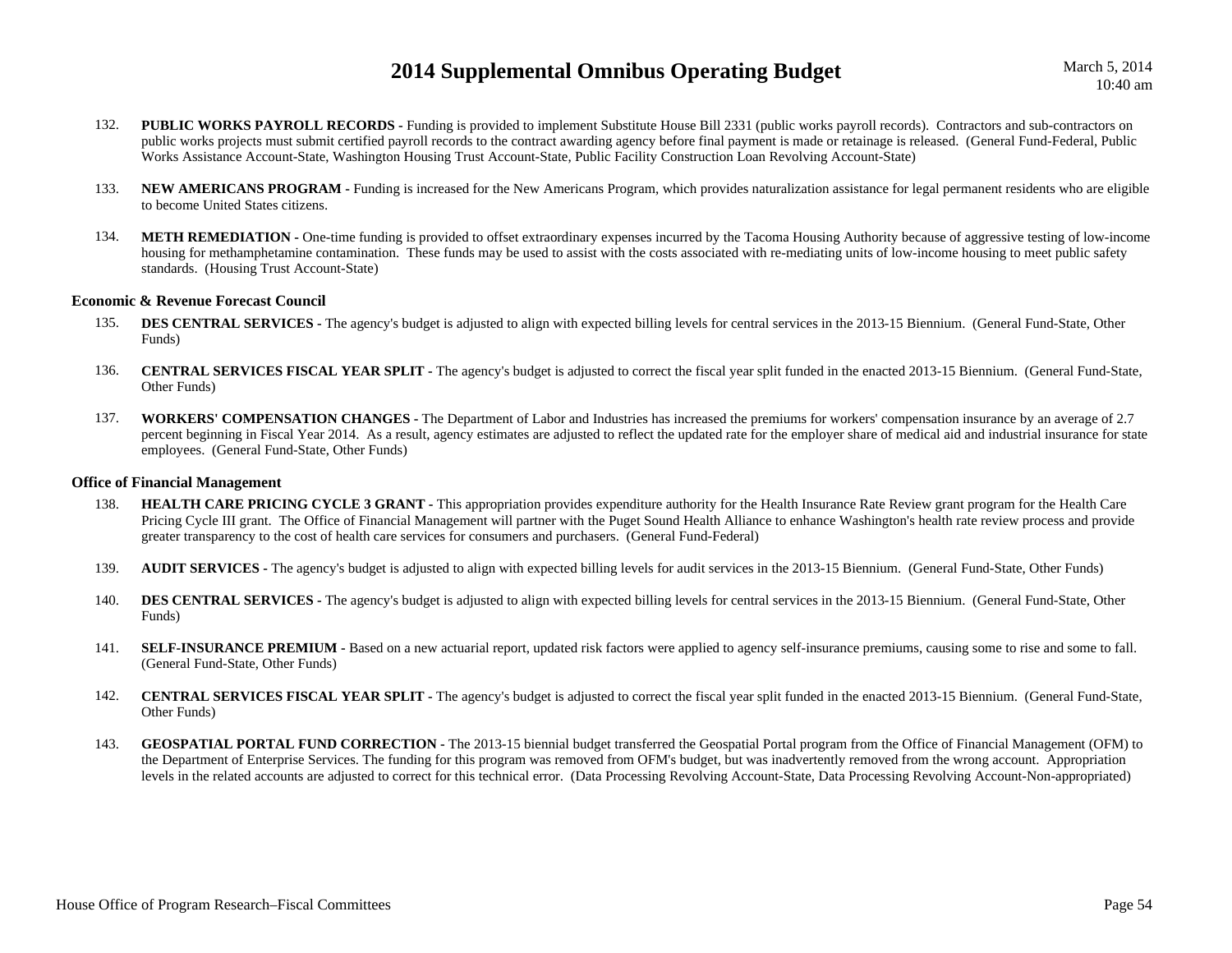March 5, 2014 10:40 am

- 144. **WORKERS' COMPENSATION CHANGES -** The Department of Labor and Industries has increased the premiums for workers' compensation insurance by an average of 2.7 percent beginning in Fiscal Year 2014. As a result, agency estimates are adjusted to reflect the updated rate for the employer share of medical aid and industrial insurance for state employees. (General Fund-State, Other Funds)
- 146. **EDUCATION RESEARCH DATA CENTER -** Funding is provided to the Education Research and Data Center within the Forecasting and Research division to retain three staff positions currently funded by a federal grant ending June 30, 2014. These positions shall be used to support the collection, analysis and reporting of longitudinal education data across multiple education and human service programs. (Data Processing Revolving Account-State)
- 147.**STATEWIDE JAIL STUDY** - The Office of Financial Management will conduct an analysis of statewide jail needs to examine how regional capacity is being used at the state and local levels, how operational costs are incurred by local governments, and the financial impact to counties of providing juvenile and felon detention.
- 148.**STATE AGENCY PERMITTING -** Funding is provided for the agency to make information about permitting assistance and timelines more readily available to the public, pursuant to Engrossed Second Substitute House Bill 2192 (state agency permitting). (Data Processing Revolving Account-State)
- 149. **HIGHER EDUCATION TRANSPARENCY -** Funding is provided for the Education Research and Data Center (ERDC) to implement Substitute House Bill 2651 (higher ed transparency) and Substitute House Bill 2336 (higher ed department budgets). The ERDC is required to include information on revenues, expenditures and department-level budgets for each institution of higher education on the data dashboard.
- 150.**STUDENT SUCCESS REPORT** - Pursuant to Substitute House Bill 2739 (student success in schools), funding is provided for staffing and a contract with the Washington State University to complete a report analyzing the correlation of certain family factors with academic and behavioral indicators of student success.
- 151. **MASTER ADDRESS SERVICES -** The Office of the Chief Information Officer will establish a master address file database for Washington addresses and make it available as an enterprise system. This system will enable state and local agencies to store address data in accordance with federal data standards, improving the accuracy of address and mapping data throughout the state. Furthermore, it will reduce errors and the amount of time agencies spend updating and correcting data due to inconsistent formats. (Data Processing Revolving Account-Non-appropriated)
- 153.**DOC STAFFING RATIOS** - Funding is provided for a comprehensive study and progress report on staffing ratios and safety assessments in department of corrections facilities.
- 154. **INTERPRETER SERVICES -** Funding is provided to implement Engrossed House Bill 2617 (interpreter services), which expands collective bargaining for state-purchased interpreter services to the Department of Labor & Industries (L&I) and later to the rest of the state. The Department of Enterprise Services is required to implement a model that all state agencies must use to procure spoken language interpreter services. Funding is provided to the Office of Financial Management (OFM) for staff to support the increased bargaining workload. Funding is also provided to the Department of Labor and Industries for staff, administrative costs, and payment system updates to accommodate the new model for purchasing interpreter services. (OFM Labor Relations Service Account-State)

#### **Office of Administrative Hearings**

- 155.**AUDIT SERVICES -** The agency's budget is adjusted to align with expected billing levels for audit services in the 2013-15 Biennium. (General Fund-State, Other Funds)
- 156.**DES CENTRAL SERVICES -** The agency's budget is adjusted to align with expected billing levels for central services in the 2013-15 Biennium. (General Fund-State, Other Funds)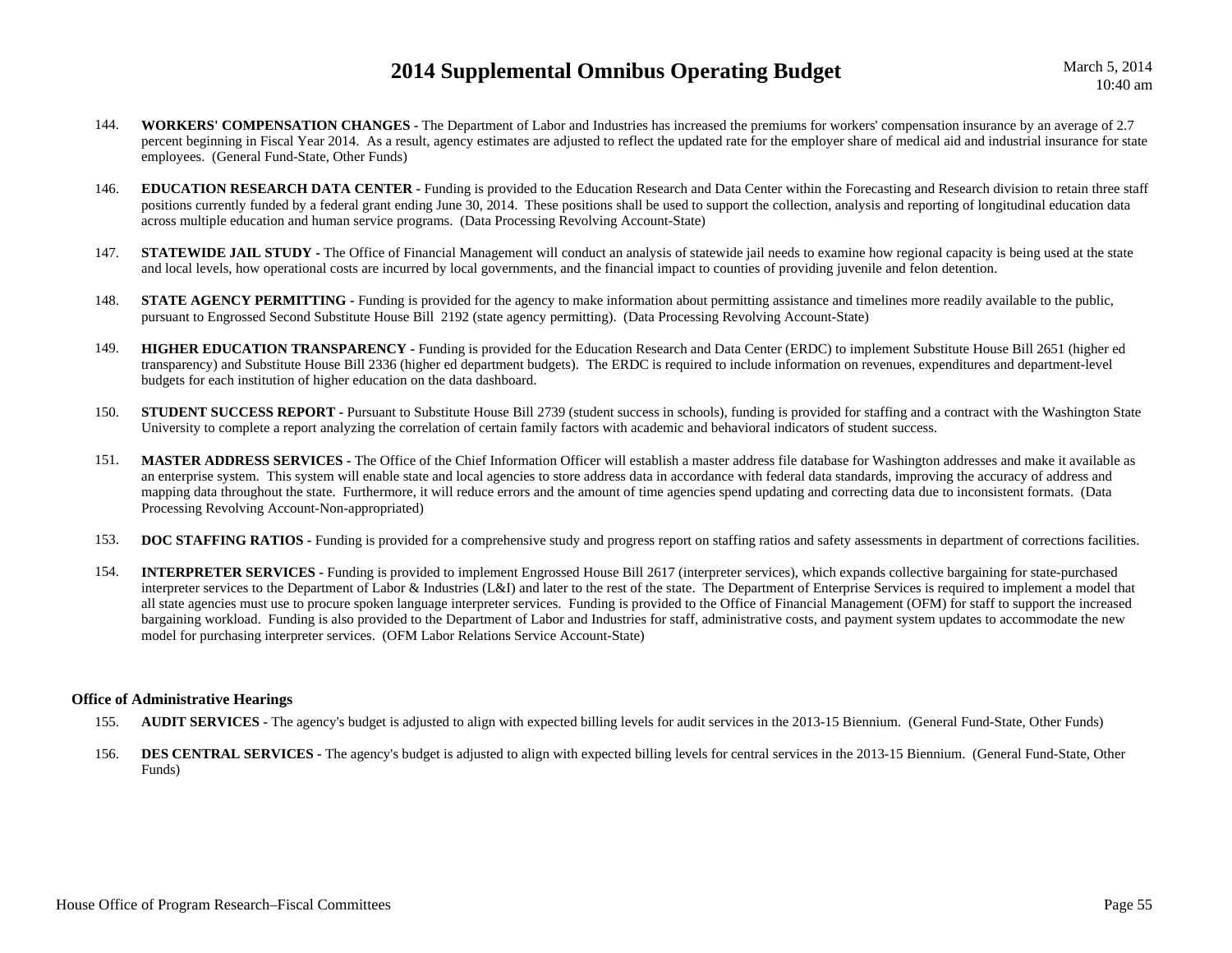- 157.**SELF-INSURANCE PREMIUM -** Based on a new actuarial report, updated risk factors were applied to agency self-insurance premiums, causing some to rise and some to fall. (General Fund-State, Other Funds)
- 158. **CENTRAL SERVICES FISCAL YEAR SPLIT -** The agency's budget is adjusted to correct the fiscal year split funded in the enacted 2013-15 Biennium. (General Fund-State, Other Funds)
- 159. **WORKERS' COMPENSATION CHANGES -** The Department of Labor and Industries has increased the premiums for workers' compensation insurance by an average of 2.7 percent beginning in Fiscal Year 2014. As a result, agency estimates are adjusted to reflect the updated rate for the employer share of medical aid and industrial insurance for state employees. (General Fund-State, Other Funds)
- 160.**OMWBE SUPPORT** - Funding is provided for the Office of Administrative Hearings to provide additional services to the Office of Minority and Women's Business Enterprises (OMWBE) for adjudication hearings expenses. (Administrative Hearings Revolving Account-State)
- 161.**LABOR AND INDUSTRIES APPEAL BONDS -** Funding is provided to implement Substitute House Bill 2146 (labor and industries appeal bonds). Additional appeals are expected to result from the reduced bond to appeal certain Department of Labor and Industries (L&I) decisions. Funding is provided for the anticipated workload impact to L&I, the Office of the Attorney General, and the Office of Administrative Hearings. (Administrative Hearings Revolving Account-State)

#### **State Lottery Commission**

- 162.**AUDIT SERVICES** - The agency's budget is adjusted to align with expected billing levels for audit services in the 2013-15 Biennium. (General Fund-State, Other Funds)
- 163. **ADMINISTRATIVE HEARINGS -** The agency's budget is adjusted to align with expected billing levels for administrative hearings services in the 2013-15 Biennium, including equipment replacement purchases at the Office of Administrative Hearings. (General Fund-State, Other Funds)
- 164.**DES CENTRAL SERVICES -** The agency's budget is adjusted to align with expected billing levels for central services in the 2013-15 Biennium. (General Fund-State, Other Funds)
- 165.**SELF-INSURANCE PREMIUM -** Based on a new actuarial report, updated risk factors were applied to agency self-insurance premiums, causing some to rise and some to fall. (General Fund-State, Other Funds)
- 166. **CENTRAL SERVICES FISCAL YEAR SPLIT -** The agency's budget is adjusted to correct the fiscal year split funded in the enacted 2013-15 Biennium. (General Fund-State, Other Funds)
- 167. **WORKERS' COMPENSATION CHANGES -** The Department of Labor and Industries has increased the premiums for workers' compensation insurance by an average of 2.7 percent beginning in Fiscal Year 2014. As a result, agency estimates are adjusted to reflect the updated rate for the employer share of medical aid and industrial insurance for state employees. (General Fund-State, Other Funds)

## **Washington State Gambling Commission**

- 168. **ADMINISTRATIVE HEARINGS -** The agency's budget is adjusted to align with expected billing levels for administrative hearings services in the 2013-15 Biennium, including equipment replacement purchases at the Office of Administrative Hearings. (General Fund-State, Other Funds)
- 169.**DES CENTRAL SERVICES** - The agency's budget is adjusted to align with expected billing levels for central services in the 2013-15 Biennium. (General Fund-State, Other Funds)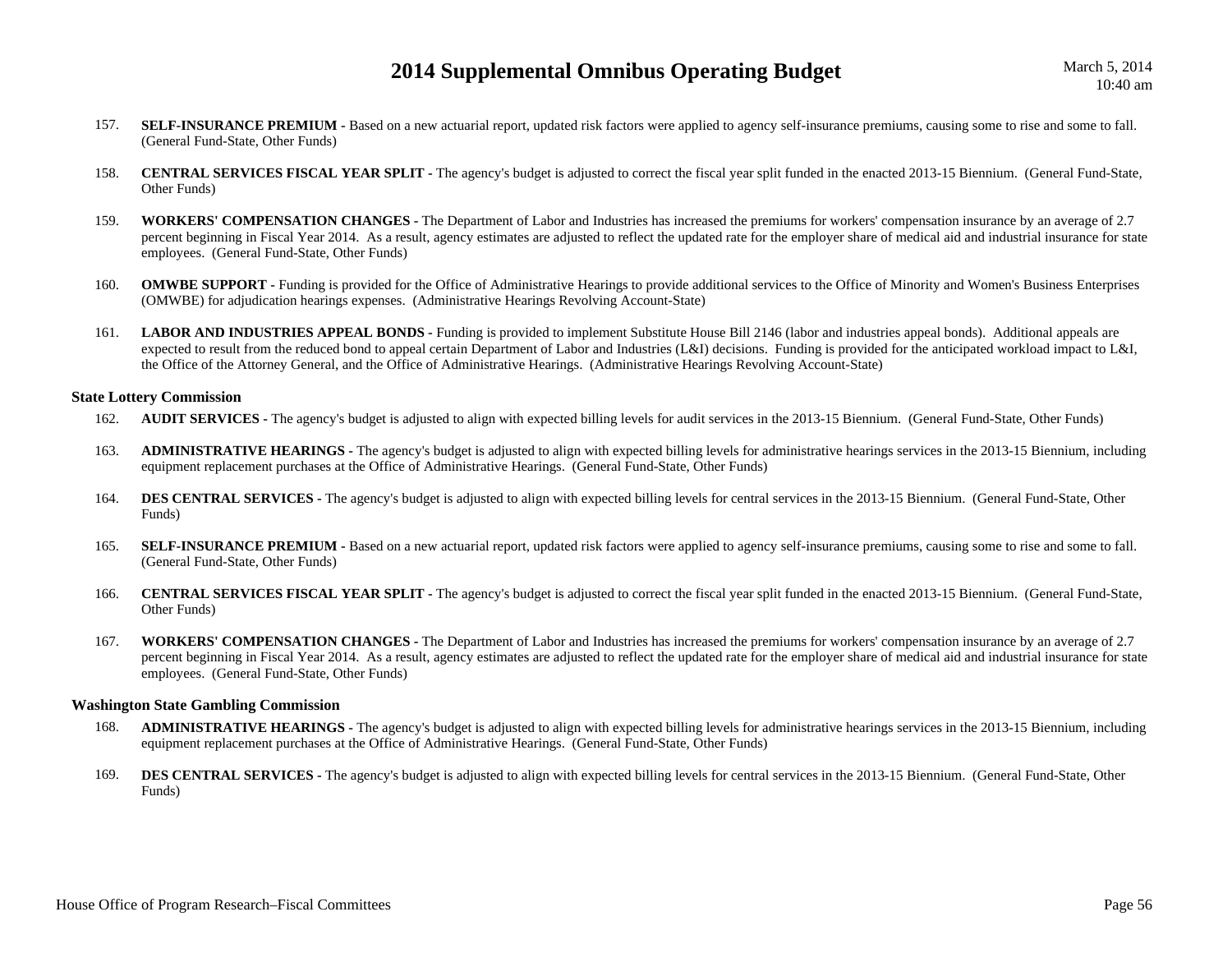- 170.**SELF-INSURANCE PREMIUM -** Based on a new actuarial report, updated risk factors were applied to agency self-insurance premiums, causing some to rise and some to fall. (General Fund-State, Other Funds)
- 171. **CENTRAL SERVICES FISCAL YEAR SPLIT -** The agency's budget is adjusted to correct the fiscal year split funded in the enacted 2013-15 Biennium. (General Fund-State, Other Funds)
- 172. **WORKERS' COMPENSATION CHANGES -** The Department of Labor and Industries has increased the premiums for workers' compensation insurance by an average of 2.7 percent beginning in Fiscal Year 2014. As a result, agency estimates are adjusted to reflect the updated rate for the employer share of medical aid and industrial insurance for state employees. (General Fund-State, Other Funds)

#### **Washington State Commission on Hispanic Affairs**

- 173.**DES CENTRAL SERVICES** - The agency's budget is adjusted to align with expected billing levels for central services in the 2013-15 Biennium. (General Fund-State, Other Funds)
- 174. **CENTRAL SERVICES FISCAL YEAR SPLIT -** The agency's budget is adjusted to correct the fiscal year split funded in the enacted 2013-15 Biennium. (General Fund-State, Other Funds)

#### **WA State Comm on African-American Affairs**

- 175.**AUDIT SERVICES** - The agency's budget is adjusted to align with expected billing levels for audit services in the 2013-15 Biennium. (General Fund-State, Other Funds)
- 176. **DES CENTRAL SERVICES -** The agency's budget is adjusted to align with expected billing levels for central services in the 2013-15 Biennium. (General Fund-State, Other Funds)
- 177. **CENTRAL SERVICES FISCAL YEAR SPLIT -** The agency's budget is adjusted to correct the fiscal year split funded in the enacted 2013-15 Biennium. (General Fund-State, Other Funds)

#### **Department of Retirement Systems**

- 178.**DES CENTRAL SERVICES -** The agency's budget is adjusted to align with expected billing levels for central services in the 2013-15 Biennium. (General Fund-State, Other Funds)
- 179.SELF-INSURANCE PREMIUM - Based on a new actuarial report, updated risk factors were applied to agency self-insurance premiums, causing some to rise and some to fall. (General Fund-State, Other Funds)
- 180. **CENTRAL SERVICES FISCAL YEAR SPLIT -** The agency's budget is adjusted to correct the fiscal year split funded in the enacted 2013-15 Biennium. (General Fund-State, Other Funds)
- 181. **WORKERS' COMPENSATION CHANGES -** The Department of Labor and Industries has increased the premiums for workers' compensation insurance by an average of 2.7 percent beginning in Fiscal Year 2014. As a result, agency estimates are adjusted to reflect the updated rate for the employer share of medical aid and industrial insurance for state employees. (General Fund-State, Other Funds)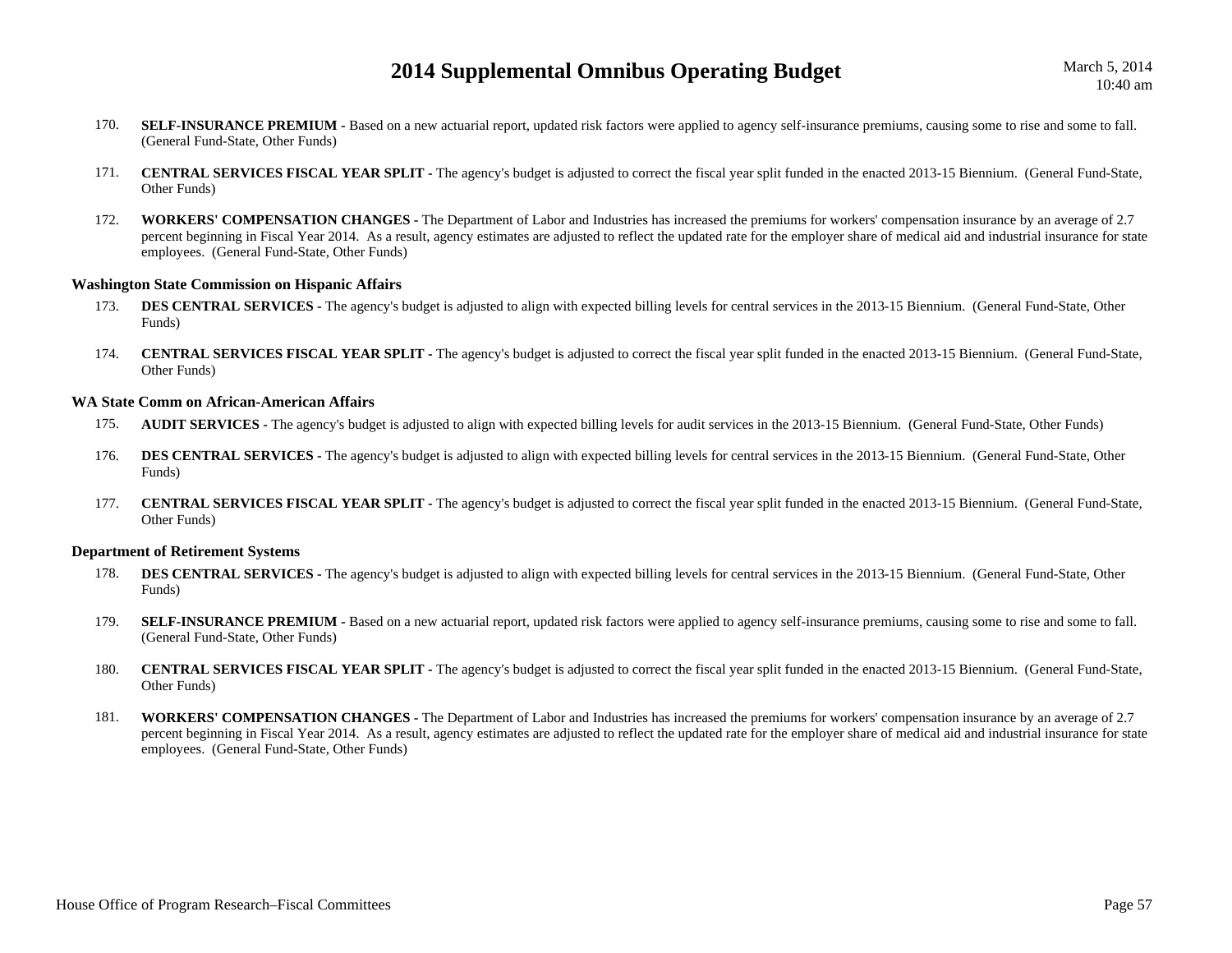- 182. **EMPLOYER CONTRIBUTION RATES -** Funding is provided for the Department of Retirement Systems to administer House Bill 2018 (Individual Employer Contribution Rates). (General Fund-State)
- 183. **PRIVATE SECTOR RETIREMENT SAVINGS -** The Department of Retirement Systems will explore options for retirement savings accounts for employees of private and non-profit organizations, especially workers in small and medium-sized firms. (General Fund-State)
- 184.**SAVE TOWARD RETIREMENT PLAN -** Funding is provided for the Department of Retirement Systems to set up the plan design, obtain necessary regulatory approvals from the federal Internal Revenue Service and the Department of Labor, and contract with a third-party administrator to operate the Save Toward a Retirement Today retirement savings plan, consistent with the provisions of House Bill 2474 (Save Toward a Retirement Today). (General Fund-State)

#### **State Investment Board**

- 185.**DES CENTRAL SERVICES -** The agency's budget is adjusted to align with expected billing levels for central services in the 2013-15 Biennium. (General Fund-State, Other Funds)
- 186. **TECH ADJUST--SMALL AGENCY SERVICES -** Because this agency is no longer a subscriber of Small Agency Financial Services at the Department of Enterprise Services, expenditure authority previously allocated through the Central Services Model is returned to the agency's base budget to manage its back-office financial functions.
- 187. **CENTRAL SERVICES FISCAL YEAR SPLIT -** The agency's budget is adjusted to correct the fiscal year split funded in the enacted 2013-15 Biennium. (General Fund-State, Other Funds)
- 188. **WORKERS' COMPENSATION CHANGES -** The Department of Labor and Industries has increased the premiums for workers' compensation insurance by an average of 2.7 percent beginning in Fiscal Year 2014. As a result, agency estimates are adjusted to reflect the updated rate for the employer share of medical aid and industrial insurance for state employees. (General Fund-State, Other Funds)

#### **Innovate Washington**

- 189.**DES CENTRAL SERVICES -** The agency's budget is adjusted to align with expected billing levels for central services in the 2013-15 Biennium. (General Fund-State, Other Funds)
- 190.**SELF-INSURANCE PREMIUM -** Based on a new actuarial report, updated risk factors were applied to agency self-insurance premiums, causing some to rise and some to fall. (General Fund-State, Other Funds)
- 191. **WORKERS' COMPENSATION CHANGES -** The Department of Labor and Industries has increased the premiums for workers' compensation insurance by an average of 2.7 percent beginning in Fiscal Year 2014. As a result, agency estimates are adjusted to reflect the updated rate for the employer share of medical aid and industrial insurance for state employees. (General Fund-State, Other Funds)
- 192.**INNOVATION CONTRACT** # - Innovate Washington is eliminated as a state agency. Funds remaining in the Investing in Innovation Account are transferred to the Department of Commerce, consistent with Engrossed Second Substitute House Bill 2029 (eliminating economic development agencies and boards). (Investing in Innovation Account-Nonappropriated)

#### **Department of Revenue**

194.**DES CENTRAL SERVICES -** The agency's budget is adjusted to align with expected billing levels for central services in the 2013-15 Biennium. (General Fund-State, Other Funds)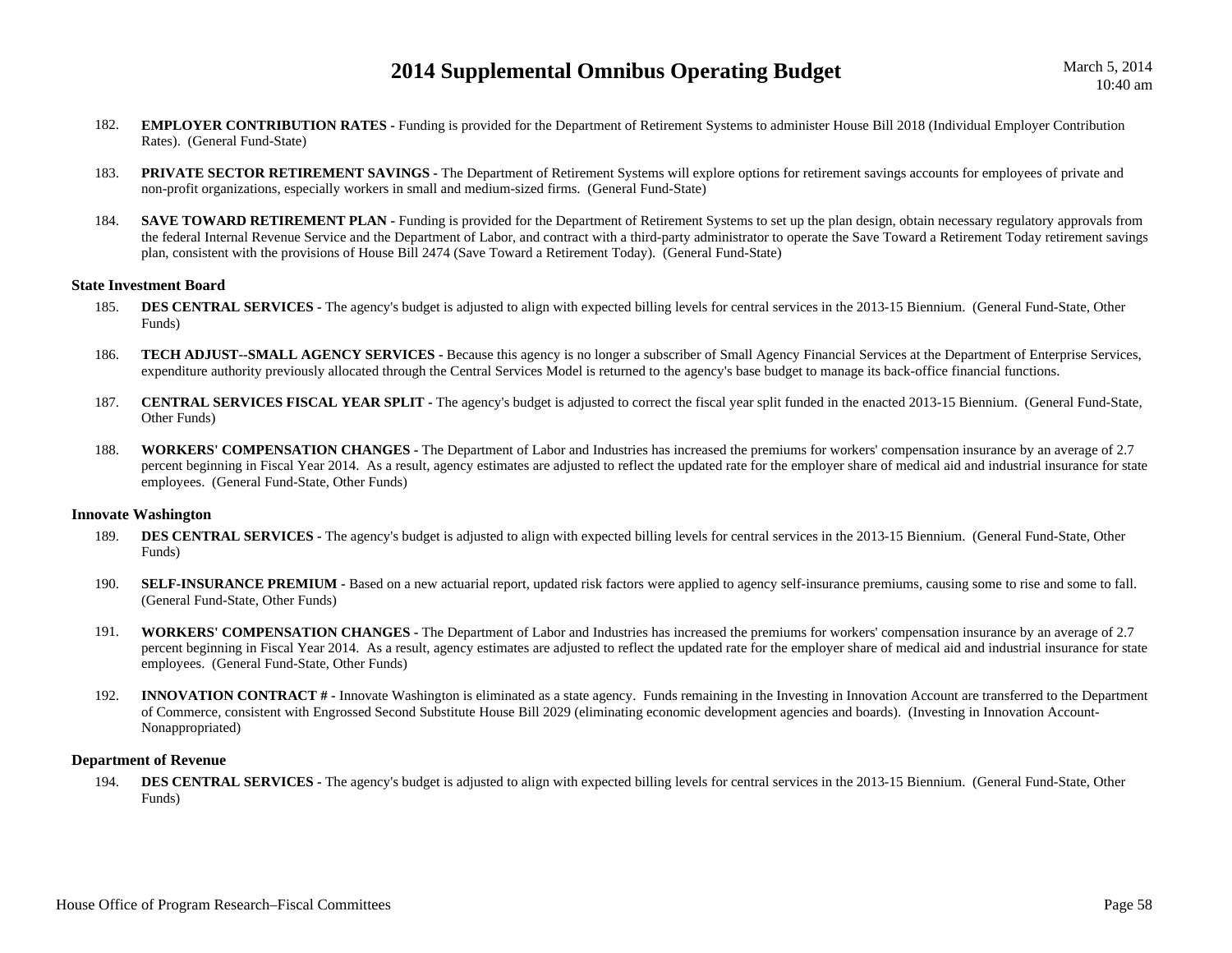- 195.**SELF-INSURANCE PREMIUM -** Based on a new actuarial report, updated risk factors were applied to agency self-insurance premiums, causing some to rise and some to fall. (General Fund-State, Other Funds)
- 196. **CENTRAL SERVICES FISCAL YEAR SPLIT -** The agency's budget is adjusted to correct the fiscal year split funded in the enacted 2013-15 Biennium. (General Fund-State, Other Funds)
- 197. **WORKERS' COMPENSATION CHANGES -** The Department of Labor and Industries has increased the premiums for workers' compensation insurance by an average of 2.7 percent beginning in Fiscal Year 2014. As a result, agency estimates are adjusted to reflect the updated rate for the employer share of medical aid and industrial insurance for state employees. (General Fund-State, Other Funds)
- 198.**PROPERTY TAX RELIEF PROGRAMS -** Funding is provided to the Department of Revenue (DOR) to implement Second Substitute House Bill 1170 (Property tax relief programs), which require DOR to report back the the Legislature regarding property tax relief programs by December 2014.
- 199.**STATE TAX PREFERENCES** - Funding is provided to DOR to implement Substitute House Bill 2201 (State tax preferences) which consolidates reports, modifies collection and reporting of tax preference data, and authorizes disclosure of certain tax information.
- 200.**UNPAID WAGE COLLECTION - Funding is provided to implement Second Engrossed Substitute House Bill 1467 (Unpaid wages collection). The Department of Labor &** Industries (L&I) may electronically serve a financial institution with a Notice to Withhold and Deliver (NWD) by providing a list of outstanding warrants to the Department of Revenue (DOR). The DOR may include the warrants from L&I in a NWD it sends to a financial institution.
- 201. **IMPLEMENTATION FUNDING -** One-time funding is provided to the Department of Revenue to implement the following bills: Substitute House Bill 1287 (Indian tribes/property tax), Engrossed Second Substitute House Bill 2493 (Land use/horticulture), Engrossed Substitute House Bill 2306 (Fam and ag land/current use), Substitute House Bill 1634 (Property tax level limit).

#### **Board of Tax Appeals**

- 202.**DES CENTRAL SERVICES -** The agency's budget is adjusted to align with expected billing levels for central services in the 2013-15 Biennium. (General Fund-State, Other Funds)
- 203. **CENTRAL SERVICES FISCAL YEAR SPLIT -** The agency's budget is adjusted to correct the fiscal year split funded in the enacted 2013-15 Biennium. (General Fund-State, Other Funds)

#### **Office of Minority & Women's Business Enterprises**

- 204. **REMOVE INTERAGENCY AGREEMENTS -** The Office of Minority and Women's Business Enterprises (OMWBE) contracts with the Washington State Department of Transportation (WSDOT) via interagency agreements to process applications from firms that wish to be federally certified and to maintain the federal database. Historically the workload funded by the interagency agreements has been included within OMWBE's expenditure authority. Removing the interagency agreements from OMWBE's expenditure authority will allow OMWBE to scale its efforts in accordance with expected workload while continuing to accommodate WSDOT's certification needs. (OMWBE Enterprises Account-State)
- 205.**AUDIT SERVICES** - The agency's budget is adjusted to align with expected billing levels for audit services in the 2013-15 Biennium. (General Fund-State, Other Funds)
- 207.**DES CENTRAL SERVICES -** The agency's budget is adjusted to align with expected billing levels for central services in the 2013-15 Biennium. (General Fund-State, Other Funds)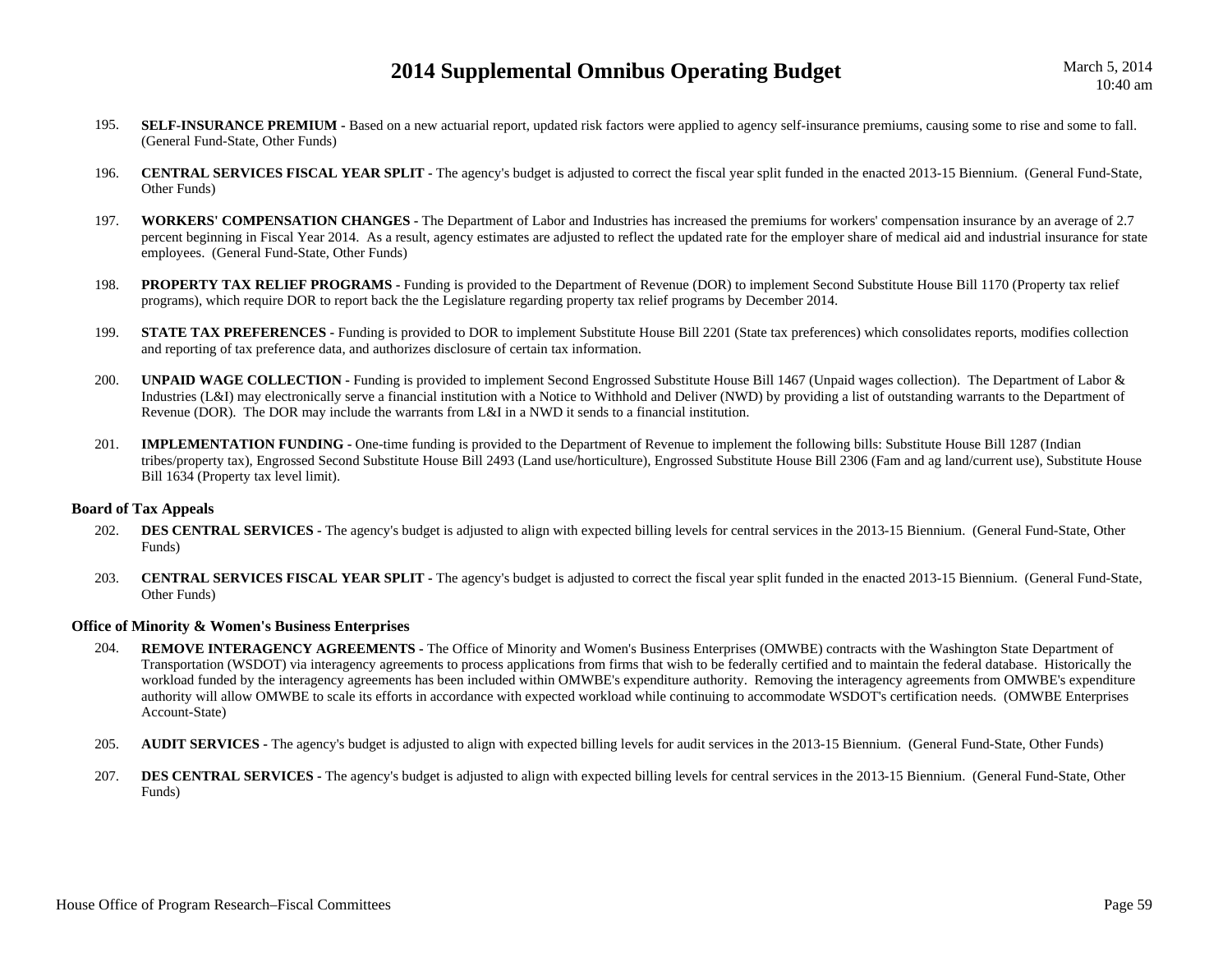- 208.**SELF-INSURANCE PREMIUM -** Based on a new actuarial report, updated risk factors were applied to agency self-insurance premiums, causing some to rise and some to fall. (General Fund-State, Other Funds)
- 209. **CENTRAL SERVICES FISCAL YEAR SPLIT -** The agency's budget is adjusted to correct the fiscal year split funded in the enacted 2013-15 Biennium. (General Fund-State, Other Funds)
- 210. **WORKERS' COMPENSATION CHANGES -** The Department of Labor and Industries has increased the premiums for workers' compensation insurance by an average of 2.7 percent beginning in Fiscal Year 2014. As a result, agency estimates are adjusted to reflect the updated rate for the employer share of medical aid and industrial insurance for state employees. (General Fund-State, Other Funds)

#### **Office of Insurance Commissioner**

- 211. **ADMINISTRATIVE HEARINGS -** The agency's budget is adjusted to align with expected billing levels for administrative hearings services in the 2013-15 Biennium, including equipment replacement purchases at the Office of Administrative Hearings. (General Fund-State, Other Funds)
- 212.**DES CENTRAL SERVICES** - The agency's budget is adjusted to align with expected billing levels for central services in the 2013-15 Biennium. (General Fund-State, Other Funds)
- 213.**SELF-INSURANCE PREMIUM -** Based on a new actuarial report, updated risk factors were applied to agency self-insurance premiums, causing some to rise and some to fall. (General Fund-State, Other Funds)
- 214. **CENTRAL SERVICES FISCAL YEAR SPLIT -** The agency's budget is adjusted to correct the fiscal year split funded in the enacted 2013-15 Biennium. (General Fund-State, Other Funds)
- 215. **WORKERS' COMPENSATION CHANGES -** The Department of Labor and Industries has increased the premiums for workers' compensation insurance by an average of 2.7 percent beginning in Fiscal Year 2014. As a result, agency estimates are adjusted to reflect the updated rate for the employer share of medical aid and industrial insurance for state employees. (General Fund-State, Other Funds)
- 216.**FINANCIAL SOLVENCY** - Funding is provided for staffing costs related to implementation of Substitute House Bill 2461 (insurance company solvency) which makes changes to the statutory framework that governs insurance holding companies. (Insurance Commissioners Regulatory Account-State)

#### **Consolidated Technology Services**

- 217.**AUDIT SERVICES** - The agency's budget is adjusted to align with expected billing levels for audit services in the 2013-15 Biennium. (General Fund-State, Other Funds)
- 218.**DES CENTRAL SERVICES -** The agency's budget is adjusted to align with expected billing levels for central services in the 2013-15 Biennium. (General Fund-State, Other Funds)
- 219. **SELF-INSURANCE PREMIUM -** Based on a new actuarial report, updated risk factors were applied to agency self-insurance premiums, causing some to rise and some to fall. (General Fund-State, Other Funds)
- 220. **CENTRAL SERVICES FISCAL YEAR SPLIT -** The agency's budget is adjusted to correct the fiscal year split funded in the enacted 2013-15 Biennium. (General Fund-State, Other Funds)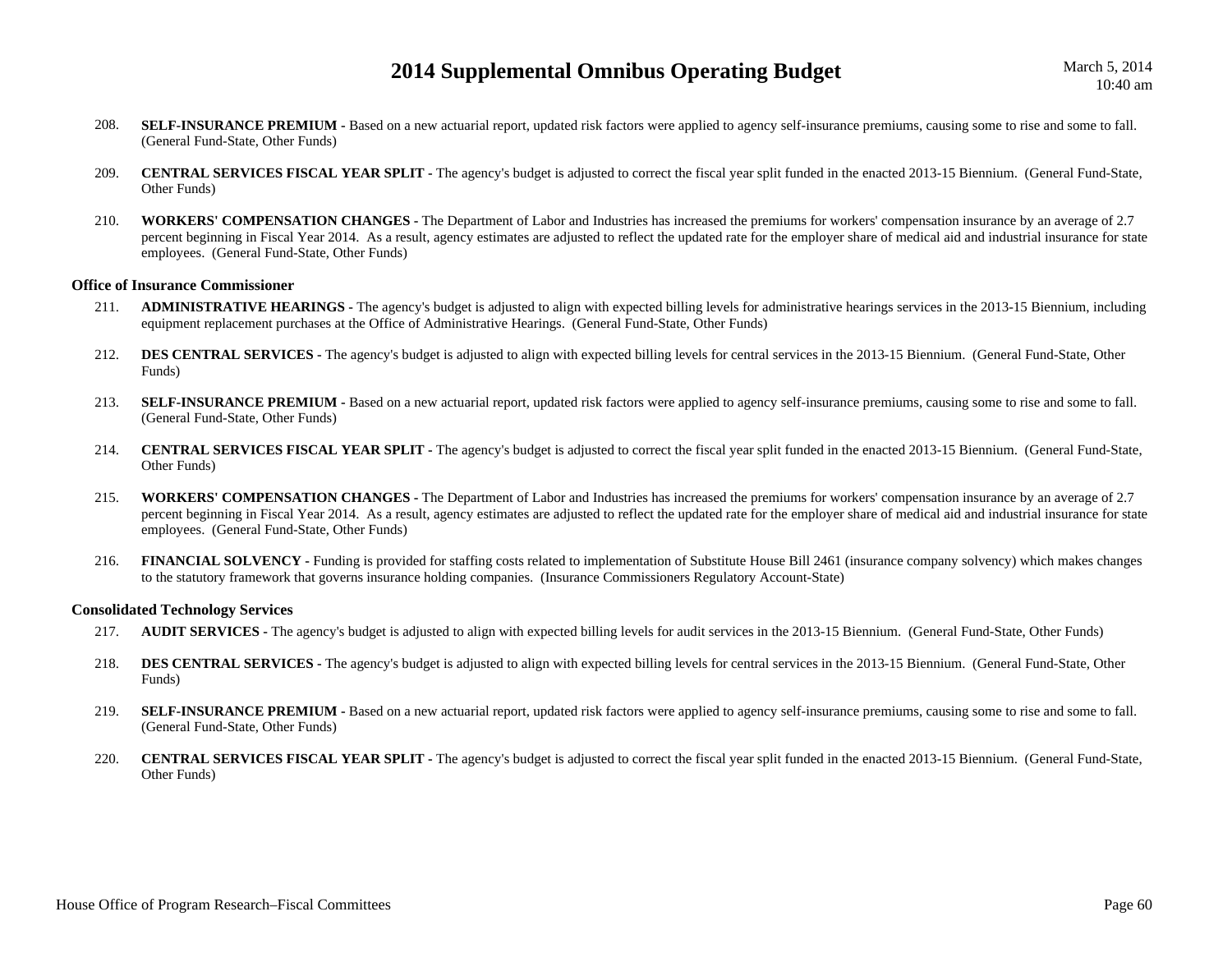March 5, 2014 10:40 am

221. **WORKERS' COMPENSATION CHANGES -** The Department of Labor and Industries has increased the premiums for workers' compensation insurance by an average of 2.7 percent beginning in Fiscal Year 2014. As a result, agency estimates are adjusted to reflect the updated rate for the employer share of medical aid and industrial insurance for state employees. (General Fund-State, Other Funds)

#### **State Board of Accountancy**

- 222.**DES CENTRAL SERVICES -** The agency's budget is adjusted to align with expected billing levels for central services in the 2013-15 Biennium. (General Fund-State, Other Funds)
- 223.**SELF-INSURANCE PREMIUM -** Based on a new actuarial report, updated risk factors were applied to agency self-insurance premiums, causing some to rise and some to fall. (General Fund-State, Other Funds)
- 224. **CENTRAL SERVICES FISCAL YEAR SPLIT -** The agency's budget is adjusted to correct the fiscal year split funded in the enacted 2013-15 Biennium. (General Fund-State, Other Funds)

#### **Department of Enterprise Services**

- 225.**TECHNICAL CORRECTION -** The enacted FY 2013-15 budget did not cite the correct funds in Sections 148(7) and 148(8) for a pilot program to modernize the state's enterprise financial systems and to implement a time, leave, and attendance project, respectively. This technical correction appropriates the necessary funds from the intended accounts, the Enterprise Services Account and the Data Processing Revolving Account, both non-appropriated funds. (Data Processing Revolving Account-State, Data Processing Revolving Account-Non-appropriated, Enterprise Services Account-State, Enterprise Services Account-Non-appropriated)
- 226.**DES CENTRAL SERVICES -** The agency's budget is adjusted to align with expected billing levels for central services in the 2013-15 Biennium. (General Fund-State, Other Funds)
- 227.**SELF-INSURANCE PREMIUM -** Based on a new actuarial report, updated risk factors were applied to agency self-insurance premiums, causing some to rise and some to fall. (General Fund-State, Other Funds)
- 228. **CENTRAL SERVICES FISCAL YEAR SPLIT -** The agency's budget is adjusted to correct the fiscal year split funded in the enacted 2013-15 Biennium. (General Fund-State, Other Funds)
- 229. **WORKERS' COMPENSATION CHANGES -** The Department of Labor and Industries has increased the premiums for workers' compensation insurance by an average of 2.7 percent beginning in Fiscal Year 2014. As a result, agency estimates are adjusted to reflect the updated rate for the employer share of medical aid and industrial insurance for state employees. (General Fund-State, Other Funds)
- 230.**TIME, LEAVE, AND ATTENDANCE** - Expenditure authority is reduced to reflect a later than expected issuance of the Certificate of Participation (COP) for the time, leave and attendance project. Total COP authority for the project is increased by \$3.5 million to reflect a better estimate of project costs that can be paid for with the COP. (Data Processing Revolving Account-State)
- 231. **MCNEIL IS BOUNDARY SURVEY/APPRAISAL -** The enacted FY 2013-15 budget requires the Department of Enterprise Services to coordinate with the federal government to obtain an appraisal determining the fair market value of parcel number one and surrounding property on McNeil Island. The state needs to complete an independent boundary survey to define the scope and legal description of the property before completing an appraisal of the property. One-time funding is provided to complete both of these assessments. (Enterprise Services Account-Nonappropriated)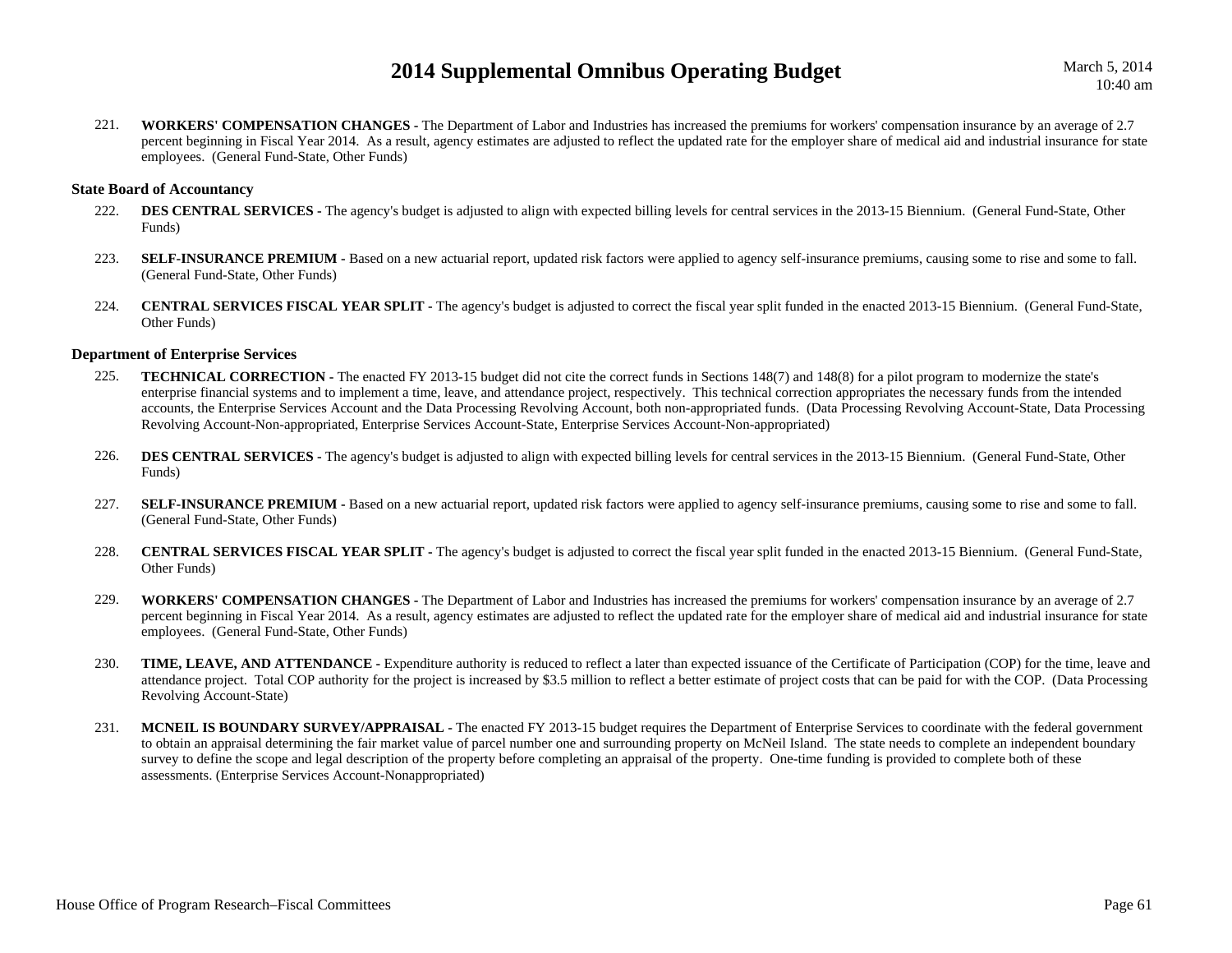232. **COMMERCIAL INSURANCE -** Expenditure authority is increased in the Risk Management Administrative Account to allow for the payment and full recovery of commercial insurance premiums, fees, and taxes. (Risk Management Administrative Account-Non-appropriated)

### **Washington Horse Racing Commission**

- 233.**AUDIT SERVICES -** The agency's budget is adjusted to align with expected billing levels for audit services in the 2013-15 Biennium. (General Fund-State, Other Funds)
- 234.**DES CENTRAL SERVICES -** The agency's budget is adjusted to align with expected billing levels for central services in the 2013-15 Biennium. (General Fund-State, Other Funds)
- 235.**SELF-INSURANCE PREMIUM -** Based on a new actuarial report, updated risk factors were applied to agency self-insurance premiums, causing some to rise and some to fall. (General Fund-State, Other Funds)
- 236. **CENTRAL SERVICES FISCAL YEAR SPLIT -** The agency's budget is adjusted to correct the fiscal year split funded in the enacted 2013-15 Biennium. (General Fund-State, Other Funds)

## **Washington State Liquor Control Board**

- 238. **ADMINISTRATIVE HEARINGS -** The agency's budget is adjusted to align with expected billing levels for administrative hearings services in the 2013-15 Biennium, including equipment replacement purchases at the Office of Administrative Hearings. (General Fund-State, Other Funds)
- 239.**DES CENTRAL SERVICES** - The agency's budget is adjusted to align with expected billing levels for central services in the 2013-15 Biennium. (General Fund-State, Other Funds)
- 240. **SELF-INSURANCE PREMIUM -** Based on a new actuarial report, updated risk factors were applied to agency self-insurance premiums, causing some to rise and some to fall. (General Fund-State, Other Funds)
- 241. **CENTRAL SERVICES FISCAL YEAR SPLIT -** The agency's budget is adjusted to correct the fiscal year split funded in the enacted 2013-15 Biennium. (General Fund-State, Other Funds)
- 242. **WORKERS' COMPENSATION CHANGES -** The Department of Labor and Industries has increased the premiums for workers' compensation insurance by an average of 2.7 percent beginning in Fiscal Year 2014. As a result, agency estimates are adjusted to reflect the updated rate for the employer share of medical aid and industrial insurance for state employees. (General Fund-State, Other Funds)
- 243. **I-502 IMPLEMENTATION -** Funding to implement Initiative-502 is provided from the Dedicated Marijuana Fund rather than the Liquor Revolving Fund. (Liquor Revolving Fund, Dedicated Marijuana Fund)
- 244. **MEDICAL MARIJUANA -** Funding is provided to the Liquor Control Board (LCB) for one-time information technology changes required as a result of Engrossed Second Substitute House Bill 2149 (Medical marijuana) to modify the I-502 licensing system to create a license,endorsement, and to modify the Seed-to-Sale traceability system. (Dedicated Marijuana Fund-State)
- 245. **MARIJUANA LICENSE SOFTWARE -** The Liquor Control Board was provided start-up funding in the 2013-15 biennial budget for regulation of the recreational marijuana market. Part of that funding was used to procure cloud-based license software. Ongoing funding is provided for maintenance and support of those systems. (Dedicated Marijuana Fund-State)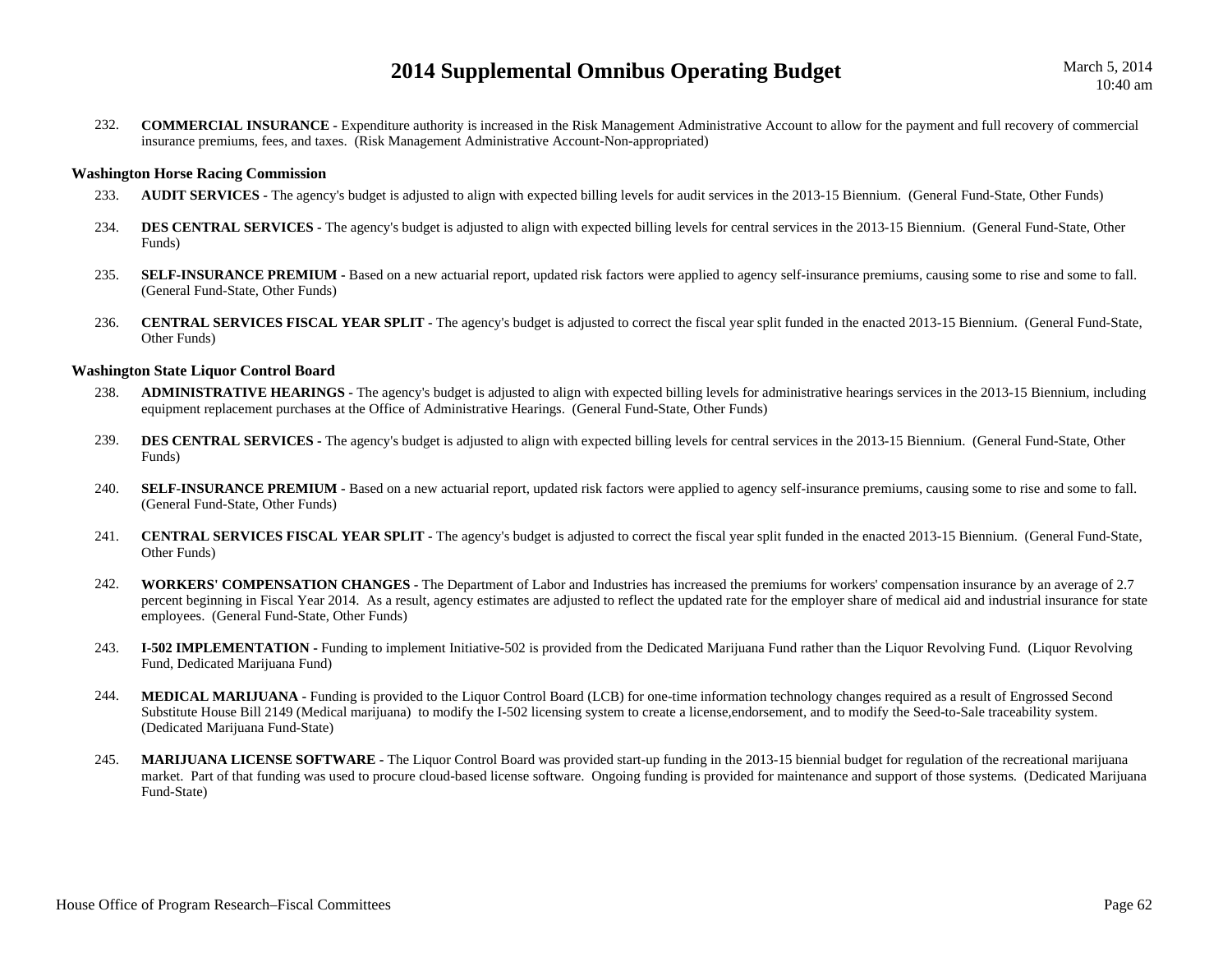- 246. **MARIJUANA TRACEABILITY SYSTEM -** Funding is provided for a seed-to-sale inventory tracking system, which will track and monitor all recreational marijuana plants and products through all stages of the supply chain to prevent diversion and promote public safety. (Dedicated Marijuana Fund-State)
- 247. **MARIJUANA TAX SYSTEM -** The Liquor Control Board is required to collect sales information on recreational marijuana sold in Washington. Funding is provided to develop an automated process for gathering and reporting this information to enable the collection of state tax revenue. (Dedicated Marijuana Fund-State)
- 248. **ADDITIONAL STAFFING -** The LCB is required to regulate the recreational marijuana market in Washington State. Start-up funding provided to the LCB in the 2013-15 biennial budget was used to procure necessary computer programs and licensing staff to launch the regulatory effort. Additional funding is provided to hire enforcement officers, auditors, and fiscal staff. (Dedicated Marijuana Fund-State)

#### **Utilities and Transportation Commission**

- 249.**AUDIT SERVICES** - The agency's budget is adjusted to align with expected billing levels for audit services in the 2013-15 Biennium. (General Fund-State, Other Funds)
- 251.**DES CENTRAL SERVICES** - The agency's budget is adjusted to align with expected billing levels for central services in the 2013-15 Biennium. (General Fund-State, Other Funds)
- 252. **CENTRAL SERVICES FISCAL YEAR SPLIT -** The agency's budget is adjusted to correct the fiscal year split funded in the enacted 2013-15 Biennium. (General Fund-State, Other Funds)
- 253. **WORKERS' COMPENSATION CHANGES -** The Department of Labor and Industries has increased the premiums for workers' compensation insurance by an average of 2.7 percent beginning in Fiscal Year 2014. As a result, agency estimates are adjusted to reflect the updated rate for the employer share of medical aid and industrial insurance for state employees. (General Fund-State, Other Funds)

#### **Board for Volunteer Firefighters**

- 254.**AUDIT SERVICES** - The agency's budget is adjusted to align with expected billing levels for audit services in the 2013-15 Biennium. (General Fund-State, Other Funds)
- 255.**DES CENTRAL SERVICES -** The agency's budget is adjusted to align with expected billing levels for central services in the 2013-15 Biennium. (General Fund-State, Other Funds)
- 256. **CENTRAL SERVICES FISCAL YEAR SPLIT -** The agency's budget is adjusted to correct the fiscal year split funded in the enacted 2013-15 Biennium. (General Fund-State, Other Funds)
- 257. **WORKERS' COMPENSATION CHANGES -** The Department of Labor and Industries has increased the premiums for workers' compensation insurance by an average of 2.7 percent beginning in Fiscal Year 2014. As a result, agency estimates are adjusted to reflect the updated rate for the employer share of medical aid and industrial insurance for state employees. (General Fund-State, Other Funds)

#### **Military Department**

258. **DISASTER RESPONSE FUNDING -** Funds are provided to complete projects necessary to recover from seven previously declared disasters. (Disaster Response Account-State, Disaster Response Account-Federal)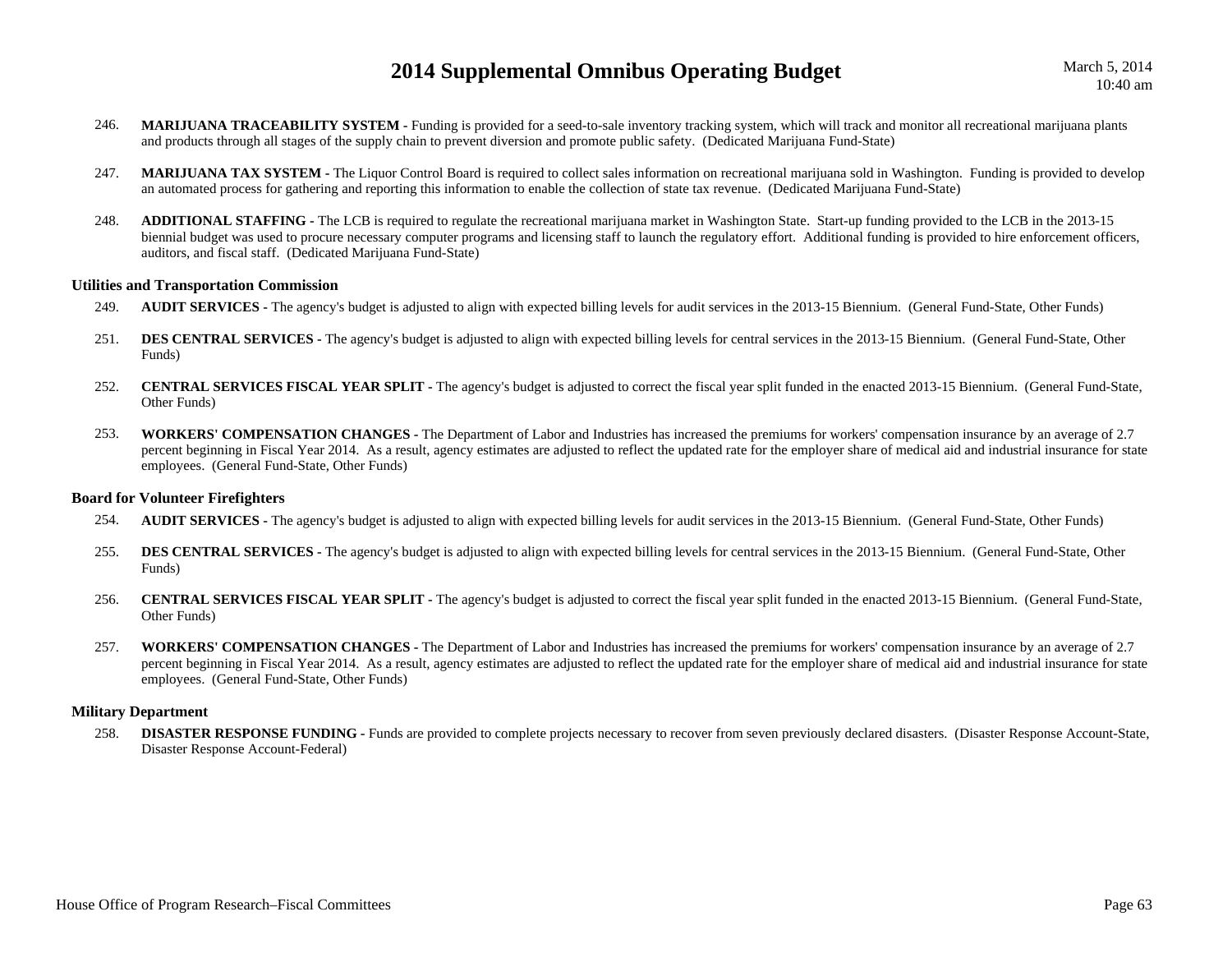- 259. **EOC GENERATOR MAINTENANCE -** Funding is provided for annual maintenance costs for the three generator systems that allow the Emergency Operations Center and Emergency Management Division to operate during unexpected power outages.
- 260.**DES CENTRAL SERVICES** - The agency's budget is adjusted to align with expected billing levels for central services in the 2013-15 Biennium. (General Fund-State, Other Funds)
- 261.**OPERATING COSTS/EXIST CAPITAL PROJ -** Federal expenditure authority and state matching funds are provided for the annual operating and maintenance costs of facilities and storage buildings throughout the state. (General Fund-State, General Fund-Federal)
- 262.SELF-INSURANCE PREMIUM - Based on a new actuarial report, updated risk factors were applied to agency self-insurance premiums, causing some to rise and some to fall. (General Fund-State, Other Funds)
- 263. **CENTRAL SERVICES FISCAL YEAR SPLIT -** The agency's budget is adjusted to correct the fiscal year split funded in the enacted 2013-15 Biennium. (General Fund-State, Other Funds)
- 264. **WORKERS' COMPENSATION CHANGES -** The Department of Labor and Industries has increased the premiums for workers' compensation insurance by an average of 2.7 percent beginning in Fiscal Year 2014. As a result, agency estimates are adjusted to reflect the updated rate for the employer share of medical aid and industrial insurance for state employees. (General Fund-State, Other Funds)
- 265.**OIL TRANSPORTATION SAFETY** - One-time funding is provided for research support for a Washington State University oil train emergency response study, pursuant to Engrossed Second Substitute House Bill 2347. (Oil transportation safety)

#### **Public Employment Relations Commission**

- 266.**DES CENTRAL SERVICES -** The agency's budget is adjusted to align with expected billing levels for central services in the 2013-15 Biennium. (General Fund-State, Other Funds)
- 267.**SELF-INSURANCE PREMIUM -** Based on a new actuarial report, updated risk factors were applied to agency self-insurance premiums, causing some to rise and some to fall. (General Fund-State, Other Funds)
- 268. **CENTRAL SERVICES FISCAL YEAR SPLIT -** The agency's budget is adjusted to correct the fiscal year split funded in the enacted 2013-15 Biennium. (General Fund-State, Other Funds)
- 269. **WORKERS' COMPENSATION CHANGES -** The Department of Labor and Industries has increased the premiums for workers' compensation insurance by an average of 2.7 percent beginning in Fiscal Year 2014. As a result, agency estimates are adjusted to reflect the updated rate for the employer share of medical aid and industrial insurance for state employees. (General Fund-State, Other Funds)

#### **LEOFF 2 Retirement Board**

- 270.**DES CENTRAL SERVICES** - The agency's budget is adjusted to align with expected billing levels for central services in the 2013-15 Biennium. (General Fund-State, Other Funds)
- 271.**SELF-INSURANCE PREMIUM -** Based on a new actuarial report, updated risk factors were applied to agency self-insurance premiums, causing some to rise and some to fall. (General Fund-State, Other Funds)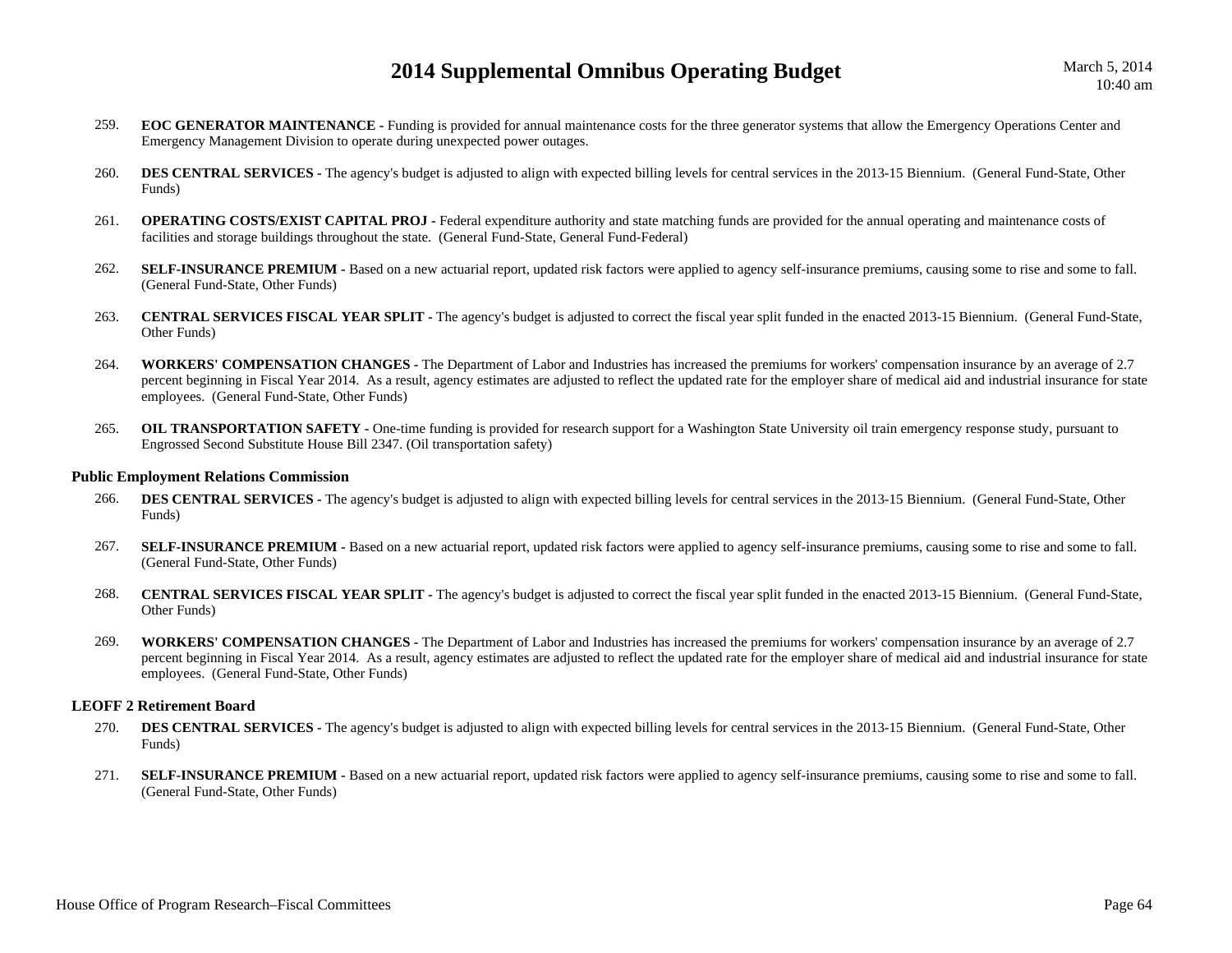March 5, 2014 10:40 am

272. **WORKERS' COMPENSATION CHANGES -** The Department of Labor and Industries has increased the premiums for workers' compensation insurance by an average of 2.7 percent beginning in Fiscal Year 2014. As a result, agency estimates are adjusted to reflect the updated rate for the employer share of medical aid and industrial insurance for state employees. (General Fund-State, Other Funds)

#### **Department of Archaeology & Historic Preservation**

- 273. **ADMINISTRATIVE HEARINGS -** The agency's budget is adjusted to align with expected billing levels for administrative hearings services in the 2013-15 Biennium, including equipment replacement purchases at the Office of Administrative Hearings. (General Fund-State, Other Funds)
- 274.**DES CENTRAL SERVICES** - The agency's budget is adjusted to align with expected billing levels for central services in the 2013-15 Biennium. (General Fund-State, Other Funds)
- 275. **CENTRAL SERVICES FISCAL YEAR SPLIT -** The agency's budget is adjusted to correct the fiscal year split funded in the enacted 2013-15 Biennium. (General Fund-State, Other Funds)
- 276. **WORKERS' COMPENSATION CHANGES -** The Department of Labor and Industries has increased the premiums for workers' compensation insurance by an average of 2.7 percent beginning in Fiscal Year 2014. As a result, agency estimates are adjusted to reflect the updated rate for the employer share of medical aid and industrial insurance for state employees. (General Fund-State, Other Funds)
- 277.**RELOCATION AND NEW LEASE COSTS -** Due to the potential demolition of the 1063 Capitol Way building, funding is provided to the Department of Archaeology and Historic Preservation for one-time relocation costs and ongoing increased lease costs incurred by moving to the old Lord Mansion building.
- 278.**ASSISTANT STATE PHY ANTHROPOLOGIST -** One-time funding is provided for an Assistant State Physical Anthropologist to eliminate the existing backlog of over 200 case reports and assist the State Physical Anthropologist with meeting statutory timelines on new cases. (Skeletal Human Remains Assistance Account-Nonappropriated)

## **DSHS**

#### **Children and Family Services**

- 279. **MANDATORY CASELOAD ADJUSTMENTS -** Appropriations are adjusted to reflect forecasted changes in foster care and adoption support caseloads in the 2013-15 biennium. (General Fund-State, General Fund-Federal)
- 280.FMAP MATCH ADJUSTMENT - The Federal Medical Assistance Percentage (FMAP), at which the federal government matches Medicaid and foster care service expenditures, will increase from 50.00 percent to 50.03 percent, effective October 1, 2014. General Fund-State funding is reduced to reflect the reduced state match requirement. (General Fund-State, General Fund-Federal)
- 281.**ONE-TIME RELOCATION -** Funding is provided for furniture to support two leased facility projects. (General Fund-State, General Fund-Federal)
- 282. **WORKERS' COMPENSATION CHANGES -** The Department of Labor and Industries has increased the premiums for workers' compensation insurance by an average of 2.7 percent beginning in Fiscal Year 2014. As a result, agency estimates are adjusted to reflect the updated rate for the employer share of medical aid and industrial insurance for state employees. (General Fund-State, Other Funds)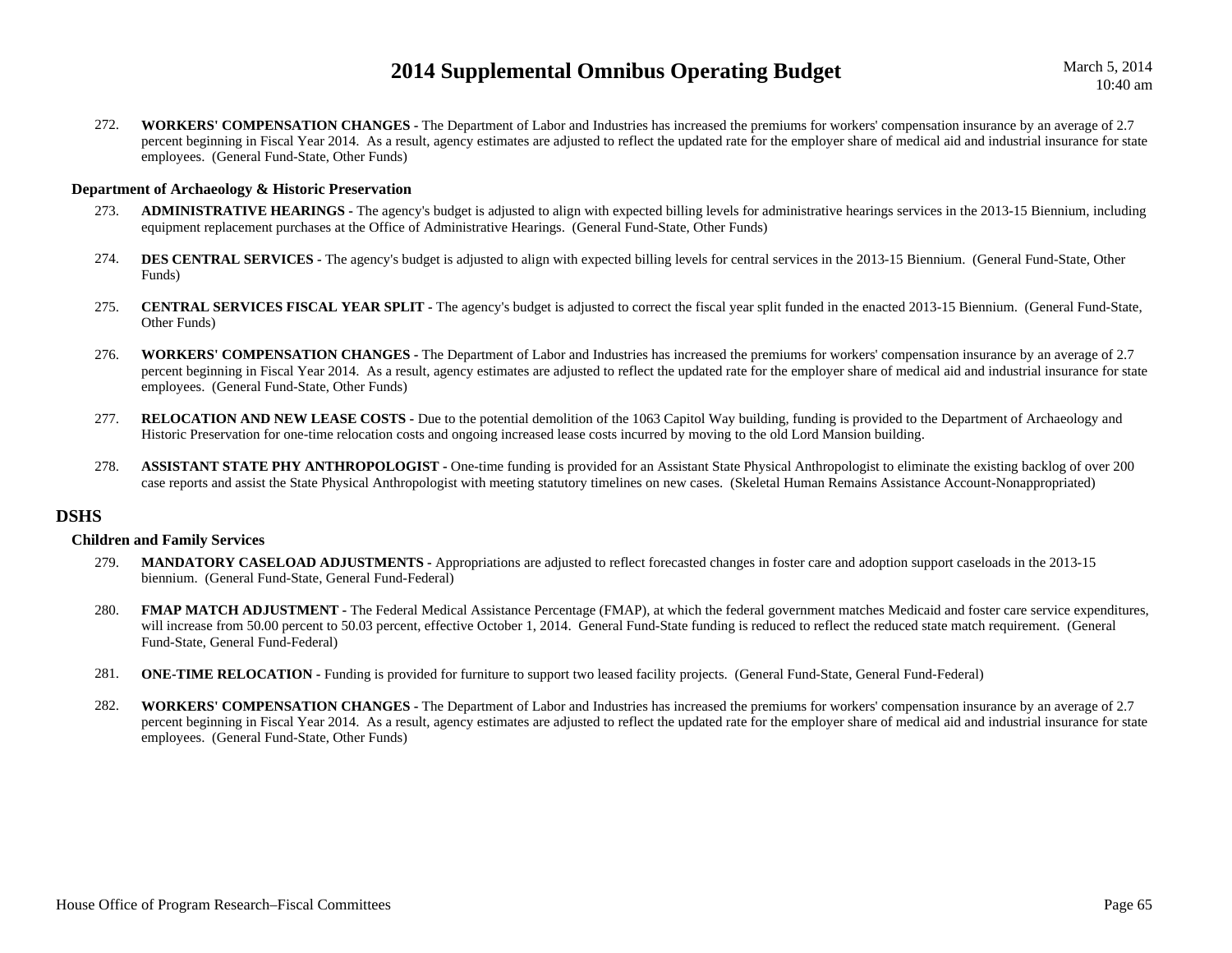- 284. **ADOPTION PROCESS -** Funding is provided solely to implement Second Engrossed Substitute House Bill No. 1675 (adoption process). Multiple changes are made to the adoption process, including a requirement that certain Department staff receive periodic adoption-specific training. (General Fund-State, General Fund-Federal)
- 285.**EARLY START ACT** - Funding is provided to implement Engrossed Second Substitute House Bill 2377 (early care and education). Funding will be used for the 2 percent quality payment and tiered reimbursement rate increases for family home and center child care providers. (Education Legacy Trust Account-State, General Fund-Federal)
- 286. **ADOPTION INCENTIVE GRANT -** The Children's Administration (CA) received a federal Adoption Incentive Grant for adoptions completed in federal FY 2013. These federal grant monies will be used on a one-time basis to support state foster care expenditures. (General Fund-State, General Fund-Federal)
- 287.**FAMILY ASSESSMENT RSPNSE SHORTFALL -** As of February 2014, actual and forecasted state foster care expenditures exceed those anticipated in the 2013-15 biennial budget. As a result, less funding is available in the Child and Family Reinvestment Account for Family Assessment Response (FAR) implementation. In place of these funds, federal Temporary Assistance for Needy Families (TANF) funds are used to meet legislative appropriations for FAR. The FAR is an alternative to investigation that aims to safely avoid out-of-home placement by engaging and providing basic needs to families. (General Fund-Federal, Child and Family Reinvestment Account-State)
- 288.**EXTENDED FOSTER CARE** - Effective January 2015 and in the 2013-15 biennium, the Department is authorized to expand extended foster care to eligible youth who have an open dependency case at age 18 and are employed for 80 hours or more per month. Funding is provided for these services. (General Fund-State, General Fund-Federal)
- 289.**FAMILY HOME CHLD CARE RATE INCREASE** - Funding is provided to increase base payment rates for family home child care providers by 4 percent starting July 1, 2014, and another 4 percent starting January 1, 2015. (General Fund-State, General Fund-Federal)
- 290. **CENTER CHILD CARE RATE INCREASE -** Funding is provided to increase base payment rates for child care center providers by 4 percent starting July 1, 2014, and another 4 percent starting January 1, 2015. (General Fund-State, General Fund-Federal)
- 291.**PARENTS WITH DISABILITIES** - Funding is provided to implement Second Substitute House Bill 2616 (parents with developmental disabilities). The Department shall make reasonable efforts to plan appropriate services for parents in dependency proceedings who have a developmental disability and are eligible for Developmental Disabilities Administration (DDA) services. (General Fund-State)
- 292.**OPEN SOURCE PARENTING PROGRAM -** Funding is provided for implementation of an open source parenting program developed by a university-based child welfare research entity. (General Fund-State)

#### **Juvenile Rehabilitation**

- 293. **MANDATORY WORKLOAD ADJUSTMENTS -** Funding is adjusted to reflect the forecasted changes in the juvenile residential and community populations in the 2013-15 biennium.
- 294. **WORKERS' COMPENSATION CHANGES -** The Department of Labor and Industries has increased the premiums for workers' compensation insurance by an average of 2.7 percent beginning in Fiscal Year 2014. As a result, agency estimates are adjusted to reflect the updated rate for the employer share of medical aid and industrial insurance for state employees. (General Fund-State, Other Funds)
- 296.**AT-RISK YOUTH INTERVENTION -** One-time funding is provided for grants to community organizations serving at-risk youth. (General Fund-State)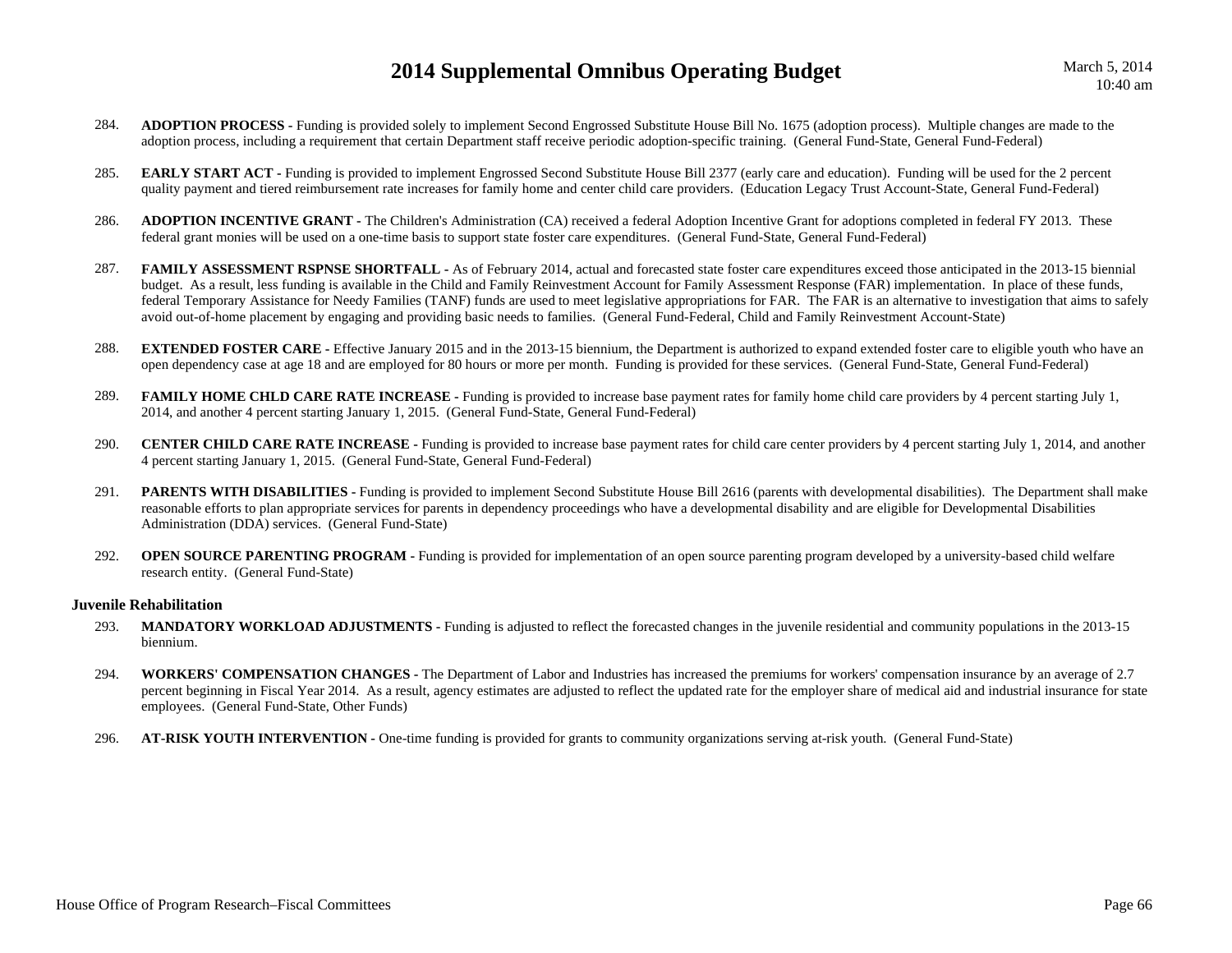- 297.**PREA COMPLIANCE** - The Prison Rape Elimination Act (PREA) requires the Juvenile Justice and Rehabilitation Administration (JJRA) to collect, maintain, and review data on sexual abuse allegations and incidents. One-time funding is provided for information technology enhancements to support JJRA's ability to meet PREA requirements.
- 298. **INCREASED MOTOR POOL COSTS -** One-time funding is provided in FY 2014 to cover Department of Enterprise Services (DES) billings to JJRA for state motor pool services. In FY 2015, DES will reduce billings to JJRA commensurate with actual JJRA costs for vehicle usage. (General Fund-State)
- 299.**JUVENILE FIREARMS OFFENDERS** - Funding is provided for JJRA to implement provisions of Engrossed Substitute House Bill 2164 (juvenile firearms offenders). The JJRA will analyze historical data on juvenile firearms offenders and will report its findings to the Legislature by October 1, 2014. (General Fund-State)

## **Mental Health**

- 300.**MEDICAID EXPANSION ADJUSTMENT** - State funds and federal appropriation authority are provided to adjust for updated caseloads using the February 2014 forecast and per capita costs associated with the expansion of Medicaid under the federal Patient Protection and Affordable Care Act. The primary impact is related to a different methodology used by the actuaries responsible for certifying regional support network capitation rates than what was assumed in the underlying budget. (General Fund-State, General Fund-Federal)
- 301.**PRESUMPTIVE SSI FEDERAL MATCH -** There are a variety of adjustments related to the costs of individuals covered under the Presumptive Supplemental Security Income program. This includes adjustments related to caseload, actuarial rates, and federal match which was assumed at 100 percent in the underlying budget but will only be 75 percent in FY 2014 and 77.5 percent in FY 2015. State funds and federal appropriation authority for regional support network capitation rates are adjusted to reflect these changes. (General Fund-State, General Fund-Federal)
- 302.**MANDATORY CASELOAD ADJUSTMENTS** - Funding for regional support network capitation rates is adjusted to reflect the February 2014 caseload forecast update. (General Fund-State, General Fund-Federal)
- 303.**FMAP MATCH ADJUSTMENT** - The Federal Medical Assistance Percentage (FMAP), at which the federal government matches Medicaid and Foster Care service expenditures, will increase from 50.0 percent to 50.03 percent effective October 1, 2014. Appropriation levels are adjusted to reflect the reduced state match requirement. (General Fund-State, General Fund-Federal)
- 304. **RSN RATE REBASE -** An actuarial rate adjustment is made to the calendar year 2014 capitation rates for regional support networks capitated managed care program. (General Fund-State, General Fund-Federal)
- 305. **ELECTRONIC MEDICAL RECORDS -** Funding and authority for Certificate of Participation (COP) financing was provided in the 2013-15 budget for an Electronic Medical Records project. Since this project uses a Software-as-a-Service solution, it does not qualify for COP financing. Additional state funding is provided and the authority for COP financing is removed.
- 306. **DSH FUNDING -** The Centers for Medicare and Medicaid Services released the preliminary Fiscal Year 2014 Institutions for Mental Diseases, Disproportionate Share Hospital Payments limits. The new limit is estimated at \$62,503,828, slightly higher than what was assumed in 2013-15 enacted budget. (General Fund-State, General Fund-Federal)
- 307. **HOSPITAL REVENUE ADJUSTMENT -** Funding is provided to the Behavioral Health and Service Integration Administration as a result of changes in state hospital revenue assumptions based upon inpatient client contributions including Medicaid, Medicare, private pay and private insurance. (General Fund-State, General Fund-Private/Local, General Fund-Federal)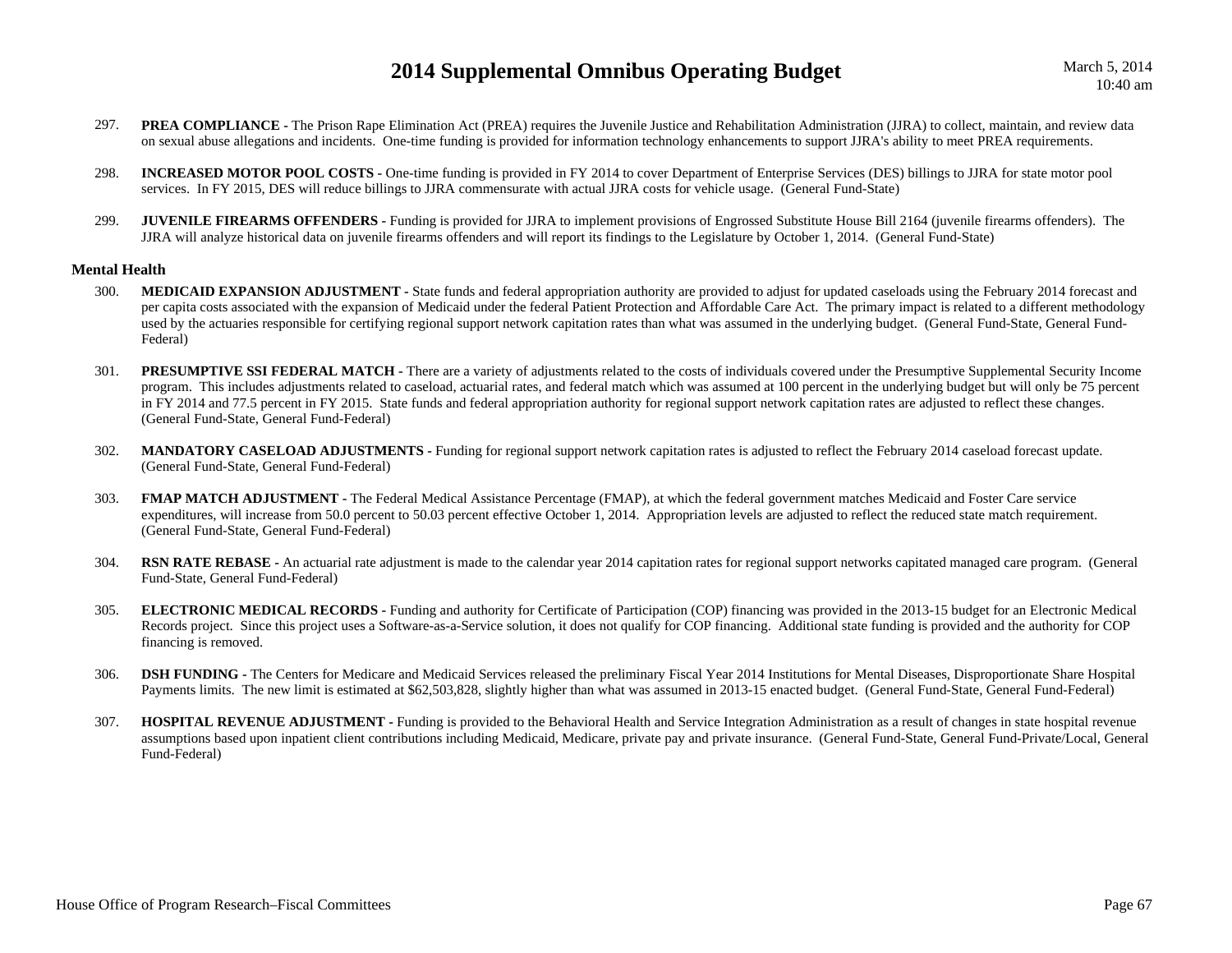- 308. **MENTAL HEALTH SUPPORT SERVICES -** Funds are provided to cover essential community mental health expenditures which are not part of the Regional Support Network payment system. These costs include ambulance transportation and other ancillary costs related to individuals who are in the process of becoming civilly detained under the Involuntary Treatment Act.
- 309. **NEWLY-ELIGIBLE MATCH THRESHOLD -** The Affordable Care Act required Washington State to convert existing eligibility standards, based upon net income, to Modified Adjusted Gross Income standards. After conversion, 4,700 clients assumed to be newly eligible clients in the enacted budget, at a 100 percent federal match, will be deemed currently eligible; therefore, subject to a 50.03 percent federal match. Additional funding is necessary to fund the 49.97 percent General Fund-State match. (General Fund-State, General Fund-Federal)
- 310. **WORKERS' COMPENSATION CHANGES -** The Department of Labor and Industries has increased the premiums for workers' compensation insurance by an average of 2.7 percent beginning in Fiscal Year 2014. As a result, agency estimates are adjusted to reflect the updated rate for the employer share of medical aid and industrial insurance for state employees. (General Fund-State, Other Funds)
- 311. **TRANSFERS -** Funding that was provided centrally to the department is transferred among several programs to align program appropriations with planned spending. This step results in a net zero effect for the Department of Social and Health Services (General Fund -State, General Fund-Federal).
- 312. **ELECTRONIC MEDICAL RECORDS -** Funding is provided for covering staff time and travel required for training to implement a new electronic health record system expected to be implemented in October 2014.
- 313. **CHILDREN'S MENTAL HEALTH SETTLEMENT -** Funding is provided for infrastructure development and intensive mental health services for high needs youth in order to implement the commitments set forth in the *T.R. v. Dreyfus and Porter* Settlement Agreement. Services will be phased in around the state over a five-year period in accordance with the settlement agreement and legislative appropriations. (General Fund-State, General Fund-Federal)
- 314. **MENTAL HEALTH SECURITY ENHANCEMENTS -** The enacted 2013-15 budget provided additional private/local funding for Mental Health Security Enhancements at Eastern and Western State hospitals. The additional private/local funding cannot be earned and appropriation authority is reduced accordingly. State funds for FY 2015 are provided to help offset these reductions. (General Fund-State, General Fund-Private/Local)
- 315.**STATE HOSPITAL OVERTIME -** Additional funding is provided because of projected over-expenditures driven primarily by increases in overtime at Eastern and Western State hospitals. (General Fund-State, General Fund-Federal)
- 316. **BEHAVIORAL HEALTH REDESIGN -** Pursuant to Engrossed Second Substitute House Bill 2639 (mental health, chemical dependency) and Engrossed Substitute House Bill 2315 (suicide prevention), funding is provided for additional staff and an actuarial analysis to support procurement of mental health and chemical dependency services, to help move the behavioral health system towards phased integration with systems that provide medical services to Medicaid participants, and to develop a plan to create a pilot project to support primary care providers in the assessment and treatment of adults with mental or other behavioral health disorders. (General Fund-State, General Fund-Federal)
- 317.**MENTAL HEALTH ENHANCEMENTS** - Funding is provided for a variety of community mental health enhancements that will allow the Department to meet the requirements of Substitute House Bill 2725 (involuntary commitment) and provide other recovery support services for individuals with mental illnesses. This includes operating funds for an evaluation and treatment facility in three regional support networks, program of assertive community treatment teams in three regional support networks, and recovery supportive service teams in three regional support networks. This also includes funds for a one-time criminal justice training. In addition, there is a one-time restoration of \$3.0 million in non-Medicaid funds for FY 2015 that was part of the offset reduction assumed in the 2013-15 enacted budget step for Medicaid expansion. (General Fund-State, General Fund-Federal)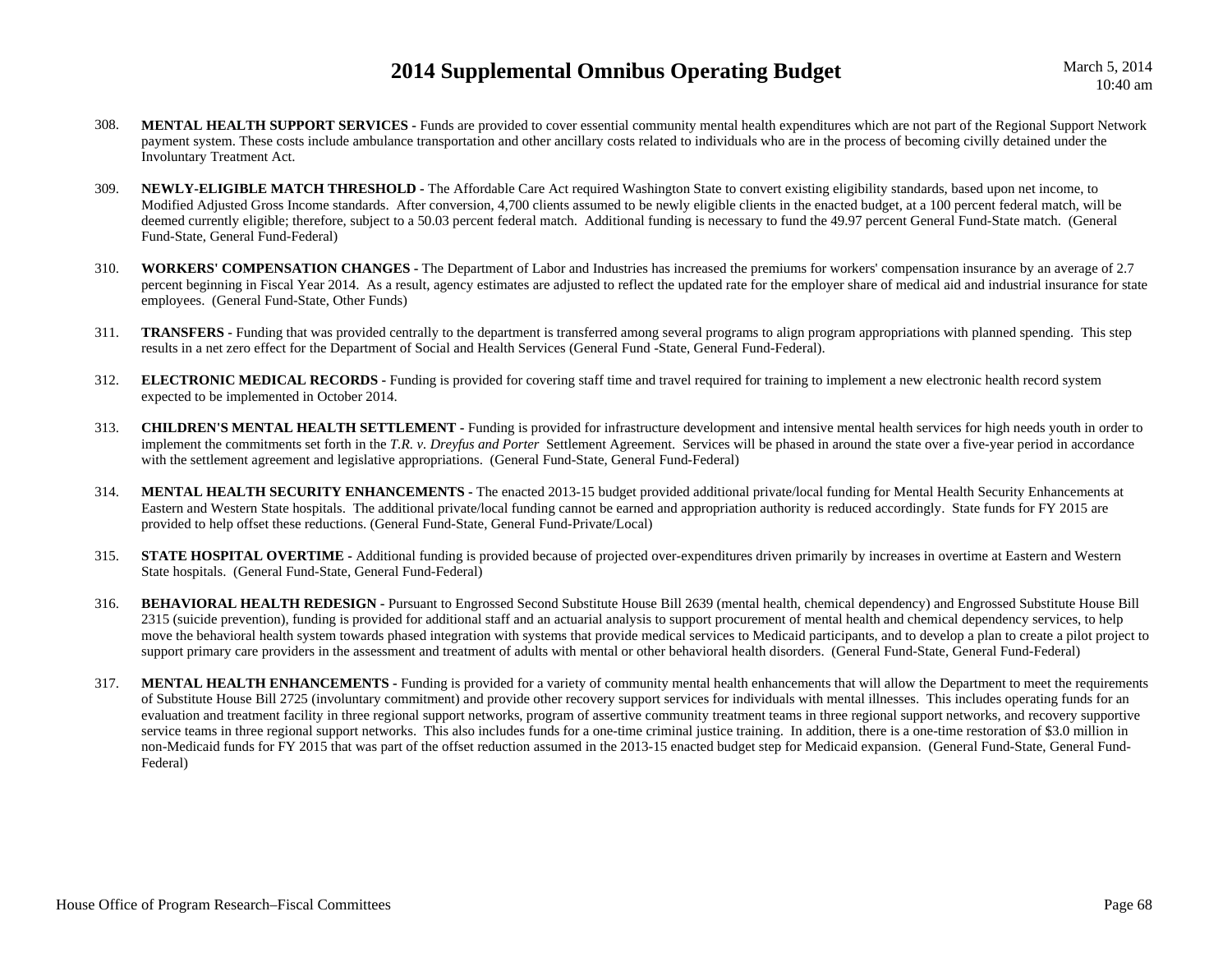- 318. **TRANSITIONAL NON-MEDICAID SUPPORT -** Provides one-time funding for the King County Regional Support Network as it works to transition services to settings that are eligible for federal participation for people covered under the Medicaid program.
- 319.**ESH - COMPUTER LEASES FUNDING -** Funding is provided to lease 300 computers effective February 1, 2014 and to support conversion to the Windows 7 operating system at Eastern State Hospital (ESH) at an estimated monthly cost of \$20.27 per computer. Funding new computers with Windows 7 will ensure that ESH will have the equipment necessary to implement the Electronic Medical Records system.

#### **Developmental Disabilities**

- 320. **FORECAST COST/UTILIZATION -** Expenditure adjustments are made to reflect changes in the utilization of personal care services within the Developmental Disabilities Administration. (General Fund-State, General Fund-Federal)
- 321. **MEDICAID EXPANSION ADJUSTMENT -** As an option to states under the Affordable Care Act, the Health Care Authority was directed to expand Medicaid eligibility on January 1, 2014, to individuals between the ages of 19 and 64, with incomes below 138 percent of the federal poverty level, who are not otherwise categorically eligible for Medicaid. Funding adjustments are made for updated caseloads and per capita costs. (General Fund-State, General Fund-Federal)
- 322.**FINANCIAL WORKER FEDERAL MATCH** - Under the Affordable Care Act, the federal government will match Medicaid work that is application and maintenance related at 75 percent, instead of 50 percent. The 2013-15 biennial budget assumed that the enhanced match would begin in October 2013 for financial workers establishing eligibility for clients in the Developmental Disabilities Administration and the Aging and Long-Term Supports Administration. Instead, the enhanced match will begin in March 2014. (General Fund-State, General Fund-Federal)
- 323. **MANDATORY CASELOAD ADJUSTMENTS -** This item reflects the savings associated with caseload changes in the February 2014 Developmental Disabilities forecast produced by the Caseload Forecast Council. These caseloads are the basis for the February 2014 Developmental Disabilities forecast produced by the Department of Social and Health Services. (General Fund-State, General Fund-Federal)
- 324. **MANDATORY WORKLOAD ADJUSTMENTS -** This item funds established client-to-staff ratios as a result of caseload changes within the Developmental Disabilities Administration. (General Fund-State, General Fund-Federal)
- 325.**FMAP MATCH ADJUSTMENT** - The Federal Medical Assistance Percentage (FMAP), at which the federal government matches Medicaid and Foster Care service expenditures, will increase from 50.0 percent to 50.03 percent effective October 1, 2014. General Fund-State funding is reduced to reflect the reduced state match requirement. (General Fund-State, General Fund-Federal)
- 326. **UTILIZATION OF RESIDENTIAL SERVICES -** Funding is provided for utilization of community residential services within the Developmental Disabilities Administration. Residential services provide instruction and support to people with developmental disabilities in a safe community setting. (General Fund-State, General Fund-Federal)
- 327.**PRESUMPTIVE SSI FEDERAL MATCH -** Chapter 10, Laws of 2013, 2nd sp.s. broadened the disability determination standard for the Aged, Blind, and Disabled program, which includes Presumptive Supplemental Security Income (SSI) individuals. As a result, the 2013-15 enacted budget assumed that nearly 20,000 Presumptive SSI individuals currently eligible for the 50 percent federal match would become eligible for the 100 percent federal match under the Affordable Care Act (ACA) Medicaid Expansion, reducing General Fund-State expenditures. The Presumptive SSI program provides Medicaid coverage to clients with long-term medical conditions that make them likely to meet federal disability criteria while their disability determinations are pending. The Centers for Medicare and Medicaid services has clarified that the state is eligible for a 75 percent federal match under the ACA expansion state provision. Additional state funding is needed to make up the difference between the 100 percent and the 75 percent federal match. (General Fund-State, General Fund-Federal)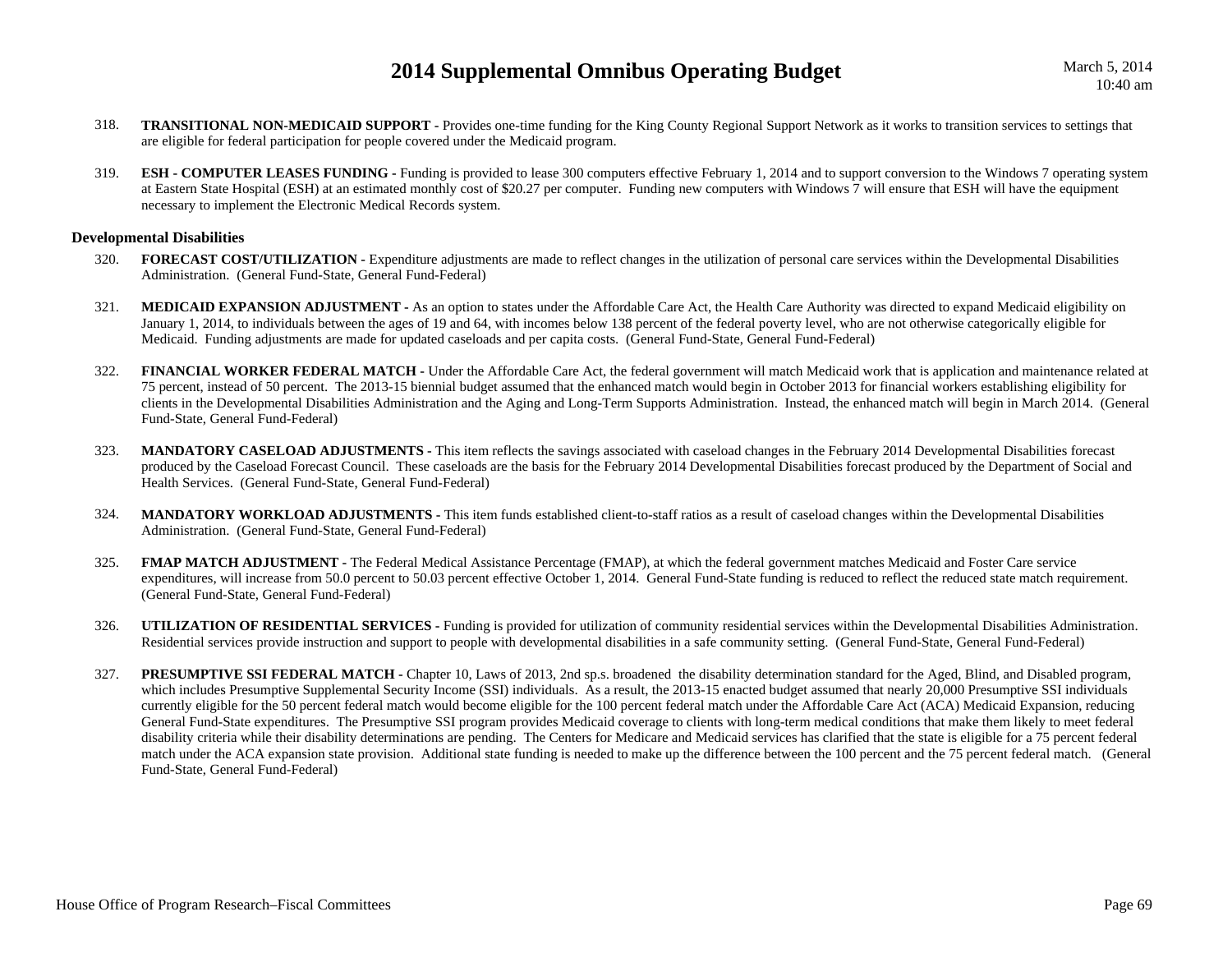- 328. **TECHNICAL CORRECTIONS -** Full-time equivalent staff and funding are provided in the 2014 supplemental budget to make technical corrections throughout the department. (General Fund-State, General Fund-Federal, General Fund-Private/Local)
- 329. **WORKERS' COMPENSATION CHANGES -** The Department of Labor and Industries has increased the premiums for workers' compensation insurance by an average of 2.7 percent beginning in Fiscal Year 2014. As a result, agency estimates are adjusted to reflect the updated rate for the employer share of medical aid and industrial insurance for state employees. (General Fund-State, Other Funds)
- 330. **TRANSFERS -** The Department of Social and Health Services will shift staff and funding among programs in the 2014 supplemental budget. This transfer will align staff and funds with the programs where the costs are incurred. The net impact is zero. (General Fund-State, General Fund-Federal, General Fund-Private/Local)
- 331. **INCONTINENCE SUPPLIES TRANSFER -** Funding is transfered from the Health Care Authority to the Department of Social and Health Services for the purchase of incontinence supplies for residents of the Residential Habilitation Centers. (General Fund-State, General Fund-Federal)
- 332.**RHC MEDICAID COMPLIANCE** - Funding and full-time equivalent staff are provided for specialized services to nursing home clients with a developmental disability who are living in the Residential Habilitation Centers (RHCs) or community nursing facilities. Specialized services are needed to meet compliance with Centers for Medicare and Medicaid Services requirements. A quality assurance initiative to monitor operations at the RHCs is also funded. (General Fund-State, General Fund-Federal)
- 333.**PROGRAM UNDEREXPENDITURE -** The variance between allotments and expenditures for field services, from July 2013 through December 2013, is removed from the Developmental Disabilities Administration. This is a one-time under-expenditure variance that would otherwise revert at the end of the fiscal year. (General Fund-State, General Fund-Federal)
- 334. **COMMUNITY RESIDENTIAL RATES -** The Department of Social and Health Services is directed to increase the benchmark rates for community residential service businesses providing supported living, group home, and licensed staff residential services for people with developmental disabilities by thirty cents starting July 1, 2014 (General Fund-State, General Fund-Federal)
- 335.**PROVIDER COMPENSATION SYSTEM - Savings result from a six-month delay in implementation of the provider compensation system. (General Fund-State, General Fund-**Federal)
- 336. **IN HOME ARBITRATION REBARGAINING -** The Service Employees International Union Healthcare 775NW and the state of Washington modified several articles within the contract approved by the Legislature for the 2013-15 biennium. The amount of funding provided, and the distribution of funding by fiscal year, have been adjusted for mileage reimbursements, paid holiday, union presentation time, and training contributions. (General Fund-State, General Fund-Federal)
- 337.**PROVIDER SAFETY EQUIPMENT -** Funding is provided to implement Substitute House Bill 2310 (provider safety equipment). Due to provider outreach mandated by the legislation, the Department of Social and Health Services and the Health Care Authority both anticipate increased utilization of personal protective equipment during FY 2015. (General Fund-State)
- 338. **FORECAST UTILIZATION ADJUSTMENT -** The amount of funding provided for the In Home Provider Arbitration Award, and the distribution of funding by fiscal year, is restored to the levels appropriated in the 2013-15 biennial budget. (General Fund-State, General Fund-Federal)
- 339.**SUPPORTED LIVING INVESTIGATIONS -** Funding is provided to implement Second Substitute House Bill 1574 (residential supports and services). The Department of Social and Health Services will conduct additional investigations of abuse and neglect complaints in certified community residential services and supports settings for clients with developmental disabilities. Investigation costs will be entirely supported by additional fee revenue. (General Fund-Federal, General Fund-Private/Local)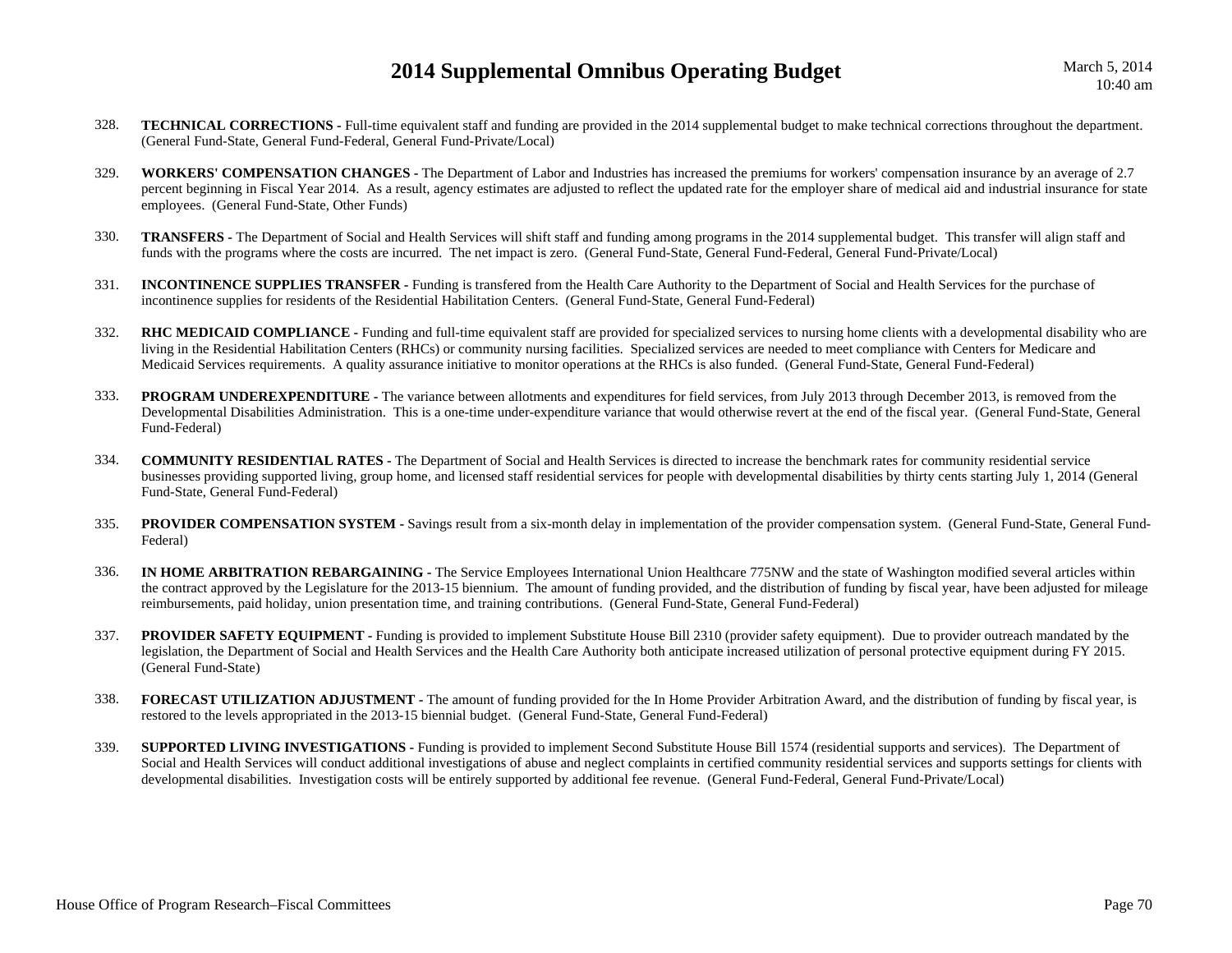## **Long-Term Care**

- 340.FORECAST COST/UTILIZATION - This item reflects changes in the utilization of long-term care services by nursing homes, area agencies on aging services, and home and community-based services. (General Fund-State, General Fund-Federal)
- 341. **FINANCIAL WORKER FEDERAL MATCH -** Under the Affordable Care Act, the federal government will match Medicaid work that is application and maintenance related at 75 percent, instead of 50 percent. The 2013-15 biennial budget assumed that the enhanced match would begin in October 2013 for financial workers establishing eligibility for clients in the Developmental Disabilities Administration and the Aging and Long-Term Supports Administration. Instead, the enhanced match will begin in March 2014. (General Fund-State, General Fund-Federal)
- 342. **MANDATORY CASELOAD ADJUSTMENTS -** This item reflects the costs associated with caseload changes in the February 2014 Long-Term Care forecast produced by the Caseload Forecast Council. These caseloads are the basis for the February 2014 Long-Term Care forecast produced by the Department of Social and Health Services. (General Fund-State, General Fund-Federal)
- 343. **MANDATORY WORKLOAD ADJUSTMENTS -** Funding and FTEs are provided for costs associated with the professional staff necessary to verify Medicaid eligibility, assess functional disability, ensure quality assurance and coordinate the delivery of appropriate and cost-effective services for the anticipated caseloads in all long-term care settings. (General Fund-State, General Fund-Federal)
- 344.**FMAP MATCH ADJUSTMENT** - The Federal Medical Assistance Percentage (FMAP), at which the federal government matches Medicaid and foster care service expenditures, will increase from 50.0 percent to 50.03 percent, effective October 1, 2014. General Fund State funding is redvised to reflect the revised state match requirement. (General Fund-State, General Fund-Federal)
- 345.**PRESUMPTIVE SSI FEDERAL MATCH -** Chapter 10, Laws of 2013, 2nd special session broadened the disability determination standard for the Aged, Blind and Disabled program, which includes Presumptive Supplemental Security Income (SSI) individuals. As a result, the 2013-15 enacted budget assumed that nearly 20,000 Presumptive SSI individuals currently eligible for 50 percent federal match would become eligible for 100 percent federal match under the Affordable Care Act (ACA) Medicaid expansion, reducing General Fund-State expenditures. The Presumptive SSI program provides Medicaid coverage to clients with long-term medical conditions that make them likely to meet federal disability criteria while their disability determinations are pending. The Centers for Medicare and Medicaid Services has clarified that the state is eligible for a 75 percent federal match under the ACA expansion state provision. Additional state funding is needed to make up the difference between 100 percent and 75 percent federal match. (General Fund-State, General Fund-Federal)
- 346. **NEWLY-ELIGIBLE MATCH THRESHOLD -** The Affordable Care Act required the state of Washington to convert existing eligibility standards, based upon net income, to Modified Adjusted Gross Income standards. After conversion, approximately 4,700 clients assumed in the enacted budget to be newly eligible Medicaid clients at 100 percent federal match. The Centers for Medicare and Medicaid Services has clarified that this population is deemed currently eligible at a 50.03 percent federal match. Additional funding is necessary to fund the 49.97 percent General Fund-State match. (General Fund-State, General Fund-Federal)
- 347.**ONE-TIME RELOCATION -** Funding is provided for equipment costs to support three leased facility projects. (General Fund-State, General Fund-Federal)
- 348. **TECHNICAL CORRECTIONS -** Full-time equivalent staff and funding are provided to make technical corrections throughout the Department. (General Fund-State, General Fund-Federal)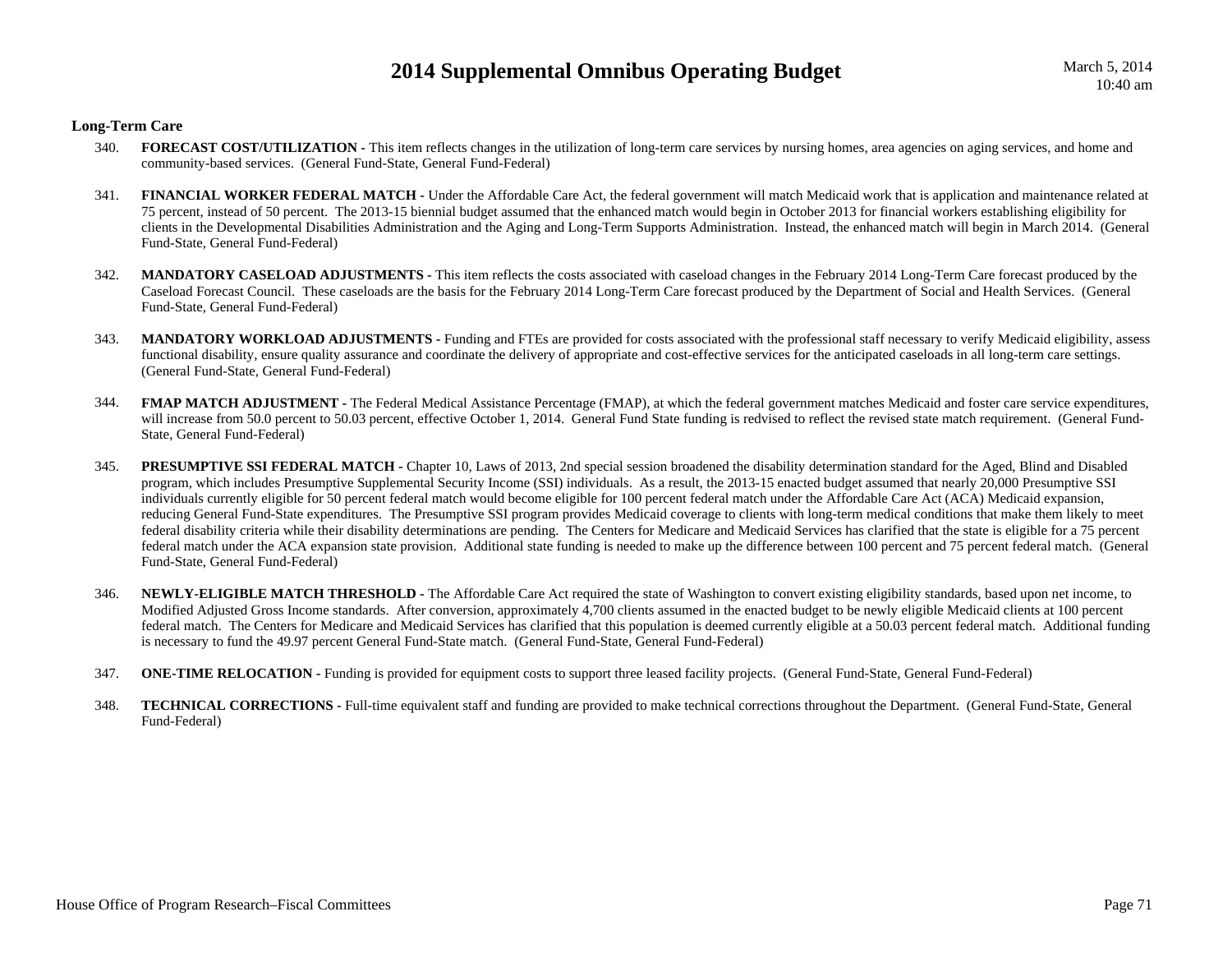- 349. **WORKERS' COMPENSATION CHANGES -** The Department of Labor and Industries has increased the premiums for workers' compensation insurance by an average of 2.7 percent beginning in Fiscal Year 2014. As a result, agency estimates are adjusted to reflect the updated rate for the employer share of medical aid and industrial insurance for state employees. (General Fund-State, Other Funds)
- 350. **TRANSFERS -** The Department of Social and Health Services will shift staff and funding among programs in the 2014 supplemental budget. This transfer will align staff and funds with the programs where the costs are incurred. The net impact is zero. (General Fund-State, General Fund-Federal, General Fund-Private/Local)
- 351.PROVIDER COMPENSATION SYSTEM - Savings result from a six-month delay in implementation of the provider compensation system. (General Fund-State, General Fund-Federal)
- 352. **IN HOME ARBITRATION REBARGAINING -** The Service Employees International Union Healthcare 775NW and the state of Washington modified several articles within the contract approved by the Legislature for the 2013-15 biennium. The amount of funding provided, and the distribution of funding by fiscal year, have been adjusted for mileage reimbursements, paid holiday, union presentation time, and training contributions. (General Fund-State, General Fund-Federal)
- 353. **RESIDENTIAL ENFORCEMENT STANDARDS -** Funding is provided to implement Substitute House Bill 2634 (residential services and support). One-time funding is provided for rule development, provider training, and provider outreach during FY 2015. (General Fund-State, General Fund-Federal)
- 354.**PROVIDER SAFETY EQUIPMENT -** Funding is provided to implement Substitute House Bill 2310 (provider safety equipment). Due to provider outreach mandated by the legislation, the Department of Social and Health Services and the Health Care Authority both anticipate increased utilization of personal protective equipment during FY 2015. (General Fund-State)
- 355. **FORECAST UTILIZATION ADJUSTMENT -** The amount of funding provided for the In Home Provider Arbitration Award, and the distribution of funding by fiscal year, is restored to the levels appropriated in the 2013-15 biennial budget. (General Fund-State, General Fund-Federal)
- 356.**PROVIDERONE STAFFING** - The Aging and Long-Term Support Administration is provided funding to coordinate financial aspects of the Medicaid payment system, ProviderOne. Activities include developing rules, assisting in configuration, troubleshooting and correcting errors, and ensuring payment integrity for Nursing Home, Assisted Living Facility, Adult Family Home, Individual Provider, and Agency Provider vendor payments totaling over \$1.4 billion annually. (General Fund-State, General Fund-Federal)
- 357. **COMMUNITY FIRST CHOICE OPTION -** Funding is provided to implement Engrossed Substitute House Bill 2746 (medicaid personal care). Section 2401 of the Affordable Care Act establishes the Community First Choice Option (CFCO) as an optional Medicaid service. If a state chooses the CFCO, then it must be offered statewide to eligible Medicaid participants. As an incentive, the federal government will pay a 56 percent share of CFCO costs, which is 6 percent higher than the 50 percent share paid for similar Home and Community Based Services. The Aging and Long-Term Support Administration is provided one-time funding to create a plan to refinance Washington's personal care delivery system by implementing the CFCO as soon as July 1, 2015, and no later than July 1, 2016. (General Fund-State, General Fund-Federal)
- 358.**RETIREMENT ACTUARIAL STUDY** - Funding is provided to implement House Bill 2777 (long-term care coverage). Funding is provided to contract for an actuarial study of ways to help individuals prepare for long-term care needs. The study must model at least three options, including: (1) a public long-term care insurance benefit, (2) regulatory changes that would encourage new products on the insurance market, and (3) a new marketplace for long-term care insurance policies. The study must include an evaluation of expected costs and benefits, anticipated number of participants, projected savings to the state Medicaid program, legal risks, and financial risks. (General Fund-State)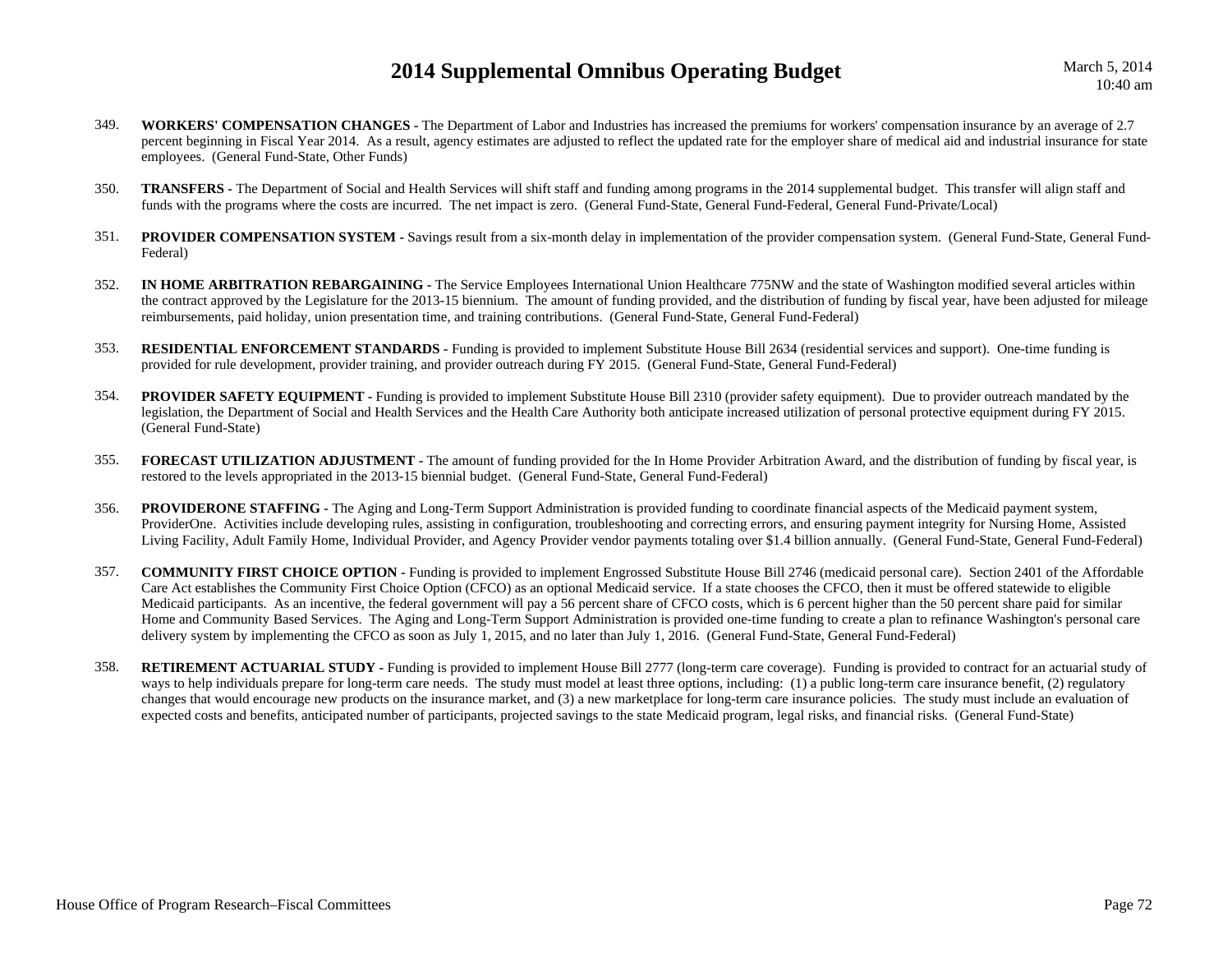- 359.**NURSING HOME ASSESSMENT** - The nursing home assessment fee is increased from the current 4.08 percent to 5.82 percent on total revenues in FY 2015. This results in an increase of the assessment fee from \$14 per patient day to \$21 per patient day. Federal revenue is leveraged with assessment funds to increase the statewide average nursing home payment by \$7.24 per day. Of that, \$2.71 per day is used to increase the existing low-wage worker add-on. The remaining \$4.53 per day is provided in new rate add-ons for direct care, support services, and therapy care that are established in the operating budget. All of the new rate add-ons are subject to settlement. (Skilled Nursing Facility Net Trust Account--State, General Fund--Federal)
- 360.**HEALTH PATH WASHINGTON -** Expenditure authority is provided for a developmental grant to improve coordination of services and manage costs for clients dually eligible for both Medicaid and Medicare. This is the second phase of the demonstration grant and will focus on clients in King and Snohomish Counties. The design grant does not require a state match in the first year of development; however, there is a 25 percent state match in the second year and a 50 percent match in subsequent years. Fifty percent is the usual match rate for Washington state Medicaid programs. (General Fund-State, General Fund-Federal)
- 361. **VULNERABLE ADULTS INCIDENT TRACKING -** One-time expenditure authority is provided to complete the Tracking Incidents among Vulnerable Adults (TIVA) system. The TIVA system will improve incident tracking for clients who are aged and disabled. A Roads to Community Living grant will fund this project. (General Fund-Federal)
- 362.**SUPPORTED LIVING INVESTIGATIONS -** Funding is provided to implement Second Substitute House Bill 1574 (residential supports and services). The Department of Social and Health Services will conduct additional investigations of abuse and neglect complaints in certified community residential services and supports settings for clients with developmental disabilities. Investigation costs will be entirely supported by additional fee revenue. (General Fund-Federal, General Fund-Private/Local)

#### **Economic Services Administration**

- 363. **MANDATORY CASELOAD ADJUSTMENTS -** Appropriations are adjusted to reflect forecasted caseload changes from February 2014 in the Aged, Blind and Disabled Cash Assistance program, the Refugee Cash Assistance program, the State Food Assistance Program, and retained child support in the 2013-15 biennium. (General Fund-State, General Fund-Federal)
- 364. **FEDERAL FUNDS - INCREASED AUTHORITY -** Additional federal expenditure authority is provided for the Children's Health Insurance Program Reauthorization Act (CHIPRA) grant. The CHIPRA grant provides technology and training to community organizations working to improve the Medicaid enrollment process for children. The Department received a no-cost extension to use grant funding that was not spent in FY 2013. (General Fund-Federal)
- 365. **INCAPACITY EXAMS -** General Fund-State funding is provided to replace the loss of federal Medicaid funds. Effective January 1, 2014, Medicaid dollars can no longer be used to support incapacity exams for individuals applying for the Aged, Blind and Disabled Cash Assistance program. (General Fund-State, General Fund-Federal)
- 366. **TANF/WCCC CASELOAD ADJUSTMENT -** Appropriations are adjusted to reflect forecasted changes in the Temporary Assistance for Needy Families (TANF) program and the Working Connections Child Care (WCCC) program based on the February 2014 forecast.
- 367.**ONE-TIME RELOCATION -** Funding is provided for furniture to support two leased facility projects. (General Fund-State, General Fund-Federal)
- 368. **TECHNICAL CORRECTIONS -** Funding is provided for technical corrections to the enacted 2013-15 biennial budget. The Department received an administrative reduction based on the assumption that the workload to support the Working Connections Child Care program would decrease once the Department of Early Learning developed its new payment system. This system will not be operational until after FY 2015.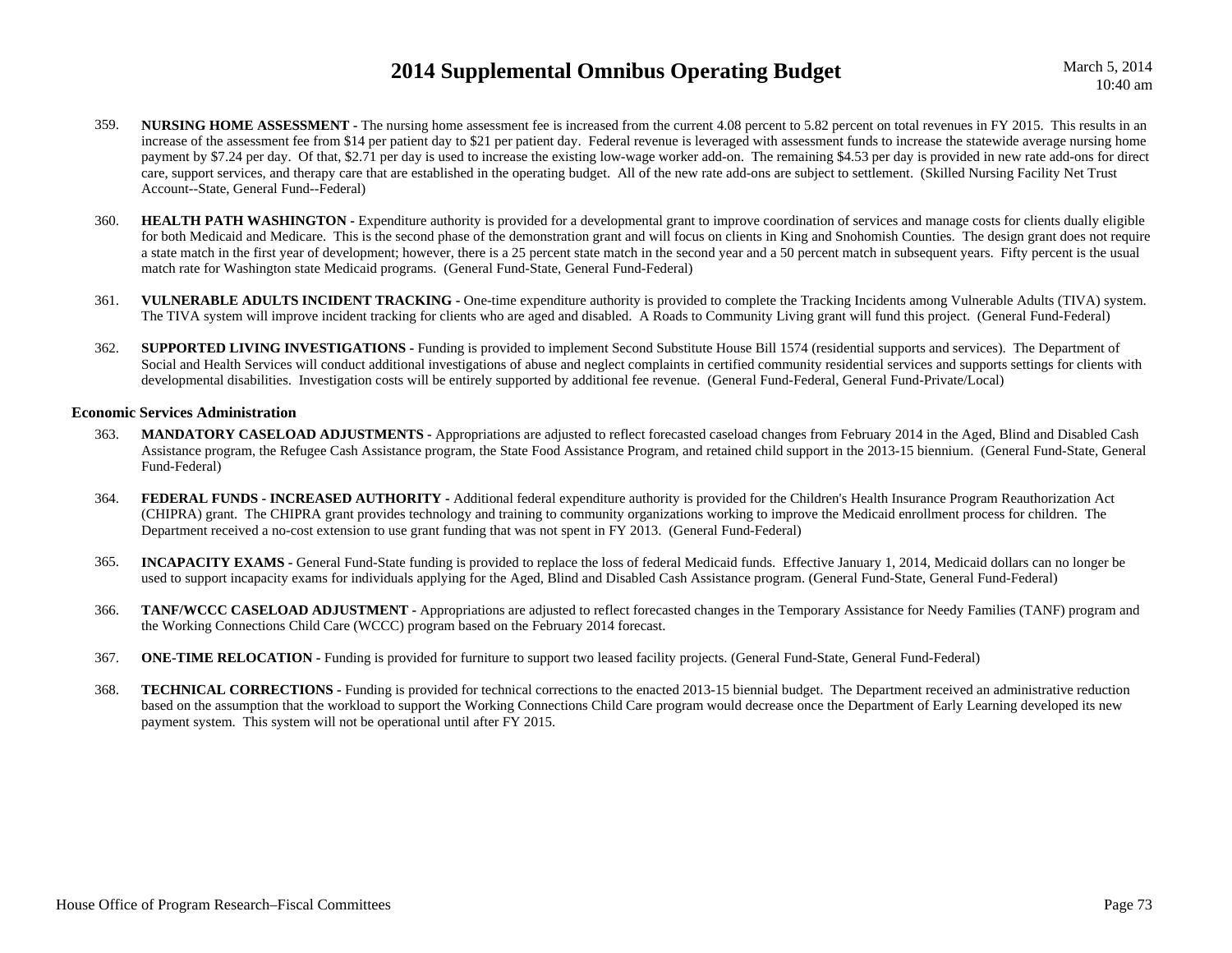March 5, 2014 10:40 am

- 369. **WORKERS' COMPENSATION CHANGES -** The Department of Labor and Industries has increased the premiums for workers' compensation insurance by an average of 2.7 percent beginning in FY 2014. As a result, agency estimates are adjusted to reflect the updated rate for the employer share of medical aid and industrial insurance for state employees. (General Fund-State, Other Funds)
- 370. **TRANSFERS -** The Department of Social and Health Services (DSHS) will shift FTEs and funding among programs to align with where costs are incurred. The total transfer among DSHS programs has a net zero impact. (General Fund-State, General Fund-Federal)
- 371. **WIN 211 -** Funding is increased for the Washington Information Network 211 (WIN 211) call center networks for networks in the Eastern Washington Region and the Peninsula Region.
- 372. **CALL CENTER STAFFING -** Funding is provided to Economic Services Administration (ESA) for increased call center staff to respond to the call volume and address the forced disconnect rates. This provides funding to phase in hiring 40 FTEs over FY 2015.
- 373. **EARLY START ACT -** Funding is provided to implement of the 12-month eligibility provision in the the Early Start Act or Engrossed Second Substitute House Bill 2377 (Early care and education). (Education Legacy Trust Account-State)
- 374.**FAMILY HOME CHLD CARE RATE INCREASE** - The collective bargaining agreement with family home child care providers will increase base payment rates by 4 percent starting July 1, 2014, and another 4 percent starting January 1, 2015. Funding provided to the Economic Services Administration covers payment increases for the Working Connections Child Care program.
- 375. **CENTER CHILD CARE RATE INCREASE -** Funding is provided for an increase in child care center base payment rates. The base rate will increase by 4 percent starting July 1, 2014, and another 4 percent starting January 1, 2015. Funding provided to the Economic Services Administration covers payment increases for the Working Connections Child Care program.
- 376. **MEDICAID COST ALLOCATION CHANGES -** Under the Affordable Care Act, medical eligibility for certain clients is based on the Modified Adjusted Gross Income (MAGI). Clients access MAGI Medicaid through the Health Benefit Exchange. Prior to the change, clients accessed medical, in addition to food and cash benefits, through the Department of Social and Health Services (DSHS). As a result, DSHS will receive less Medicaid revenue to support its administrative costs. Federal funds are provided to cover DSHS administrative costs that will shift from Medicaid to the Supplemental Nutrition Assistance Program, the Temporary Assistance for Needy Families program, and the Refugee Cash Assistance program. OFM has contracted for an eligibility study to identify options to streamline eligibility processes and potential revenue sources to address lost revenue for FY 2015 and beyond. (General Fund-Federal)
- 377. **ACA CLIENT ELIGIBILITY SYSTEM -** Funding is provided to continue the design, development, and implementation of the Eligibility Service System for the Health Benefit Exchange and to modify the Automated Client Eligibility System to support and maintain other existing program eligibility rules. (General Fund-State, General Fund-Federal, General Fund-Local)
- 378. **IT DISASTER RECOVERY -** Funding is provided to develop and implement a disaster recovery strategy for the Automated Client Eligibility System (ACES) and the Enterprise Service Bus (ESB). Effective January 1, 2014, the ACES is no longer covered under the disaster recovery contract procured by Consolidated Technology Services. The ESB does not currently have a disaster recovery solution. The ESB system facilitates communication between ACES and the Health Benefit Exchange. The Affordable Care Act (ACA) specifies a three-day recovery time. (General Fund-State, General Fund-Federal)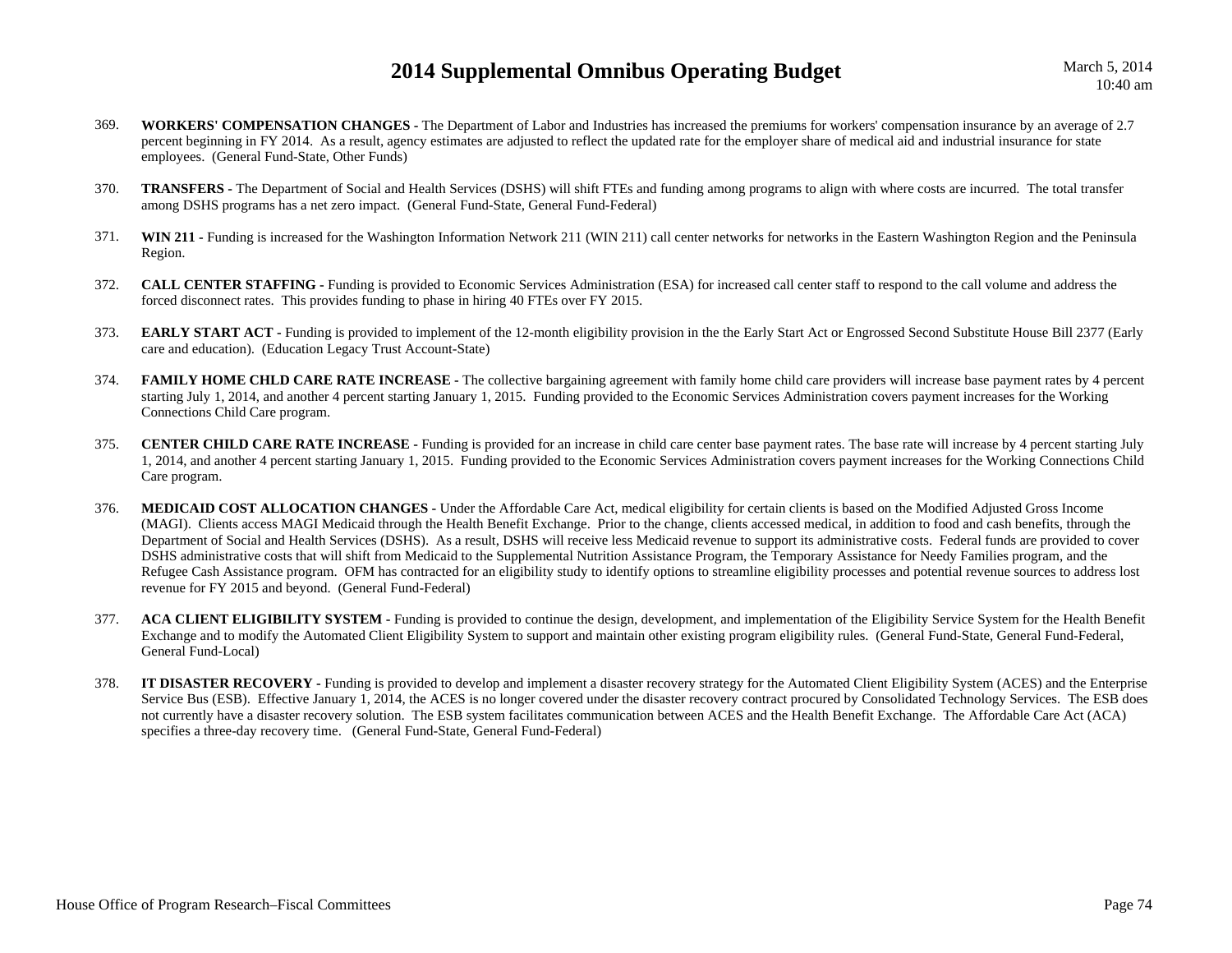#### 379.**WORKFIRST PROGRAM CHANGES -** Funding is provided to reflect a variety of policy changes within the WorkFirst program:

(1) modifying the Two-Parent household participation requirements to be a total 40 hours of participation per week for the household and for Economic Services Administration to engage both parents. Funding is provided for increased costs in staffing, child care, and WorkFirst activities;

(2) implementing a 15 percent incentive payment, beginning April 2015, to WorkFirst households that participate in their Individual Responsibility Plan (IRP) for 20 hours or more a week;

(3) implementing a home visit program targeted to WorkFirst households who have infants;

(4) implementing a home visit program targeted to homeless WorkFirst households that are served through the Rapid Re-housing Program;

(5) increased funding for work study through the community and technical colleges for WorkFirst clients;

(6) modifying the Additional Requirements for Emergent Needs (AREN) program to a maximum of \$750 per household in a 12-month period rather than a lifetime;

(7) implementing House Bill 2585 (TANF benefits for a child) which allows an unearned income disregard for kinship providers receiving a child-only TANF grant on behalf of a child in their care;

(8) modify the sanction policy from a four-month period to a two-month period and implementing a home visits program for clients who do not attend an in-person meeting regarding their IRP prior to termination for non-compliance;

(9) adjusting funding for Diversion Cash Assistance, Tribal Maintenance of Effort (MOE), and WorkFirst contracts;

(10) completing Lean process projects, technical assistance visits for ESA Community Service Offices (CSO); and

(11) implementing a WorkFirst Orientation for WorkFirst clients. The Orientation will not change a person's eligibility.

### **Alcohol and Substance Abuse**

- 380.**MEDICAID EXPANSION ADJUSTMENT** - State funds and federal appropriation authority are provided to adjust for updated caseloads using the February 2014 forecast and per capita costs associated with the expansion of Medicaid under the federal Patient Protection and Affordable Care Act. (General Fund-State, General Fund-Federal)
- 381.**PRESUMPTIVE SSI FEDERAL MATCH -** There are a variety of adjustments related to the costs of individuals covered under the Presumptive Supplemental Security Income program. This includes adjustments related to caseload and federal match which was assumed at 100 percent in the underlying budget but will only be 75 percent in FY 2014 and 77.5 percent in FY 2015. State funds and federal appropriation authority are adjusted to reflect these changes. (General Fund-State, General Fund-Federal)
- 382.**FMAP MATCH ADJUSTMENT** - The Federal Medical Assistance Percentage (FMAP), at which the federal government matches Medicaid and Foster Care service expenditures, will increase from 50.0 percent to 50.03 percent effective October 1, 2014. Appropriations are adjusted to reflect the reduced state match requirement. (General Fund-State, General Fund-Federal)
- 383. **TECHNICAL CORRECTIONS -** Criminal Justice Treatment Account funding is replaced with General Fund-State to fund expenditures related to the Pierce County drug court. (General Fund-State, Criminal Justice Treatment Account-State)
- 384. **LOCAL FUNDS - INCREASED AUTHORITY -** Funding is provided to the Behavioral Health Service and Integration Administration as a result of an increase in local grants used to provide treatment for non-tribal, Medicaid recipients living on tribal lands and in need of substance abuse treatment. Additional Medicaid clients in need of opiate substitution treatment will be treated. (General Fund - Private/Local)
- 385. **WORKERS' COMPENSATION CHANGES -** The Department of Labor and Industries has increased the premiums for workers' compensation insurance by an average of 2.7 percent beginning in Fiscal Year 2014. As a result, agency estimates are adjusted to reflect the updated rate for the employer share of medical aid and industrial insurance for state employees. (General Fund-State, Other Funds)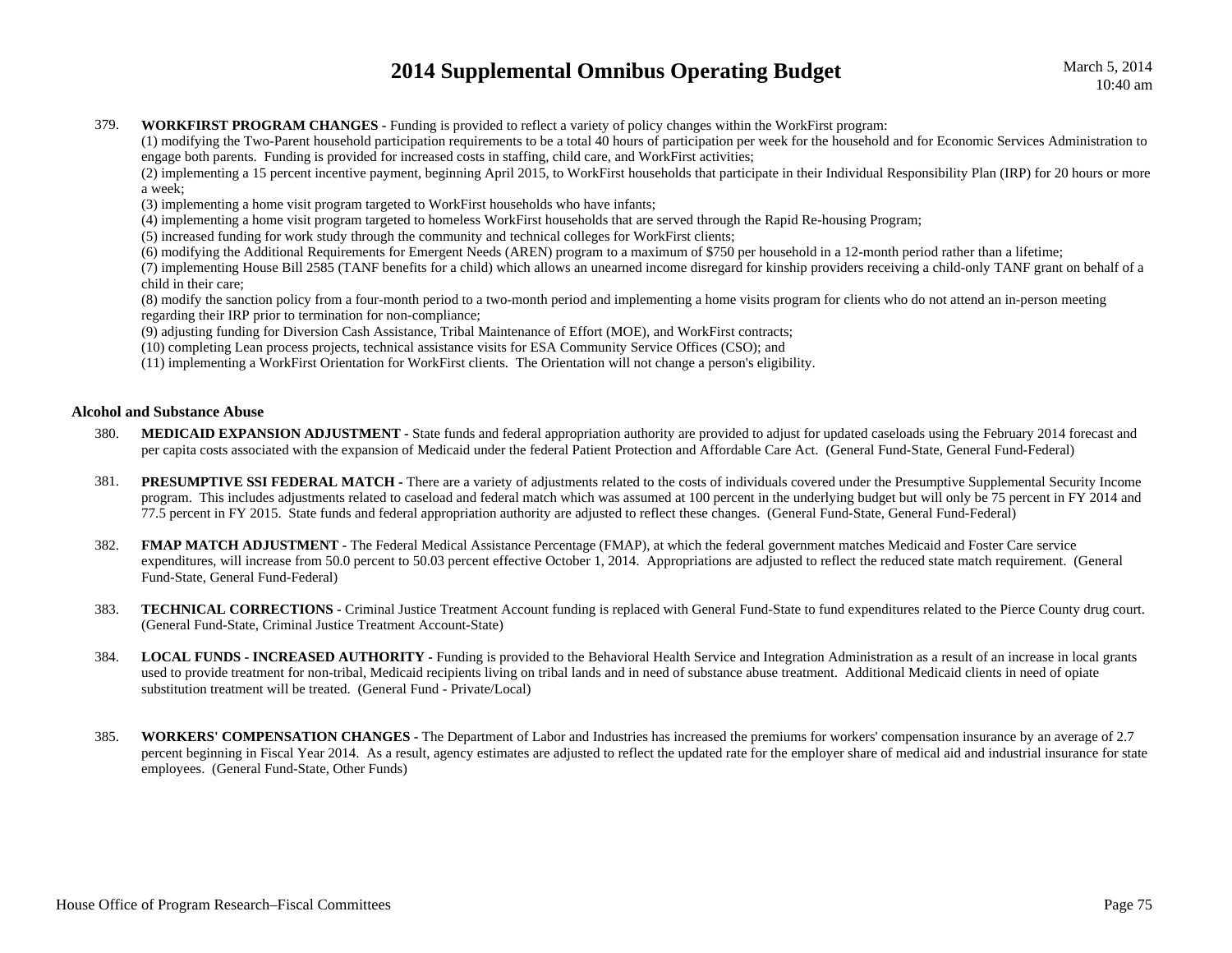- 386. **TRANSFERS -** Funding and FTEs are adjusted to reflect budget neutral transfers of FTEs and expenditures within the Department of Social and Health Services. (General Fund-State, General Fund-Federal)
- 387.**FEDERAL FUNDS - INCREASED AUTHORITY -** Additional federal expenditure authority is provided to the Behavioral Health Service and Integration Administration as a result of two federal grants awarded to implement the Bringing Recovery into Diverse Groups through Engagement and Support project. The first grant is \$662,000 and the second grant is \$2,208,000. The primary objective of this project is to provide outreach and supportive housing services in three Washington communities through teams consisting of a housing specialist, an employment specialist, and a peer navigator. (General Fund-Federal)

#### **Vocational Rehabilitation**

- 388.**ONE-TIME RELOCATION - Funding is provided for equipment costs to support three leased facility projects.**
- 389. **WORKERS' COMPENSATION CHANGES -** The Department of Labor and Industries has increased the premiums for workers' compensation insurance by an average of 2.7 percent beginning in Fiscal Year 2014. As a result, agency estimates are adjusted to reflect the updated rate for the employer share of medical aid and industrial insurance for state employees. (General Fund-State, Other Funds)
- 390. **TRANSFERS -** The Department of Social and Health Services will shift staff and funding among programs in the 2014 supplemental budget. This transfer will align staff and funds with the programs where the costs are incurred. The net impact is zero. (General Fund-State, General Fund-Federal, General Fund-Private/Local)

### **Administration and Supporting Services**

- 391. **WORKERS' COMPENSATION CHANGES -** The Department of Labor and Industries has increased the premiums for workers' compensation insurance by an average of 2.7 percent beginning in Fiscal Year 2014. As a result, agency estimates are adjusted to reflect the updated rate for the employer share of medical aid and industrial insurance for state employees. (General Fund-State, Other Funds)
- 393.**TRSFR INTERPRETER FUNDS TO HCA** - Funding is transferred from the Department of Social and Health Services to the Health Care Authority for costs related to the collective bargaining agreement for language access providers.

### **Special Commitment Center**

- 394. **MANDATORY CASELOAD ADJUSTMENTS -** Appropriations are adjusted to reflect forecasted changes in the Special Commitment Center Total Confinement Facility (TCF), Secure Community Transition Facilities (SCTF), and the Least Restrictive Alternative (LRA) populations in the 2013-15 biennium. The forecasted population is expected to shift from the TCF into SCTFs and LRAs, which have higher per resident costs.
- 395. **WORKERS' COMPENSATION CHANGES -** The Department of Labor and Industries has increased the premiums for workers' compensation insurance by an average of 2.7 percent beginning in Fiscal Year 2014. As a result, agency estimates are adjusted to reflect the updated rate for the employer share of medical aid and industrial insurance for state employees. (General Fund-State, Other Funds)
- 396. **NEW HEPATITIS C TREATMENT -** A new treatment protocol is made available for residents screened as suitable candidates with hepatitis C genotype 1. This protocol is currently the most effective course of treatment.

#### **Payments to Other Agencies**

397. **AUDIT SERVICES -** The agency's budget is adjusted to align with expected billing levels for audit services in the 2013-15 Biennium. (General Fund-State, Other Funds)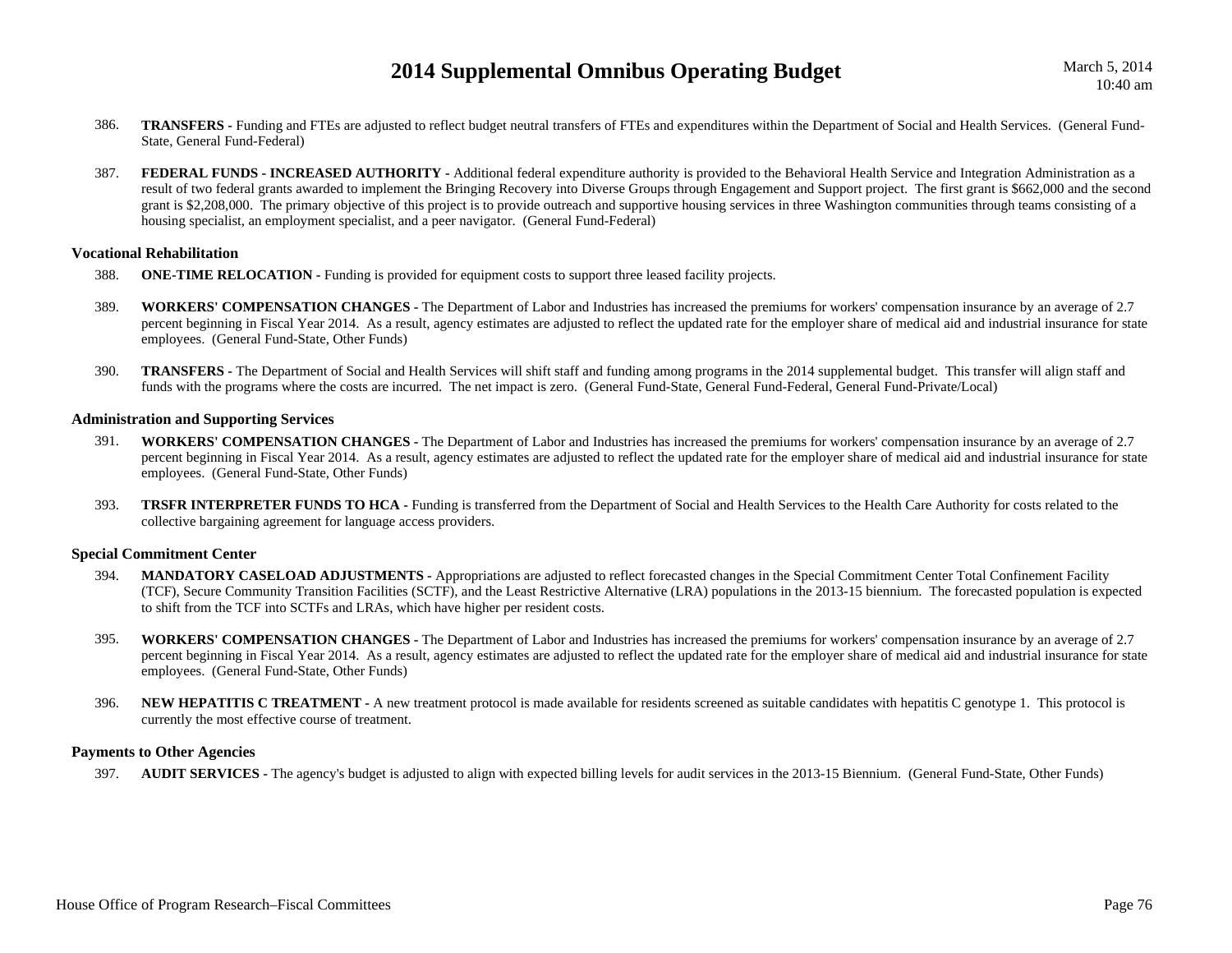- 400.**DES CENTRAL SERVICES -** The agency's budget is adjusted to align with expected billing levels for central services in the 2013-15 Biennium. (General Fund-State, Other Funds)
- 401.**SELF-INSURANCE PREMIUM -** Based on a new actuarial report, updated risk factors were applied to agency self-insurance premiums, causing some to rise and some to fall. (General Fund-State, Other Funds)
- 402. **CENTRAL SERVICES FISCAL YEAR SPLIT -** The agency's budget is adjusted to correct the fiscal year split funded in the enacted 2013-15 Biennium. (General Fund-State, Other Funds)
- 403.**DEPARTMENT OF LABOR LITIGATION -** Funding is provided for legal services associated with the ongoing *U.S. Department of Labor v. the Washington State Department of Social and Health Services* litigation. (General Fund-State, General Fund-Federal)

### **Other Human Services**

### **Washington State Health Care Authority**

- 405. **CHIPRA BONUS ADJUSTMENT -** Under the federal Children's Health Insurance Program Reauthorization Act (CHIPRA), states may receive annual performance bonuses for efforts to increase the number of children enrolled in medical and dental coverage. Washington's actual performance bonus for state FY 2014 is \$7.8 million, and it was estimated at \$8.9 million in the enacted budget. (General Fund-State, General Fund-Federal)
- 406. **MEDICARE PART A AND B -** Funding is provided for projected Medicare Part A and B premiums paid by the state for dually eligible Medicaid and Medicare clients. Projected expenditures are based upon the February 2014 Medical Assistance forecast. (General Fund-State, General Fund-Federal)
- 407.**MEDICARE PART D CLAWBACK -** Funding is provided for the Medicare Part D clawback payment based on the February 2014 Medical Assistance forecast.
- 408. **MEDICAID EXPANSION ADJUSTMENT -** As an option to states under the Affordable Care Act, the Health Care Authority was directed to expand Medicaid eligibility on January 1, 2014, to individuals between the ages of 19 and 64 with incomes below 138 percent of the federal poverty level, who are not otherwise categorically eligible for Medicaid. Funding adjustments are made for updated caseloads and per capita costs. (General Fund-State, General Fund-Federal)
- 409. **CURRENTLY ELIGIBLE CASELOAD ADJUST -** Funding is provided to support an additional 3,551 "welcome mat" cases caused by moving the welcome mat start date to November 1, 2013, from January 1, 2014. The "welcome mat" population represents individuals already eligible for medical coverage but previously not enrolled and who now choose to enroll as a result of the individual mandate and the increased attention to Medicaid expansion. Funding is also provided to reflect forecasted changes in utilization by "welcome mat" clients. (General Fund-State, General Fund-Federal)
- 410. **MN BLIND AND DISABLED FEDERAL MATCH -** The 2013-15 enacted budget assumed that a montlhly average of 820 individuals in FY 2014 and 2,512 individuals in FY 2015 would enroll as "newly eligible" clients under the Medicaid expansion. Prior to the Medicaid expansion, these individuals would have been eligible under the Medically Needy Blind and Disabled program with a 50 percent federal match. The Health Care Authority has reported that a higher number of individuals than initially assumed will enroll as "newly eligible" clients. New projections are that a monthly average of 1,223 individuals in FY 2014 and 2,674 individuals in FY 2015 will enroll as "newly eligible." State funding is reduced to reflect the 100 percent federal match rate for the "newly eligible" enrollees. A monthly average of 96 individuals in FY 2014 and 221 in FY 2015 are expected to enroll in coverage through the Exchange instead of the MN Blind and Disabled program. (General Fund-State, General Fund-Federal)
- 411.**AUDIT SERVICES** - The agency's budget is adjusted to align with expected billing levels for audit services in the 2013-15 Biennium. (General Fund-State, Other Funds)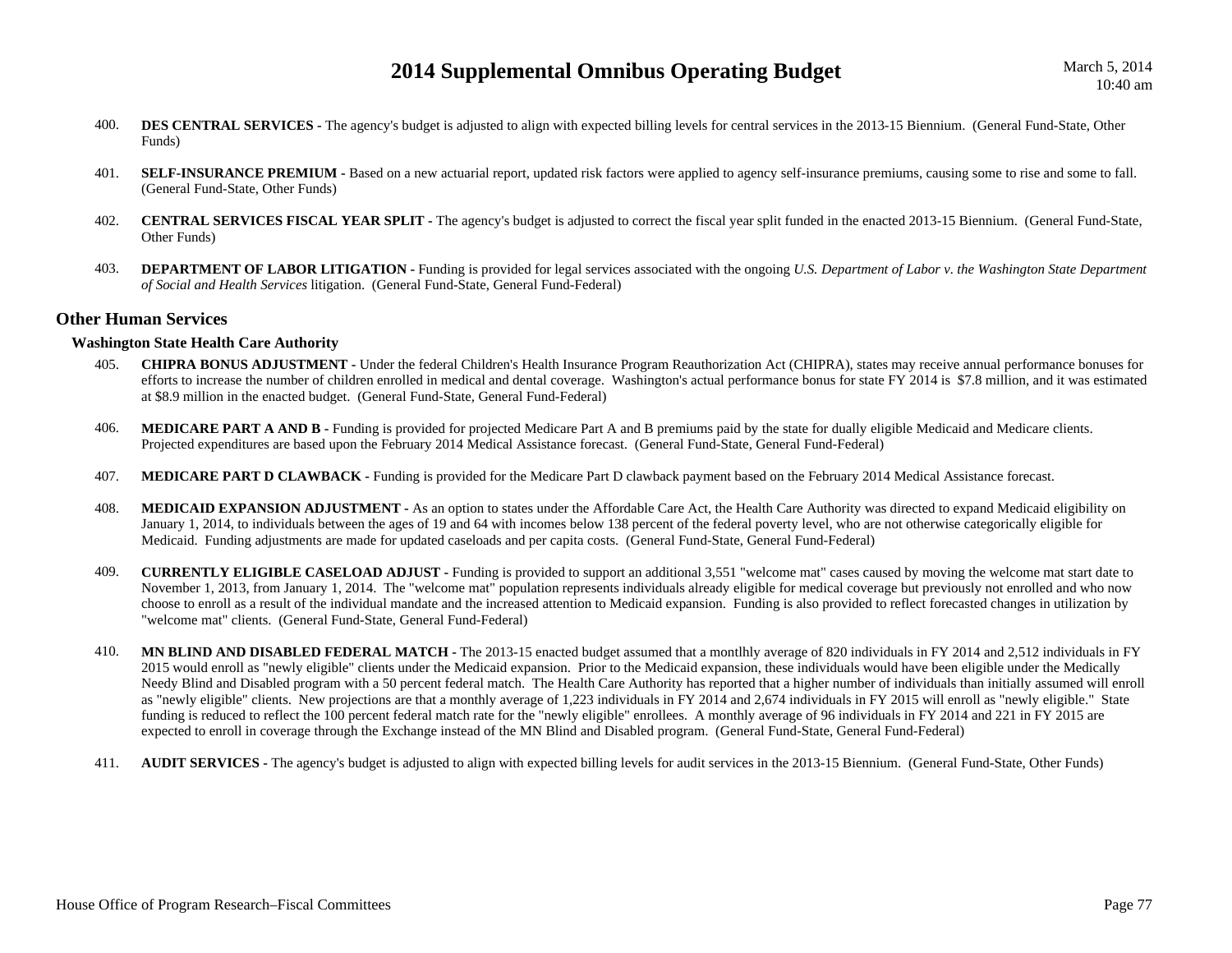- 412. **ADMINISTRATIVE HEARINGS -** Agency budgets are adjusted to align with expected billing levels for the Office of Administrative Hearings. (General Fund-State, Other Funds)
- 413.**DES CENTRAL SERVICES -** The agency's budget is adjusted to align with expected billing levels for central services. (General Fund-State, Other Funds)
- 414.**MANDATORY CASELOAD ADJUSTMENTS** - Funding is provided for projected caseload changes as identified in the February 2014 Medical Assistance caseload forecast. (General Fund-State, General Fund-Private/Local, General Fund-Federal)
- 415.**FMAP MATCH ADJUSTMENT** - The Federal Medical Assistance Percentage (FMAP), at which the federal government matches Medicaid and foster care service expenditures, will increase from 50.0 percent to 50.03 percent, effective October 1, 2014. General Fund-State funding is reduced to reflect the reduced state match requirement. (General Fund-State, General Fund-Federal)
- 416. **UTILIZATION CHANGES -** Funding is reduced to align costs with projected utilization changes of medical services by Health Care Authority clients as identified in the February 2014 Medical Assistance forecast. (General Fund-State, General Fund-Local, General Fund-Federal)
- 417.**SELF-INSURANCE PREMIUM -** Based on a new actuarial report, updated risk factors were applied to agency self-insurance premiums, causing some to rise and some to fall. (General Fund-State, Other Funds)
- 418. **ELIGIBILITY WORKER MATCH DELAY -** The Health Care Authority received federal approval for enhanced 75 percent match for eligibility workers on December 16, 2013, instead of October 1, 2013. (General Fund-Federal)
- 419.**MANAGED CARE RATES** - Actuarial rate adjustments were made to managed care organization capitation rates for calendar year 2014. Final capitation rates represent an aggregate increase of 0 percent for the Apple Health family program and a decrease of 5.10 percent for the Apple Health Blind and Disabled program. Calendar year 2015 rates are expected to grow by 2.0 percent for both programs. (General Fund-State, General Fund-Federal)
- 420.**PPACA HEALTH INSURER TAX** - Effective January 1, 2014, the Patient Protection and Affordable Care Act (PPACA) imposes an annual fee on health insurance providers based on net written premiums. The fee is a permanent fee estimated at 1.5 percent of premiums. Nonprofit insurers that receive more than 80 percent of their premium revenue from Medicare, Medicaid, the Children's Health Insurance Program, and dual-eligible (Medicare and Medicaid) plans are exempt from the fee. (General Fund-State, General Fund-Federal)
- 421. **HABILITATIVE SERVICES -** Effective January 1, 2014, the Health Care Authority expected to provide habilitative services for newly eligible clients under the Affordable Care Act. A review of the diagnosis codes associated with physical therapy, occupational therapy, and speech therapy services in both fee-for-service and managed care indicated that these services are currently provided and no additional funding is necessary. (General Fund-Federal)
- 422. **CENTRAL SERVICES FISCAL YEAR SPLIT -** The agency's budget is adjusted to correct the fiscal year split funded in the enacted 2013-15 Biennium. (General Fund-State, Other Funds)
- 423. **HOSPITAL REBASE -** Changes to the inpatient payment method under the 2014 hospital rate rebasing will increase the amount that hospitals participating in the Certified Public Expenditure (CPE) program would have received if they were paid like other similar hospitals, which will increase the baseline for the calculation of state-only hold harmless payments for CPE hospitals.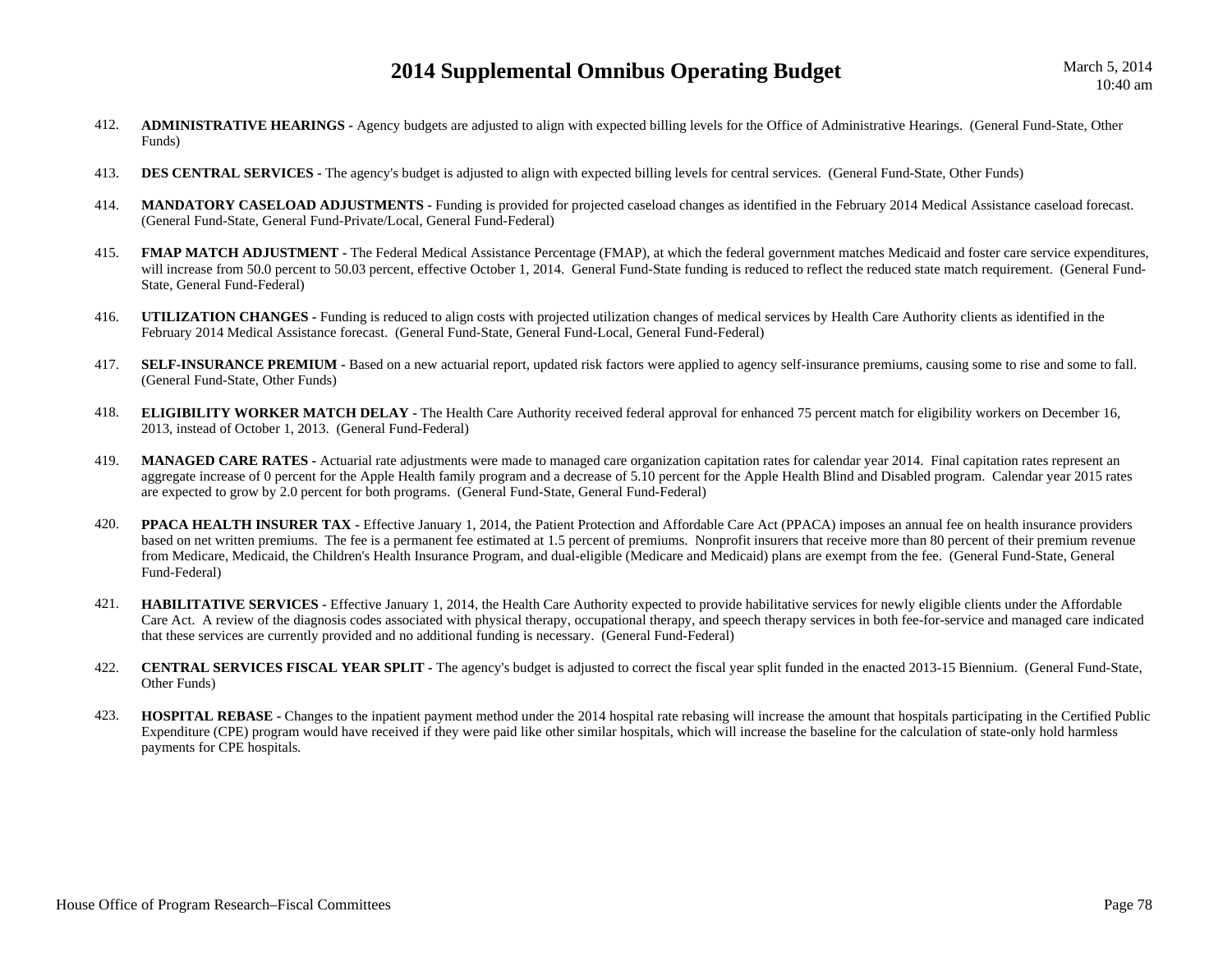March 5, 2014 10:40 am

- 424. **HOSPITAL SAFETY NET ASESSMENT -** Implementation of the Hospital Safety Net Assessment program under Chapter 17, Laws of 2013, 2nd sp.s. (ESSB 5913) was delayed from July 1, 2013, to October 1, 2013, because HCA did not submit a timely request for the federal waiver required to implement the program. (General Fund-State, General Fund-Federal, Hospital Safety Net Assessment-State)
- 425. **CPE ADJUSTMENT -** Funding is provided for Certified Public Expenditures (CPE) hold-harmless and federal settlement payments based upon the November 2013 maintenance level forecast. Under CPE, a hospital will not be paid less than it would have been paid under the hospital payment methodology in place at the time services were rendered. Hold-harmless payments are paid to hospitals when total payments are less under the CPE methodology.
- 426. **ELIGIBILITY WORKER FUND SPLIT -** The enacted 2013-15 budget provided additional staff and funding to support implementation of Medicaid expansion and Modified Gross Adjustment Income eligibility under the Affordable Care Act. The budget assumed that the staff and associated work would be eligible for 75 percent federal match. Since implementation includes work associated with state-only programs, the Health Care Authority cannot earn the federal funds assumed. Additional state funds are provided. (General Fund-State, General Fund-Federal)
- 427. **PRESUMPTIVE SSI FEDERAL MATCH -** The Presumptive SSI program provides Medicaid coverage to clients with long-term medical conditions that make them likely to meet federal disability criteria while their disability determinations are pending. Chapter 10, Laws of 2013, 2nd sp. sess. (SHB 2069) broadened the disability determination standard for the Aged, Blind and Disabled program, which includes individuals in the Presumptive Supplemental Security Income (SSI) program. As a result, the 2013-15 enacted budget assumed that nearly 20,000 Presumptive SSI clients currently eligible for 50 percent federal match would become eligible for 100 percent federal match under the Affordable Care Act (ACA) Medicaid expansion, reducing state general fund expenditures. The Centers for Medicare and Medicaid Services has clarified that the state is eligible for a 75 percent federal match under the ACA expansion state provision. Additional state funding is needed to make up the difference between 100 percent and 75 percent federal match. (General Fund-State, General Fund-Federal)
- 428.**MEDICAID FORMULARY RESTORATION -** The 2012 supplemental budget directed the Health Care Authority to achieve savings by establishing a drug formulary for Medicaid pharmaceutical coverage with an increased emphasis on generic medications. The Health Care Authority reports that the Centers for Medicare and Medicaid Services will not approve the formulary and the anticipated savings will not be achieved. (General Fund-State, General Fund-Federal)
- 429. **NEWLY ELIGIBLE MATCH THRESHOLD -** The Affordable Care Act required the state of Washington to convert existing eligibility standards based upon net income to the Modified Adjusted Gross Income (MAGI) standard. The federal Centers for Medicare and Medicaid Dervices required states to develop proxy MAGI income levels under which clients would be deemed to have been eligible under the Categorically Needy Family Medical program with a federal match of 50.03 percent. Washington's MAGI proxy is 54 percent of the federal poverty level (FPL), and clients with MAGI income levels between 55 and 138 percent of the FPL will enroll as "newly eligible" with a 100 percent federal match. Under that proxy, approximately 2,500 clients in FY 2014 and 3,400 clients in FY 2015 that were assumed to be "newly eligible" in the enacted budget with a 100 percent federal match will be deemed currently eligible at a 50.03 percent match. (General Fund-State, General Fund-Federal)
- 430.**INPATIENT AND OUTPATIENT REBASE -** Funding was provided in the 2013-15 enacted budget to rebase outpatient and inpatient payment methods. Implementation has been delayed as a result of additional stakeholder work at the request of the hospitals and the Washington State Hospital Association. Additional funds are provided to align appropriations to when the costs will be incurred. (General Fund-Federal)
- 431.**FEDERAL FUNDS TECHNICAL ADJUSTMENT -** Funding adjustments between federal fund source types are made to accurately reflect the type of federal funds the Health Care Authority expects to earn during the 2013-15 biennium. (General Fund-Federal)
- 432.PEB ACCOUNT 08G AUTHORITY - Additional expenditure authority is provided to the Health Care Authority for the nonappropriated Medical Flexible Spending Account for the 2013-15 Biennium for projected enrollment increases. (Flexible Spending Administrative Account-Nonappropriated)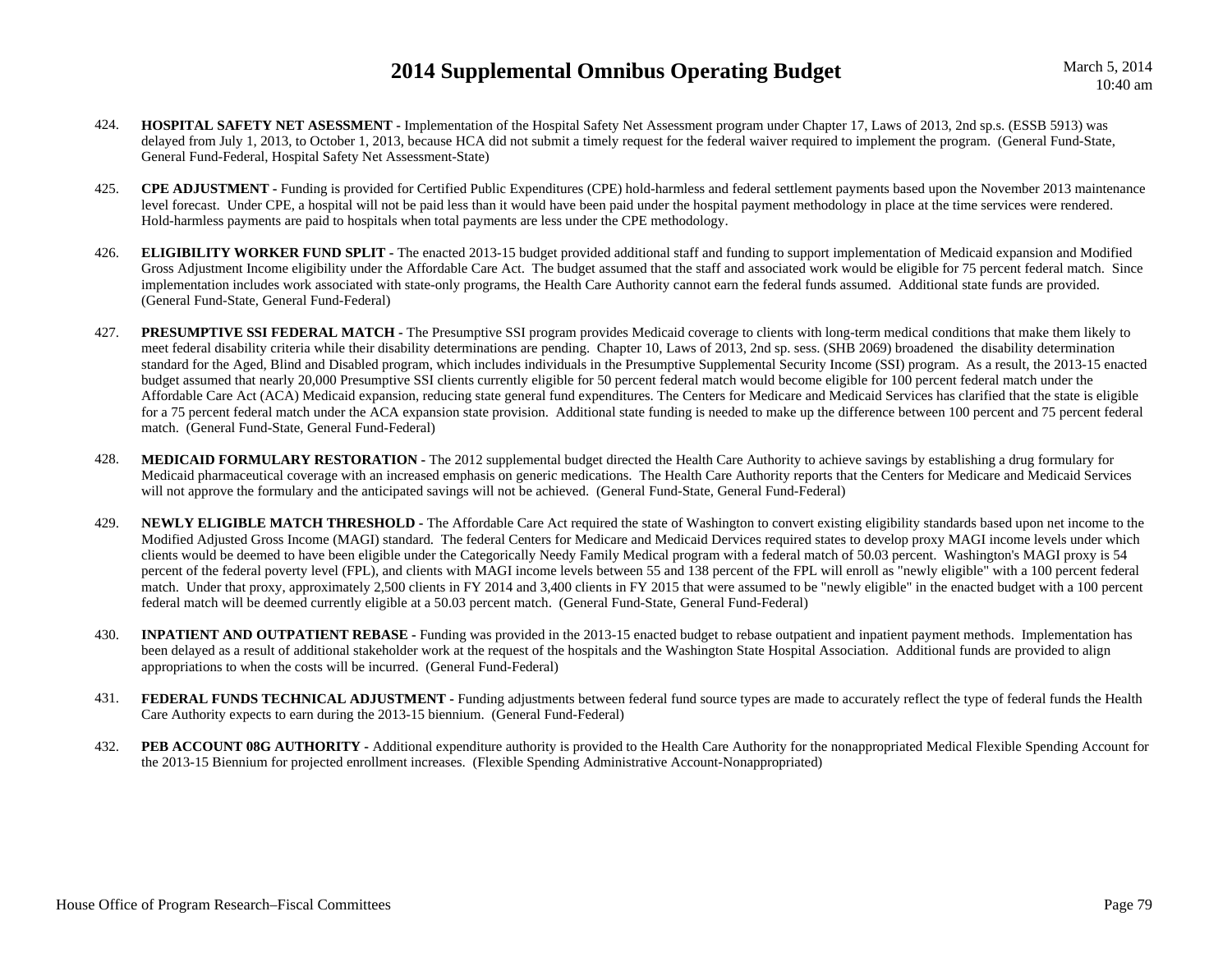- 433.**PEB ACCOUNT 438 AUTHORITY** - Expenditure authority is provided to the Health Care Authority for the nonappropriated Uniform Dental Plan Administrative account for the 2013-15 Biennium for increased enrollment and administrative fees. (Uniform Dental Benefits Administrative Account-Nonappropriated)
- 434. **CMS "LOCK-OUT" FOR CHIP -** New rules promulgated by the Centers for Medicare and Medicaid Services (42 CFR 457.570) limit the lock-out period that a state may impose on Children Health Insurance Program (CHIP) eligibility. A lock-out period is the period of time that a client cannot enroll in CHIP as a consequence of premium payment delinquency. Under this rule, the lock-out period is limited to no more than 90 days. It is estimated that the caseload will increase by 1,300 in FY 2015 as a result of the new rule. (General Fund-State, General Fund-Federal)
- 435. **WORKERS' COMPENSATION CHANGES -** The Department of Labor and Industries has increased the premiums for workers' compensation insurance by an average of 2.7 percent beginning in Fiscal Year 2014. As a result, agency estimates are adjusted to reflect the updated rate for the employer share of medical aid and industrial insurance for state employees. (General Fund-State, Other Funds)
- 436. **INCONTINENCE SUPPLIES TRANSFER -** Funding is transfered to DSHS for incontinence supplies for residents of the Lakeland Village, Rainier, and Fircrest Residential Habilitation Centers. (General Fund-State, General Fund-Federal)
- 437.**TRANSFER INTERPRETER FUNDS TO HCA -** Funding is transferred from the Department of Social and Health Services to the Health Care Authority to support costs related to the language access providers collective bargaining agreement.
- 438. **BREAST & CERVICAL CANCER TREATMENT -** The Health Care Authority will restore coverage under the Breast & Cervical Cancer Treatment (BCCT) program starting April 1, 2014. The BCCT program was a Medicaid program that covered treatment for approximately 1,250 women diagnosed with breast or cervical cancer with incomes under 300 percent of the federal poverty level (FPL). It was eliminated on January 1, 2014, when the state expanded the Medicaid program to include adults with incomes below 133 percent of the FPL. Clients with incomes below 133 percent of the FPL could enroll in Medicaid coverage under the Medicaid expansion. Clients with incomes over 133 percent of the FPL that were already enrolled in the program as of January 1, 2014, were allowed retain state-only coverage throughout the course of their treatments. Savings will be achieved because the cost of restoring Medicaid coverage for clients with incomes above 133 percent of the FPL is less than the cost of maintaining state-only coverage for clients that were already enrolled as of January 1, 2014. (General Fund-State, General Fund-Federal)
- 439.**PROVIDER SAFETY EQUIPMENT -** Funding is provided to implement SHB 2310 (provider safety equipment). Due to provider outreach mandated by the legislation, the Department of Social and Health Services and the Health Care Authority both anticipate increased utilization of personal protective equipment during FY 2015. (General Fund-State, General Fund-Federal)
- 440.**STATE HEALTH CARE INNOVATION PLAN # -** In February 2013, Washington State received nearly \$1 million from the Centers for Medicare and Medicaid Services Innovations Fund to develop the State Health Care Innovation Plan. Additional funding is provided to fully develop and implement the five-year innovation plan under E2SHB 2572 (healthcare purchase, delivery), and implementation is expected to slow the growth of state health care costs. (Health Care Authority Administrative Account-State)
- 441.**FEDERAL BASIC HEALTH PLANNING -** Funding is provided for the design, development, and fiscal modeling of the federal Basic Health Plan Option. Fiscal modeling efforts will include the procurement of an econometric firm to complete an actuarial analysis of covered benefits and rate development.
- 442. **BEHAVIORAL HEALTH REDESIGN -** Pursuant to E2SHB 2639 (mental health, chemical dependency) and E2SHB 2315 (suicide prevention), funding is provided for additional staff and an actuarial analysis to support procurement of mental health and chemical dependency services, to help move the behavioral health system towards phased integration with systems that provide medical services to Medicaid participants, and to develop a plan to create a pilot project to support primary care providers in the assessment and treatment of adults with mental or other behavioral health disorders. (General Fund-State, General Fund-Federal)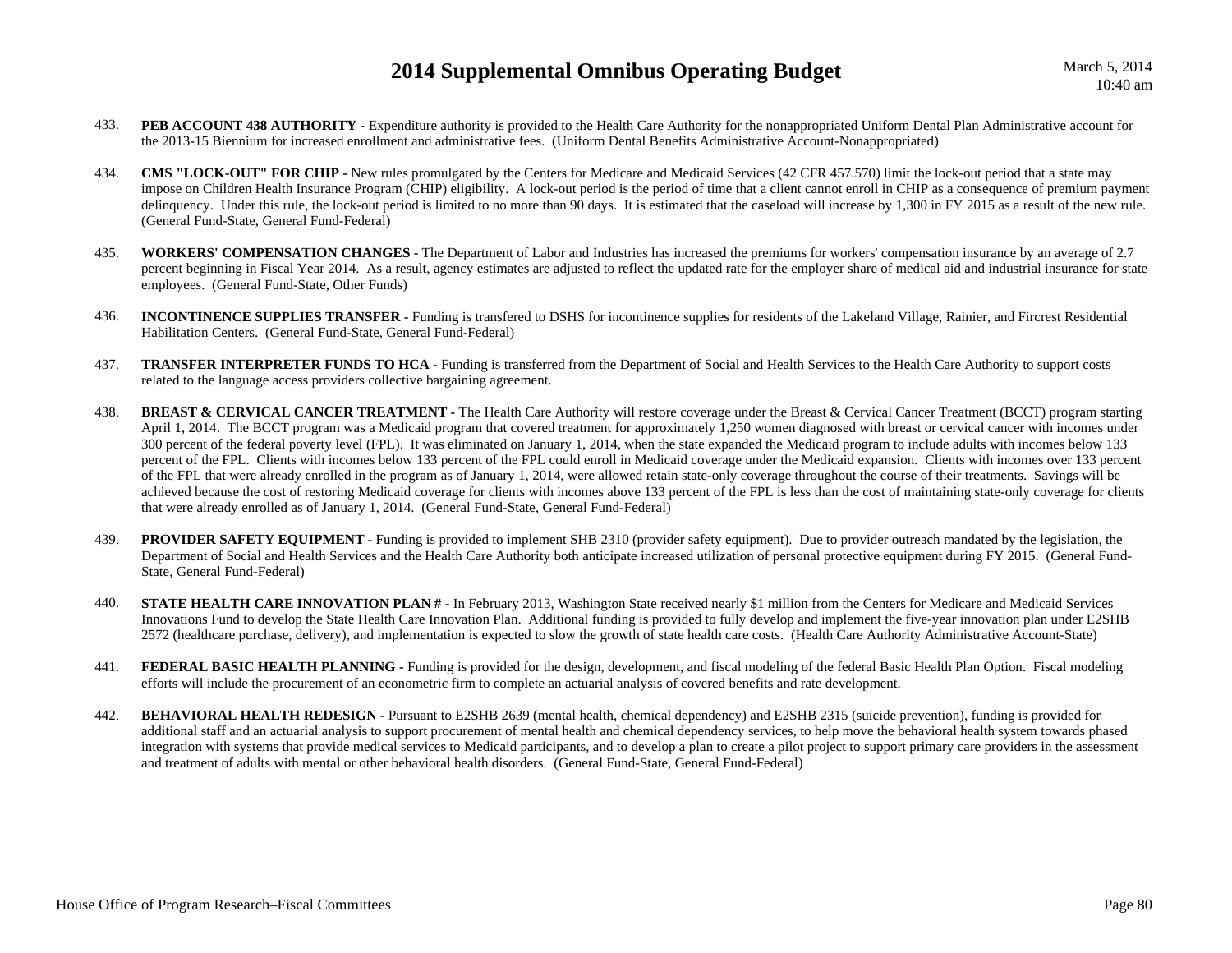- 443. **HOSPITAL SAFETY NET ASESSMENT -** Implementation of the Hospital Safety Net Assessment program under Chapter 17, Laws of 2013, 2nd sp.s. (ESSB 5913) was delayed from July 1, 2013, to October 1, 2013, because HCA did not submit a timely request for the federal waiver required to implement the program. The Health Care Authority will collect hospital assessments and provide supplemental payments to hospitals and increased payments to managed care plans for hospital services starting on July 1, 2013, instead of October 1, 2013. (General Fund-State, Hospital Safety Net Assessment Fund-State, General Fund-Federal)
- 444.**P1 PHASE 2 FUNDING -** Funding is provided to align the timing of Phase Two of the ProviderOne project with the implementation schedule of the recently procured Provider Compensation Subsystem and Services vendor. Funding is also provided to complete implementation of the 1099 provider transition to ProviderOne. (General Fund-State, General Fund-Federal)
- 445. **P1 OPERATING RULES -** Funding is provided to implement enhancements to Washington's Medicaid Management Information System called ProviderOne. The enhancements are necessary to comply with the federally mandated rules promulgated by the federal Centers for Medicare and Medicaid Services (CMS) and the Council for Affordable Quality Healthcare Committee on Operating Rules for Information Exchange. (General Fund-State, General Fund-Federal)
- 446. **COST ALLOCATION UPDATE FOR HBE -** Funding is provided for additional information technology and customer service costs incurred by the Washington Health Benefit Exchange related to enrolling clients in Medicaid and the Children's Health Insurance Program (CHIP). Costs allocated to Medicaid qualify for a 90 percent match for the development and implementation of an information technology system and a 75 percent match for system operations and customer support center services. Funding is provided for client eligibility correspondence costs incurred by the Exchange and for document imaging services provided by the Health Care Authority. Funding is also provided for one FTE to manage the cost allocation process between the Health Care Authority and the Exchange. (Health Benefit Exchange Account-State, General Fund-State, General Fund-Federal)
- 447. **P1 ACA ENHANCEMENTS -** Funding is provided to implement required modifications to the ProviderOne system necessary to enhance operation of the new Modified Adjusted Gross Income methodology. These modifications include changes for a new client coding for newly eligible clients, new client data elements, increased frequency of communication between the Automated Client Eligibility System and ProviderOne, and support for an anticipated increase in client record volume. (General Fund-State, General Fund-Federal)
- 448.**P1 PHASE 2 OPERATIONS & MAINTENANCE -** Funding is provided for ongoing operational activities and provider support for Phase Two of the ProviderOne project as it transitions from implementation to operation. (General Fund-State, General Fund-Federal)
- 449. **MEDICAID PLAN CHOICE -** Funding is provided to implement functionality within the Exchange and ProviderOne that will allow Medicaid clients to select the Medicaid managed care organization of their choice within the Washington Healthplanfinder online marketplace. This option will be available in FY 2015. (General Fund-State, General Fund-Federal)
- 450.**SOLE COMMUNITY HOSPITAL** - Funding is reduced because disproportionate share hospital payments and state-only grants to rural hospitals that are federally designated as "sole community hospitals," have less than 150 beds, and do not participate in the Certified Public Expenditure program will be discontinued on January 1, 2015. (General Fund-State, General Fund-Federal)

### **Human Rights Commission**

- 452.**AUDIT SERVICES -** The agency's budget is adjusted to align with expected billing levels for audit services in the 2013-15 Biennium. (General Fund-State, Other Funds)
- 453.**DES CENTRAL SERVICES** - The agency's budget is adjusted to align with expected billing levels for central services in the 2013-15 Biennium. (General Fund-State, Other Funds)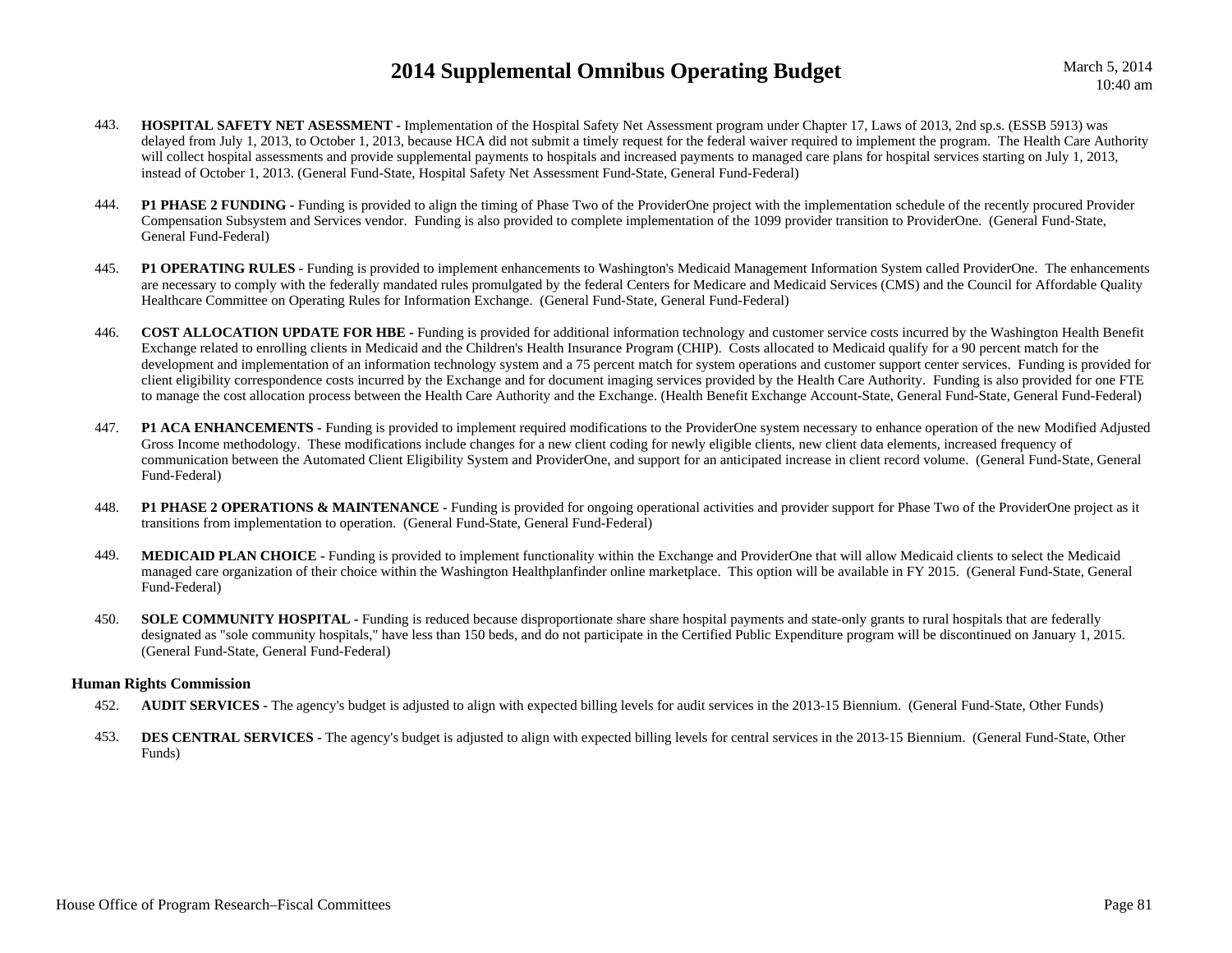- 454. **CENTRAL SERVICES FISCAL YEAR SPLIT -** The agency's budget is adjusted to correct the fiscal year split funded in the enacted 2013-15 Biennium. (General Fund-State, Other Funds)
- 455. **WORKERS' COMPENSATION CHANGES -** The Department of Labor and Industries has increased the premiums for workers' compensation insurance by an average of 2.7 percent beginning in Fiscal Year 2014. As a result, agency estimates are adjusted to reflect the updated rate for the employer share of medical aid and industrial insurance for state employees. (General Fund-State, Other Funds)

#### **Board of Industrial Insurance Appeals**

- 456.**DES CENTRAL SERVICES -** The agency's budget is adjusted to align with expected billing levels for central services in the 2013-15 Biennium. (General Fund-State, Other Funds)
- 457. **CENTRAL SERVICES FISCAL YEAR SPLIT -** The agency's budget is adjusted to correct the fiscal year split funded in the enacted 2013-15 Biennium. (General Fund-State, Other Funds)
- 458. **WORKERS' COMPENSATION CHANGES -** The Department of Labor and Industries has increased the premiums for workers' compensation insurance by an average of 2.7 percent beginning in Fiscal Year 2014. As a result, agency estimates are adjusted to reflect the updated rate for the employer share of medical aid and industrial insurance for state employees. (General Fund-State, Other Funds)

#### **WA State Criminal Justice Training Commission**

- 459.**AUDIT SERVICES** - The agency's budget is adjusted to align with expected billing levels for audit services in the 2013-15 Biennium. (General Fund-State, Other Funds)
- 460.**DES CENTRAL SERVICES** - The agency's budget is adjusted to align with expected billing levels for central services in the 2013-15 Biennium. (General Fund-State, Other Funds)
- 461. **MANDATORY WORKLOAD ADJUSTMENTS -** Funding is provided for two additional Basic Law Enforcement Academy classes in FY 2014 above the funded level of nine classes. These two new classes will provide training for 60 additional students. (General Fund-State, General Fund-Private/Local)
- 462.**SELF-INSURANCE PREMIUM -** Based on a new actuarial report, updated risk factors were applied to agency self-insurance premiums, causing some to rise and some to fall. (General Fund-State, Other Funds)
- 463.**EQUIPMENT REPLACEMENT** - One-time funding is provided to replace facility and grounds equipment stolen from an outdoor storage facility at the Criminal Justice Training Center.
- 464. **CENTRAL SERVICES FISCAL YEAR SPLIT -** The agency's budget is adjusted to correct the fiscal year split funded in the enacted 2013-15 Biennium. (General Fund-State, Other Funds)
- 465. **WORKERS' COMPENSATION CHANGES -** The Department of Labor and Industries has increased the premiums for workers' compensation insurance by an average of 2.7 percent beginning in Fiscal Year 2014. As a result, agency estimates are adjusted to reflect the updated rate for the employer share of medical aid and industrial insurance for state employees. (General Fund-State, Other Funds)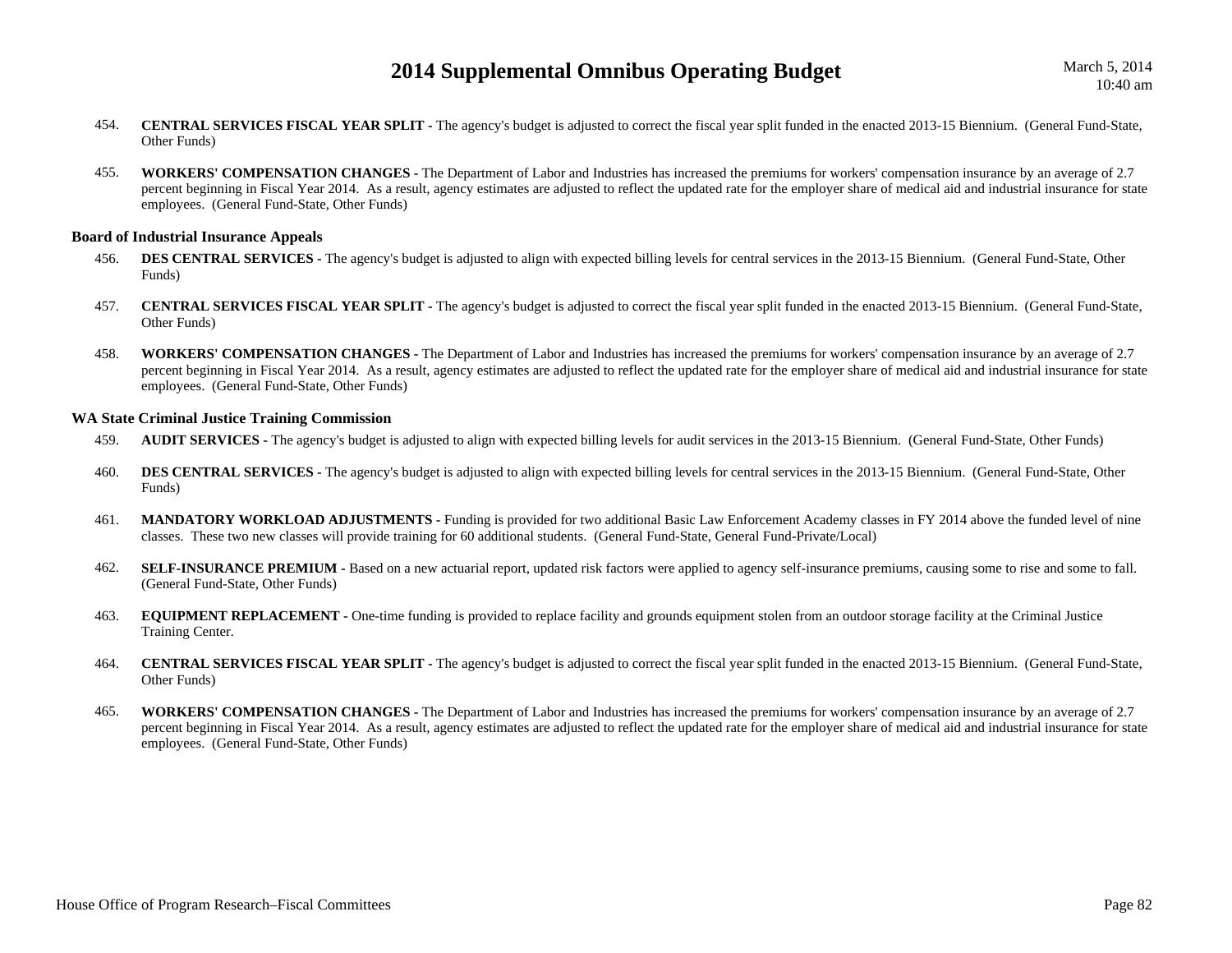March 5, 2014 10:40 am

- 466.**CRISIS INTERVENTION TRAINING** - Expenditure authority is provided for delivery of crisis intervention training for King County. Crisis intervention training will be provided in order to increase the number of trained police officers and emergency workers in King County responding to calls involving individuals who may be affected by a mental illness or chemical dependency. (General Fund-Local)
- 467.**STRATEGIC SOCIAL INTERACTION MODEL -** Expenditure authority is provided to continue Strategic Social Interaction Model training. (General Fund-Local)
- 468.**RESERVE OFFICERS -** One-time funding is provided for a study and report on the number of reserve law enforcement officers statewide.

#### **Department of Labor and Industries**

- 469. **VANCOUVER OFFICE MOVE -** A one-time reduction is made from the biennial appropriation for the Vancouver office relocation. The relocation did not occur and the appropriation is removed. (Accident Account-State, Medical Aid Account-State)
- 470. **NON-APPROPRIATED TECH. ADJUST. -** An allotment reference for the non-appropriated Self-Insured Employer Overpayment Reimbursement Account is provided. (Self-Insured Employer Overpayment Reimbursement Account-Non-Appropriated)
- 473.**DES CENTRAL SERVICES -** The agency's budget is adjusted to align with expected billing levels for central services in the 2013-15 Biennium. (General Fund-State, Other Funds)
- 474.**SELF-INSURANCE PREMIUM -** Based on a new actuarial report, updated risk factors were applied to agency self-insurance premiums, causing some to rise and some to fall. (General Fund-State, Other Funds)
- 475.**RELOCATION OF THE BREMERTON OFFICE -** Funding is provided for the one-time costs of relocating the agency's Bremerton field office. (Accident Account-State, Medical Aid Account-State)
- 476. **CENTRAL SERVICES FISCAL YEAR SPLIT -** The agency's budget is adjusted to correct the fiscal year split funded in the enacted 2013-15 Biennium. (General Fund-State, Other Funds)
- 477. **WORKERS' COMPENSATION CHANGES -** The Department of Labor and Industries has increased the premiums for workers' compensation insurance by an average of 2.7 percent beginning in Fiscal Year 2014. As a result, agency estimates are adjusted to reflect the updated rate for the employer share of medical aid and industrial insurance for state employees. (General Fund-State, Other Funds)
- 478. **AGRICULTURAL WORK GROUP -** Funding is provided for the Department of Labor and Industries (L&I) to convene and support a work group on agricultural and agricultural labor-related issues. (General Fund-State)
- 479. **UNPAID WAGES COLLECTION -** Funding is provided to implement Second Engrossed Substitute House Bill 1467 (unpaid wages collection). The Department of Labor and Industries (L&I) may electronically serve a financial institution with a Notice to Withhold and Deliver (NWD) by providing a list of outstanding warrants to the Department of Revenue (DOR). The DOR may include the warrants from L&I in a NWD it sends to a financial institution. (Accident Account-State, Medical Aid Account-State)
- 480. **CLAIMS PROCESSORS -** Funding is provided for seven Claim Processors to assist in administrative tasks currently performed by Claims Managers. The purpose is to allow Claims Managers to focus on resolving workers' compensation claims. In addition to the seven Claims Processors for whom funding is provided, L&I will utilize LEAN processes to identify existing resources that may fund 20 Claims Processors. (Accident Account-State, Medical Aid Account-State)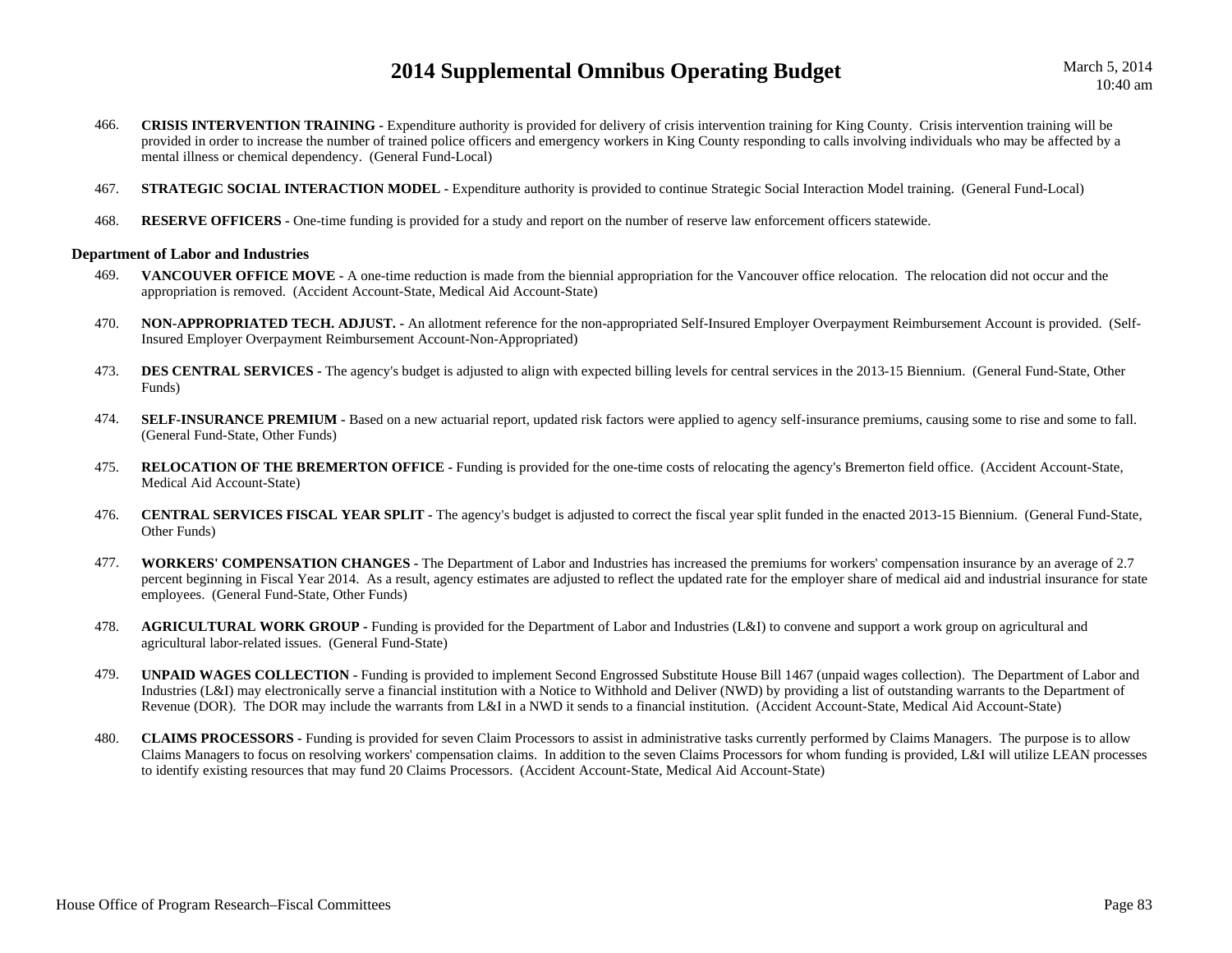March 5, 2014 10:40 am

- 481. **ELECTRICAL PROGRAM WORKLOAD ADJ -** Funding is provided for 16 additional field staff and one Electrical Technical Specialist beginning in April 2014. The purpose of the additional staff is to provide timely electrical inspections and meet projected workload demands due to increased construction activity. (Electrical License Account-State)
- 482.**LABOR AND INDUSTRIES APPEAL BONDS -** Funding is provided to implement Substitute House Bill 2146 (labor and industries appeal bonds). Additional appeals are expected to result from the reduced bond to appeal certain L&I decisions. Funding is provided for the anticipated workload impact to L&I, the Office of the Attorney General, and the Office of Administrative Hearings. (General Fund-State, Electrical License Account-State)
- 483.**PUBLIC WORKS PAYROLL RECORDS -** Funding is provided to implement Substitute House Bill 2331 (public works payroll records). Contractors and subcontractors on public works projects must submit certified payroll records to the contract awarding agency before final payment is made or retainage is released. (Public Works Administration Account-State)
- 484. **EMPLOYEE STATUS -** Funding is provided to implement House Bill 2334 (employee status). The L&I Director may investigate complaints and enforce employee classification provisions. (Accident Account-State, Medical Aid Account-State)
- 485. **EMPLOYEE ANTIRETALIATION -** Funding is provided to implement Second Substitute House Bill 2333 (employee antiretalitation act). The L&I Director may investigate complaints and enforce employee retaliation provisions. (Accident Account-State, Medical Aid Account-State)
- 486.**PREVAILING WAGE IT -** One-time funding is provided to upgrade the online Prevailing Wage Application System. Funding will be used to automate correspondence over public works projects, including electronic transmission of certified payroll records to L&I, and to develop a real-time list of contractors debarred from public work. (Public Works Administration Account-State)
- 487. **PREVAILING WAGE PROGRAM MANAGER -** Funding is provided for a program manager to handle daily operations of the Prevailing Wage program. Currently, the Prevailing Wage Industrial Statistician manages the program in addition to the statutory responsibility of determining applicable prevailing wage rates. (Public Works Administration Account-State)
- 488. **INTERPRETER SERVICES -** Funding is provided to implement Engrossed House Bill 2617 (interpreter services), which expands collective bargaining for state-purchased interpreter services to L&I and later to the rest of the state. The Department of Enterprise Services is required to implement a model that all state agencies must use to procure spoken language interpreter services. Funding is provided to the Office of Financial Management (OFM) for staff to support the increased bargaining workload. Funding is also provided to L&I for staff, administrative costs, and payment system updates to accommodate the new model for purchasing interpreter services. (Medical Aid Account-State)

#### **Department of Health**

- 489. **TECHNICAL FUND BALANCE ADJUSTMENT -** Agency allotments for non-appropriated funds are adjusted to align with available revenues. (Nursing Resource Center Account Non-Appropriated, Ambulatory Surgery Facility Account-Non-Appropriated)
- 490.**AUDIT SERVICES -** The agency's budget is adjusted to align with expected billing levels for audit services in the 2013-15 Biennium. (General Fund-State, Other Funds)
- 492.**DES CENTRAL SERVICES** - The agency's budget is adjusted to align with expected billing levels for central services in the 2013-15 Biennium. (General Fund-State, Other Funds)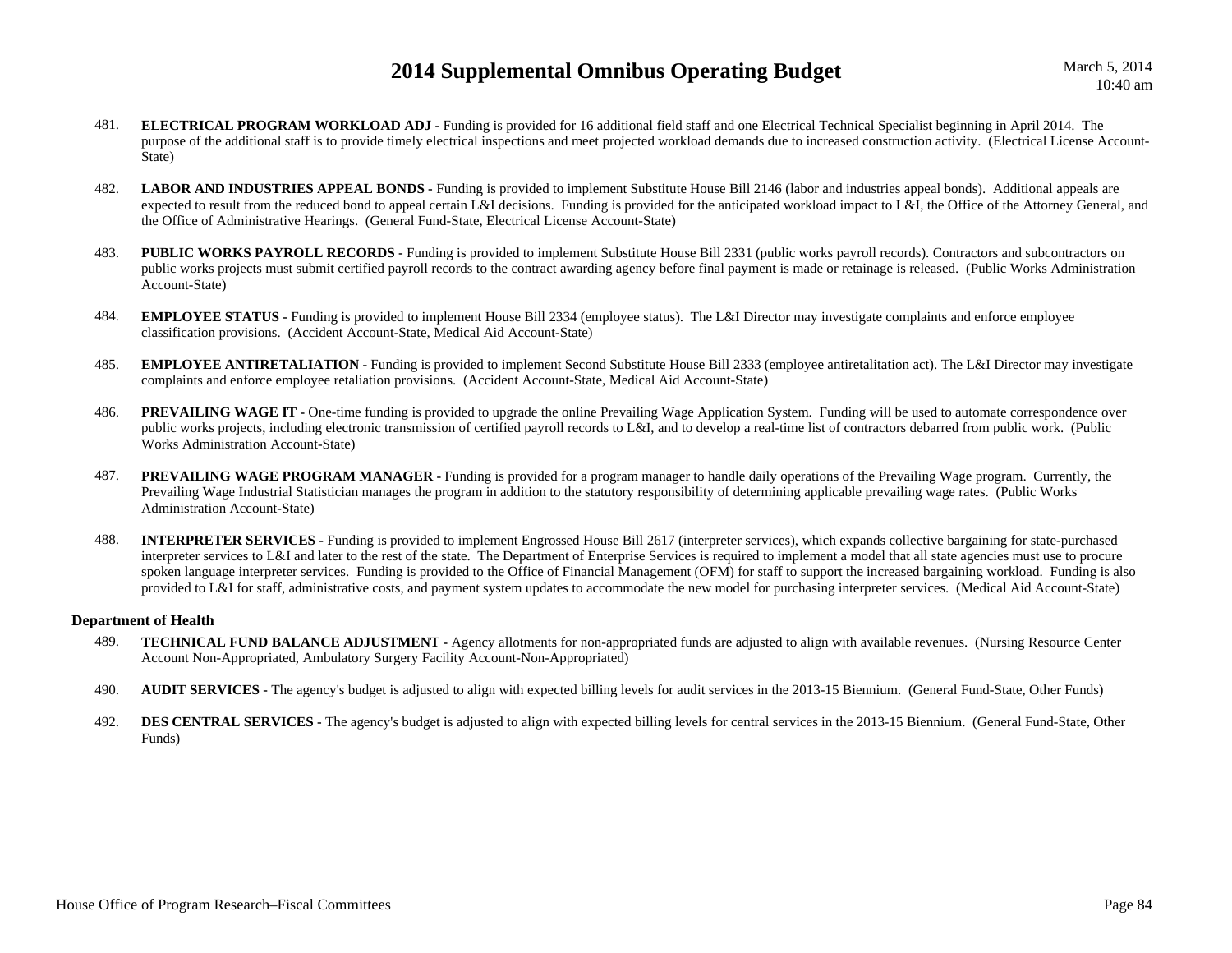- 493.**SELF-INSURANCE PREMIUM -** Based on a new actuarial report, updated risk factors were applied to agency self-insurance premiums, causing some to rise and some to fall. (General Fund-State, Other Funds)
- 494. **CENTRAL SERVICES FISCAL YEAR SPLIT -** The agency's budget is adjusted to correct the fiscal year split funded in the enacted 2013-15 Biennium. (General Fund-State, Other Funds)
- 495. **WORKERS' COMPENSATION CHANGES -** The Department of Labor and Industries has increased the premiums for workers' compensation insurance by an average of 2.7 percent beginning in Fiscal Year 2014. As a result, agency estimates are adjusted to reflect the updated rate for the employer share of medical aid and industrial insurance for state employees. (General Fund-State, Other Funds)
- 496.**HEALTHIEST NEXT GEN INITIATIVE -** Funding is provided to implement Second Substitute House Bill 2643 (healthiest next generation), which establishes a statewide childhood obesity prevention project. The Department of Health (DOH) will coordinate interagency efforts and report to the Legislature on strategies to prevent childhood obesity, and will pass through funding for obesity prevention coordinators at the Office of the Superintendent of Public Instruction and Department of Early Learning. (General Fund-State)
- 497.**MEDICAL MARIJUANA -** Funding is provided to implement Engrossed Second Substitute House Bill 2149 (medical marijuana). Funding is provided for DOH to administer a secure registry of qualified patients and designated providers, for the Liquor Control Board (LCB) to develop and implement a medical marijuana endorsement for licensed marijuana retailers, and for Attorney General services to DOH and LCB. (General Fund-State, Health Professions Account-State)
- 498.**PHYSICAL THERAPISTS** - Funding is provided for DOH to implement Engrossed Substitute House Bill 2160 (physical therapists). The DOH Secretary will issue spinal manipulation endorsements to physical therapists who meet specified education and experience requirements. (Health Professions Account-State)
- 499.**SUICIDE PREVENTION -** Funding is provided for the DOH to implement Engrossed Substitute House Bill 2315 (suicide prevention). Funding will be used to develop and implement suicide prevention training requirements for specified health care professions, periodically update the model list of training programs, and report on a statewide plan for suicide prevention by November 15, 2015. (Health Professions Account-State)
- 500. **TRAUMA CARE FUND -** Grant programs funded from the Emergency Medical Services and Trauma Care Systems Trust Account are reduced to reflect reduced revenues. (Emergency Medical Services and Trauma Care Systems Trust Account-State)
- 501. **TOBACCO USE PREVENTION -** Funding is provided for public health tobacco use prevention and cessation programs. The DOH will develop sustainable funding sources other than General Fund-State in order to continue these programs into future biennia. (General Fund-State)

#### **Department of Veterans' Affairs**

- 502. **LOCAL FUND ADJUSTMENT -** The Department of Veterans Affairs (DVA) provides various services to local jurisdictions. Local expenditure authority is increased to reflect a contractual agreement between DVA and King County to provide education and training for social service agencies, private practitioners, first responders, police, employers, teachers, and other interested parties. Topics may include Post Traumatic Stress Disorder, Traumatic Brain Injury, and a range of military and veteran related trauma. (General Fund-Private/Local)
- 503.**MAINTENANCE LEVEL REVENUE** - The Department of Veterans Affairs' revenue and cost recovery projections are adjusted to reflect changes in the veteran home census and client mix. (General Fund-Federal, General Fund-Private/Local)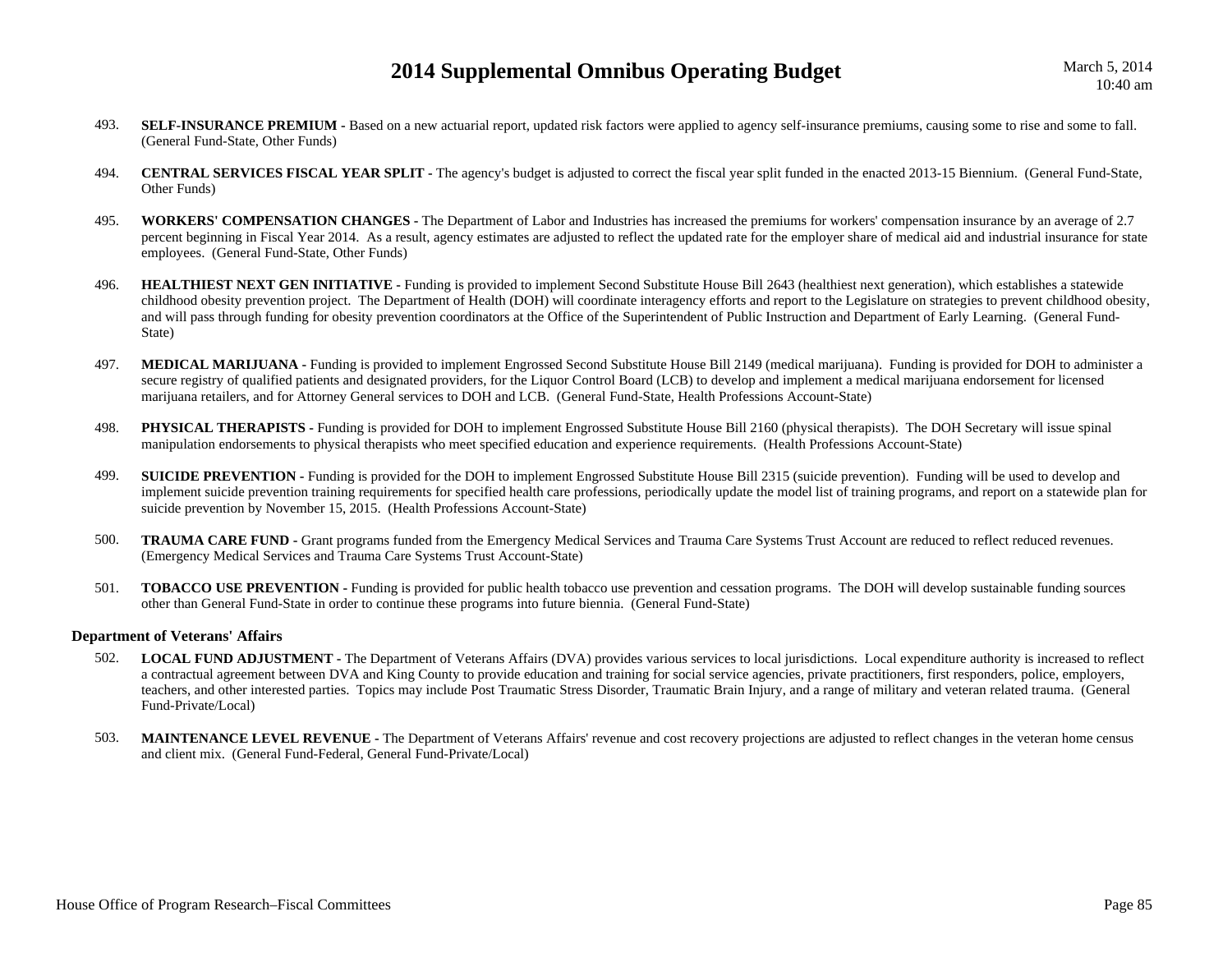- 504.**DES CENTRAL SERVICES -** The agency's budget is adjusted to align with expected billing levels for central services in the 2013-15 Biennium. (General Fund-State, Other Funds)
- 505.**SELF-INSURANCE PREMIUM -** Based on a new actuarial report, updated risk factors were applied to agency self-insurance premiums, causing some to rise and some to fall. (General Fund-State, Other Funds)
- 506.WALLA WALLA VETERANS HOME DELAY - Federal delays in authorizing the building of the Walla Walla Veterans Home have postponed the opening of the nursing home until the 2015-17 biennium. Local and federal funding appropriated in the 2013-15 biennium to support its operation is removed. (General Fund-Federal, General Fund-Private/Local)
- 507. **CENTRAL SERVICES FISCAL YEAR SPLIT -** The agency's budget is adjusted to correct the fiscal year split funded in the enacted 2013-15 Biennium. (General Fund-State, Other Funds)
- 508. **WORKERS' COMPENSATION CHANGES -** The Department of Labor and Industries has increased the premiums for workers' compensation insurance by an average of 2.7 percent beginning in Fiscal Year 2014. As a result, agency estimates are adjusted to reflect the updated rate for the employer share of medical aid and industrial insurance for state employees. (General Fund-State, Other Funds)

#### **Department of Corrections**

- 509.LEASE RATE ADJUSTMENTS - Funding is provided for the incremental cost of lease obligations and for the relocation of the Puyallup and Yakima field offices.
- 511. **DES CENTRAL SERVICES -** The agency's budget is adjusted to align with expected billing levels for central services in the 2013-15 Biennium. (General Fund-State, Other Funds)
- 512.**MANDATORY CASELOAD ADJUSTMENTS -** Appropriations are adjusted to reflect forecasted changes in the caseload in the 2013-15 biennium.
- 513. **MALE OFFENDER CASELOAD -** Appropriations are adjusted to reflect forecasted changes in the adult male inmate population in the 2013-15 biennium. The adjustment is made based on direct variable costs.
- 514.**FEMALE OFFENDER CASELOAD -** Appropriations are adjusted to reflect forecasted changes in the adult female inmate population in the 2013-15 biennium. The adjustment is made based on direct variable costs.
- 515. **VIOLATOR CASELOAD -** Appropriations are adjusted to reflect forecasted changes in the population of offenders who violate the terms of their community supervision and are incarcerated in rented jail beds.
- 516.SELF-INSURANCE PREMIUM - Based on a new actuarial report, updated risk factors were applied to agency self-insurance premiums, causing some to rise and some to fall. (General Fund-State, Other Funds)
- 517. **TECHNICAL CORRECTIONS -** Expected savings from the enacted 2013-15 budget were not achieved due to increased caseloads preventing the Department from closing a unit. Funding is restored to reflect actual savings.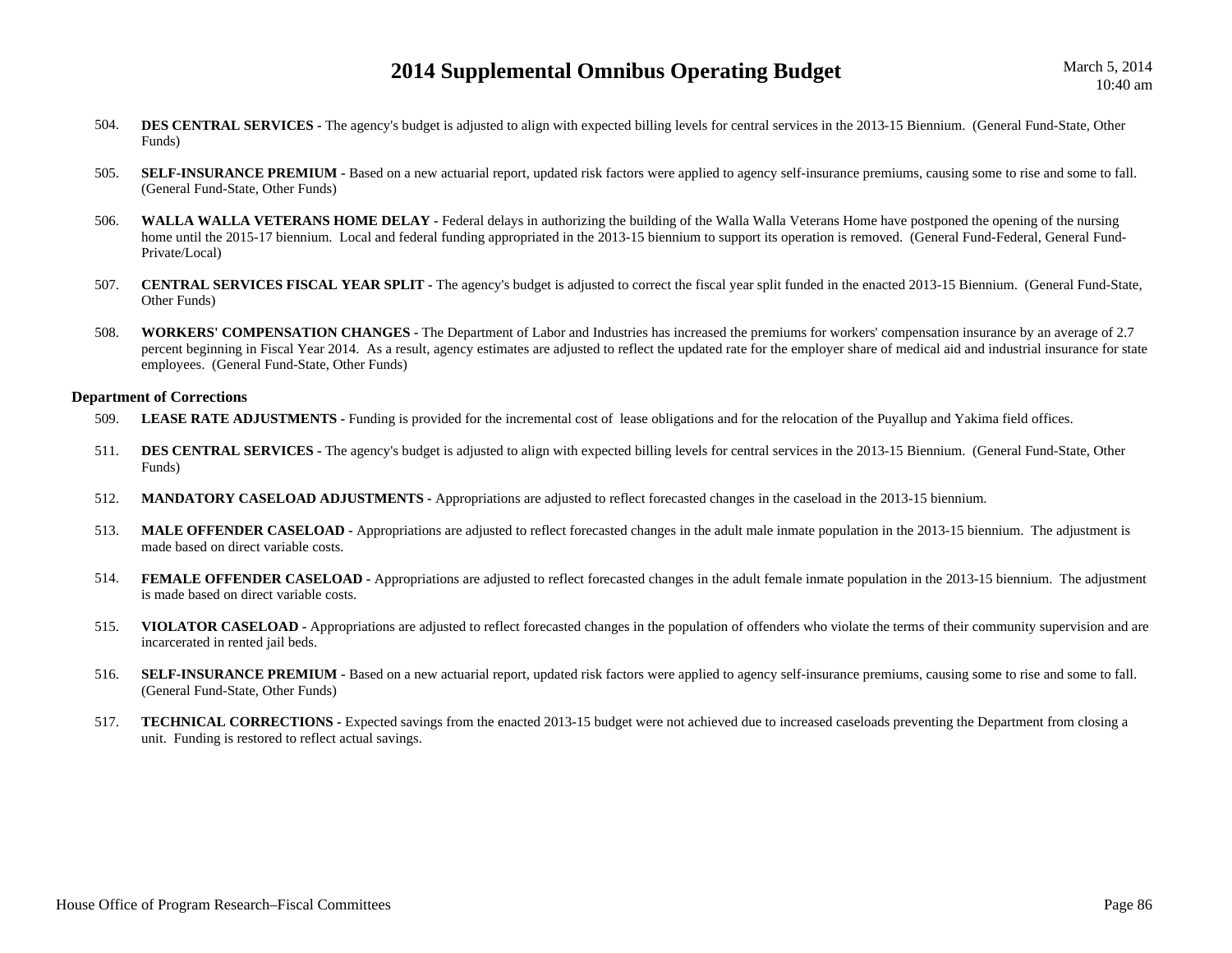- 518.**MSU WSP EDUCATION -** Funding is provided for offender programming. The 2013-15 enacted budget reduced program funding in the closing of the Washington State Penitentiary (WSP) minimum security unit, but program funding was not included in the in the opening of the new medium security unit at WSP.
- 519.**FEDERAL EXPENDITURE AUTHORITY** - Expenditure authority is reduced to match the federal grant for the State Criminal Alien Assistance program. (General Fund-Federal)
- 520.**STATE SEIZURE FUNDS -** Expenditure authority is provided from the State Seizure Account for FY 2015. (State Seizure Account-Nonappropriated)
- 521.**REGULATORY COMPLIANCE -** Funding is provided to meet regulatory compliance issues by taking corrective action at McNeil Island Marine Operations.
- 522.**RADIO INFRASTRUCTURE COPS FUNDING -** Debt service payments associated with replacing critical radio systems are adjusted from a 10-year payment plan to a sevenyear plan.
- 523. **CENTRAL SERVICES FISCAL YEAR SPLIT -** The agency's budget is adjusted to correct the fiscal year split funded in the enacted 2013-15 Biennium. (General Fund-State, Other Funds)
- 524. **WORKERS' COMPENSATION CHANGES -** The Department of Labor and Industries has increased the premiums for workers' compensation insurance by an average of 2.7 percent beginning in Fiscal Year 2014. As a result, agency estimates are adjusted to reflect the updated rate for the employer share of medical aid and industrial insurance for state employees. (General Fund-State, Other Funds)
- 526. **VIOLATOR POLICY CHANGE -** Funding is provided to reflect the policy change to differentiate "failing to report" which is a low level violation from "absconder" which is a high level violation.
- 527.**NEW PRISON CAPACITY** - Funding is provided to open the remaining 256-bed unit at the Washington State Penitentiary starting May 1, 2014 to meet the demands of a rising offender caseload and to reduce crowding at existing facilities.
- 528.**EMERGENCY BEDS AT WCCW -** Funding is provided for use of 20 emergency beds at the Washington State Correctional Center for Women. The beds were opened in January 2014 and funding is provided to operate them through May 2014.
- 529.**PREA ZERO TOLERANCE GRANT -** Federal funding authority is provided for a Prison Rape Elimination Act (PREA) grant. (General Fund-Federal)
- 530.**PREA COMPLIANCE** - New Prison Rape Elimination Act standards were published in June 2012, requiring the department to provide access to outside confidential support services. Funding is provided for DOC to enter into an agreement for advocacy services provided by the Department of Commerce's Office of Crime Victims Advocacy.
- 531.**PRISON OVERTIME RESOURCES -** One-time funding is provided in FY 2014 for prison overtime costs.
- 532.**CENTRALIZED PHARMACY RESTORATION -** Expected savings associated with centralizing the department's pharmacies into two locations have not been realized. Completion of a west side pharmacy which will serve as the centralized pharmacy for all DOC institutions is expected in July 2014. Funding is provided to restore the expected savings in FY 2014 and for part of FY 2015.
- 533. **ACA ENROLLMENT RESOURCES -** Funding is provided for one Medical Assistance Specialist 1 position to assist with the workload associated with enrolling eligible offenders into Medicaid for inpatient hospitalizations while incarcerated, and for enrolling eligible offenders releasing into the community.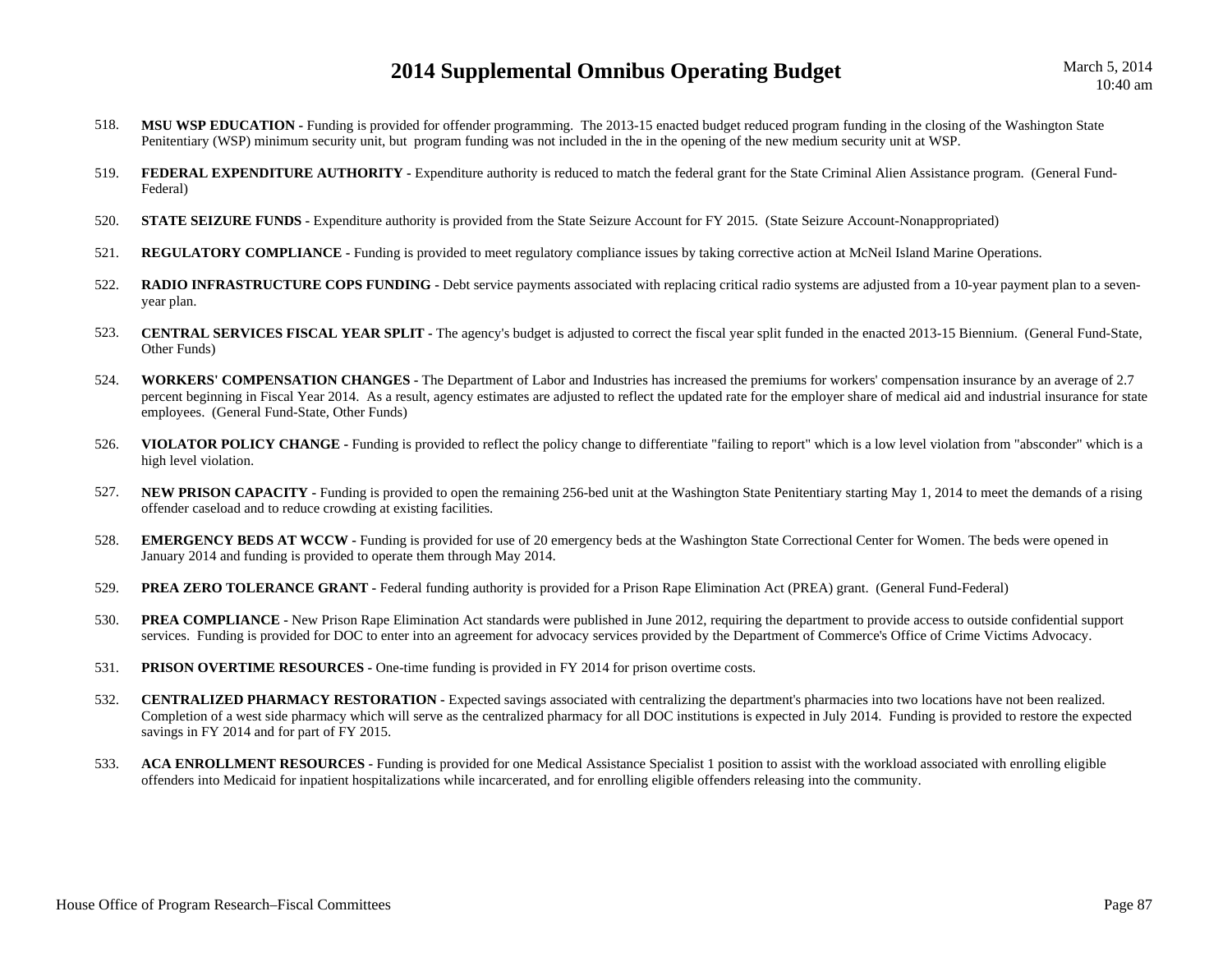March 5, 2014 10:40 am

- 534.**MEDICAID CODE COMPLIANCE -** Provider One will be utilizing the tenth version of the International Classification of Diseases (ICD) by October 2014. The department will need to transition from ICD-9 to ICD-10 in order to prevent significant delays in payment. Funding is provided for an impact analysis of the department's data systems and the changes necessary to implement the ICD-10 requirements.
- 535.**FEMALE OFFENDER JAIL BEDS** - Funding is provided to contract with a county jail for 75 female beds starting May 1, 2014. These beds help meet the demands of a rising offender caseload and reduce crowding at existing facilities.
- 536. **ITU EXPANSION -** Funding to expand the Intensive Treatment Unit was provided in the 2013-15 budget. DOC was unable to expand the unit within the funding amounts provided.
- 537.**SECOND CHANCE REENTRY GRANT -** Funding and expenditure authority is provided for the federal Second Chance Reentry Grant which will be used for a demonstration project for the transition of high risk offenders to the community. (General Fund-Federal, General Fund-State)
- 538.**POST-SECONDARY EDUCATION -** Funding is provided to evaluate the provision of post-secondary education in the prison system and to report on the findings by December 1, 2014.
- 539.**VIOLATOR FRACTIONAL BILLING** - Funding is reduced to reflect elimination of the fractional billing practice for supervision violators housed in jail for either a local and a federal hold in addition to a DOC Secretary warrant.

#### **Department of Services for the Blind**

- 540.**AUDIT SERVICES -** The agency's budget is adjusted to align with expected billing levels for audit services in the 2013-15 Biennium. (General Fund-State, Other Funds)
- 541. **DES CENTRAL SERVICES -** The agency's budget is adjusted to align with expected billing levels for central services in the 2013-15 Biennium. (General Fund-State, Other Funds)
- 542. **TECH ADJUST--SMALL AGENCY SERVICES -** Because this agency is no longer a subscriber of Small Agency Financial Services at the Department of Enterprise Services, expenditure authority previously allocated through the Central Services Model is returned to the agency's base budget to manage its back-office financial functions.
- 543. **CENTRAL SERVICES FISCAL YEAR SPLIT -** The agency's budget is adjusted to correct the fiscal year split funded in the enacted 2013-15 Biennium. (General Fund-State, Other Funds)

#### **Employment Security Department**

- 544.**AUDIT SERVICES -** The agency's budget is adjusted to align with expected billing levels for audit services in the 2013-15 Biennium. (General Fund-State, Other Funds)
- 547.**DES CENTRAL SERVICES** - The agency's budget is adjusted to align with expected billing levels for central services in the 2013-15 Biennium. (General Fund-State, Other Funds)
- 548.**SELF-INSURANCE PREMIUM -** Based on a new actuarial report, updated risk factors were applied to agency self-insurance premiums, causing some to rise and some to fall. (General Fund-State, Other Funds)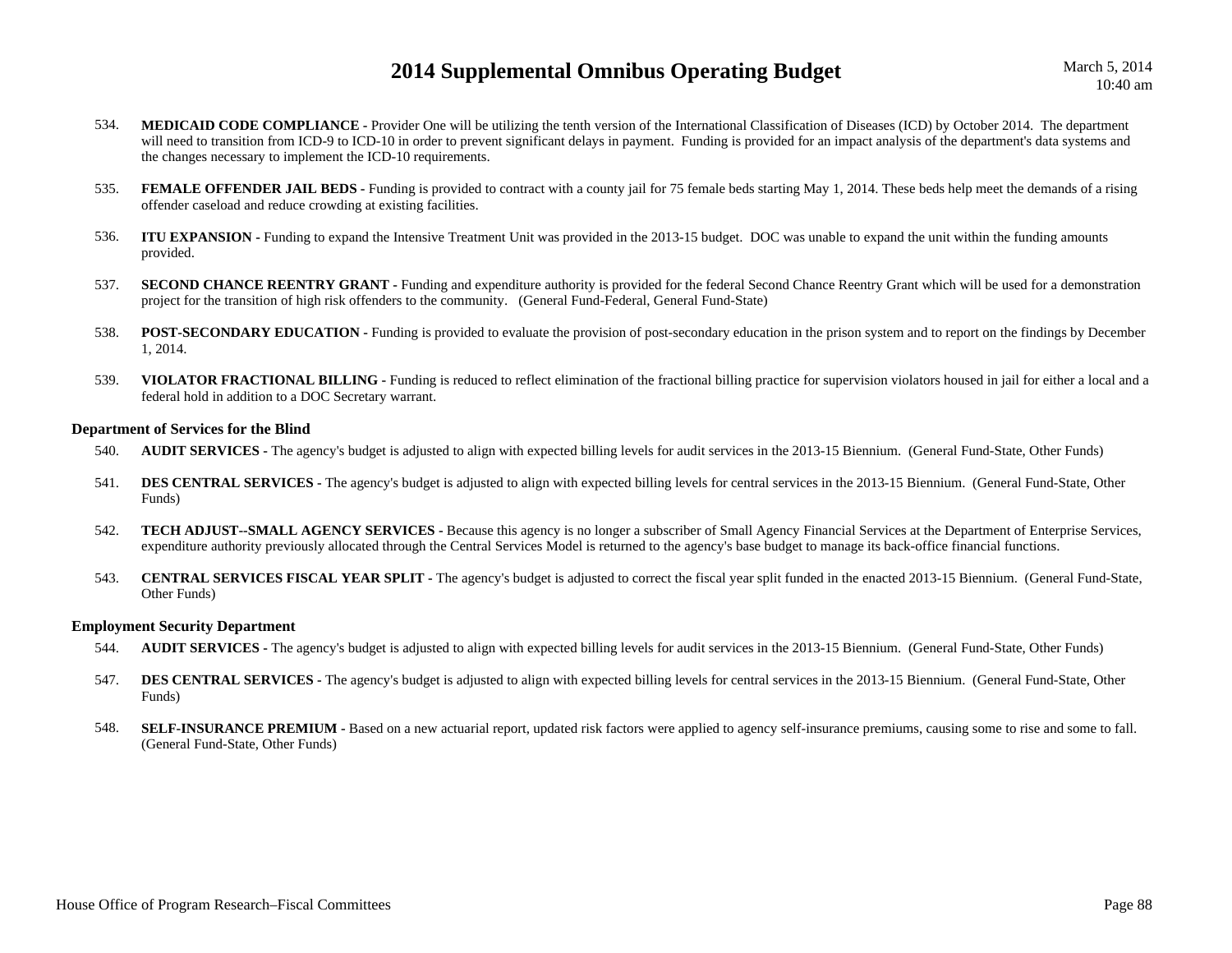- 549. **CENTRAL SERVICES FISCAL YEAR SPLIT -** The agency's budget is adjusted to correct the fiscal year split funded in the enacted 2013-15 Biennium. (General Fund-State, Other Funds)
- 550. **WORKERS' COMPENSATION CHANGES -** The Department of Labor and Industries has increased the premiums for workers' compensation insurance by an average of 2.7 percent beginning in Fiscal Year 2014. As a result, agency estimates are adjusted to reflect the updated rate for the employer share of medical aid and industrial insurance for state employees. (General Fund-State, Other Funds)
- 551. **COMPLETE NEXT GENERATION TAX SYSTEM -** Federal Reed Act funding is provided for the Employment Security Department (ESD) to complete the Next Generation Tax System (NGTS), which replaces and modernizes ESD's unemployment insurance tax and and wage system. The ESD began the project in FY 2008 and will make the final vendor payment in March 2015 to complete the project. (Unemployment Compensation Administration Account-Federal)
- 552.**DATA CENTER MOVE -** Funding is provided for ESD to transition data center equipment from the Department of Social and Health Services Office Building 2 to the State Data Center. (Employment Services Administrative Account-State)
- 553. **DEVELOP NEW UI BENEFITS SYSTEM -** Expenditure authority for Reed Act federal funds is provided to replace the existing General Unemployment Insurance Development Effort (GUIDE) system, which pays unemployment benefits. The funding for FY 2015 will pay for a vendor contract. (Unemployment Compensation Administration Account-Federal)

### **Natural Resources**

### **Columbia River Gorge Commission**

- 554.**DES CENTRAL SERVICES -** The agency's budget is adjusted to align with expected billing levels for central services in the 2013-15 Biennium. (General Fund-State, Other Funds)
- 555. **CENTRAL SERVICES FISCAL YEAR SPLIT -** The agency's budget is adjusted to correct the fiscal year split funded in the enacted 2013-15 Biennium. (General Fund-State, Other Funds)

### **Department of Ecology**

- 556. **BOLDT CASE LITIGATION -** The Office of the Attorney General received funding in the 2013-15 biennial budget for legal costs in FY 2014 related to the *U.S. v. Washington* culvert injunction, of which the Department of Ecology (Ecology) is a liable party. One-time funding is provided to meet the Department's share of anticipated legal costs associated with implementing the injunction and processing the appeal as a party under the court settlement. (General Fund-State)
- 558.**DES CENTRAL SERVICES** - The agency's budget is adjusted to align with expected billing levels for central services in the 2013-15 Biennium. (General Fund-State, Other Funds)
- 559.SELF-INSURANCE PREMIUM - Based on a new actuarial report, updated risk factors were applied to agency self-insurance premiums, causing some to rise and some to fall. (General Fund-State, Other Funds)
- 560. **CENTRAL SERVICES FISCAL YEAR SPLIT -** The agency's budget is adjusted to correct the fiscal year split funded in the enacted 2013-15 Biennium. (General Fund-State, Other Funds)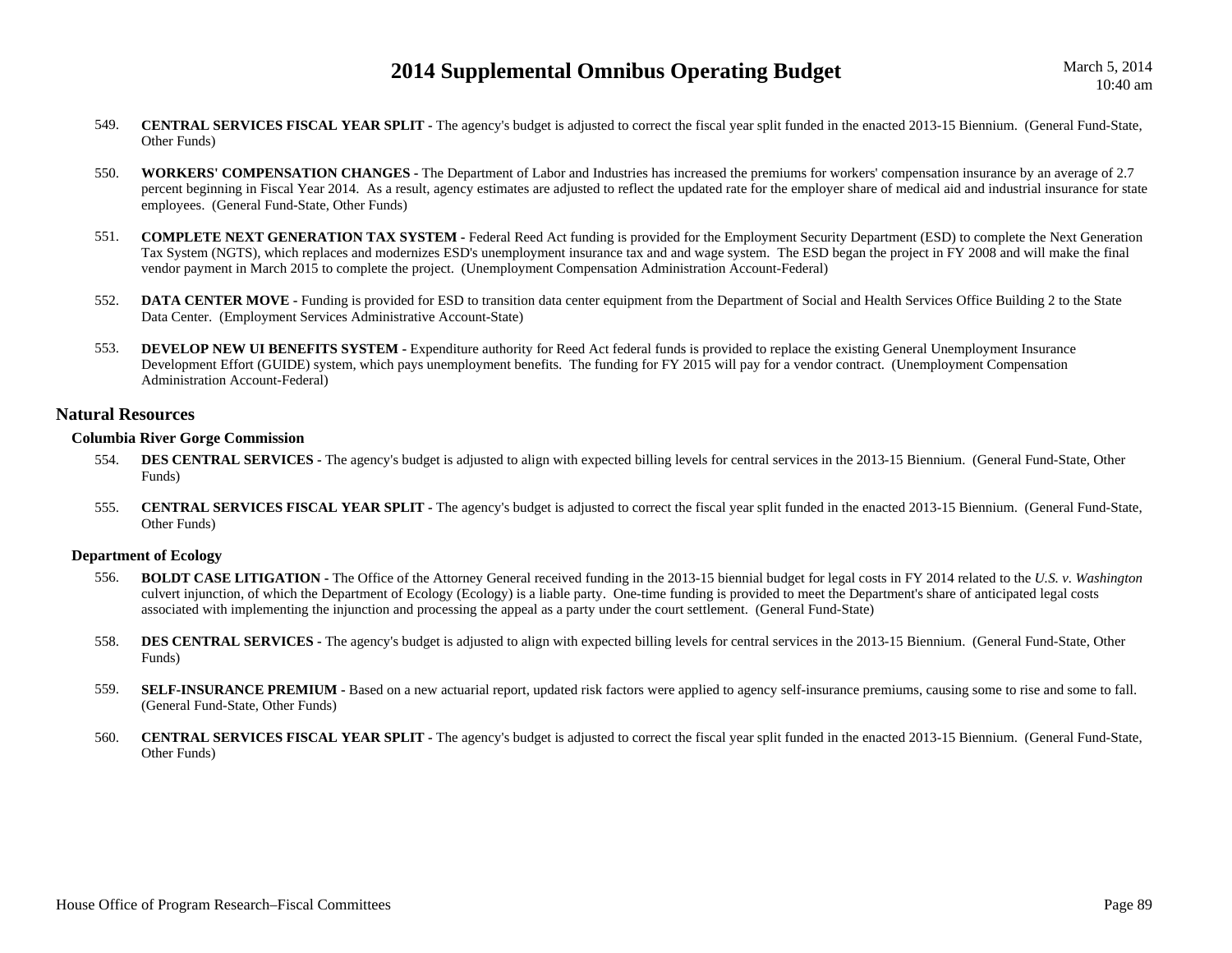March 5, 2014 10:40 am

- 561.**FIRE PROTECTION & EMERGENCY SERVICE** - Lacey Fire District #3 (fire district) is authorized by law to charge government agencies within its boundaries, including Ecology, for fire protection, fire prevention, rescue, and emergency medical services. In the past, the fire district and Ecology have not used a formal agreement setting terms of service and payment arrangements. The fire district now requires Ecology to enter into an interlocal agreement and will begin charging for services in FY 2014. Ongoing funding is provided for these services. (General Fund-State, State Toxics Control Account-State, Various Other Accounts)
- 562. **WORKERS' COMPENSATION CHANGES -** The Department of Labor and Industries has increased the premiums for workers' compensation insurance by an average of 2.7 percent beginning in Fiscal Year 2014. As a result, agency estimates are adjusted to reflect the updated rate for the employer share of medical aid and industrial insurance for state employees. (General Fund-State, Other Funds)
- 563.**FEDERAL FUNDING ADJUSTMENT** - Federal funding is reduced on an ongoing basis to reflect lower anticipated federal spending in the Shorelands and Water Quality programs. (General Fund-Federal)
- 564.YAKIMA ADJUDICATION SUPPORT - One-time funding and full-time equivalent (FTE) staff are provided for two tasks to support the Yakima water rights adjudication. The first task is migrating adjudication-related data from a legacy data system to a database that resides on a modern platform. This will allow data to be retrieved for managing water rights in the basin. The second task is processing court notifications necessary to construct a complete and accurate schedule of water rights in the final court decree. (Reclamation Account-State)
- 565. **CONSUMER PRODUCT TOXICS TESTING -** The Legislature has passed a number of laws banning or limiting certain toxic chemicals and metals in consumer products and packaging, including the Children's Safe Products Act (Chapter 70.240 RCW) and the Packages Containing Metals Act (Chapter 70.95G RCW). Ecology is charged with implementing and enforcing these laws. Ongoing funding and full-time equivalent (FTE) staff are provided to increase capacity for developing analytical methods and conducting product testing to ensure compliance with applicable laws. (Environmental Legacy Stewardship Account-State)
- 566. **BIOSOLIDS PERMITTING -** Ecology's Biosolids Program provides oversight, permitting, and assistance for sewage treatment plants, septage management facilities, and beneficial use facilities that generate, treat, and use biosolids. Biosolids are a product of wastewater treatment and septic tanks that can be beneficially recycled after meeting all applicable requirements under Ecology's Biosolids Management rule. One-time funding and full-time equivalent (FTE) staff are provided to address a backlog of approvals for coverage under the biosolids general permit, thereby reducing compliance issues for septage land application sites, primarily in Eastern Washington. (Biosolids Permit Account-State)
- 567.**INCREASE HANFORD COMPLIANCE** - Ecology provides compliance oversight at radioactive mixed waste facilities, including the federal Hanford Nuclear Reservation in Eastern Washington. Compliance oversight responsibilities include inspections, enforcement and technical assistance visits. A recent U.S. Environmental Protection Agency review found that Ecology has too few inspectors and has not met inspection goals set for Hanford facilities. Ongoing funding and full-time equivalent (FTE) staff are provided for two additional inspector positions to increase the level of compliance oversight. (Radioactive Mixed Waste Account-State)
- 568. **COORDINATE HANFORD PERMIT REVISION -** Ecology has issued a Hanford sitewide permit that includes requirements for the treatment, storage, and disposal of chemically hazardous and mixed waste at the Hanford Nuclear Reservation. In 2012 Ecology issued a proposed permit revision establishing or updating operating requirements including facility-specific requirements at all Hanford hazardous waste facilities. Over 5,000 comments were received during the public comment period, resulting in the need for extensive reevaluation and revision of the permit. Ongoing funding and full-time equivalent (FTE) staff are provided to continue permit revision work, which is expected to be completed within four years. (Radioactive Mixed Waste Account-State)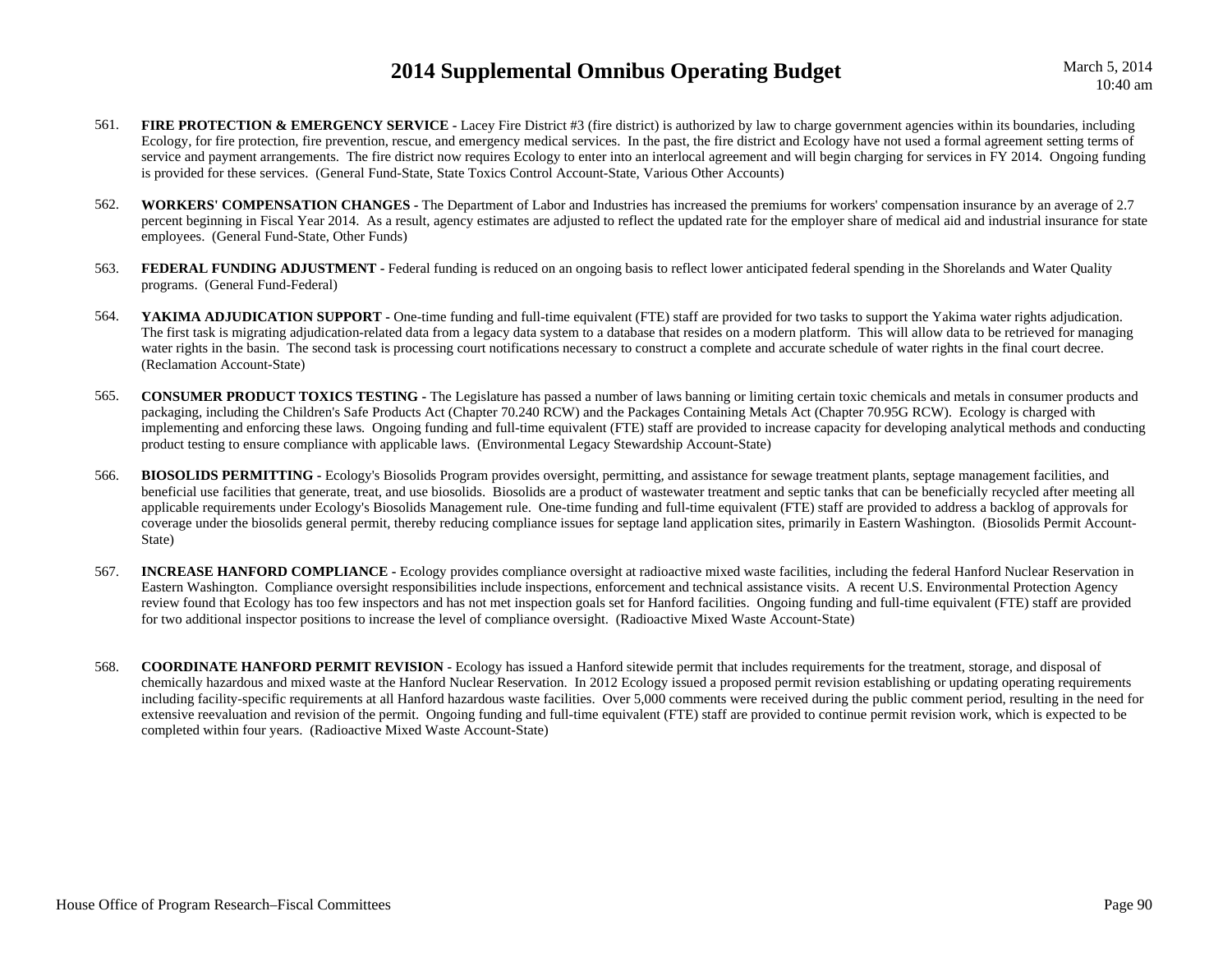- 569. **REDUCE OIL SPILL RISK-RAIL/VESSEL -** Increasing volumes of crude oil are being imported into Washington from Canada, North Dakota, and Montana, much of it by rail. Ecology expects these changes will lead to a significant increase in the volume and type of oil being transported through Washington and exported by vessel. One-time funding and full-time equivalent (FTE) staff are provided to develop preparedness and response plans and develop expertise in the new risks related to the increase of crude oil being moved by rail and vessels. (Oil Spill Prevention Account-State)
- 570. **WATER QUALITY DATA SYSTEMS UPGRADE -** Ecology's Water Quality Program regulates point-source discharges to water through the National Pollution Discharge Elimination System permits and state water discharge permits. Permit fees are billed and collected through a billing and revenue tracking system built in 1990. A separate permit management system resides on a platform that is now incompatible with other technology systems Ecology operates. One-time funding and full-time equivalent (FTE) staff are provided to migrate the permit system to a compatible technology platform, maintain permit-related websites, replace the billing and revenue tracking system, and develop an interface between the two systems. (Water Quality Permit Account-State)
- 571.**OIL TRANSPORTATION SAFETY** - Pursuant to Engrossed Second Substitute House Bill 2347 (Oil transportation safety), one-time funding is provided for research support for a Washington state study on the state's capacity to respond to oil train accidents and a report to the Legislature on the need for new oil tanker tug escort requirements. Ongoing funding is provided for new quarterly reporting requirements on oil transportation. (Oil Spill Prevention Account-State)

#### **Washington Pollution Liability Insurance Program**

- 572.LEASE RATE ADJUSTMENTS - Funding is reduced on an ongoing basis to reflect a reduction in lease costs. (Pollution Liability Insurance Program Trust Account-State; Heating Oil Pollution Liability Trust Account-Nonappropriated)
- 573.**AUDIT SERVICES** - The agency's budget is adjusted to align with expected billing levels for audit services in the 2013-15 Biennium. (General Fund-State, Other Funds)
- 574.**DES CENTRAL SERVICES -** The agency's budget is adjusted to align with expected billing levels for central services in the 2013-15 Biennium. (General Fund-State, Other Funds)
- 575. **CENTRAL SERVICES FISCAL YEAR SPLIT -** The agency's budget is adjusted to correct the fiscal year split funded in the enacted 2013-15 Biennium. (General Fund-State, Other Funds)
- 576. **WORKERS' COMPENSATION CHANGES -** The Department of Labor and Industries has increased the premiums for workers' compensation insurance by an average of 2.7 percent beginning in Fiscal Year 2014. As a result, agency estimates are adjusted to reflect the updated rate for the employer share of medical aid and industrial insurance for state employees. (General Fund-State, Other Funds)

### **State Parks and Recreation Commission**

- 577. **DES CENTRAL SERVICES -** The agency's budget is adjusted to align with expected billing levels for central services in the 2013-15 Biennium. (General Fund-State, Other Funds)
- 578.**SELF-INSURANCE PREMIUM -** Based on a new actuarial report, updated risk factors were applied to agency self-insurance premiums, causing some to rise and some to fall. (General Fund-State, Other Funds)
- 579. **CENTRAL SERVICES FISCAL YEAR SPLIT -** The agency's budget is adjusted to correct the fiscal year split funded in the enacted 2013-15 Biennium. (General Fund-State, Other Funds)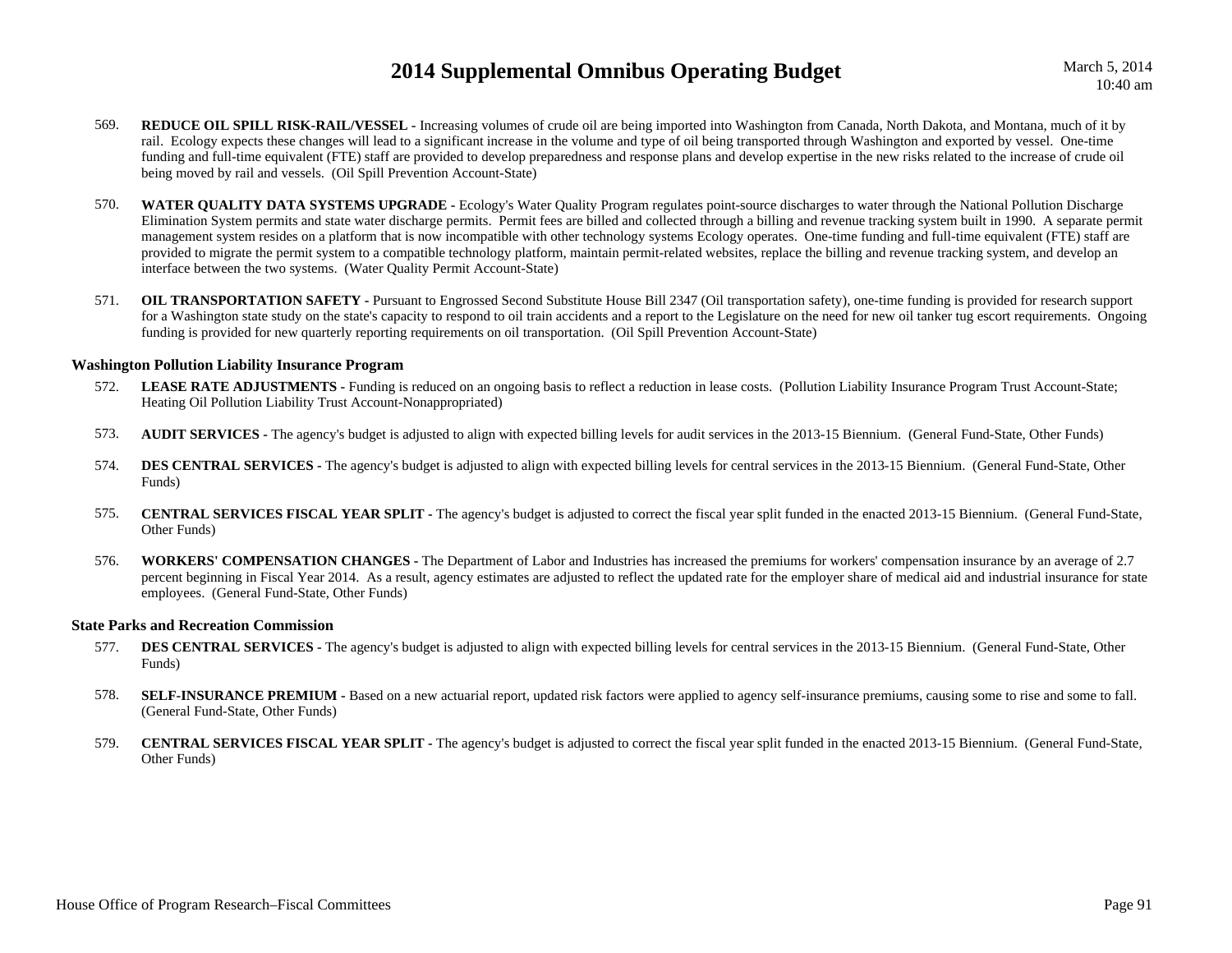- 580.**LAW ENFORCEMENT COMMUNICATION COSTS** - The State Parks and Recreation Commission (State Parks) maintains a network of radios used for law enforcement dispatch, for summoning aid to assist the public, and for communication among park staff working in dispersed rural areas without reliable cellular service. State Parks has for many years contracted with the Department of Natural Resources for radio maintenance, programming and radio communication infrastructure. State Parks has been notified that costs for these functions will increase beginning in FY 2015. (General Fund-State, Parks Renewal and Stewardship Account-State)
- 581.**MARINE FACILITIES MAINTENANCE CREW -** Ongoing funding is provided to increase the State Parks dive team from three to four divers. Because of a fatal diving accident involving a state employee, the Department of Labor and Industries has adopted new rules that require commercial dive teams to have a minimum of four certified divers for the types of dives performed by the State Parks marine crew. (Parks Renewal and Stewardship Account-State)
- 582. **FUNDING ESSENTIAL PARKS ACTIVITIES -** The Parks Renewal and Stewardship Account is projected to generate more revenue than previously anticipated. State Parks has identified spending priorities to improve facilities and operations, including facility maintenance, customer service, data analysis and measurement, regulatory compliance, and safety. (Parks Renewal and Stewardship Account-State)
- 583. **WINTER RECREATION ACTIVITIES -** The use of non-motorized Sno-Parks by nordic skiers is increasing, generating both additional revenue and greater demand for trail grooming. Increased spending authority is provided for plowing, trail grooming services, and equipment repair and replacement. (Winter Recreation Program Account-State)
- 584. **WATER AND WASTEWATER SYSTEMS MAINTE -** Ongoing funding is provided for oversight of drinking water and wastewater systems including on-site inspections, testing, and reporting, and to meet water and wastewater systems regulatory requirements set by the Department of Health and the Department of Ecology. (Parks Renewal and Stewardship Account-State)
- 585. **WORKERS' COMPENSATION CHANGES -** The Department of Labor and Industries has increased the premiums for workers' compensation insurance by an average of 2.7 percent beginning in Fiscal Year 2014. As a result, agency estimates are adjusted to reflect the updated rate for the employer share of medical aid and industrial insurance for state employees. (General Fund-State, Other Funds)
- 586. **MAJOR EQUIPMENT REPLACEMENT -** One-time funding is provided to replace the Mount Spokane State Park's snowblower. The current snowblower was manufactured in 1985 and parts are no longer available. Failure of this equipment would make the road into Mount Spokane State Park inaccessible and prevent the public from accessing the park for skiing during the winter. (Parks Renewal and Stewardship Account-State)
- 587.**STATE AGENCY PERMITTING -** Ongoing funding is provided to implement Engrossed Second Substitute House Bill 2192 (State agency permitting). State Parks is required to track and record performance data related to permit processing, update the agency's website with permit assistance information, and submit an annual report to the Legislature on permit timeliness. (General Fund-State)
- 588. **PUBLIC WORKS PAYROLL RECORDS -** Funding is provided to implement Substitute House Bill 2331 (Public works payroll records). Contractors and subcontractors on public works projects must submit certified payroll records to the contract awarding agency before final payment is made or retainage is released. (General Fund-State)

### **Recreation and Conservation Funding Board**

- 589.**AUDIT SERVICES** - The agency's budget is adjusted to align with expected billing levels for audit services in the 2013-15 Biennium. (General Fund-State, Other Funds)
- 590.**DES CENTRAL SERVICES** - The agency's budget is adjusted to align with expected billing levels for central services in the 2013-15 Biennium. (General Fund-State, Other Funds)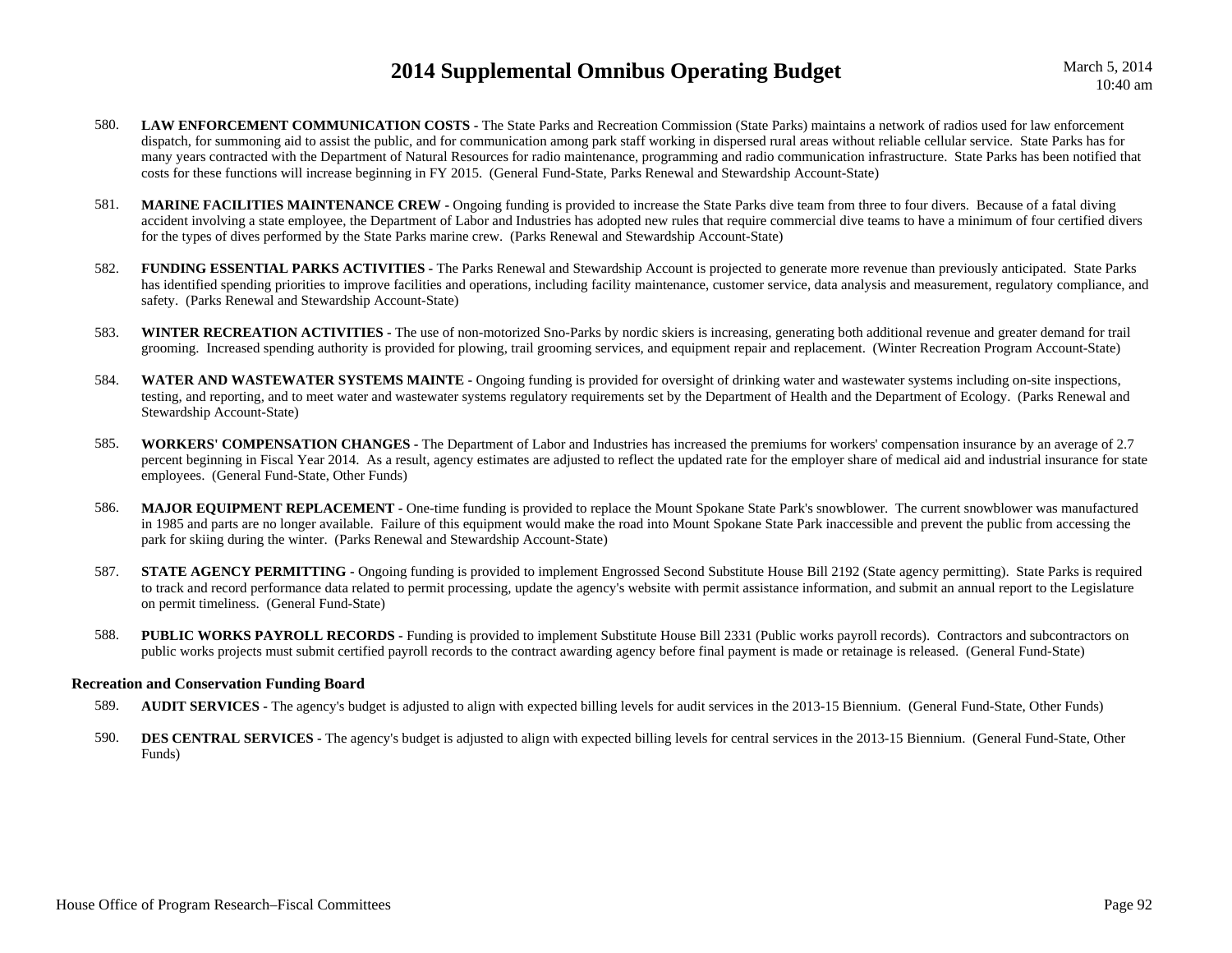March 5, 2014 10:40 am

- 591. **WORKERS' COMPENSATION CHANGES -** The Department of Labor and Industries has increased the premiums for workers' compensation insurance by an average of 2.7 percent beginning in Fiscal Year 2014. As a result, agency estimates are adjusted to reflect the updated rate for the employer share of medical aid and industrial insurance for state employees. (General Fund-State, Other Funds)
- 592. **OUTDOOR RECREATION TASK FORCE -** The Governor has created the Washington Blue Ribbon Task Force on Parks and Outdoor Recreation (Task Force) through Executive Order to develop a sustainable funding strategy for State Parks and other state outdoor recreation lands. The Task Force will also develop strategies to encourage higher participation in outdoor recreation and advance environmental education. This one-time funding will provide for several meetings across the state, travel reimbursement of Task Force members, contract costs for a facilitator, and 0.5 FTE staff to conduct research and write the resulting report. (General Fund-State, General Fund-Private/Local)

#### **Environmental and Land Use Hearings Office**

- 593.**DES CENTRAL SERVICES** - The agency's budget is adjusted to align with expected billing levels for central services in the 2013-15 Biennium. (General Fund-State, Other Funds)
- 594.**SELF-INSURANCE PREMIUM -** Based on a new actuarial report, updated risk factors were applied to agency self-insurance premiums, causing some to rise and some to fall. (General Fund-State, Other Funds)
- 595. **CENTRAL SERVICES FISCAL YEAR SPLIT -** The agency's budget is adjusted to correct the fiscal year split funded in the enacted 2013-15 Biennium. (General Fund-State, Other Funds)
- 596. **WORKERS' COMPENSATION CHANGES -** The Department of Labor and Industries has increased the premiums for workers' compensation insurance by an average of 2.7 percent beginning in Fiscal Year 2014. As a result, agency estimates are adjusted to reflect the updated rate for the employer share of medical aid and industrial insurance for state employees. (General Fund-State, Other Funds)

#### **State Conservation Commission**

- 597.**DES CENTRAL SERVICES** - The agency's budget is adjusted to align with expected billing levels for central services in the 2013-15 Biennium. (General Fund-State, Other Funds)
- 598. **CENTRAL SERVICES FISCAL YEAR SPLIT -** The agency's budget is adjusted to correct the fiscal year split funded in the enacted 2013-15 Biennium. (General Fund-State, Other Funds)
- 599. **WORKERS' COMPENSATION CHANGES -** The Department of Labor and Industries has increased the premiums for workers' compensation insurance by an average of 2.7 percent beginning in Fiscal Year 2014. As a result, agency estimates are adjusted to reflect the updated rate for the employer share of medical aid and industrial insurance for state employees. (General Fund-State, Other Funds)

### **Department of Fish and Wildlife**

- 600.**PUBLIC LANDS MAINTENANCE** - The Washington Department of Fish and Wildlife (WDFW) received more Discover Pass revenue than originally predicted for the 2013-15 biennium. Additional funding is provided for maintenance on public facilities such as boat launches and toilets, improving public services, and access to recreation areas. (State Wildlife Account-State)
- 601.**AUDIT SERVICES** - The agency's budget is adjusted to align with expected billing levels for audit services in the 2013-15 Biennium. (General Fund-State, Other Funds)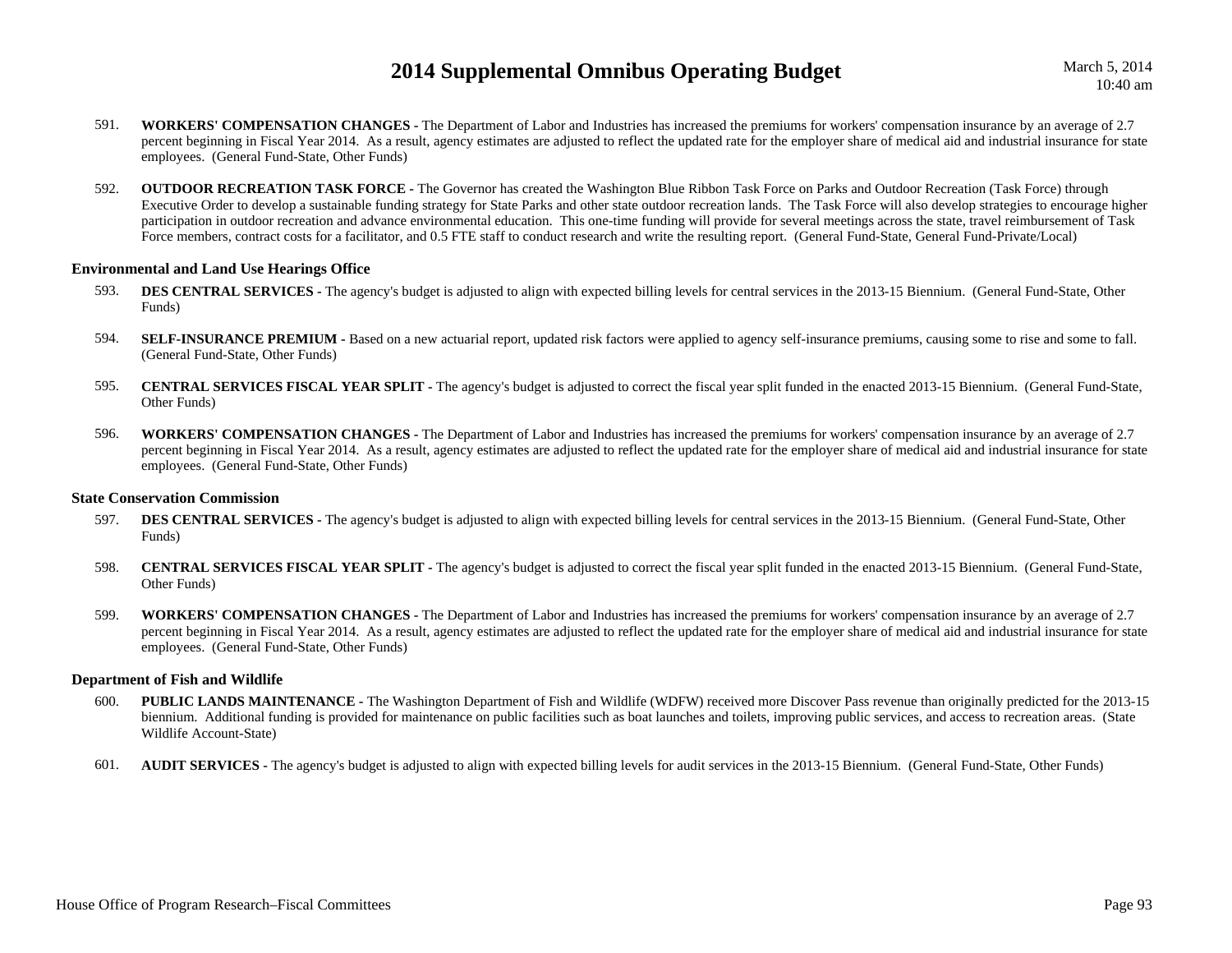- 603.**DES CENTRAL SERVICES -** The agency's budget is adjusted to align with expected billing levels for central services in the 2013-15 Biennium. (General Fund-State, Other Funds)
- 604.**SELF-INSURANCE PREMIUM** - Based on a new actuarial report, updated risk factors were applied to agency self-insurance premiums, causing some to rise and some to fall. (General Fund-State, Other Funds)
- 605. **BOLDT LEGAL SERVICES -** The Office of the Attorney General received funding in the 2013-15 biennial budget for legal costs in FY 2014 related to the *U.S. v. Washington* culvert injunction, of which the WDFW is a liable party. Funding is provided to meet the Department's share of anticipated legal costs associated with implementing the injunction and processing the appeal. (General Fund-State)
- 606. **PRESERVE AIR SUPPORT -** The WDFW flies a twin engine Partenavia aircraft for fire suppression activities, forest health assessments, biological survey work, law enforcement patrols, and fish planting efforts, clocking an average of 300 hours per year. To meet Federal Aviation Administration requirements, the plane needs replacement engines during calendar year 2014. One-time funding is provided for the costs of completing the engine replacement project. (General Fund-State, State Wildlife Account-State)
- 607.**SKOKOMISH V. GOLDMARK LITIGATION -** In January 2013, the Skokomish Tribe filed a federal lawsuit against the WDFW, the Department of Natural Resources, and several county prosecutors. The Tribe is seeking adjudication of the scope of the off-reservation hunting and gathering rights reserved by treaty. Funding is provided to reimburse the Office of the Attorney General for legal services. (General Fund-State)
- 608. **MAINTAIN HATCHERY PRODUCTION -** WDFW hatcheries produce fish that support Washington's tribal, commercial, and recreational fisheries and contribute to the recovery efforts for fish listed under the Endangered Species Act. Funding is provided to meet the 2.4 percent increase in fish food costs that took effect January 1, 2013. (General Fund-State, General Fund-Federal, General Fund-Private/Local, Various Other Accounts)
- 609. **MAINTAIN PHEASANT PRODUCTION -** The WDFW's Bob Oke Game Farm produces pheasants that support recreational hunting in western Washington, which generates revenue for local and rural businesses and supports the Department's mission of providing outdoor recreation. Funding is provided to meet a 40 percent feed cost increase that took effect between 2010 and 2012. (State Wildlife Account-State)
- 610. **CENTRAL SERVICES FISCAL YEAR SPLIT -** The agency's budget is adjusted to correct the fiscal year split funded in the enacted 2013-15 Biennium. (General Fund-State, Other Funds)
- 611. **WORKERS' COMPENSATION CHANGES -** The Department of Labor and Industries has increased the premiums for workers' compensation insurance by an average of 2.7 percent beginning in Fiscal Year 2014. As a result, agency estimates are adjusted to reflect the updated rate for the employer share of medical aid and industrial insurance for state employees. (General Fund-State, Other Funds)
- 612. **WILDFIRE SEASON COSTS -** The WDFW is required to pay fire suppression costs to local fire districts and the Department of Natural Resources for their support in fighting wildfires on WDFW lands. Operational funding is provided for fire suppression and habitat rehabilitation costs associated with wildfires occurring during FY 2014, which exceeded WDFW's current appropriation. (General Fund-State)
- 613. **RECORDS MANAGEMENT -** Public requests for WDFW data and records have increased by a factor of 100 in four years. Funding is provided for WDFW to create a records management office to preserve and store records more efficiently and improve the handling of records requests. (General Fund-Federal, General Fund-Private/Local, State Wildlife Account-State)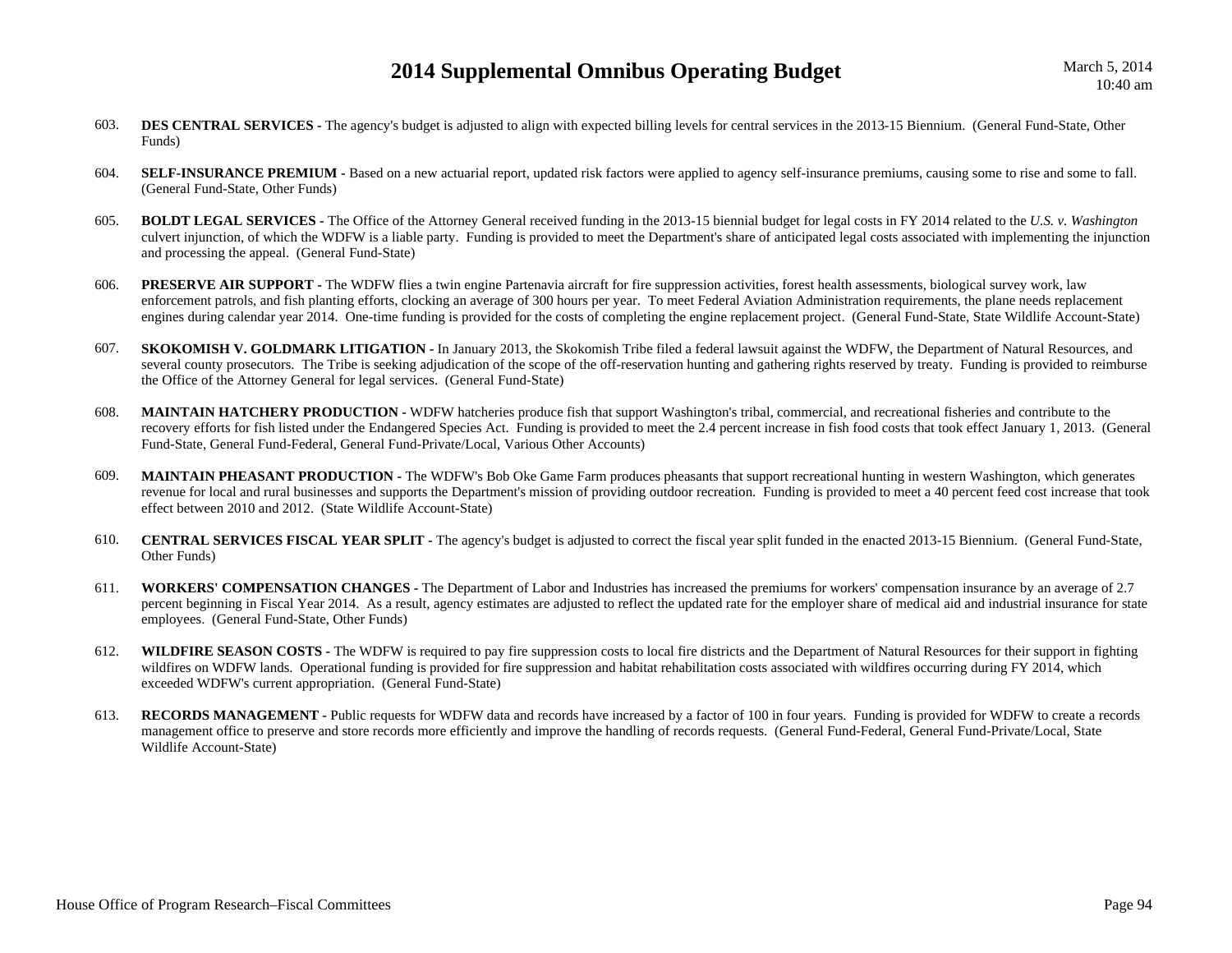- 614.**WILDLIFE DISEASE MANAGEMENT** - One-time contract funding for a wildlife veterinarian will allow the WDFW to investigate and explore treatment for elk hoof rot. (State Wildlife Account-State)
- 615. **FISH PASSAGE BARRIERS -** After finding that Washington State has not met certain obligations under tribal treaties, a federal court issued a permanent injunction against the state, including the WDFW. The March 2013 injunction mandates that fish blocking culverts owned by state natural resource agencies be repaired within 3.5 years to remedy the loss in salmon productivity and the violation of tribal treaty rights. The injunction also requires that maintenance and recurring assessments be conducted on culverts to ensure they do not become barriers to salmon. This funding will allow the Department to meet its portion of these obligations. (General Fund-State)
- 616. **SUSTAINING HUNTER EDUCATION \* -** The WDFW provides free courses to citizens throughout the state on hunting safety as a prerequisite for obtaining a hunting license. Course instructors are volunteers and often pay for materials out of their own pockets. Funding is provided to allow WDFW to collect course fees and reimburse instructors for their costs, such as training room/range rental fees, teaching supplies and equipment, and instructor travel expenses. (General Fund-Federal, State Wildlife Account-State)
- 617.**OIL TRANSPORTATION SAFETY** - Pursuant to Engrossed Second Substitute House Bill 2347 (Oil transportation safety), one-time funding is provided for research support for a Washington State University study on the state's capacity to respond to oil train accidents. (Oil Spill Prevention Account-State)
- 618. **HPA ACCOUNT ADJUSTMENT -** One-time spending authority is provided to support the development of a new web-based permitting system to track Hydraulic Project Approval (HPA) applications and permits. The new system will provide online applications and permit fee payments as well as access to application materials and process status. (Hydraulic Project Approval Account)

#### **Puget Sound Partnership**

- 619.**AUDIT SERVICES** - The agency's budget is adjusted to align with expected billing levels for audit services in the 2013-15 Biennium. (General Fund-State, Other Funds)
- 620.**DES CENTRAL SERVICES** - The agency's budget is adjusted to align with expected billing levels for central services in the 2013-15 Biennium. (General Fund-State, Other Funds)
- 621. **CENTRAL SERVICES FISCAL YEAR SPLIT -** The agency's budget is adjusted to correct the fiscal year split funded in the enacted 2013-15 Biennium. (General Fund-State, Other Funds)

#### **Department of Natural Resources**

- 623. **ADMINISTRATIVE HEARINGS -** The agency's budget is adjusted to align with expected billing levels for administrative hearings services in the 2013-15 Biennium, including equipment replacement purchases at the Office of Administrative Hearings. (General Fund-State, Other Funds)
- 624.**DES CENTRAL SERVICES -** The agency's budget is adjusted to align with expected billing levels for central services in the 2013-15 Biennium. (General Fund-State, Other Funds)
- 625.SELF-INSURANCE PREMIUM - Based on a new actuarial report, updated risk factors were applied to agency self-insurance premiums, causing some to rise and some to fall. (General Fund-State, Other Funds)
- 626.**BALANCE TO AVAILABLE REVENUE -** Agency spending is reduced to reflect lower than anticipated revenues. (Aquatic Land Dredged Material Disposal Site Account-State, Surveys and Maps Account-State)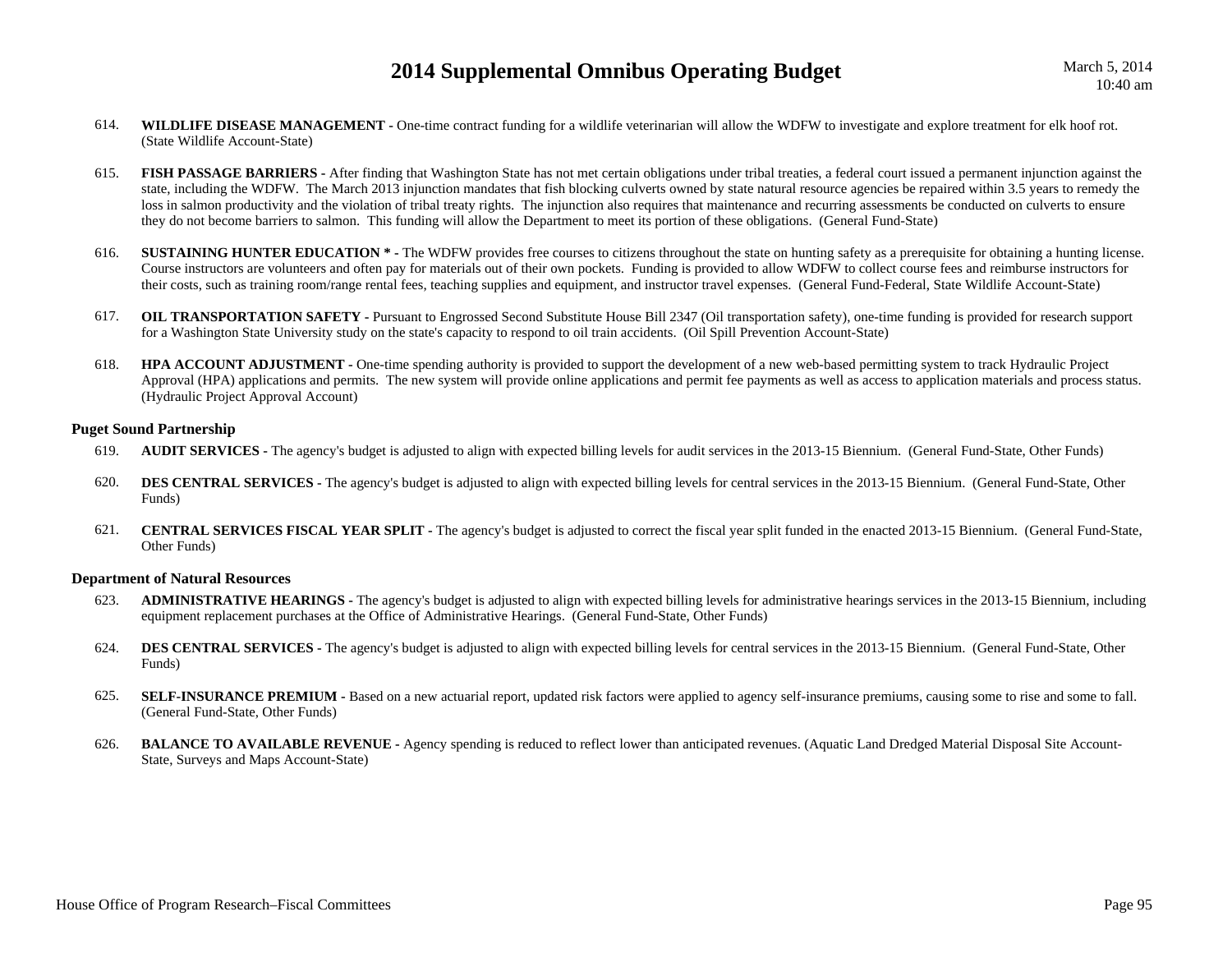- 627. **CENTRAL SERVICES FISCAL YEAR SPLIT -** The agency's budget is adjusted to correct the fiscal year split funded in the enacted 2013-15 Biennium. (General Fund-State, Other Funds)
- 628. **WORKERS' COMPENSATION CHANGES -** The Department of Labor and Industries has increased the premiums for workers' compensation insurance by an average of 2.7 percent beginning in Fiscal Year 2014. As a result, agency estimates are adjusted to reflect the updated rate for the employer share of medical aid and industrial insurance for state employees. (General Fund-State, Other Funds)
- 629.**EMERGENCY FIRE SUPPRESSION -** One-time funding is provided for incurred wildland fire suppression activities and anticipated costs during FY 2014 projected to be in excess of the Department of Natural Resources' (DNR) existing fire suppression appropriation. (General Fund-State)
- 630.**SUSTAINABLE TRUST LAND REVENUE -** The DNR manages two million acres of state-owned trust lands, including forest, range, agricultural, and commercial lands. The economic downturn that began in 2008 significantly reduced the revenues from state-owned lands, requiring a \$33.6 million reduction in the Department's expenditures for land management activities. DNR is granted additional funding to resume trust land management activities deferred during the recession. (Forest Development Account-State, Resources Management Cost Account-State)

#### **Department of Agriculture**

- 631. **ADMINISTRATIVE HEARINGS -** The agency's budget is adjusted to align with expected billing levels for administrative hearings services in the 2013-15 Biennium, including equipment replacement purchases at the Office of Administrative Hearings. (General Fund-State, Other Funds)
- 632.**DES CENTRAL SERVICES -** The agency's budget is adjusted to align with expected billing levels for central services in the 2013-15 Biennium. (General Fund-State, Other Funds)
- 633.**SELF-INSURANCE PREMIUM -** Based on a new actuarial report, updated risk factors were applied to agency self-insurance premiums, causing some to rise and some to fall. (General Fund-State, Other Funds)
- 634. **CENTRAL SERVICES FISCAL YEAR SPLIT -** The agency's budget is adjusted to correct the fiscal year split funded in the enacted 2013-15 Biennium. (General Fund-State, Other Funds)
- 635. **WORKERS' COMPENSATION CHANGES -** The Department of Labor and Industries has increased the premiums for workers' compensation insurance by an average of 2.7 percent beginning in Fiscal Year 2014. As a result, agency estimates are adjusted to reflect the updated rate for the employer share of medical aid and industrial insurance for state employees. (General Fund-State, Other Funds)
- 636.**HEMP/COMMERCIAL ANIMAL FEED -** Pursuant to House Bill 2405 (Hemp/commercial animal feed), one-time funding is provided to conduct a study evaluating whether hemp and hemp products should be an allowable component of commercial feed in the state. (General Fund-State)
- 637.**EMERGENCY FOOD ASSISTANCE -** Increased funding is provided for the Emergency Food Assistance Program. (General Fund-State)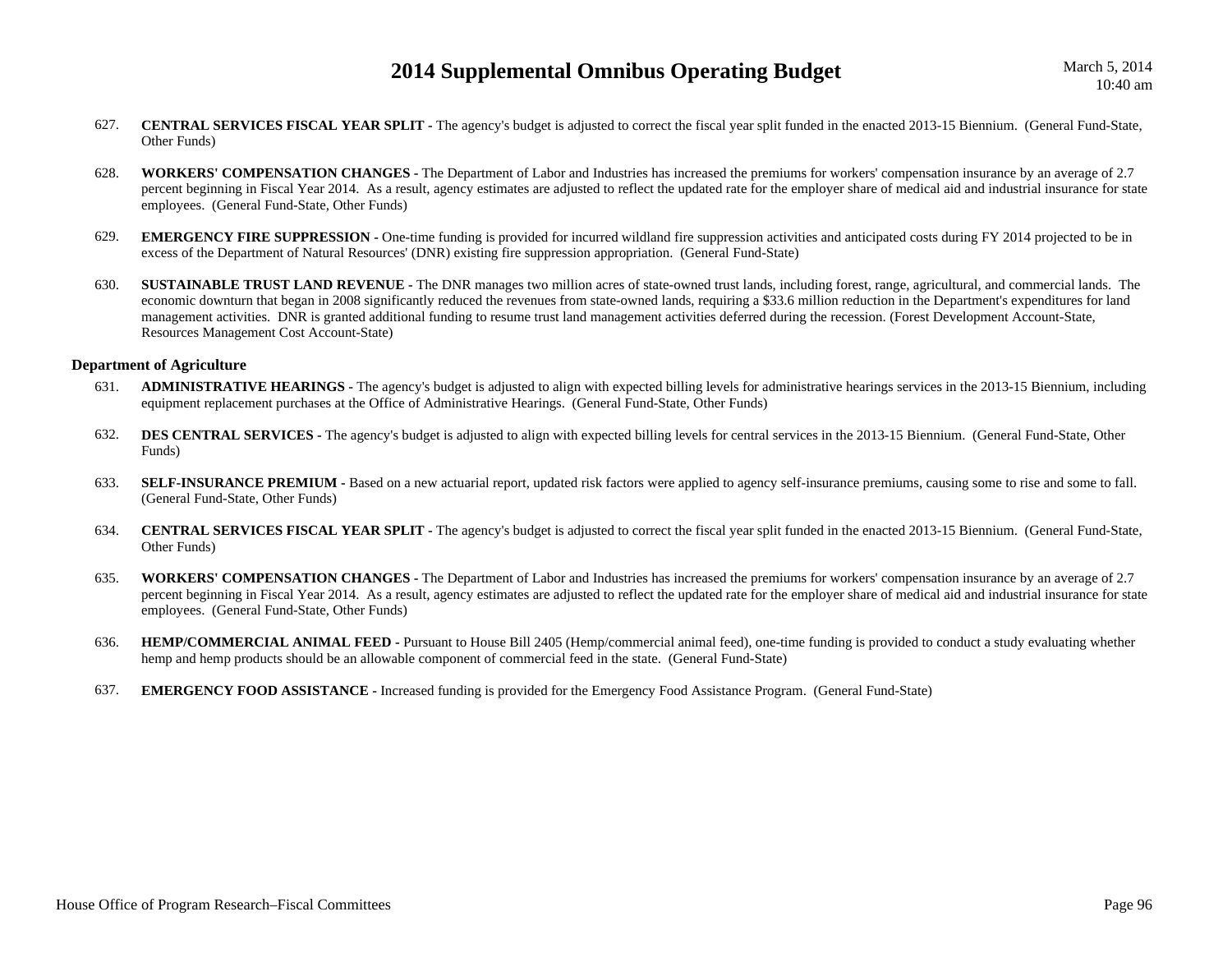### **Transportation**

### **Washington State Patrol**

- 638.**VEHICLE FUEL RATE ADJUSTMENT** - This adjustment reflects changes in the November fuel forecast. (General Fund-State, Ignition Interlock Account-State, State Patrol Highway Account-State, Highway Safety Account-State)
- 639. **ADMINISTRATIVE HEARINGS -** The agency's budget is adjusted to align with expected billing levels for administrative hearings services in the 2013-15 Biennium, including equipment replacement purchases at the Office of Administrative Hearings. (General Fund-State, Other Funds)
- 640.**DES CENTRAL SERVICES -** The agency's budget is adjusted to align with expected billing levels for central services in the 2013-15 Biennium. (General Fund-State, Other Funds)
- 641.**SELF-INSURANCE PREMIUM -** Based on a new actuarial report, updated risk factors were applied to agency self-insurance premiums, causing some to rise and some to fall. (General Fund-State, Other Funds)
- 642. **TECHNICAL ADJUSTMENTS -** Technical adjustments include the return of a General Fund-Federal Stimulus appropriation for a grant that has been completed, the return of Narrowband Debt Service funding, additional expenditure authority for a shortfall in central services funding, and the cost of updating the Driving Under the Influence arrest reports due to Chapter 35, Laws of 2013 2nd sp. s. (E2SSB 5912). (General Fund-State, General Fund-Federal Stimulus, State Patrol Highway Account-State)
- 643. **COST ALLOCATION ADJUSTMENTS -** Funding is adjusted to accurately represent the use of transportation versus omnibus activities based on the cost allocation model developed by the Legislative Transportation Committee. (General Fund-State, Death Investigations Account-State, State Patrol Highway Account-State))
- 644.**TOXICOLOGY LAB WORKLOAD -** The Toxicology Laboratory has experienced an increase in caseloads related to both death investigations and suspected impaired driving. The expected total number of cases in this fiscal year is 11,500, creating a caseload well above the optimal level of 750-800 cases per toxicologist. Funding is provided for one toxicologist and one half of an evidence custodian position to handle this increase in cases. (General Fund-State, Death Investigations Account-State, State Patrol Highway Account-State)
- 645. **CENTRAL SERVICES FISCAL YEAR SPLIT -** The agency's budget is adjusted to correct the fiscal year split funded in the enacted 2013-15 Biennium. (General Fund-State, Other Funds)
- 646. **FUND SWITCH-LICENSE INVEST. UNIT -** An appropriation of \$447,000 from the Vehicle License Fraud Account was made to the Washington State Patrol to fund the License Investigation Unit for the 2013-15 Biennium. Revenue to this account is primarily from penalties collected from infractions related to vehicle license registrations. Revenues collected have been less than anticipated. One-time General Fund-state funding is provided to cover the projected shortfall for this biennium. (General Fund-State, Vehicle License Fraud Account-State)
- 647. **KING AIRPLANES OVERHAUL -** Funding is provided for an engine overhaul of the 1983 King Air and for scheduled maintenance for the 1995 King Air. (General Fund-State, State Patrol Nonappropriated Airplane Revolving Account-State)
- 648.**FINGERPRINT BACKGROUND CHECKS** - Funding is provided for additional fingerprint background checks for licensed unarmed security guards and licensed vehicle dealers pursuant to House Bill 2534 (Fingerprint background checks). (Fingerprint Identification Account-State)
- 649.**SPECIAL OPERATIONS BICYCLES -** One-time funding is provided to purchase bicycles for the Special Operations Division.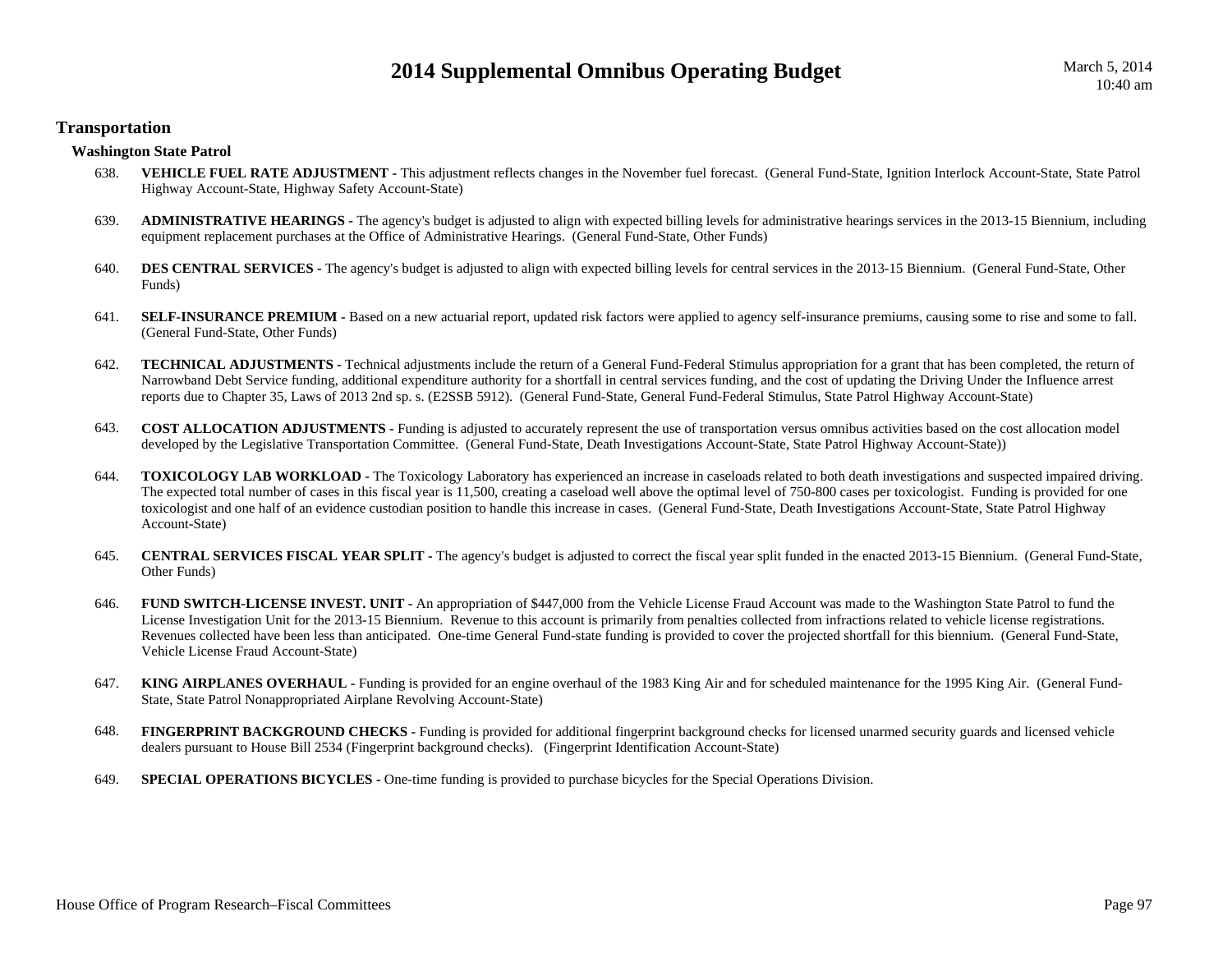#### **Department of Licensing**

- 650. **ADMINISTRATIVE HEARINGS -** The agency's budget is adjusted to align with expected billing levels for administrative hearings services in the 2013-15 Biennium, including equipment replacement purchases at the Office of Administrative Hearings. (General Fund-State, Other Funds)
- 651.**DES CENTRAL SERVICES** - The agency's budget is adjusted to align with expected billing levels for central services in the 2013-15 Biennium. (General Fund-State, Other Funds)
- 652.**SELF-INSURANCE PREMIUM -** Based on a new actuarial report, updated risk factors were applied to agency self-insurance premiums, causing some to rise and some to fall. (General Fund-State, Other Funds)
- 653. **CENTRAL SERVICES FISCAL YEAR SPLIT -** The agency's budget is adjusted to correct the fiscal year split funded in the enacted 2013-15 Biennium. (General Fund-State, Other Funds)
- 654. **WORKERS' COMPENSATION CHANGES -** The Department of Labor and Industries has increased the premiums for workers' compensation insurance by an average of 2.7 percent beginning in Fiscal Year 2014. As a result, agency estimates are adjusted to reflect the updated rate for the employer share of medical aid and industrial insurance for state employees. (General Fund-State, Other Funds)
- 655. **CORRECT STEP M FUNDING -** Due to an error in data transmission, the Department of Licensing did not receive funding for Step M in the 2013-15 enacted biennial budget. An adjustment is made to provide Step M funding to eligible classified employees. (General Fund-State, Various Other Funds)
- 656. **COSMETOLOGY LICENSING -** Funding is provided for staffing required to implement Engrossed Substitute House Bill 2512 (cosmetology, hair design/etc). The bill establishes a hair design license separate from cosmetology and modifies other elements of the cosmetology licensure statute.
- 657. **IDENTICARD PILOT PROGRAM -** Funding is provided to implement a pilot identicard program to assist and prepare offenders release from prison and reentry into the community.

### **Public Schools**

#### **OSPI & Statewide Programs**

- 660.**DES CENTRAL SERVICES** - The agency's budget is adjusted to align with expected billing levels for central services in the 2013-15 biennium. (General Fund-State, Other Funds)
- 661.**SELF-INSURANCE PREMIUM -** Based on a new actuarial report, updated risk factors were applied to agency self-insurance premiums, causing some to rise and some to fall. (General Fund-State, Other Funds)
- 662. **CENTRAL SERVICES FISCAL YEAR SPLIT -** The agency's budget is adjusted to correct the fiscal year split funded in the enacted 2013-15 biennium. (General Fund-State, Other Funds)
- 663.**FEDERAL APPROP AUTHORITY ADJ -** Federal appropriation authority is adjusted for the 2013-15 biennium to align with expected revenue. (General Fund-Federal)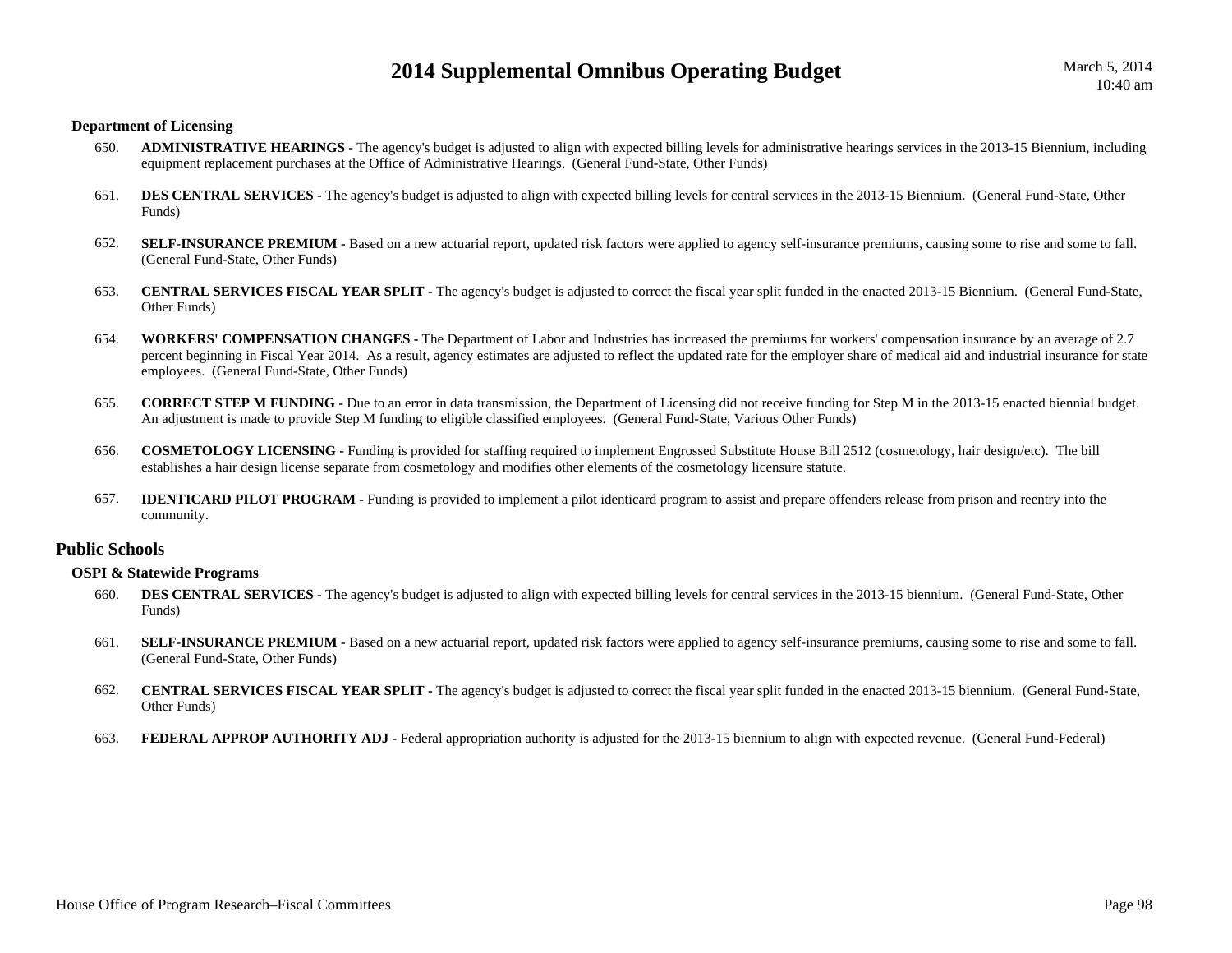March 5, 2014 10:40 am

- 664. **WORKERS' COMPENSATION CHANGES -** The Department of Labor and Industries has increased the premiums for workers' compensation insurance by an average of 2.7 percent beginning in Fiscal Year 2014. As a result, agency estimates are adjusted to reflect the updated rate for the employer share of medical aid and industrial insurance for state employees. (General Fund-State, Other Funds)
- 665. **CLOSING THE OPPORTUNITY GAP -** One-time funding totaling \$245,000 is provided for strategies to close the opportunity gap. Provided within these funds is: \$28,000 for the Office of the Superintendent of Public Instruction (OSPI) to create a clearing house of best practices for high quality alternative instruction for expelled students; \$49,000 for the OSPI to develop a content outline for cultural competence professional development; \$117,000 for the OSPI to convene an English language learner accountability task force whose purpose is to design a performance-based accountability system for the transitional bilingual instructional program; \$14,000 for the Professional Educators Standards Board (PESB) to examine principles of language acquisition; \$10,000 for PESB, in collaboration with OSPI, to convene a work group to revise education related Career and Technical Education courses to incorporate cultural competence standards; and, \$27,000 for the incorporation of cultural competency in the teacher principal evaluation system.
- 666. **AUDIT DUPLICATION WORKGROUP -** One-time funding in the amount of \$50,000 is provided for the Superintendent of Public Instruction to convene a workgroup to examine state and federal audit requirements, and to submit a report to the legislature making recommendations for reducing school district cost and workload related to duplicative audit requirements.
- 667.**PARAEDUCATOR DEVELOPMENT** - Funding in the amount of \$293,000 is provided for implementation of Substitute House Bill 2365 (paraeducator development), expanding the core services of the Professional Educators Standards Board (PESB) to include employment standards for classified staff. Funding is provided for 1.0 full-time equivalent who will design program specific minimum employment standards based on the recommendations of a work group and subject area specific sub work groups.
- 668.**CAREER & TECH ED EQUIVALENCIES** - Funding in the amount of \$287,000 is provided for the implementation of Engrossed 2nd Substitute House Bill 2540 (career & tech course equivalencies), establishing a standardized set of career and technical course equivalencies for math and science. Funding is provided for 1.0 full time equivalent who will develop curriculum frameworks based on the recommendations of a technical work group as well as regional and statewide professional development training sessions.
- 669. **WASHINGTON ACHIEVERS SCHOLARS -** Funding in the amount of \$234,000 is provided to expand the number of high schools in which the Washington Achievers Scholars program is provided. The program, which is provided through a contract with the College Success Foundation, is currently in place in 16 high schools in the state. This allocation will increase the number of high schools by two.
- 670.**WASHINGTON CIVIL LIBERTIES** - Funding is provided for the Washington Civil Liberties Education Program. The purpose of the program is to educate the public about: the World War II incarceration of individuals of Japanese descent; knowledge concerning democratic institutions and processes; and the nature of constitutional rights.
- 671.**PROGRAM COMPLIANCE** - Funding is provided for the Office of Superintendent of Public Instruction to monitor districts' compliance with state and federal equity and civil rights laws, as well as conduct ongoing consolidated program reviews of Alternative Learning Experience and dropout reengagement programs.

#### **General Apportionment**

- 672.**STAFF MIX** - Maintenance level adjustments are made for changes in certificated instructional staff compensation based on lower than budgeted projections for average teacher experience level (staff mix).
- 673.**SMALL SCHOOL FACTOR -** Adjustments are made for allocations for the small school factor. The allocation for small schools certificated instructional staffing (CIS) units will increase to 579 CIS for the 2013-14 school year and 584 for the 2014-15 school year. The 2013-15 budgeted assumption was 578 CIS for both school years. Classified and administration staff levels increase proportionally with the CIS increase.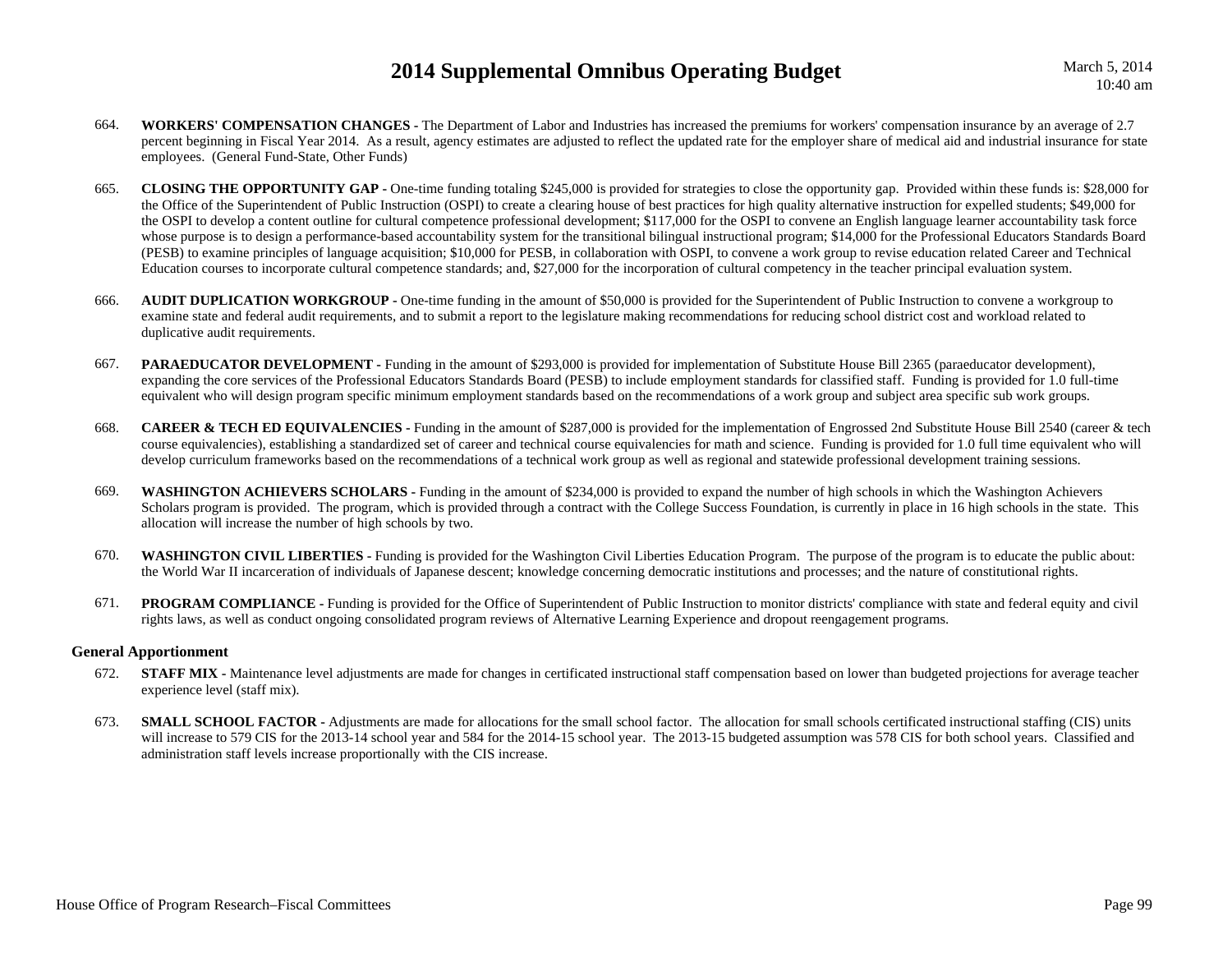- 674.**LOCAL DEDUCTIBLE REVENUES -** Local deductible revenues are reduced to align with expected revenue receipts.
- 675.**PRIOR SCHOOL YEAR ADJUSTMENTS** - Prior school year adjustments are reduced to align with estimated prior year allocations.
- 676.**ENROLLMENT/WORKLOAD ADJUST, SPI** - The maintenance level budget reflects adjustments in the public school enrollment caseload for the 2013-15 biennium. General K-12 full-time equivalent enrollment is projected to increase by 2.232 students in the 2013-14 school year for a total enrollment of 1,006,269 and 8,348 in the 2014-15 school year for a total enrollment of 1,015,051.
- 677. **K-12 INFLATION -** The maintenance level budget reflects adjustments to inflation provided for the 2013-15 biennium. Based on the Economic Revenue and Forecast Council's November forecast, the implicit price deflator is forecasted to be 1.1 percent for the 2013-14 school year and 1.5 percent for the 2014-15 school year, a change from the 2013-15 budgeted assumptions of 1.2 percent for the 2013-14 school year. There was no change in the 2014-15 school year assumption.
- 678. **CTE TECHNICAL CORRECTION -** A technical correction is made for the calculation of the central administration and classified staff in Career and Technical Education (CTE) and Skills Center programs. (Education Legacy Trust Account-State)
- 679. **ALE AUDIT RECOVERIES -** The State Auditor's Office (SAO) completed 2010-11 school year audits of Alternative Learning Experience (ALE) programs in 2012. A one-time adjustment for audit recoveries was assumed based on the scope and size of the audit findings, adjusted by the historical ratio of SAO audit findings to the Office of the Superintendent of Public Instruction (OSPI) audit resolution recoveries for ALE programs. The anticipated audit recovery figure is revised to reflect updated recovery expectations, as provided by the OSPI.
- 680.**GRANDFATHERED SALARY ADJUSTMENTS -** Certain districts receive grandfathered salary allocations in one or all of the following three staff types: certificated instructional, certificated administrative, and classified. The statewide calculation for grandfathered salaries is based on the grandfathered districts' student enrollment. Maintenance level costs for grandfathered salaries are adjusted based on revised enrollment projections for these districts.
- 681. **MATERIALS, SUPPLIES, & OP. COSTS -** Allocations for Materials, Supplies, and Operating Costs are increased by \$66.32 per full-time equivalent student, from \$781.72 to \$848.04 for school year 2014-15.
- 682. **FEDERAL FOREST DEDUCTIBLE REVENUES -** Funding in the amount of \$2,488,000 is provided for implementation of SHB 2207 (basic education funding), partially eliminating the reduction of school district federal timber revenue receipts from school district general apportionment allocation.
- 684.**24 CREDIT GRADUATION REQUIREMENT** - The requirement that school districts increase instructional hours and the related funding are eliminated. In place of the increased instructional hours, the prototypical school formula is enhanced in three ways: (1) A state-funded laboratory class size enhancement of 19.98 full-time equivalent students is added; (2) The prototypical high school allocation for guidance counselors is increased by 0.53 full-time equivalent certificated instructional staff; and (3) an enhanced materials, supplies and operating cost allocation for grades 9-12 of \$164.25 is added. The net impact of these changes is a reduction to the general apportionment allocation and an increase in the special education allocation.

#### **Pupil Transportation**

- 686.**PRIOR SCHOOL YEAR ADJUSTMENTS** - Prior school year adjustments are reduced to align with estimated prior year allocations.
- 687.**ENROLLMENT/WORKLOAD ADJUST, SPI** - The maintenance level budget reflects adjustments in the public school enrollment caseload for the 2013-15 biennium.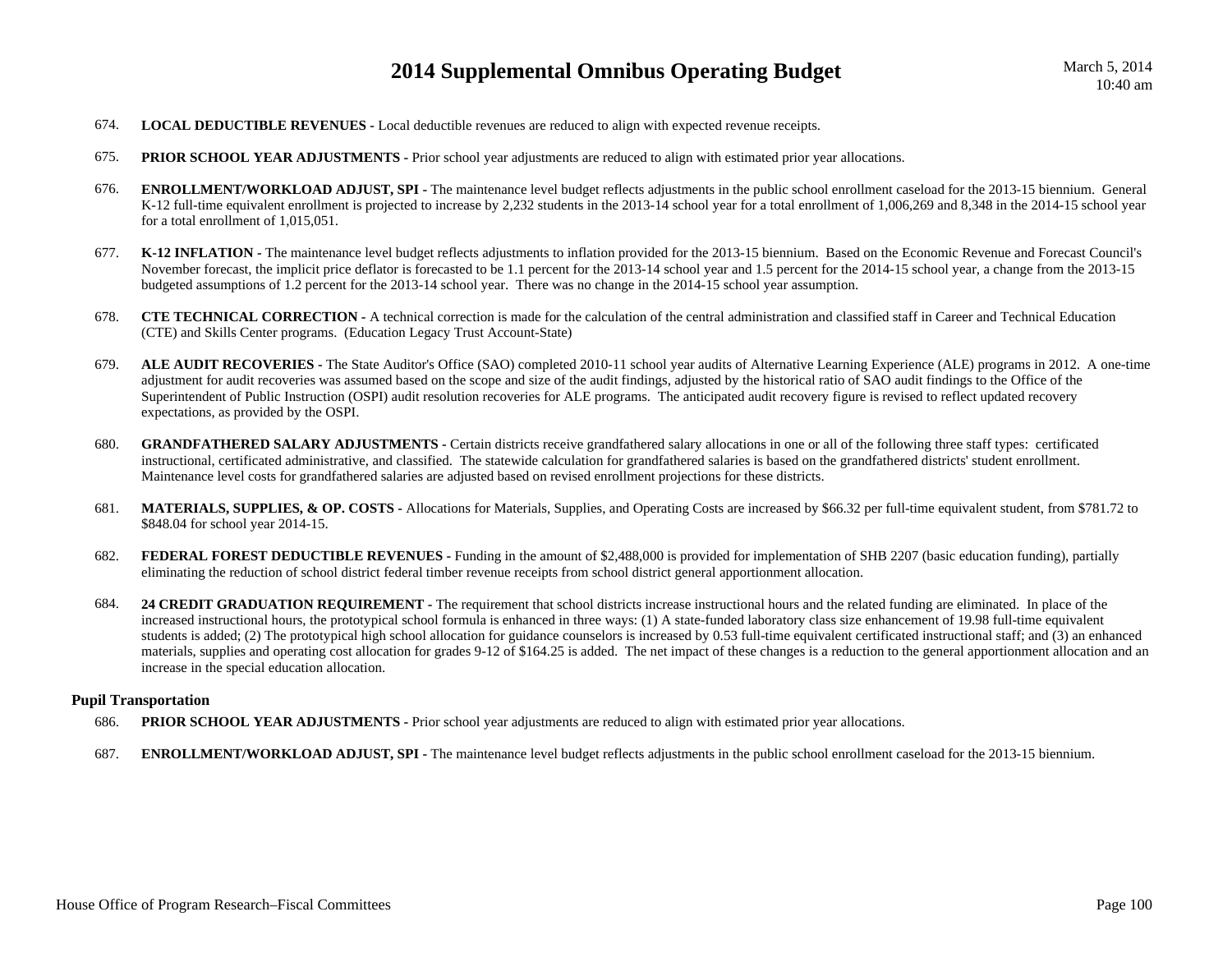688.**TRANSPORTATION FUNDING ADJUSTMENT** - Funding is provided for pupil transportation funding formula adjustments in school year 2014-15. Schoool districts whose allocations for the 2013-14 school year exceed their allocations under the fully funded expected cost pupil transportation funding model, and have an efficiency rating of at least 95 percent, are eligible to recieve an adjustment in their respective pupil transportation allocation, in order to account for extenuating circumstances beyond district control, such as geographical anomalies.

#### **School Food Services**

689.**FEDERAL APPROP AUTHORITY ADJ** - Federal expenditure authority is increased for the balance of the 2013-15 biennium. Changes are driven by greater than expected payments to schools for food services. (General Fund-Federal)

#### **Special Education**

- 690.**STAFF MIX** - Maintenance level adjustments are made for changes in certificated instructional staff compensation based on lower than budgeted projections for average teacher experience level (staff mix).
- 691.**PRIOR SCHOOL YEAR ADJUSTMENTS** - Prior school year adjustments are made to align with estimated prior year allocations.
- 692. **ENROLLMENT/WORKLOAD ADJUST, SPI -** The maintenance level budget reflects adjustments in the public school enrollment caseload for the 2013-15 biennium. General K-12 full-time equivalent enrollment is projected to increase by 2,232 students in the 2013-14 school year for a total enrollment of 1,006,269 and 8,348 in the 2014-15 school year for a total enrollment of 1,015,051.
- 694.**FEDERAL APPROP AUTHORITY ADJ -** Federal expenditure authority is adjusted for the 2013-15 biennium to align with expected revenue. (General Fund-Federal)
- 695.**GRANDFATHERED SALARY ADJUSTMENTS** - Certain districts receive grandfathered salary allocations in one or all of the following three staff types: certificated instructional, certificated administrative, and classified. The statewide calculation for grandfathered salaries is based on the grandfathered districts' student enrollment. Maintenance level costs for grandfathered salaries are adjusted based on revised enrollment projections for these districts.
- 696. **MATERIALS, SUPPLIES, & OP. COSTS -** Allocations for Materials, Supplies, and Operating Costs are increased by \$66.32 per full-time equivalent student, from \$781.72 to \$848.04 for school year 2014-15.
- 698. **24 CREDIT GRADUATION REQUIREMENT -** The requirement that school districts increase instructional hours and the related funding are eliminated. In place of the increased instructional hours, the prototypical school formula is enhanced in three ways: (1) A state-funded laboratory class size enhancement of 19.98 full-time equivalent students is added; (2) The prototypical high school allocation for guidance counselors is increased by 0.53 full-time equivalent certificated instructional staff; and (3) an enhanced materials, supplies and operating cost allocation for grades 9-12 of \$164.25 is added. The net impact of these changes is a reduction to the general apportionment allocation and an increase in the special education allocation.
- 700.**SPECIAL EDUCATION OMBUDS -** The Special Education Ombuds is transferred from the Office of the Superintendent of Public Instruction to the Office of the Education Ombuds. The Superintendent of Public Instruction is directed to contract with the Office of the Education Ombuds, using up to \$50,000 of general fund--federal appropriations to provide for any additional Special Education Ombuds services currently provided through the Office of the Superintendent of Public Instruction.

#### **Educational Service Districts**

701.**STAFF MIX** - Maintenance level adjustments are made for changes in certificated instructional staff compensation based on lower than budgeted projections for average teacher experience level (staff mix).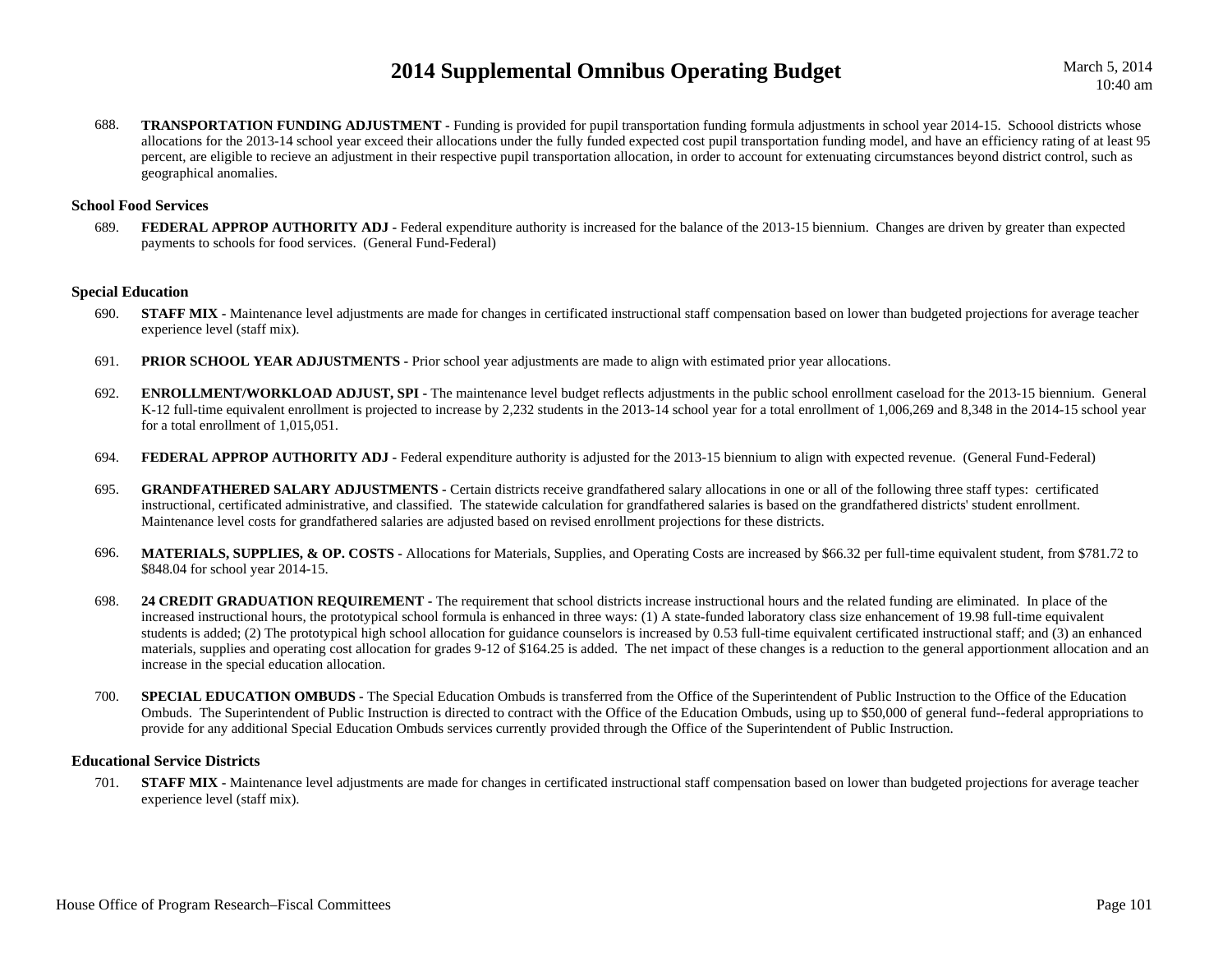703.LEARNING PLATFORM CROWDSOURCING - Funding in the amount of \$100,000 is provided for Educational Service District 101 to design, develop, and implement a blended crowdsourcing and community-based learning platform prototype that will be tested acorss Spokane county's 16 school districts.

### **Levy Equalization**

704. **LOCAL EFFORT ASSISTANCE -** Maintenance level allocations for Local Effort Assistance are adjusted for the 2013-15 biennium based on projections for adjusted assessed value as provided by the Office of the Superintendent of Public Instruction.

#### **Elementary & Secondary School Improvement**

705.**FEDERAL APPROP AUTHORITY ADJ** - Federal appropriation authority is adjusted for the 2013-15 biennium to align with expected revenue. (General Fund-Federal)

### **Institutional Education**

- 706.**PRIOR SCHOOL YEAR ADJUSTMENTS** - Prior school year adjustments are reduced to align with estimated prior year allocations.
- 707.**ENROLLMENT/WORKLOAD ADJUST, SPI** - The maintenance level budget reflects a decrease in institutional education caseload for the 2013-15 biennium. The projected caseload decreased by 167 students in the 2013-14 school year, and by 164 students in the 2014-15 school year.

### **Education of Highly Capable Students**

- 709.**STAFF MIX -** Maintenance level adjustments are made for changes in certificated instructional staff compensation based on lower than budgeted projections for average teacher experience level (staff mix).
- 710.**PRIOR SCHOOL YEAR ADJUSTMENTS -** Prior school year adjustments are reduced to align with estimated prior year allocations.
- 711.**ENROLLMENT/WORKLOAD ADJUST, SPI** - The maintenance level budget reflects adjustments in the highly capable enrollment caseload for the 2013-15 biennium.

#### **Education Reform**

- 712. **NATIONAL BOARD BONUS COSTS -** Maintenance level costs for the National Board teacher bonus programs are adjusted based on revised projections for teachers eligible to receive the bonus.
- 713.ALTERNATIVE ASSESSMENT - With the state's transition to the Common Core State Standards (CCSS), the alternate assessment (assessment for students with the most significant cognitive challenges, also known as the "1 percent test") requires migration from its current standards to supporting the testing associated with the CCSS. Funding is provided to complete the test modifications.
- 714.**BIOLOGY COE** - Funding is provided for the ongoing costs associated with the development and administration of the biology Collection of Evidence (COE) assessment. The Biology COE assessment is comparable to the current biology end-of-course test. The COE is a primary alternative for high school students, and requires intensive ongoing development activities.
- 715.**TECHNICAL CORRECTION - Funding is reduced for implementation of Chapter 18, Laws of 2013 (student outcomes) (HB 1422). The 2013-15 enacted budget included** funding for sections that did not become law.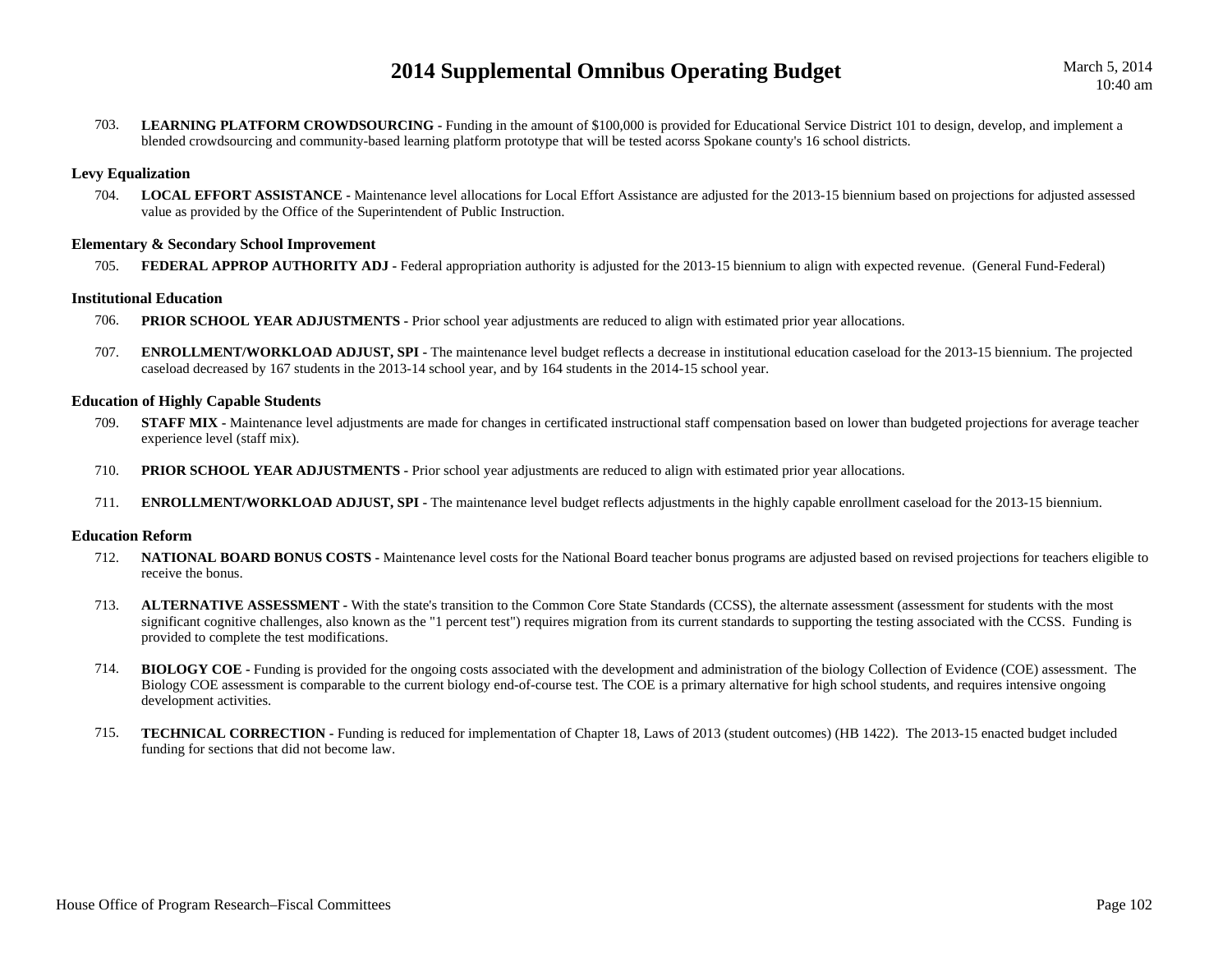- 716. **COE ADJUSTMENTS -** OSPI anticipates fewer overall submissions associated with student access of the Collection of Evidence (COE) program. Students can submit work samples through the COE process to demonstrate proficiency for high school assessments required for graduation. In the 2012-13 school year the agency received approximately 5,900 fewer submissions than projected a year ago. Funding is reduced to align with updated projections.
- 717.**FEDERAL APPROP AUTHORITY ADJ** - Federal appropriation authority is adjusted for the 2013-15 biennium to align with expected revenue. (General Fund-Federal)
- 718. **CLOSING THE OPPORTUNITY GAP -** One-time funding totaling \$245,000 is provided for strategies to close the opportunity gap. Provided within these funds is: \$28,000 for the Office of the Superintendent of Public Instruction (OSPI) to create a clearing house of best practices for high quality alternative instruction for expelled students; \$49,000 for the OSPI to develop a content outline for cultural competence professional development; \$117,000 for the OSPI to convene an English language learner accountability task force whose purpose is to design a performance-based accountability system for the transitional bilingual instructional program; \$14,000 for the Professional Educators Standards Board (PESB) to examine principles of language acquisition; \$10,000 for PESB, in collaboration with OSPI, to convene a work group to revise education related Career and Technical Education courses to incorporate cultural competence standards; and, \$27,000 for the incorporation of cultural competency in the teacher principal evaluation system.
- 719. **COMMUNITY ENGAGEMENT GRANTS -** Funding in the amount of \$200,000 is provided for the implementation of House Bill 2553 (lowest achieving schools), providing grants to lowest achieving schools for competitive grants to implement models of family and community engagement.
- 720.**READINESS TO LEARN -** Provides \$1,994,000 for the Readiness to Learn, an early intervention dropout reduction program. Support is provided to students and their familieis through school and community based resources to reduce barriers to learning. Supports include but are not limited to: intensive outreach for families; tutoring and mentoring services; mental health and substance abuse services; parent support and education; transportation and financial support; gang diversion; and extended learning and enrichment.

### **Transitional Bilingual Instruction**

- 721.**STAFF MIX** - Maintenance level adjustments are made for changes in certificated instructional staff compensation based on lower than budgeted projections for average teacher experience level (staff mix).
- 722.**PRIOR SCHOOL YEAR ADJUSTMENTS** - Prior school year adjustments are reduced to align with estimated prior year allocations.
- 723.**ENROLLMENT/WORKLOAD ADJUST, SPI** - The maintenance level budget reflects a decrease in the transitional Bilingual Instructional Program caseload for the 2013-15 biennium. Bilingual enrollment is projected to be 102,618 students in the 2013-14 school year and 106,581 students in the 2014-15 school year. In the 2013-15 budget the Legislature established a new program called the After-Exit Bilingual Transitional Program. Enrollment in the new program is projected to be 11,082 students in the 2013-14 school year and 25,096 students in the 2014-15 school year.
- 724.**FEDERAL APPROP AUTHORITY ADJ -** Federal expenditure authority is adjusted for the 2013-15 biennium to align with expected revenue. (General Fund-Federal)
- 725.**GRANDFATHERED SALARY ADJUSTMENTS** - Certain districts receive grandfathered salary allocations in one or all of the following three staff types: certificated instructional, certificated administrative, and classified. The statewide calculation for grandfathered salaries is based on the grandfathered districts' student enrollment. Maintenance level costs for the grandfathered salaries are adjusted based on revised enrollment projections for the grandfathered districts.

#### **Learning Assistance Program (LAP)**

726.**STAFF MIX** - Maintenance level adjustments are made for changes in certificated instructional staff compensation based on lower than budgeted projections for average teacher experience level (staff mix).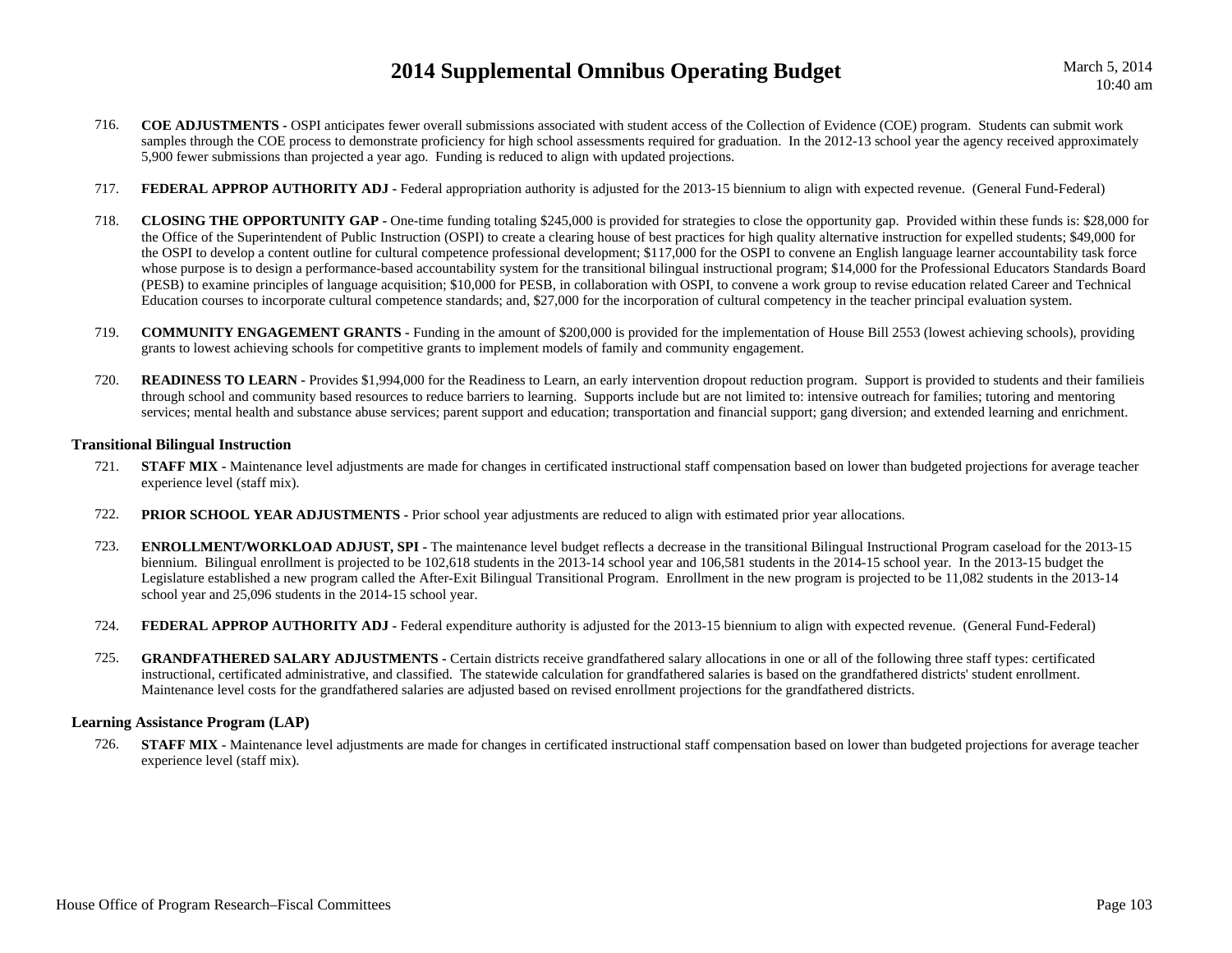- 727.**PRIOR SCHOOL YEAR ADJUSTMENTS** - Prior school year adjustments are reduced to align with estimated prior year allocations.
- 728.**ENROLLMENT/WORKLOAD ADJUST, SPI** - The Learning Assistance Program (LAP) is calculated based on district prior year enrollment multiplied by the free and reduced-price lunches (FRPL) level. The maintenance level budget reflects adjustments in the public school enrollment caseload for the 2013-15 biennium. However, this additional cost is offset as the percentage of students FRPL level has decreased.
- 729.**FEDERAL APPROP AUTHORITY ADJ** - Federal appropriation authority is adjusted for the 2013-15 biennium to align with expected revenue. (General Fund-Federal)
- 730.**GRANDFATHERED SALARY ADJUSTMENTS** - Certain districts receive grandfathered salary allocations in one or all of the following three staff types: certificated instructional, certificated administrative, and classified. The statewide calculation for grandfathered salaries is based on the grandfathered districts' student enrollment. Maintenance level costs for the grandfathered salaries are adjusted based on revised enrollment projections for the grandfathered districts.

#### **Compensation Adjustments**

731. **INITIATIVE 732 COLA -** Funding in the amount of \$51,157,000 is provided for a 1.2 percent cost-of-living adjustment for employees subject to the provisions of the Initiative 732 COLA.

#### **Washington Charter School Commission**

- 732.**DES CENTRAL SERVICES** - The agency's budget is adjusted to align with expected billing levels for central services in the 2013-15 Biennium. (General Fund-State, Other Funds)
- 734.**ATTORNEY GENERAL LAWSUIT COSTS -** One-time funding is provided for the anticipated cost of legal challenges in *League of Women Voters of Washington et al.v. State*.
- 735. **CHARTER EVALUATION AND OVERSIGHT -** The Charter School Initiative 1240 requires the Washington State Charter School Commission (Commission) to continually monitor the performance and legal compliance of the charter schools it oversees, including collecting and analyzing data to support ongoing evaluation according to the performance framework in the charter contract. Funding is provided for the Commission to comply with this requirement of Initiative 1240 including staffing and contractual costs.
- 736. **PROJECTED UNDER EXPENDITURES -** The Washington State Charter School Commission was allocated funds to begin operations in July of 2013. The Commission assumed full operational capacity in December of 2013. Expenditures are projected to be less than initially estimated for the startup of the Commission in FY 2014 and FY 2015.

#### **Higher Education**

#### **Student Achievement Council**

- 737. **COLLEGE BOUND - CASELOAD INCREASE -** Based on Caseload Forecast Council projections and enrollment data, an increase is provided for the College Bound Program. This funding provides for an additional above levels assumed in the 2013-15 enacted budget. (Education Legacy Trust Account-State)
- 738. **COLLEGE BOUND - SUMMER ATTENDANCE -** College Bound scholarship recipients may elect to attend courses during summer session. Additional funding is provided to cover anticipated scholarship payments for summer attendance. Summer enrollment counts against the twelve-quarter maximum length of enrollment. (Education Legacy Trust Account-State)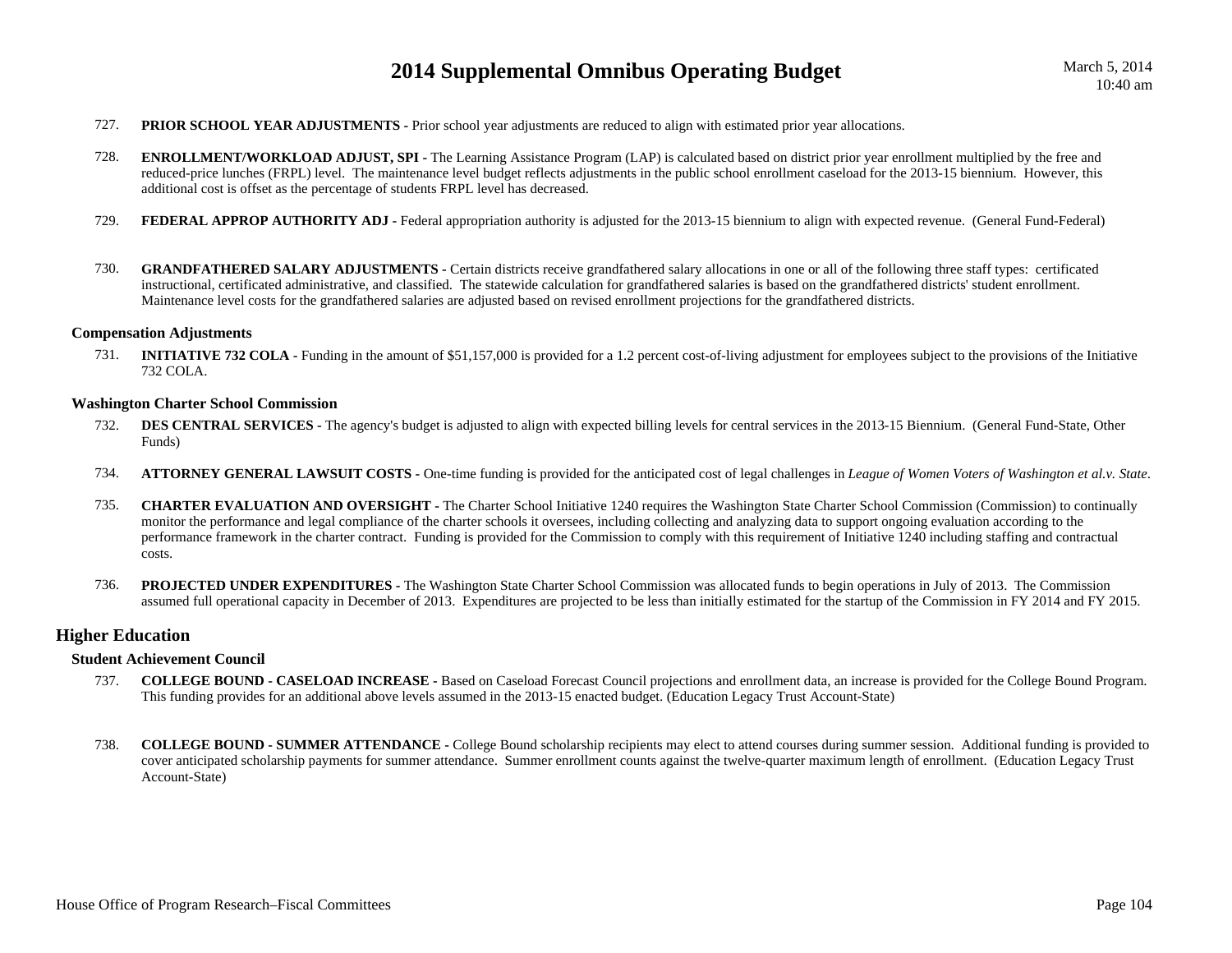- 739.**AUDIT SERVICES** - The agency's budget is adjusted to align with expected billing levels for audit services in the 2013-15 Biennium. (General Fund-State, Other Funds)
- 740.**DES CENTRAL SERVICES -** The agency's budget is adjusted to align with expected billing levels for central services in the 2013-15 Biennium. (General Fund-State, Other Funds)
- 741.SELF-INSURANCE PREMIUM - Based on a new actuarial report, updated risk factors were applied to agency self-insurance premiums, causing some to rise and some to fall. (General Fund-State, Other Funds)
- 742. **COLLEGE BOUND SCHOLARS AWARD LEVELS -** Additional funding is provided for higher than anticipated award levels in the first FY. Assumed 2013 budget savings were not achieved in FY 2014 due to the timing of campus financial aid decisions prior to adoption of the biennial budget in 2013. (Education Legacy Trust Account-State)
- 743. **CENTRAL SERVICES FISCAL YEAR SPLIT -** The agency's budget is adjusted to correct the FY split funded in the enacted 2013-15 Biennium. (General Fund-State, Other Funds)
- 744. **WORKERS' COMPENSATION CHANGES -** The Department of Labor and Industries has increased the premiums for workers' compensation insurance by an average of 2.7 percent beginning in FY 2014. As a result, agency estimates are adjusted to reflect the updated rate for the employer share of medical aid and industrial insurance for state employees. (General Fund-State, Other Funds)
- 745.**PRIVATE/LOCAL GRANT AUTHORITY** - Private/local expenditure authority of \$150,000 per year is provided to allow the agency flexibility to receive private grant funding for mission-related activities. (General Fund-Private/Local)
- 746.**DUAL CREDIT COURSEWORK -** Funding is provided to implement House Bill 2285 (dual credit coursework) which requires the Washington Student Achievement Council to conduct an analysis of dual credit programs and make a recommendation to the Legislature on steps for improving institutional practices. (General Fund-State)
- 747. **ALIGN FUND SOURCES -** A portion of the state need grant is shifted from the Opportunity Pathways Account to the Education Legacy Trust Account to align with available resources. (Opportunity Pathways Account-State, Education Legacy Trust Account-State)
- 748.**STUDENT AID REVIEW -** Funding is provided for the Student Achievement Council to convene a task force consisting of representative from the four-year institutions, the State Board for Community and Technical Colleges, and the Office of Financial Management to develop options and strategies for tuition and student aid policies. (General Fund-State)

#### **University of Washington**

- 750.**DES CENTRAL SERVICES -** The agency's budget is adjusted to align with expected billing levels for central services in the 2013-15 Biennium. (General Fund-State, Other Funds)
- 751. **CENTRAL SERVICES FISCAL YEAR SPLIT -** The agency's budget is adjusted to correct the fiscal year split funded in the enacted 2013-15 Biennium. (General Fund-State, Other Funds)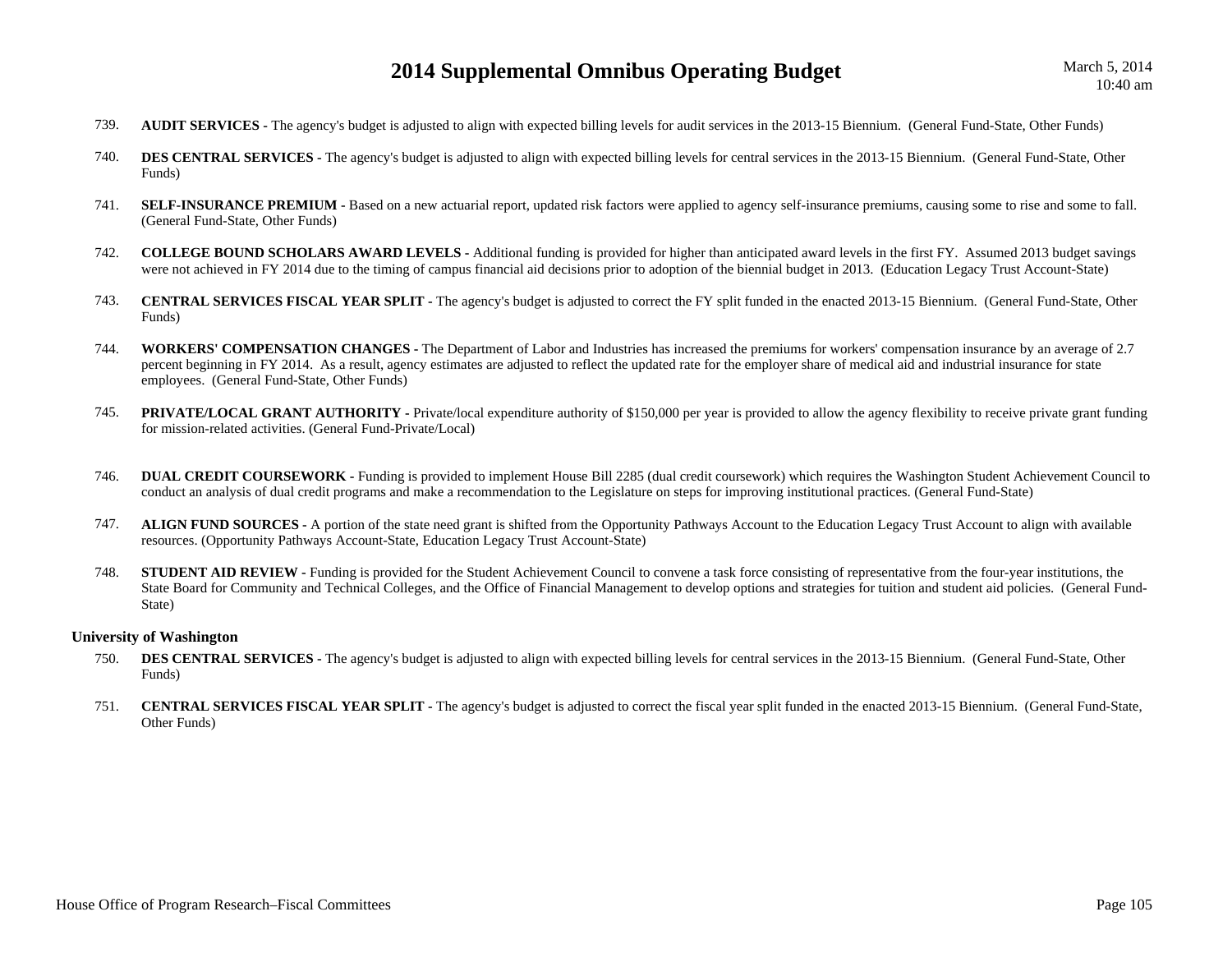March 5, 2014 10:40 am

- 752. **WORKERS' COMPENSATION CHANGES -** The Department of Labor and Industries has increased the premiums for workers' compensation insurance by an average of 2.7 percent beginning in Fiscal Year 2014. As a result, agency estimates are adjusted to reflect the updated rate for the employer share of medical aid and industrial insurance for state employees. (General Fund-State, Other Funds)
- 753.**INSTITUTE FOR PROTEIN DESIGN - Funding is provided to support the Institute of Protein Design. These funds will support the commercialization of translational projects** through the recruitment and funding of faculty and staff. (General Fund-State)
- 754.**BURKE MUSEUM HANDS ON SCIENCE -** One-time funding is provided for the Burke Museum's hands on science curriculum. (General fund-state)

#### **Washington State University**

- 755.**EXPENDITURE TO REVENUE ADJUSTMENT - Funds are adjusted to align with actual expenditures and revenues. (Energy Account-State)**
- 757.**DES CENTRAL SERVICES -** The agency's budget is adjusted to align with expected billing levels for central services in the 2013-15 Biennium. (General Fund-State, Other Funds)
- 758.**SELF-INSURANCE PREMIUM** - Based on a new actuarial report, updated risk factors were applied to agency self-insurance premiums, causing some to rise and some to fall. (General Fund-State, Other Funds)
- 759. **CENTRAL SERVICES FISCAL YEAR SPLIT -** The agency's budget is adjusted to correct the fiscal year split funded in the enacted 2013-15 Biennium. (General Fund-State, Other Funds)
- 760. **WORKERS' COMPENSATION CHANGES -** The Department of Labor and Industries has increased the premiums for workers' compensation insurance by an average of 2.7 percent beginning in Fiscal Year 2014. As a result, agency estimates are adjusted to reflect the updated rate for the employer share of medical aid and industrial insurance for state employees. (General Fund-State, Other Funds)
- 761.**JET FUELS CENTER OF EXCELLENCE -** Matching funds are provided for a Federal Aviation Administration (FAA) grant expected to continue until 2018. Washington State University has been designated as the lead for the new Air Transportation Center of Excellence for Alternative Jet Fuels and the Environment. The FAA is expected to award \$4 million per year to the Center. State matching funds will pay for a portion of the Center's administrative costs and graduate research assistants. (General Fund-State)
- 762.**OIL TRANSPORTATION SAFETY** - One-time funding is provided to conduct a study on oil trail emergency response preparedness in Washington State, pursuant to Engrossed Second Substitute House Bill 2347 (oil transportation safety). (General Fund-State)
- 763.**PUBLIC RECORDS** - Funding is provided for the William D. Ruckelshaus Center to convene and facilitate a collaborative process to address issues related to public records requests of local governments. (General Fund-State)
- 764.**TRANSFER OF UNIVERSITY CENTER -** In accordance with Chapter 321, Laws of 2011(Second Substitute Senate Bill 5636), the University Center of North Puget Sound is transferred to Washington State University (WSU) from the State Board for Community and Technical Colleges (SBCTC). Beginning in FY 2015, this transfer will increase WSU's funding level and enrollment targets by 310 full-time equivalent students. A corresponding reduction is made to the SBCTC budget.

#### **Eastern Washington University**

765.**DES CENTRAL SERVICES -** The agency's budget is adjusted to align with expected billing levels for central services in the 2013-15 Biennium. (General Fund-State, Other Funds)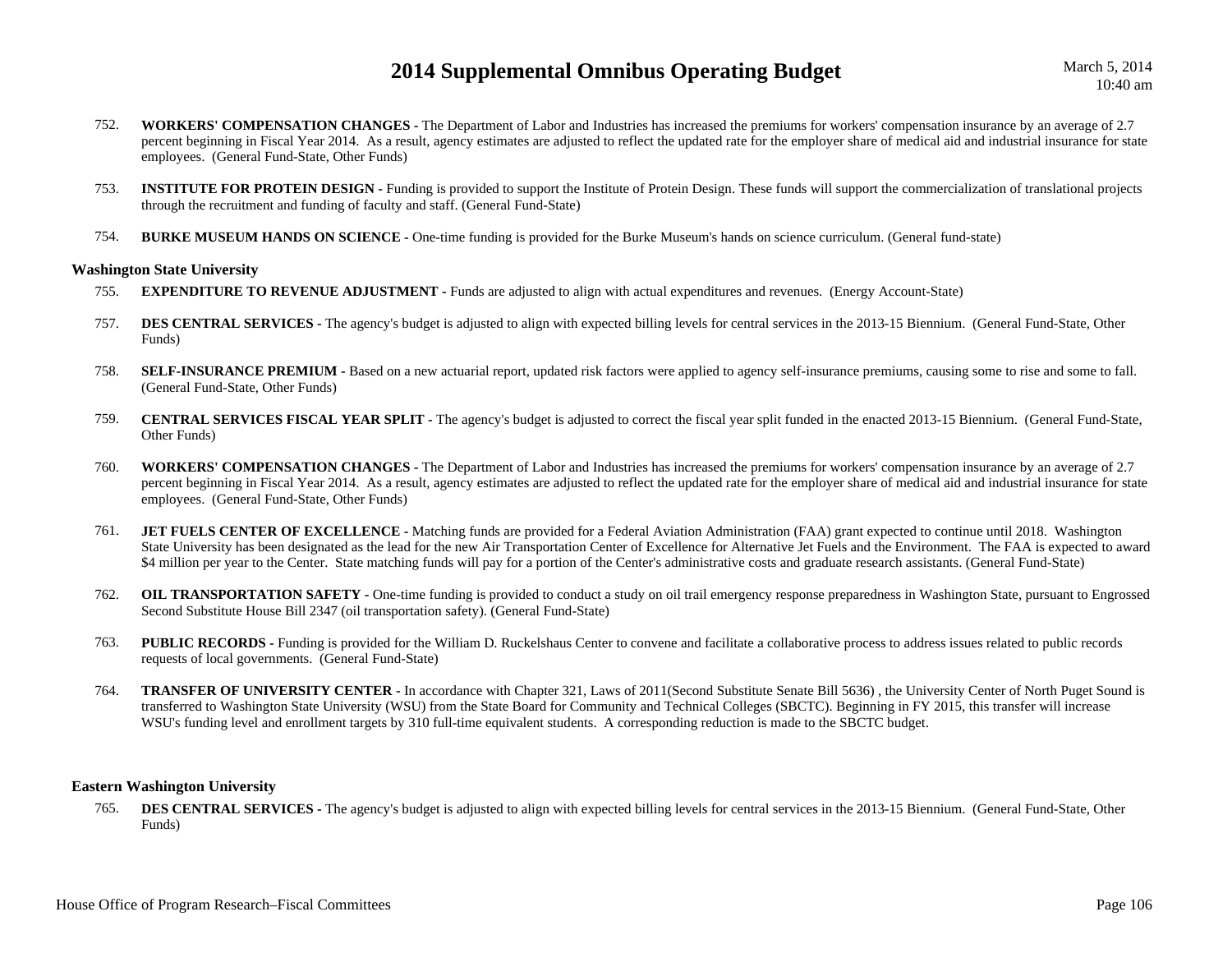- 766.**SELF-INSURANCE PREMIUM -** Based on a new actuarial report, updated risk factors were applied to agency self-insurance premiums, causing some to rise and some to fall. (General Fund-State, Other Funds)
- 767. **WORKERS' COMPENSATION CHANGES -** The Department of Labor and Industries has increased the premiums for workers' compensation insurance by an average of 2.7 percent beginning in Fiscal Year 2014. As a result, agency estimates are adjusted to reflect the updated rate for the employer share of medical aid and industrial insurance for state employees. (General Fund-State, Other Funds)

### **Central Washington University**

- 768. **DES CENTRAL SERVICES -** The agency's budget is adjusted to align with expected billing levels for central services in the 2013-15 Biennium. (General Fund-State, Other Funds)
- 769.**SELF-INSURANCE PREMIUM -** Based on a new actuarial report, updated risk factors were applied to agency self-insurance premiums, causing some to rise and some to fall. (General Fund-State, Other Funds)
- 770. **CENTRAL SERVICES FISCAL YEAR SPLIT -** The agency's budget is adjusted to correct the fiscal year split funded in the enacted 2013-15 Biennium. (General Fund-State, Other Funds)
- 771. **WORKERS' COMPENSATION CHANGES -** The Department of Labor and Industries has increased the premiums for workers' compensation insurance by an average of 2.7 percent beginning in Fiscal Year 2014. As a result, agency estimates are adjusted to reflect the updated rate for the employer share of medical aid and industrial insurance for state employees. (General Fund-State, Other Funds)

### **The Evergreen State College**

- 772.**DES CENTRAL SERVICES -** The agency's budget is adjusted to align with expected billing levels for central services in the 2013-15 Biennium. (General Fund-State, Other Funds)
- 773.SELF-INSURANCE PREMIUM - Based on a new actuarial report, updated risk factors were applied to agency self-insurance premiums, causing some to rise and some to fall. (General Fund-State, Other Funds)
- 774. **WORKERS' COMPENSATION CHANGES -** The Department of Labor and Industries has increased the premiums for workers' compensation insurance by an average of 2.7 percent beginning in Fiscal Year 2014. As a result, agency estimates are adjusted to reflect the updated rate for the employer share of medical aid and industrial insurance for state employees. (General Fund-State, Other Funds)
- 775.**STEP M TECHNICAL CORRECTION -** Due to an error in data transmission, The Evergreen State College did not receive funding for Step M in the 2013-15 enacted biennial budget. An adjustment is made to provide Step M funding to eligible classified employees.
- 776.**EARLY START ACT** - Funding is provided for the implementation of Engrossed Second Substitute House Bill 2377 (early care and education). (Education Legacy Trust Account-State)
- 777. **HOMELESS YOUTH POPULATION - WSIPP -** Funding is provided to implement Substitute House Bill 2610 (homeless youth population) which directs the Washington State Institute for Public Policy (WSIPP) to conduct an analysis to identify characteristics of the homeless youth population ages birth to ten years of age. (General fund-state)

### **Western Washington University**

778. **DES CENTRAL SERVICES -** The agency's budget is adjusted to align with expected billing levels for central services in the 2013-15 Biennium. (General Fund-State, Other Funds)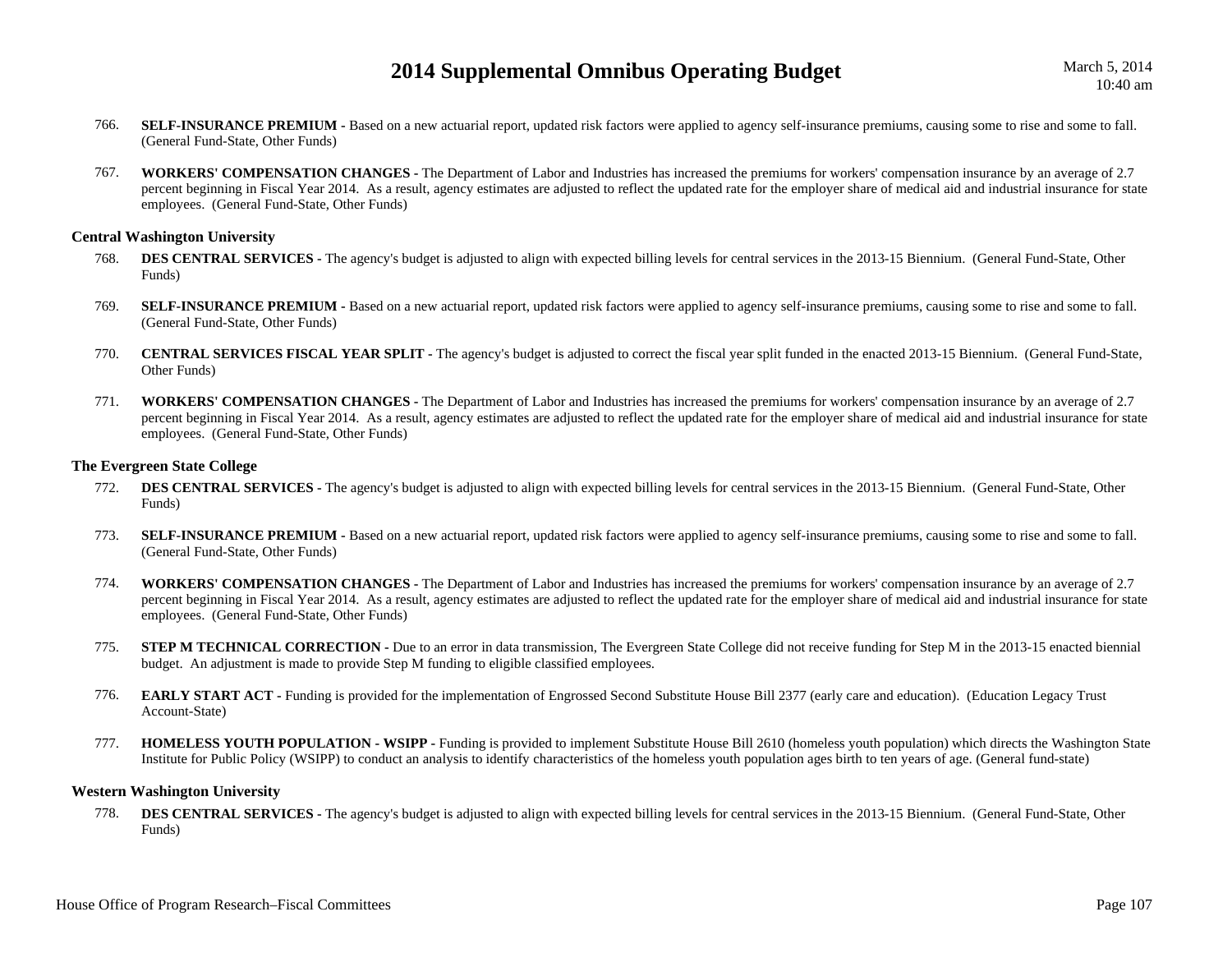- 779.**SELF-INSURANCE PREMIUM -** Based on a new actuarial report, updated risk factors were applied to agency self-insurance premiums, causing some to rise and some to fall. (General Fund-State, Other Funds)
- 780. **CENTRAL SERVICES FISCAL YEAR SPLIT -** The agency's budget is adjusted to correct the fiscal year split funded in the enacted 2013-15 Biennium. (General Fund-State, Other Funds)
- 781. **WORKERS' COMPENSATION CHANGES -** The Department of Labor and Industries has increased the premiums for workers' compensation insurance by an average of 2.7 percent beginning in Fiscal Year 2014. As a result, agency estimates are adjusted to reflect the updated rate for the employer share of medical aid and industrial insurance for state employees. (General Fund-State, Other Funds)

#### **Community & Technical College System**

- 783.**DES CENTRAL SERVICES** - The agency's budget is adjusted to align with expected billing levels for central services in the 2013-15 Biennium. (General Fund-State, Other Funds)
- 784.**SELF-INSURANCE PREMIUM -** Based on a new actuarial report, updated risk factors were applied to agency self-insurance premiums, causing some to rise and some to fall. (General Fund-State, Other Funds)
- 785. **CENTRAL SERVICES FISCAL YEAR SPLIT -** The agency's budget is adjusted to correct the fiscal year split funded in the enacted 2013-15 Biennium. (General Fund-State, Other Funds)
- 786. **WORKERS' COMPENSATION CHANGES -** The Department of Labor and Industries has increased the premiums for workers' compensation insurance by an average of 2.7 percent beginning in Fiscal Year 2014. As a result, agency estimates are adjusted to reflect the updated rate for the employer share of medical aid and industrial insurance for state employees. (General Fund-State, Other Funds)
- 787. **HEALTH CARE TRAINING CENTER -** Funding is provided for Seattle Community College to conduct planning for establishing a health training center at the Pacific Medical Center. (General Fund-State)
- 788.**INITIATIVE 732 COLA -** Funding is provided for increasing salaries for employees who are subject to the provisions of Initiative Measure No. 732 by 1.2 percent effective July 1, 2014. (Education Legacy Trust Account-State)
- 789.**PARAEDUCATOR DEVELOPMENT** - Funding is provided to implement Substitute House Bill 2365 (paraeducator development) which requires the Green River Community College and community and technical college paraeducator apprenticeship and certificate programs to participate in a workgroup convened by the professional educator standards board. Colleges are also required to revise paraeducator courses and course sequences to comply with the new transferable degree pathway. (General Fund-State)
- 790.**YEAR UP COMMUNITY COLLEGE PILOT** - Funding is provided for a pilot project to embed the Year Up model within community college campuses. (General fund-state)
- 791.**STEM FOR UNDER-REPRESENTED STUDENTS** - National Science Foundation funding, due to expire in 2014, is replaced with state funding to continue the Mathematics Engineering Science Achievement (MESA) Community College Program on six community college campuses. MESA provides educational support for traditionally underrepresented students majoring in STEM fields (science, technology, engineering, and mathematics) so they may excel academically and transfer successfully to four-year institutions. (General Fund-State)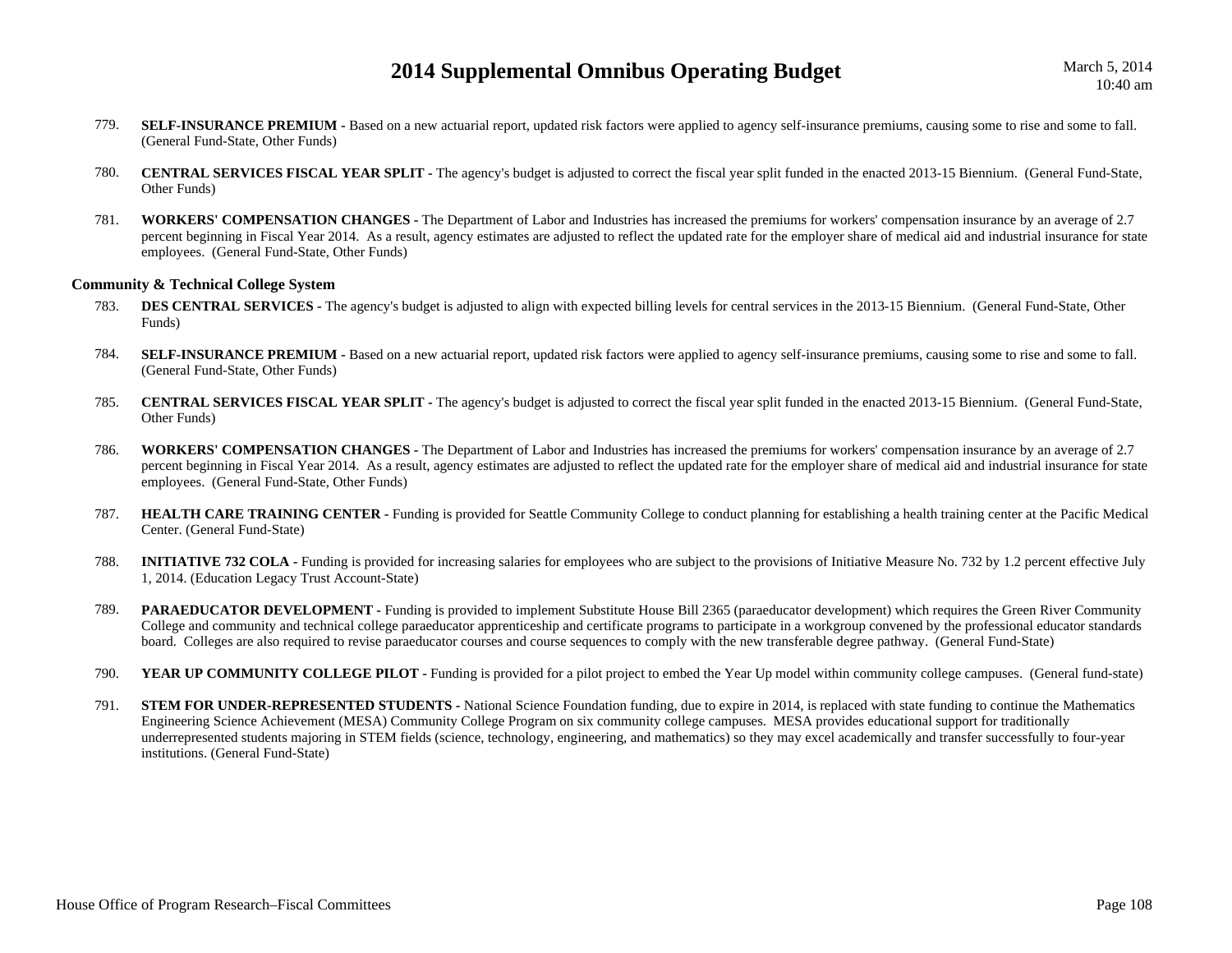792.**TRANSFER OF UNIVERSITY CENTER -** In accordance with Chapter 321, Laws of 2011 (Second Substitute Senate Bill 5636), the University Center of North Puget Sound is transferred to Washington State University (WSU) from the State Board for Community and Technical Colleges (SBCTC). Beginning in FY 2015, this transfer will reduce SBCTC's funding level and enrollment targets by 310 full-time equivalent students. A corresponding addition is made to the WSU budget. (General Fund-State)

# **Other Education**

## **State School for the Blind**

- 793.**TECHNICAL CORRECTION -** Expenditure authority is adjusted to fix a technical error in the non-approprpriated School for the Blind Account. FTE staff positions currently paid for through private/local funds are also adjusted. The total estimated expenditure authority per year is \$2.02 million consisting of \$1.3 million from outreach contracts, \$430,000 from tuition, \$270,000 from Learning Independence for Today and Tomorrow (LIFTT) Tuition, and \$20,000 from Medical Billing. (School for the Blind Account-Nonappropriated)
- 794.**DES CENTRAL SERVICES -** The agency's budget is adjusted to align with expected billing levels for central services in the 2013-15 Biennium. (General Fund-State, Other Funds)
- 795. **TECH ADJUST--SMALL AGENCY SERVICES -** Because this agency is no longer a subscriber of Small Agency Financial Services at the Department of Enterprise Services, expenditure authority previously allocated through the central services model is returned to the agency's base budget to manage its back office financial functions.
- 796.**SELF-INSURANCE PREMIUM -** Based on a new actuarial report, updated risk factors were applied to agency self-insurance premiums, causing some to rise and some to fall. (General Fund-State, Other Funds)
- 797. **CENTRAL SERVICES FISCAL YEAR SPLIT -** The agency's budget is adjusted to correct the fiscal year split funded in the enacted 2013-15 Biennium. (General Fund-State, Other Funds)
- 798. **WORKERS' COMPENSATION CHANGES -** The Department of Labor and Industries has increased the premiums for workers' compensation insurance by an average of 2.7 percent beginning in Fiscal Year 2014. As a result, agency estimates are adjusted to reflect the updated rate for the employer share of medical aid and industrial insurance for state employees. (General Fund-State, Other Funds)
- 799.**INITIATIVE 732 COLA - Funding in the amount of \$20,000 is provided for a 1.2 percent cost-of-living adjustment for employees subject to the provisions of the Initiative 732** COLA.

### **Center for Childhood Deafness & Hearing Loss**

- 800. **CHARTER BUS RATE INCREASE -** Funding is increased for the additional costs of contracting for charter buses. The Center for Childhood Deafness and Hearing Loss transports students to their homes across Washingon each weekend. The final contract was awarded in July 2013 and is significantly higher than the amount provided in the 2013- 15 enacted budget.
- 801.**DES CENTRAL SERVICES -** The agency's budget is adjusted to align with expected billing levels for central services in the 2013-15 Biennium. (General Fund-State, Other Funds)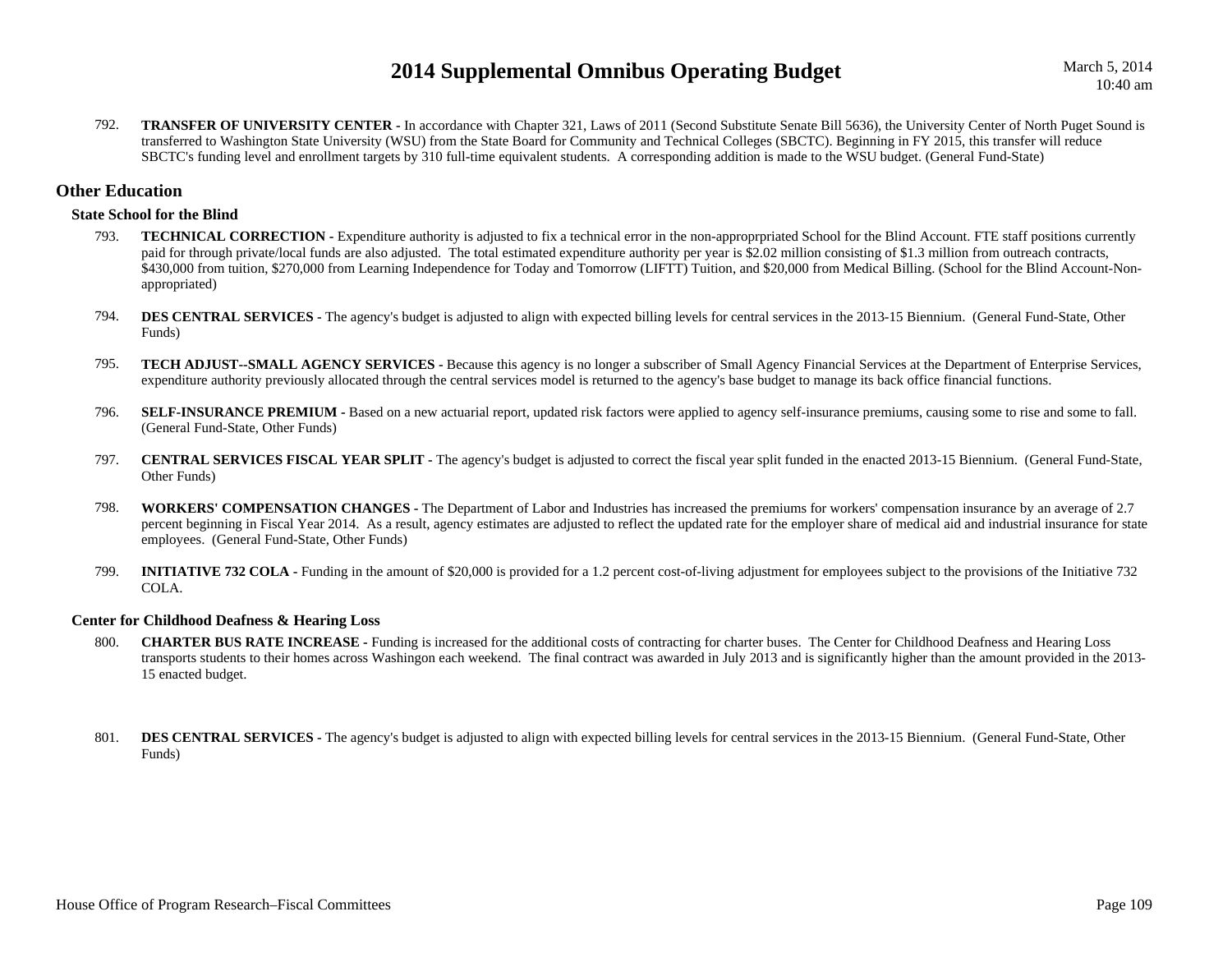- 802. **TECH ADJUST--SMALL AGENCY SERVICES -** Because this agency is no longer a subscriber of Small Agency Financial Services at the Department of Enterprise Services, expenditure authority previously allocated through the central services model is returned to the agency's base budget to manage its back office financial functions.
- 803. **CENTRAL SERVICES FISCAL YEAR SPLIT -** The agency's budget is adjusted to correct the fiscal year split funded in the enacted 2013-15 Biennium. (General Fund-State, Other Funds)
- 804. **WORKERS' COMPENSATION CHANGES -** The Department of Labor and Industries has increased the premiums for workers' compensation insurance by an average of 2.7 percent beginning in Fiscal Year 2014. As a result, agency estimates are adjusted to reflect the updated rate for the employer share of medical aid and industrial insurance for state employees. (General Fund-State, Other Funds)
- 805.**REPLACE PHONE SYSTEM -** The Center for Childhood Deafness and Hearing Loss (CDHL) operates an internet protocol phone system which directly connects to all forms of technological communication, including video phones, voice phone lines and some relay services, to accommodate the deaf and hard of hearing. As of January 2014, the CDHL phone system will no longer be supported and is at risk of failing. One-time funding is provided to migrate the system.
- 806. **INSTRUCTIONAL HOURS -** Funding is provided to increase instructional staffing at the Center for Childhood Deafness and Hearing Loss so that the school can provide the same minimum instructional hours as is required in school districts throughout the state. The minimum instructional hour requirement in the program of basic education is increased from a districtwide average of 1,000 hours to 1,000 hours in each of grades 1 through 6 and 1,080 hours in each of grades 7 through 12, beginning with school year 2014- 15.
- 807. **INITIATIVE 732 COLA -** Funding in the amount of \$24,000 is provided for a 1.2 percent cost-of-living adjustment for employees subject to the provisions of the Initiative 732 COLA.

### **Workforce Training & Education Coordinating Board**

- 808.**DES CENTRAL SERVICES** - The agency's budget is adjusted to align with expected billing levels for central services in the 2013-15 Biennium. (General Fund-State, Other Funds)
- 809.**PRIVATE/LOCAL FUNDING CORRECTION -** The Workforce Training and Education Coordinating Board entered into a contractual agreement with the Seattle Foundation effective June 1, 2011, through June 30, 2016, to provide technical support to a multi-agency workforce and education collaboration. This private/local funding was omitted in the 2013-15 budget process. (General Fund-Private/Local)
- 810. **CENTRAL SERVICES FISCAL YEAR SPLIT -** The agency's budget is adjusted to correct the fiscal year split funded in the enacted 2013-15 Biennium. (General Fund-State, Other Funds)
- 811. **FEDERAL ECONOMIC DEVELOPMENT GRANT -** The Workforce Training and Education Coordinating Board was awarded a U.S. Department of Labor 'Make it in America Challenge' grant beginning October, 1, 2013, and ending September 30, 2016. The Workforce Board will receive \$1.3 million of the total \$2.67 million award. The Workforce Board will collaborate with the Innovate Washington Foundation, Impact Washington, Washington State University, and the Department of Commerce to support regional economic development. (General Fund-Federal)

## **Department of Early Learning**

814.**DES CENTRAL SERVICES -** The agency's budget is adjusted to align with expected billing levels for central services in the 2013-15 Biennium. (General Fund-State, Other Funds)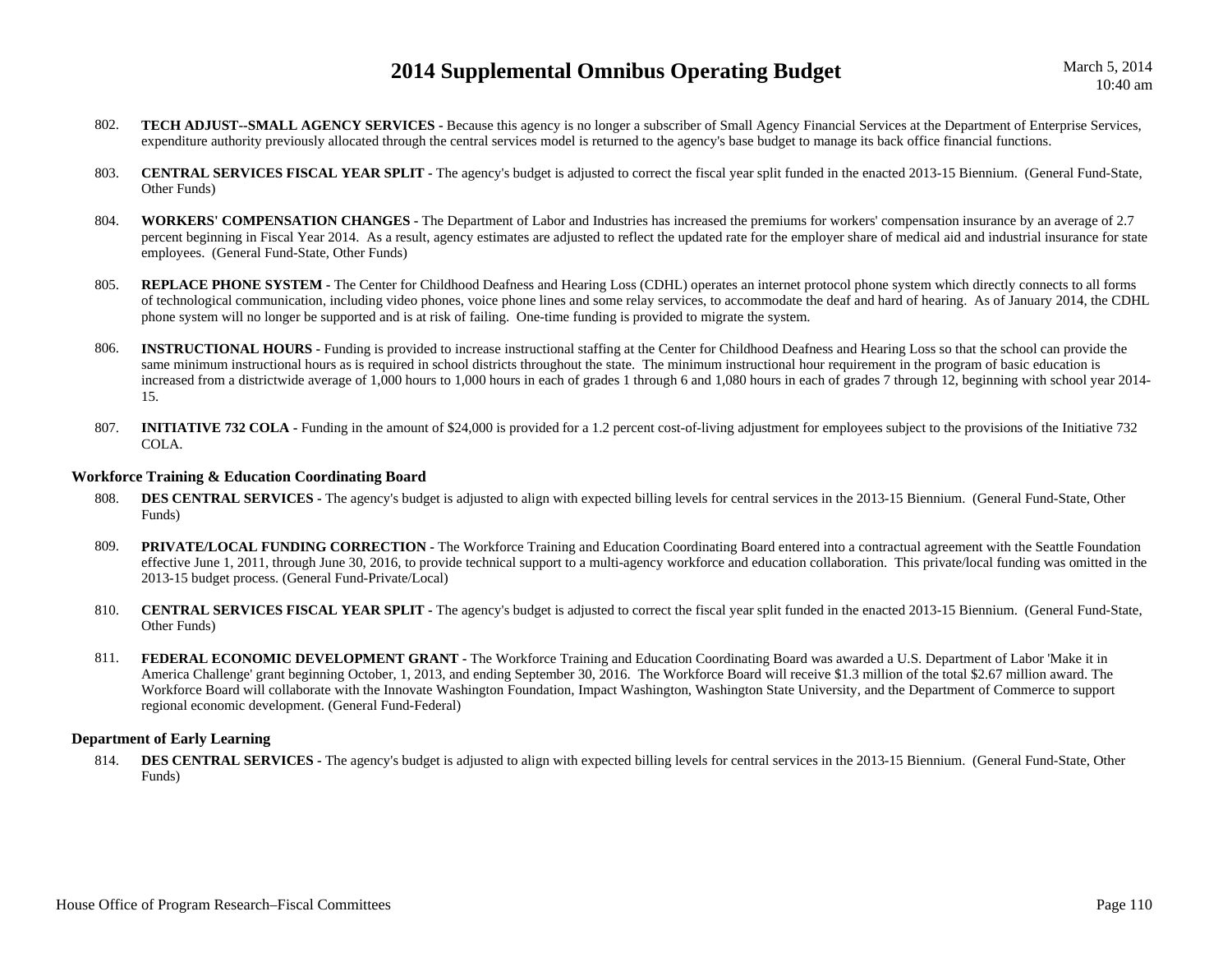- 815.**SELF-INSURANCE PREMIUM -** Based on a new actuarial report, updated risk factors were applied to agency self-insurance premiums, causing some to rise and some to fall. (General Fund-State, Other Funds)
- 816.**FEDERAL EXPENDITURE AUTHORITY** - Additional expenditure authority is provided to continue successful delivery of the four-year, \$60 million Race to the Top Early Learning Challenge federal grant spanning calendar years 2012 through 2015. (General Fund-Federal)
- 817.**IMPROVING CHILD CARE QUALITY** - A technical correction is made to support a two percent base rate increase and a two percent quality rate increase for the seasonal and homeless child care programs.
- 818. **CENTRAL SERVICES FISCAL YEAR SPLIT -** The agency's budget is adjusted to correct the fiscal year split funded in the enacted 2013-15 Biennium. (General Fund-State, Other Funds)
- 819. **WORKERS' COMPENSATION CHANGES -** The Department of Labor and Industries has increased the premiums for workers' compensation insurance by an average of 2.7 percent beginning in Fiscal Year 2014. As a result, agency estimates are adjusted to reflect the updated rate for the employer share of medical aid and industrial insurance for state employees. (General Fund-State, Other Funds)
- 820.**EARLY START ACT** - Funding is provided for the Department of Early Learning (DEL) to implement Engrossed Second Substitute House Bill 2377 (early care and education). \$2,603,000 of this amount is provided solely for DEL to implement tiered reimbursement for child care center providers. \$804,000 of this amount is provided solely for the department to implement a substitute pool and establish need-based grants. The Working Connections Child Care Program is capped at 30,000 households per month. (Education Legacy Trust Account-State)
- 821. **ELECTRONIC TIME SYSTEM -** Adjustments are made to the funding provided to develop a new child care time, attendance and billing system. Expenditures that cannot be financed through a certificate of participation are now directly funded with state operating funds. (General Fund-State)
- 822. **LOCAL GRANT FOR EARLY ACHIEVERS -** Private/local expenditure authority is provided to spend local grant funds to integrate the Early Childhood Education Assistance Program and the federal Head Start program into the Early Achievers Quality Rating and Improvement System. (General Fund-Private/Local)
- 823. **FAMILY HOME CHLD CARE RATE INCREASE -** The collective bargaining agreement with family home child care providers increases base payment rates by four percent starting July 1, 2014, and another four percent starting January 1, 2015. Beginning in FY 2015, a pilot program shall determine the appropriate payment increases at each Early Achievers level. Funding covers the pilot program and payment increases for the seasonal and homeless child care programs. (General Fund-State)
- 824.**CENTER CHILD CARE RATE INCREASE -** Funding is provided to increases base payment rates for child care center providers by four percent starting July 1, 2014, and another four percent starting January 1, 2015. This funding is sufficient to cover payment increases for the seasonal and homeless child care programs. (General Fund-State)
- 825. **MAINTAIN MTCC PROGRAM -** Funding is provided to continue delivering the Medicaid Treatment Child Care (MTCC) program. Use of federal Medicaid dollars to support this program has been disallowed. (General Fund-State, General Fund-Federal)
- 826.**DEBT SERVICE ADJUSTMENT -** Adjustments are made to debt service payments on the electronic time system based on an updated debt service schedule. (General Fund-State)

### **Washington State Arts Commission**

827.**DES CENTRAL SERVICES -** The agency's budget is adjusted to align with expected billing levels for central services in the 2013-15 Biennium. (General Fund-State, Other Funds)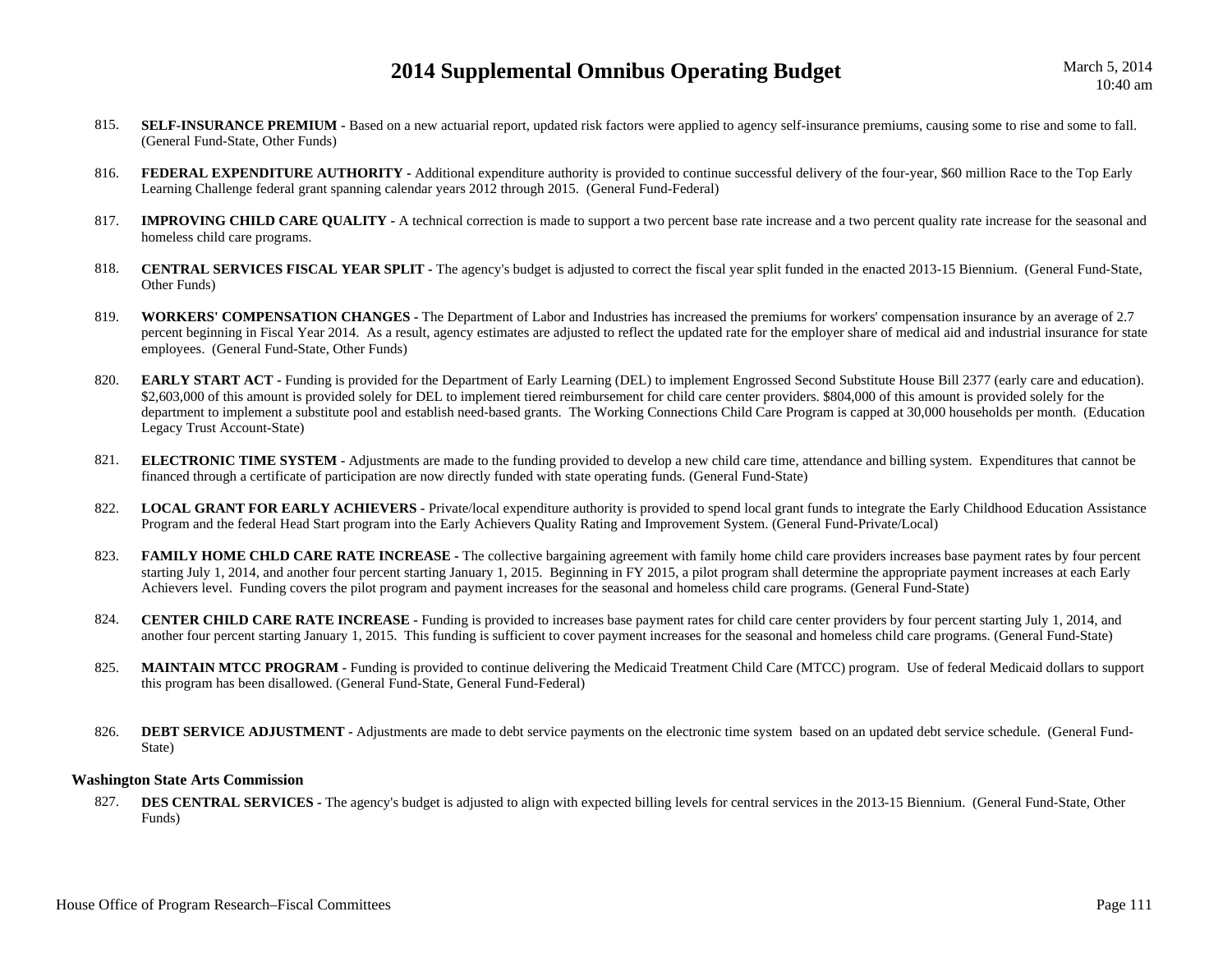March 5, 2014 10:40 am

- 828. **INCREASE PRIVATE EXPEND AUTHORITY -** The Washington State Arts Commission has received a grant from the Wallace Foundation and requires additional expenditure authority. One-time funding is provided to spend this grant. (General Fund Private/Local)
- 829. **CENTRAL SERVICES FISCAL YEAR SPLIT -** The agency's budget is adjusted to correct the fiscal year split funded in the enacted 2013-15 Biennium. (General Fund-State, Other Funds)

#### **Washington State Historical Society**

- 830.**AUDIT SERVICES** - The agency's budget is adjusted to align with expected billing levels for audit services in the 2013-15 Biennium. (General Fund-State, Other Funds)
- 831.**DES CENTRAL SERVICES -** The agency's budget is adjusted to align with expected billing levels for central services in the 2013-15 Biennium. (General Fund-State, Other Funds)
- 832.**SELF-INSURANCE PREMIUM -** Based on a new actuarial report, updated risk factors were applied to agency self-insurance premiums, causing some to rise and some to fall. (General Fund-State, Other Funds)
- 833. **CENTRAL SERVICES FISCAL YEAR SPLIT -** The agency's budget is adjusted to correct the fiscal year split funded in the enacted 2013-15 Biennium. (General Fund-State, Other Funds)
- 834. **WORKERS' COMPENSATION CHANGES -** The Department of Labor and Industries has increased the premiums for workers' compensation insurance by an average of 2.7 percent beginning in Fiscal Year 2014. As a result, agency estimates are adjusted to reflect the updated rate for the employer share of medical aid and industrial insurance for state employees. (General Fund-State, Other Funds)

#### **Eastern Washington State Historical Society**

- 835.**DES CENTRAL SERVICES -** The agency's budget is adjusted to align with expected billing levels for central services in the 2013-15 Biennium. (General Fund-State, Other Funds)
- 836.**SELF-INSURANCE PREMIUM -** Based on a new actuarial report, updated risk factors were applied to agency self-insurance premiums, causing some to rise and some to fall. (General Fund-State, Other Funds)
- 837. **ATTORNEY GENERAL COSTS -** The Eastern Washington State Historical Society has exceeded its biennial appropriation for legal fees due to extraordinary legal complaints filed by staff members that needed investigation and legal consultation. Additional funding is provided for anticipated legal costs for the remainder of the 2013-15 biennium.
- 838. **CENTRAL SERVICES FISCAL YEAR SPLIT -** The agency's budget is adjusted to correct the fiscal year split funded in the enacted 2013-15 Biennium. (General Fund-State, Other Funds)
- 839. **WORKERS' COMPENSATION CHANGES -** The Department of Labor and Industries has increased the premiums for workers' compensation insurance by an average of 2.7 percent beginning in Fiscal Year 2014. As a result, agency estimates are adjusted to reflect the updated rate for the employer share of medical aid and industrial insurance for state employees. (General Fund-State, Other Funds)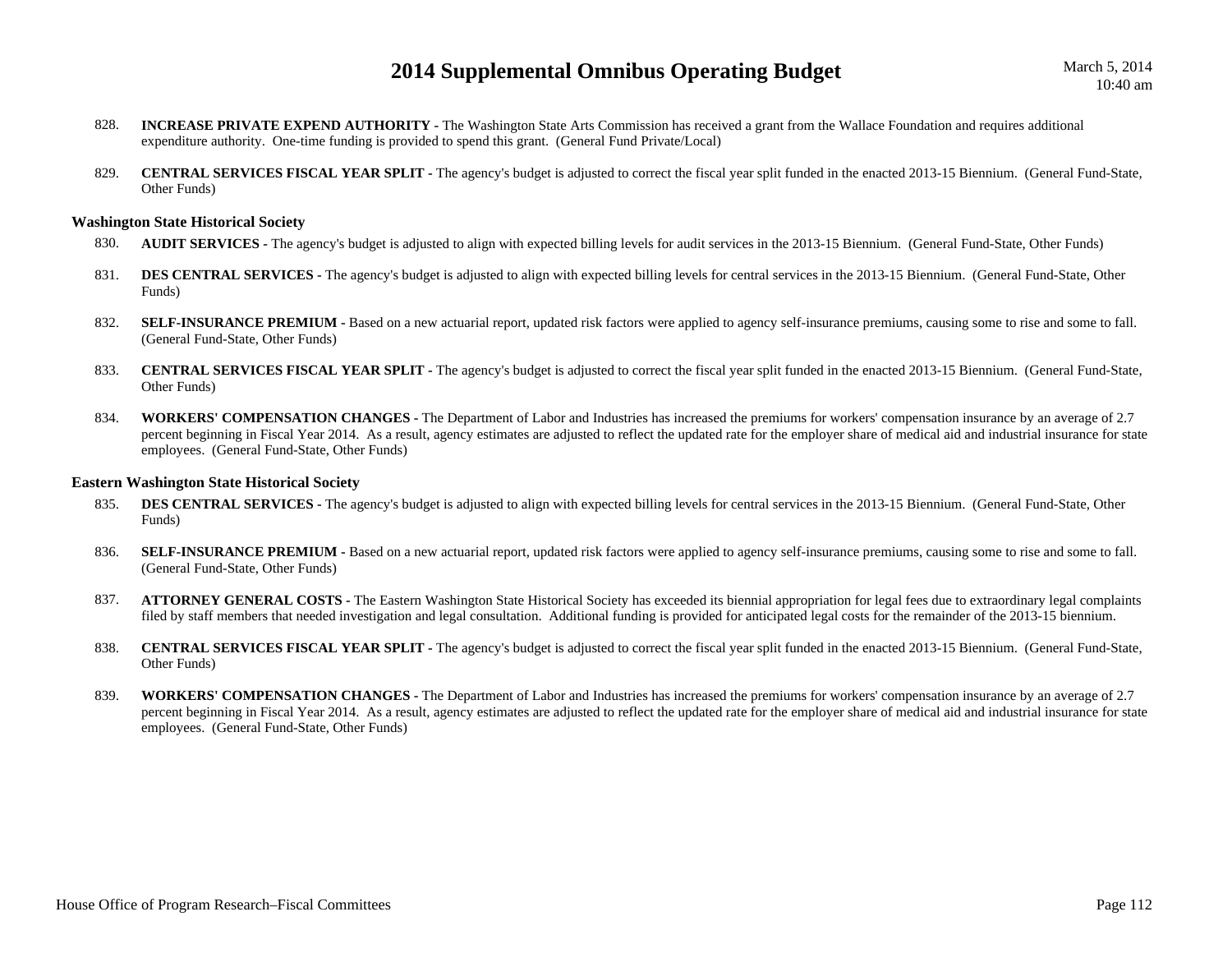# **Special Appropriations**

## **Bond Retirement and Interest**

- 840. **BOND DEBT MAINTENANCE LEVEL -** Appropriations are adjusted to expected amounts for debt service and other debt-related expenditures based on the January 2014 debt service model. (General Fund-State, Various Other Funds)
- 841.**CHANGE YEAR SPLIT -** Appropriated amounts are adjusted to reflect increased payments into the debt service account in FY 2014.
- 842.**2014 SUPPLEMENTAL -** Bond debt expenses are updated for the 2014 supplemental capital budget.
- 843.**SUPPLEMENTAL DEBT SERVICE ADJUST. -** Funding is adjusted to reflect amounts need for debt service during the 2013-2015 biennium.

### **Special Appropriations to the Governor**

- 844. **ATTORNEY GENERAL LEGAL SERVICES -** Funding is provided to agencies for the following items: a Consolidated Technology Services (CTS) related correction, recruitment and retention, and incorporating increased legal services to agencies into the central service model. (Various Funds)
- 845.**OFFICE OF CHIEF INFORMATION OFFICER -** Funding is provided to agencies for the Master Address Service in the Office of the Chief Information Officer. (Various Funds)
- 846. **ADMINISTRATIVE HEARINGS -** Funding is provided to agencies to pay for services delivered by the Office of Administrative Hearing related to Office of Minority and Women Business Enterprises workload. (OMWBE Enterprises Account-State)
- 847.**CRIMINAL JUSTICE COSTS -** Funding is provided for the Office of Financial Management to distribute funds to Clallam County for extraordinary criminal justice costs.
- 848.**PARKLAND TRUST REVOLVING ACCT** - Insurance proceeds resulting from a fire at the Department of Natural Resource's Olympic Region shop in Forks was deposited into several accounts. The portion deposited into the state general fund is appropriated into the Parkland Trust Revolving Account.
- 849.**THURSTON COUNTY CAPITAL FACILITIES** - Proceeds from the sale of the Franklin Street Building were deposited into several accounts. The portion deposited into the state general fund is appropriated into the Thurston County Capital Facilities Account.
- 850. **TEANAWAY INTEREST: COMMON SCHOOL -** Funding is provided for the annual interest payment pursuant to RCW 90.38.130, which is 6 percent into the Common School Construction Account.
- 851.**TEANAWAY INTEREST: NAT. RESOURCE -** Funding is provided for the annual interest payment pursuant to RCW 90.38.130, which is 3 percent into the Natural Resources Real Property Replacement Account.

### **Sundry Claims**

852. **SUNDRY CLAIMS -** On the recommendation of the Department of Enterprise Services' Office of Risk Management, payment is made under RCW 9A.16.110 for claims reimbursing legal costs and other expenses of criminal defendants acquitted on the basis of self-defense.